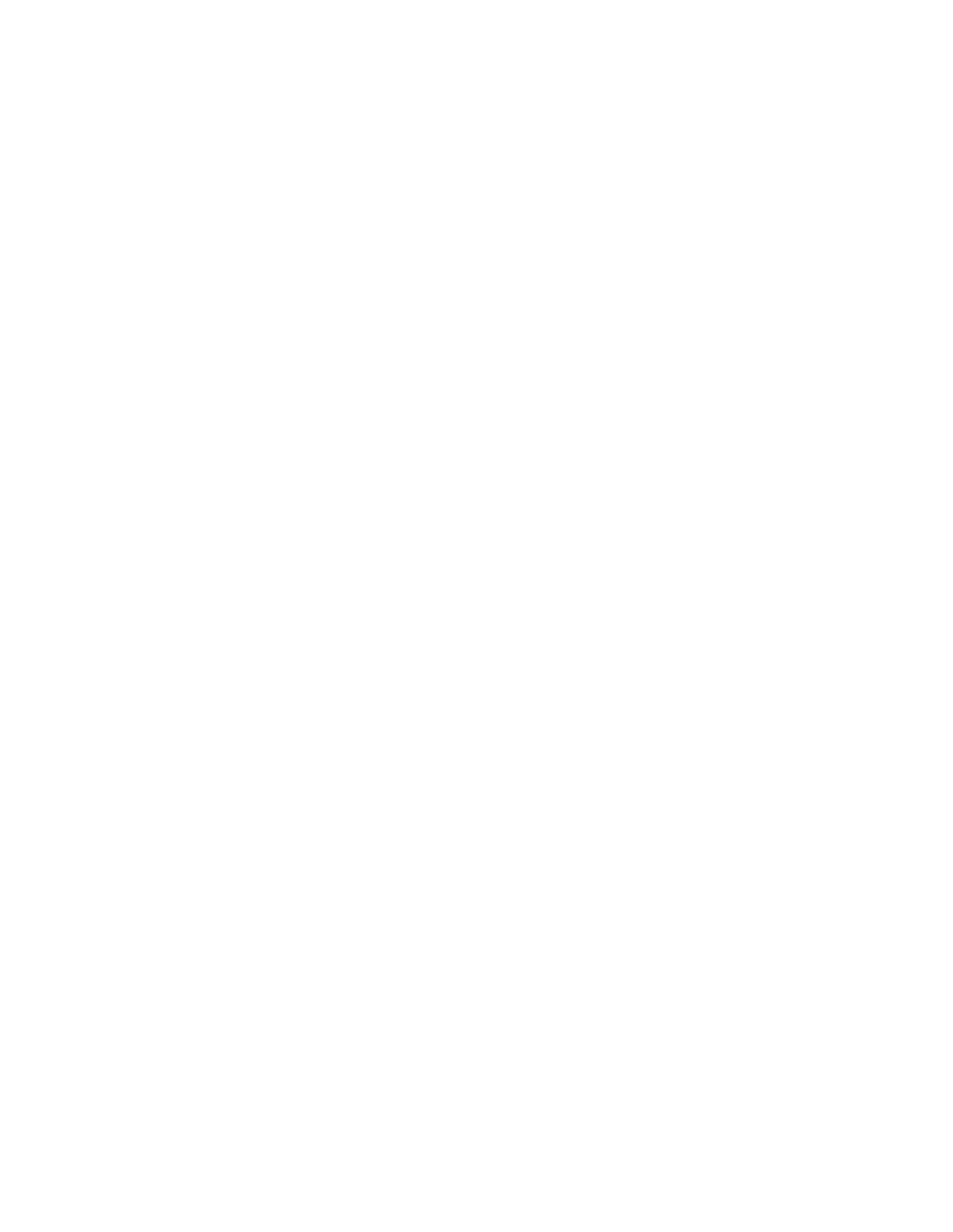Case No. SCSL-2004-15-T THE PROSECUTOR OF THE SPECIAL COURT<br>V. V. ISSA SESAY MORRIS KALLON AUGUSTINE GBAO

> WEDNESDAY 20 JUNE 2007 9.52 A.M. TRIAL

TRIAL CHAMBER I

| Before the Judges:                              | Bankole Thompson, Presiding<br>Pierre Boutet<br>Benjamin Mutanga Itoe |
|-------------------------------------------------|-----------------------------------------------------------------------|
| For Chambers:                                   | Mr Matteo Crippa<br>Ms Nicole Lewis                                   |
| For the Registry:                               | Ms Advera Kamuzora                                                    |
| For the Prosecution:                            | Mr Peter Harrison                                                     |
| For the accused Issa Sesay:                     | Mr Wayne Jordash                                                      |
| For the accused Morris Kallon:                  | Mr Shekou Touray<br>Mr Melron Nicol-Wilson                            |
| For the accused Augustine Gbao: Mr John Cammegh |                                                                       |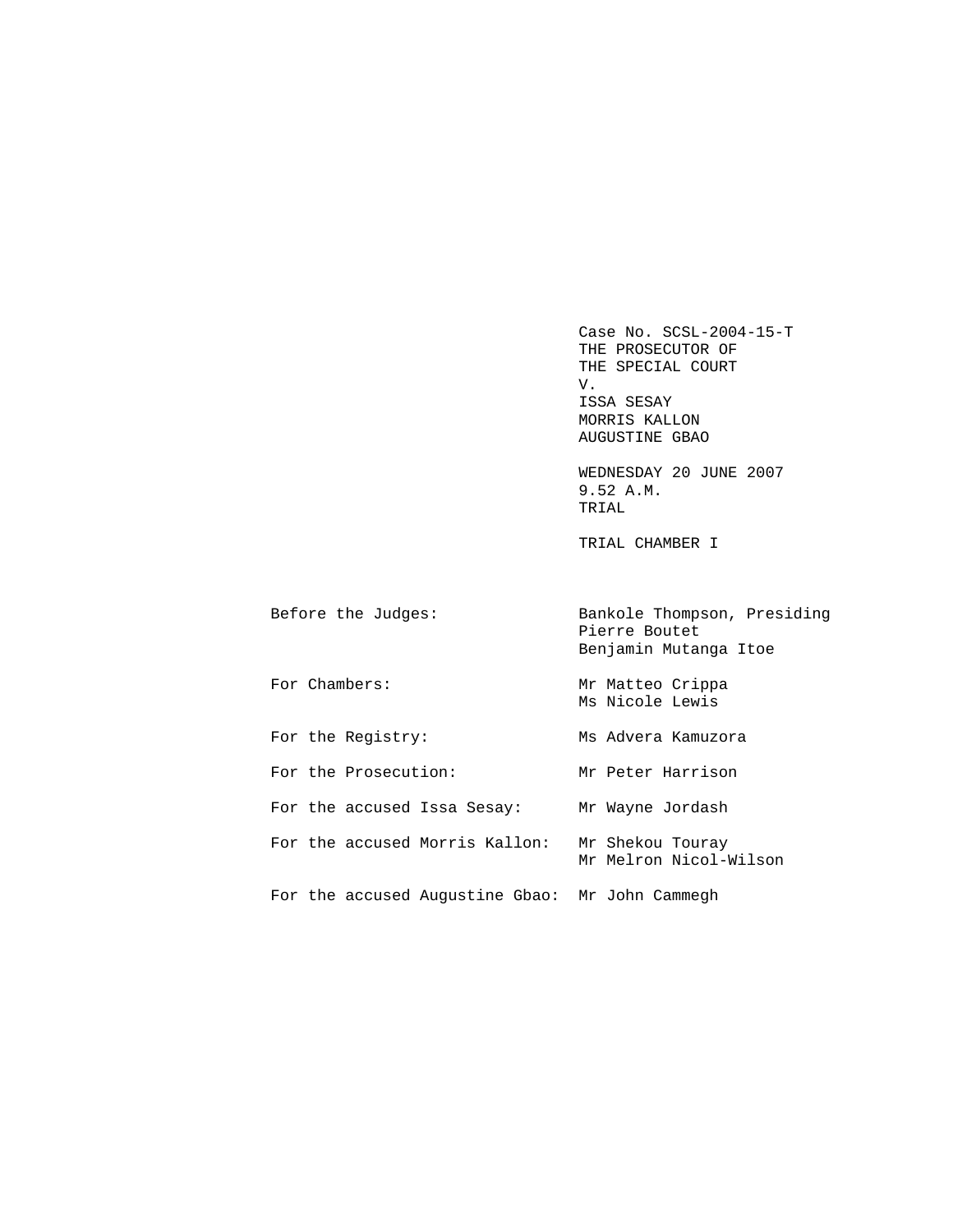| Page 2   |    | 20 JUNE 2007                                | OPEN SESSION                                                   |
|----------|----|---------------------------------------------|----------------------------------------------------------------|
|          |    |                                             |                                                                |
|          | 1  |                                             | [RUF20JUNE07A- MC]                                             |
|          | 2  |                                             | Wednesday, 20 June 2007                                        |
|          | 3  |                                             | [Open session]                                                 |
|          | 4  |                                             | [The accused present]                                          |
|          | 5  |                                             | [The witness entered court]                                    |
|          | 6  |                                             | [Upon commencing at 9.52 a.m.]                                 |
| continue | 7  |                                             | PRESIDING JUDGE: The trial is resumed and we'll                |
| continue | 8  |                                             | with the trial within a trial and, Mr Harrison, please         |
|          | 9  | with your cross-examination of the witness. |                                                                |
|          | 10 | WITNESS:                                    | ISSA HASSAN SESAY [Continued]                                  |
|          | 11 |                                             | [The witness answered through interpreter]                     |
|          | 12 |                                             | CROSS-EXAMINED BY MR HARRISON: [Continued]                     |
|          | 13 | MR HARRISON:                                |                                                                |
| you      | 14 | $Q$ .                                       | I have a document that I'd ask Court Management pass to        |
| counsel  | 15 |                                             | and there's also three copies available for the Defence        |
|          | 16 |                                             | and copies have been given to the judges, I think. If I could  |
| to       | 17 |                                             | give this to you. This document is actually, or was intended   |
| to       | 18 |                                             | be part of Exhibit I, which was the confidential memo written  |
|          | 19 |                                             | the Presiding Judge by the Registrar, and when Defence counsel |
|          | 20 |                                             | made it an exhibit it may simply have been inadvertent that it |

SESAY ET AL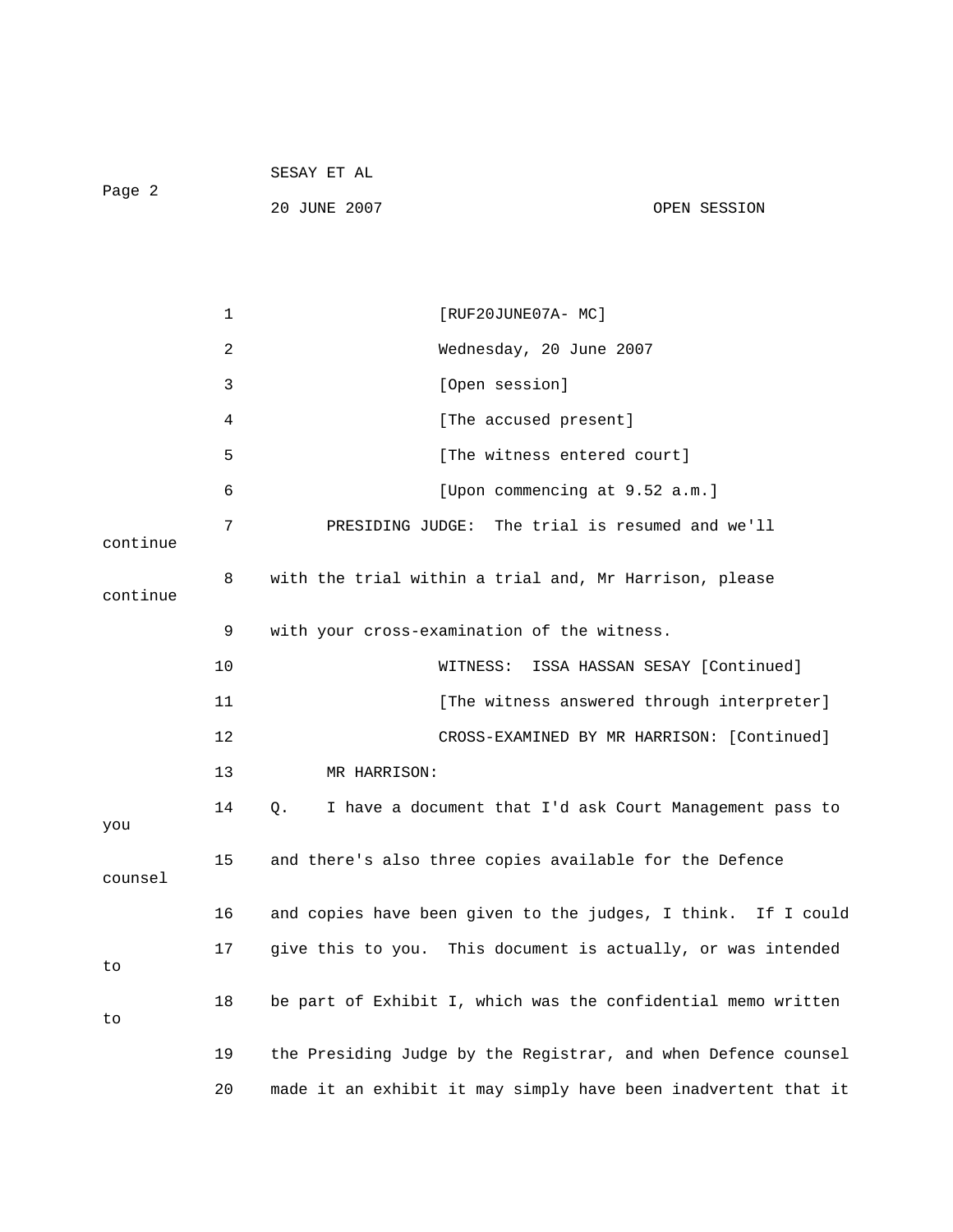|          | 21 | wasn't included or it may be their view that they just did not |
|----------|----|----------------------------------------------------------------|
|          | 22 | want to tender it as an exhibit, but I will be wishing to be   |
|          | 23 | relying upon this. But that's the origins of this document     |
| appendix | 24 | because, on its face, it is not at all clear but this is       |
|          | 25 | 7 or, sorry, annex 7 to the report of the Registrar?           |
| to       | 26 | PRESIDING JUDGE: But at some stage you will be seeking         |
|          | 27 | exhibit it?                                                    |
|          | 28 | MR HARRISON: Yes.                                              |
|          | 29 | PRESIDING JUDGE: Very well.                                    |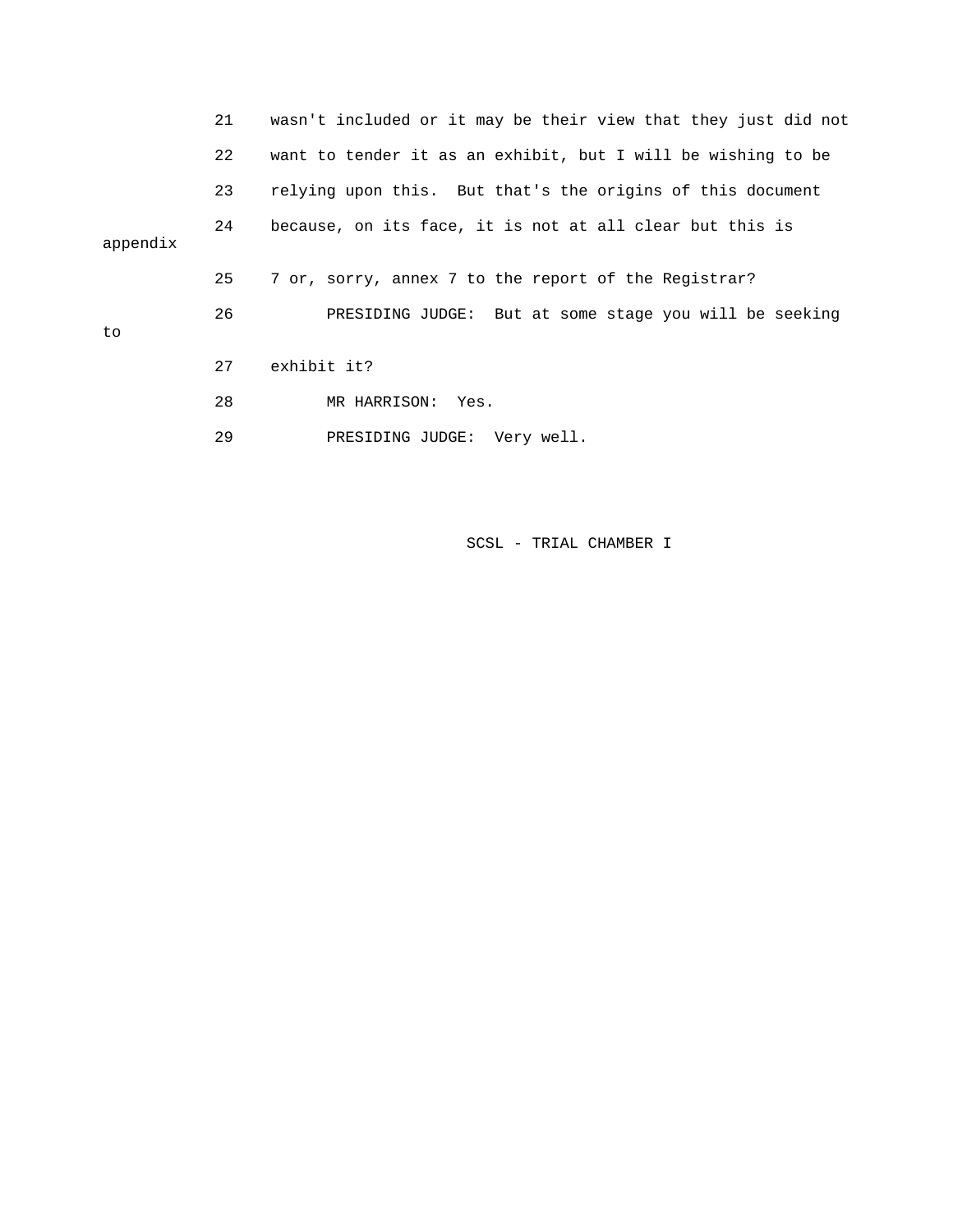|        | SESAY ET AL  |              |
|--------|--------------|--------------|
| Page 3 |              |              |
|        | 20 JUNE 2007 | OPEN SESSION |

| you        | 1  | JUDGE BOUTET: You say the report of the Registrar; can        |
|------------|----|---------------------------------------------------------------|
|            | 2  | clarify that? I don't have the exhibits before me.            |
|            |    |                                                               |
| understood | 3  | MR HARRISON:<br>Exhibit I was a report done, as I             |
| May        | 4  | it, at the request of the Presiding Judge back in, I think,   |
|            | 5  | of 2003 where he was seeking from the Registrar certain       |
|            | 6  | information.                                                  |
|            | 7  | I have, okay. Thank you.<br>JUDGE BOUTET:                     |
|            | 8  | MR HARRISON:                                                  |
| but        | 9  | I doubt that you would have seen this document before,<br>Q.  |
|            | 10 | I'm just wanting you to take a look at the first page and you |
| that?      | 11 | will see at the top it has a date 12 March 2003; do you see   |
|            | 12 | Yes, I've seen it.<br>Α.                                      |
| down       | 13 | If you were to look, just about two-thirds of the way<br>Q.   |
|            | 14 | the page, you will see an annotation for 9.55 in the far left |
|            | 15 | column; do you see that?                                      |
|            | 16 | See what?<br>Α.                                               |
| the        | 17 | JUDGE BOUTET: I don't think it is -- are you talking          |
|            | 18 | very first numbers on the top of the page, Mr Harrison?       |
|            | 19 | No, about two-thirds of the way down.<br>MR HARRISON:         |
|            | 20 | <b>JUDGE BOUTET:</b><br>Okay.                                 |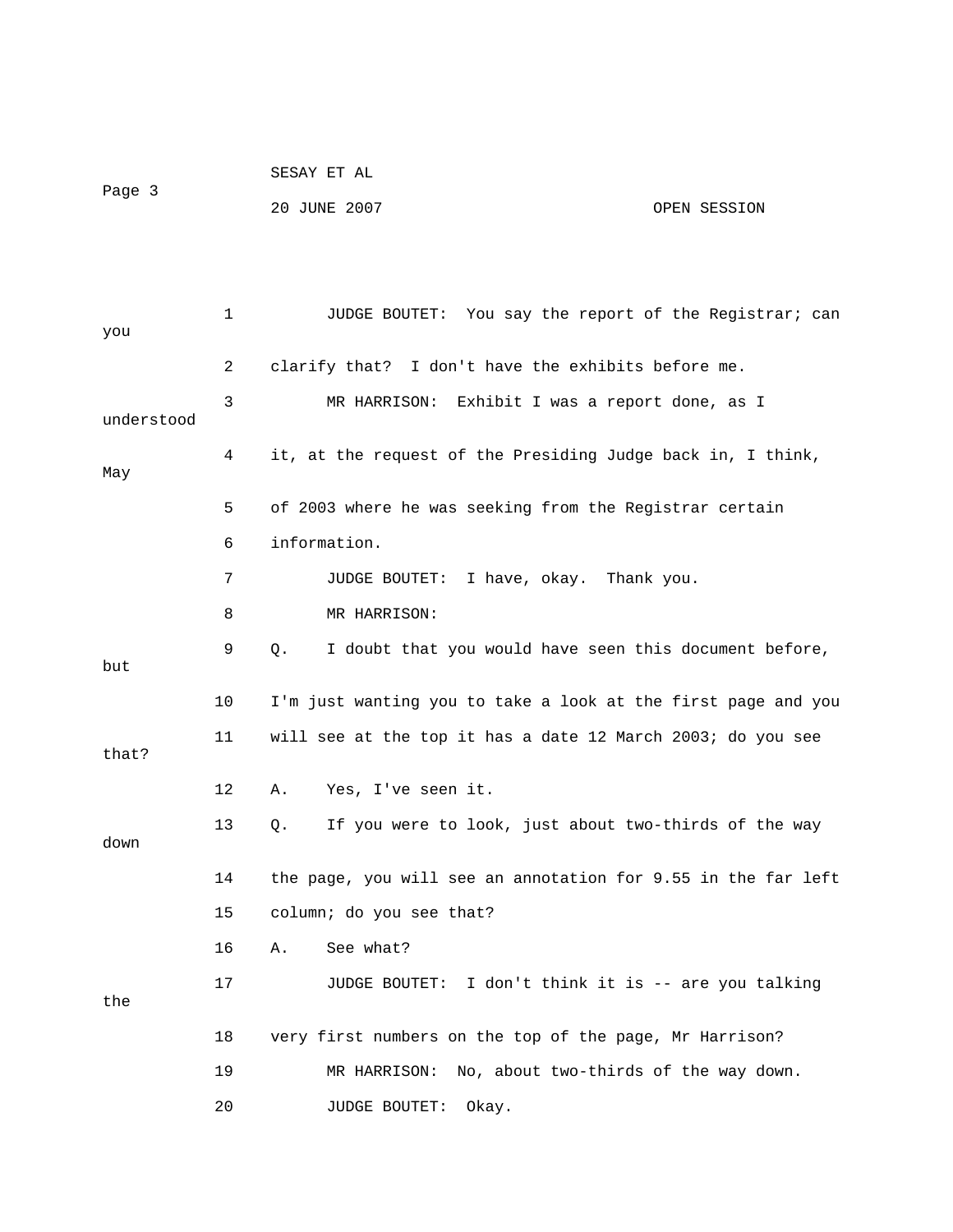- 21 MR HARRISON: It should say 0955.
- 22 JUDGE BOUTET: I see.
- 23 PRESIDING JUDGE: That's the first column --
- 24 MR HARRISON: Yes.
- 25 PRESIDING JUDGE: -- of the document.
- 26 MR HARRISON:
- 27 Q. Do you see that now?
- 28 A. 0599? 0955.
- 29 Q. Yes.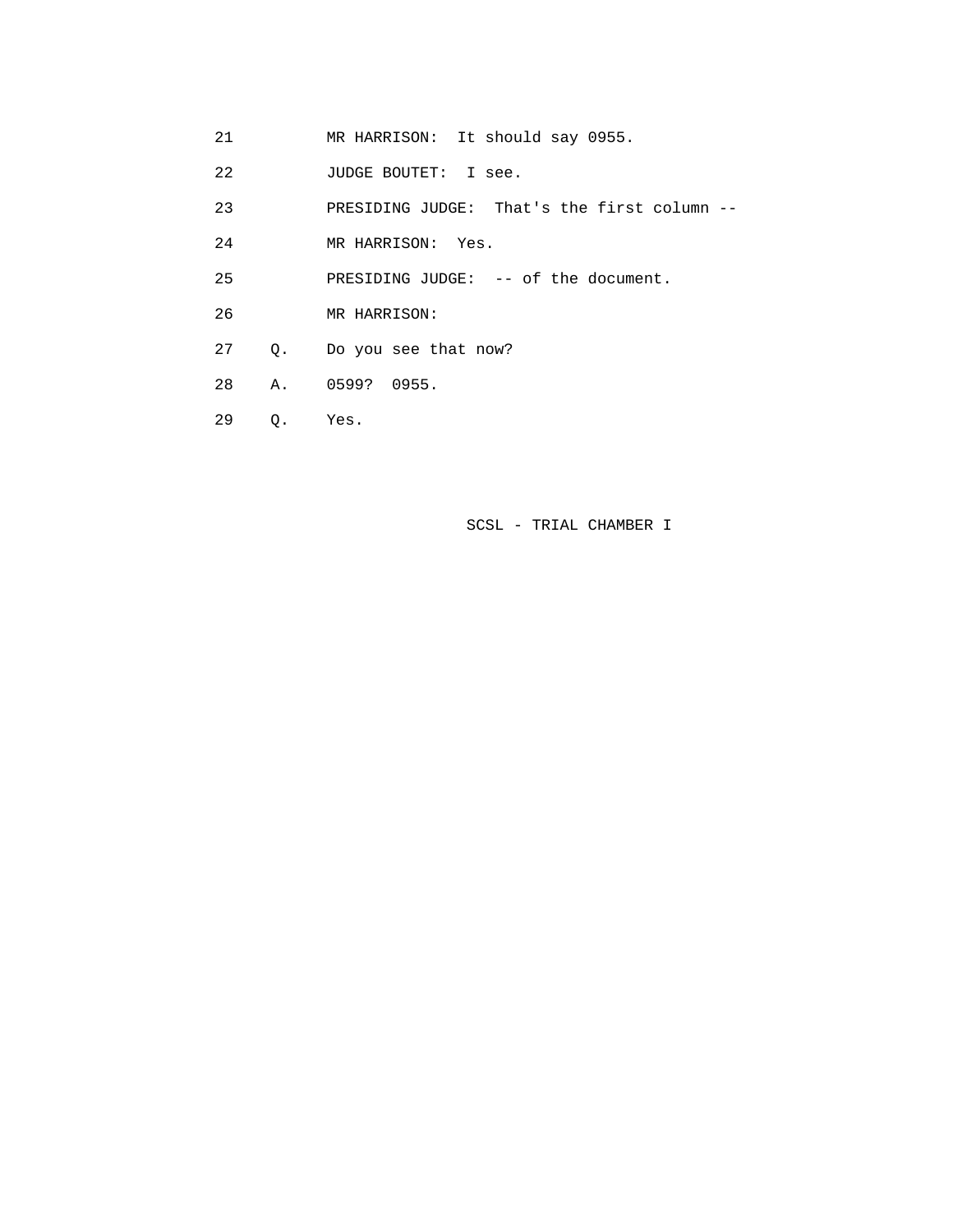|           |    |       | SESAY ET AL                        |                                                                |
|-----------|----|-------|------------------------------------|----------------------------------------------------------------|
| Page 4    |    |       | 20 JUNE 2007                       | OPEN SESSION                                                   |
|           |    |       |                                    |                                                                |
|           |    |       |                                    |                                                                |
|           | 1  | Α.    | Yes, I've seen it.                 |                                                                |
| to        | 2  | Q.    |                                    | And the handwritten note beside it is "Breakfast served        |
|           | 3  |       | MKHN and TB; " do you see that?    |                                                                |
|           | 4  | Α.    | I don't understand.                |                                                                |
| next      | 5  | Q.    |                                    | Just beside the 0955, just to the right of it, in the          |
| to        | 6  |       |                                    | column, there's a handwritten note that says "Breakfast served |
|           | 7  |       | MKHN and TB"?                      |                                                                |
|           | 8  | Α.    | Yes, I've seen it.                 |                                                                |
|           | 9  | Q.    |                                    | And, just below that, there's another note and                 |
| be        | 10 |       |                                    | unfortunately the time is somewhat obscured but it appears to  |
|           | 11 |       |                                    | 10 and then something, and the handwritten note is "IS out of  |
|           | 12 |       |                                    | cell in rigid handcuffs into custody of J Kyle for transfer to |
|           | 13 |       | airfield accompanied by L Koroma." |                                                                |
|           | 14 |       | THE INTERPRETER:                   | Your Honours, can counsel go slow.                             |
|           | 15 |       |                                    | PRESIDING JUDGE: Take the advice, counsel.                     |
|           | 16 |       | MR HARRISON:                       |                                                                |
| handcuffs | 17 | $Q$ . |                                    | The handwritten note is "IS out of cell in rigid               |
|           | 18 |       |                                    | into custody of J Kyle for transfer to airfield."              |
|           | 19 |       | Do you see that note?              |                                                                |
|           | 20 | Α.    | Yes, that's what I've seen here.   |                                                                |
|           | 21 | Q.    |                                    | And the note below that is 10.31; do you see that?             |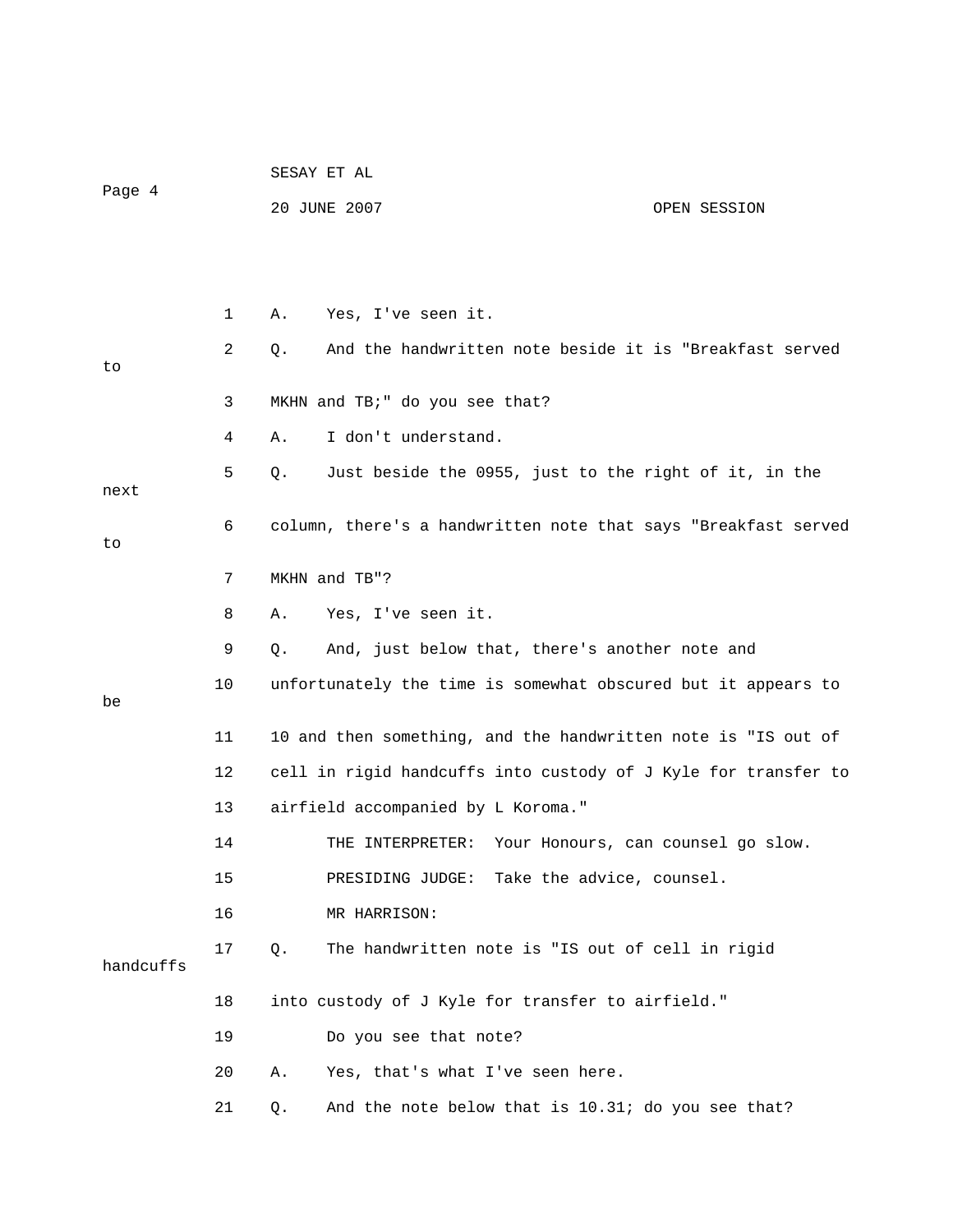22 A. Yes, I've seen 10.31.

| 10   | 23 | So I'm suggesting to you that it was somewhere between<br>$\circ$ .  |
|------|----|----------------------------------------------------------------------|
| out  | 24 | in the morning and 10.31 in the morning that you were taken          |
|      | 25 | of your cell on 12 March 2003; do you see that?                      |
| down | 26 | Well, I can't accept this because when it was written<br>А.          |
|      | 27 | I was not there and Mr John Berry, and Geoff man were -- they        |
|      | 28 | were involved in this.                                               |
|      | 29 | I'm sorry, maybe for the benefit of the court reporter,<br>$\circ$ . |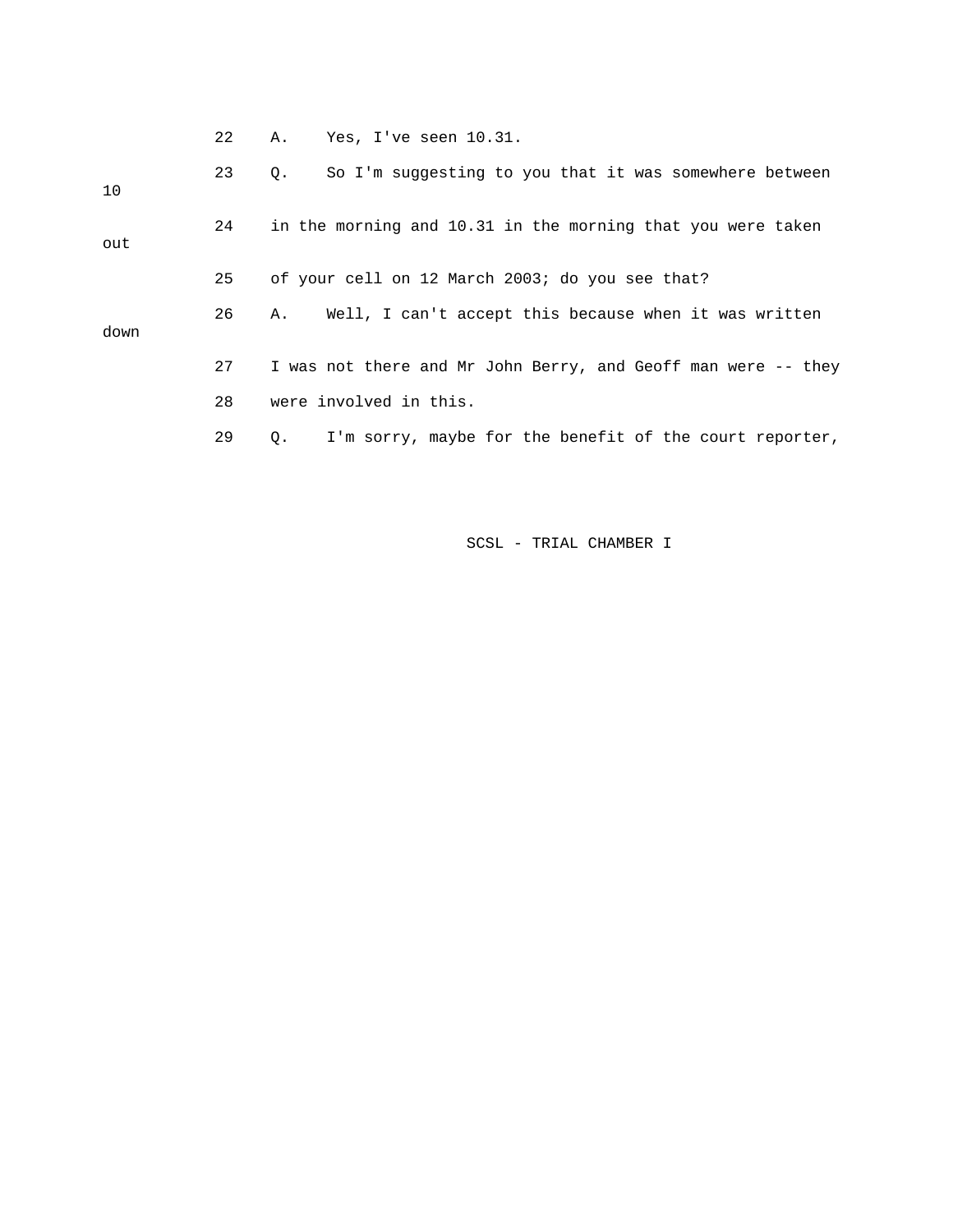|          |              | 20 JUNE 2007                                           | OPEN SESSION                                                 |
|----------|--------------|--------------------------------------------------------|--------------------------------------------------------------|
|          |              |                                                        |                                                              |
|          |              |                                                        |                                                              |
|          | $\mathbf{1}$ | could you say the second name, Geoff something?        |                                                              |
|          | 2            | Α.                                                     | Well, I just said Geoff, that was the name they used to      |
|          | 3            |                                                        | call him in Bonthe. I don't know his second name. He was the |
|          | 4            | chief of the detention.                                |                                                              |
| you      | 5            | Q.                                                     | So what I'm suggesting to you is that it's clear that        |
| whatever | 6            | would have had up to 10.00 a.m. in the morning to read |                                                              |
|          | 7            |                                                        | you wanted to read on 12 March 2003; do you accept that?     |
| this,    | 8            | Α.                                                     | I disagree because Geoff and Morissette were all in          |
| 8.30     | 9            |                                                        | were involved in this. Sometimes they would take me out at   |
| this?    | 10           |                                                        | and they would write it at 10, so why should I agree with    |

 11 Q. Well, that's perfectly fair. If you don't agree you're 12 allowed to say so, Mr Sesay. And if you turn over to the next 14 that? 13 page, the fourth line down has an notation of 1710; do you see

15 A. Yes, I've seen it.

SESAY ET AL

Page 5

16 Q. And it says "IS returned to the hotel by Geoff Kyle," do 17 you see that?

18 A. That's what I've seen on the paper.

19 Q. And then the next annotation is 1711, "IS request to use 20 toilet. He is removed to toilet. Returned to cell at 1716;"

do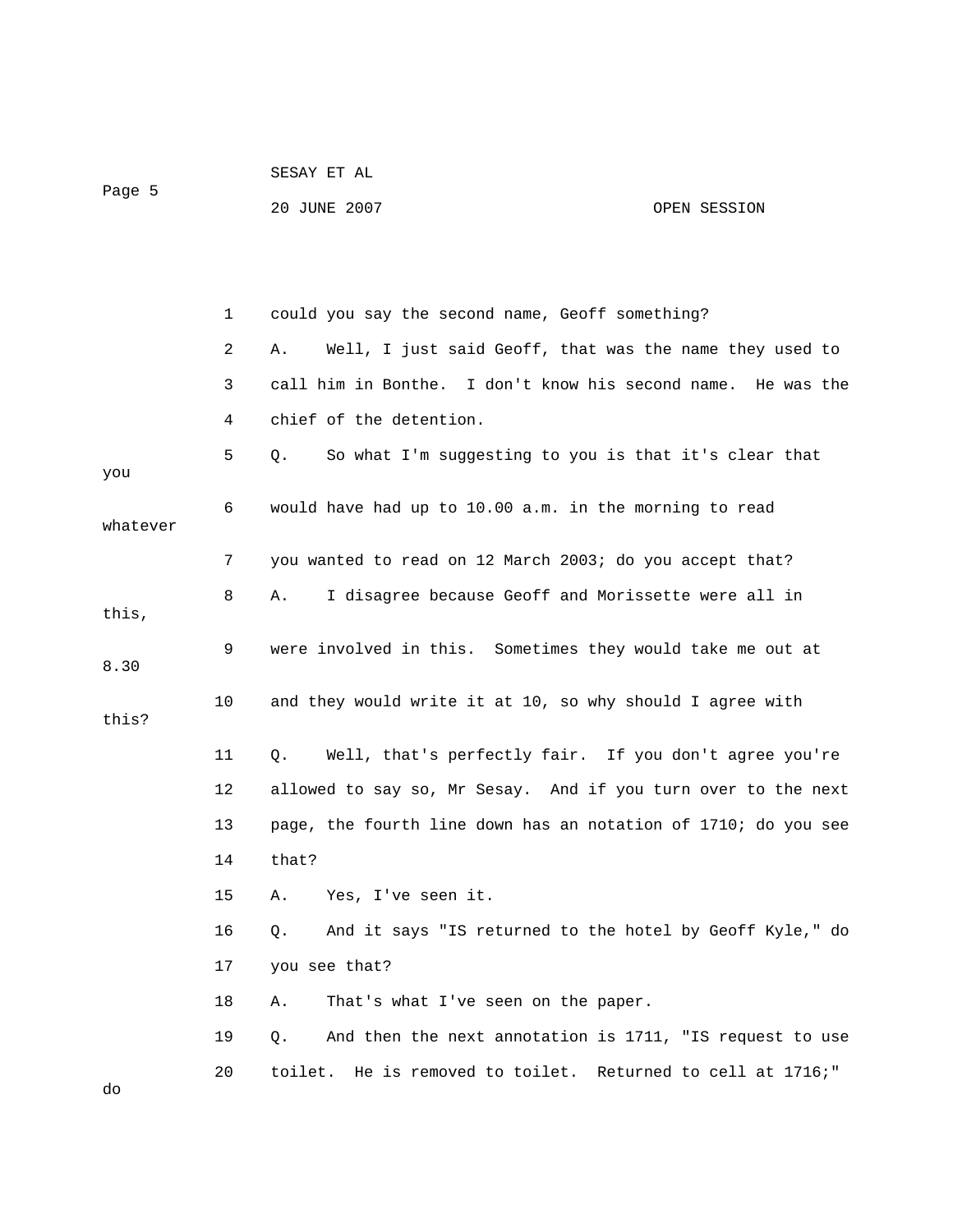|          | 21 | you see that?                                                |
|----------|----|--------------------------------------------------------------|
|          | 22 | Yes, I've seen the handwriting.<br>Α.                        |
|          | 23 | So I'm suggesting to you that from 5.16 in the evening<br>Q. |
| you      | 24 | onwards you would have had time to read whatever it was that |
|          | 25 | wanted to read; do you accept that?                          |
| after    | 26 | I don't accept that because I told you yesterday that<br>Α.  |
| windows; | 27 | 5 cell 3, where I was, it would be dark because of the       |
|          | 28 | there was zinc behind it. There was no light.                |
| top,     | 29 | And if you turn over to the next page, and at the very<br>Q. |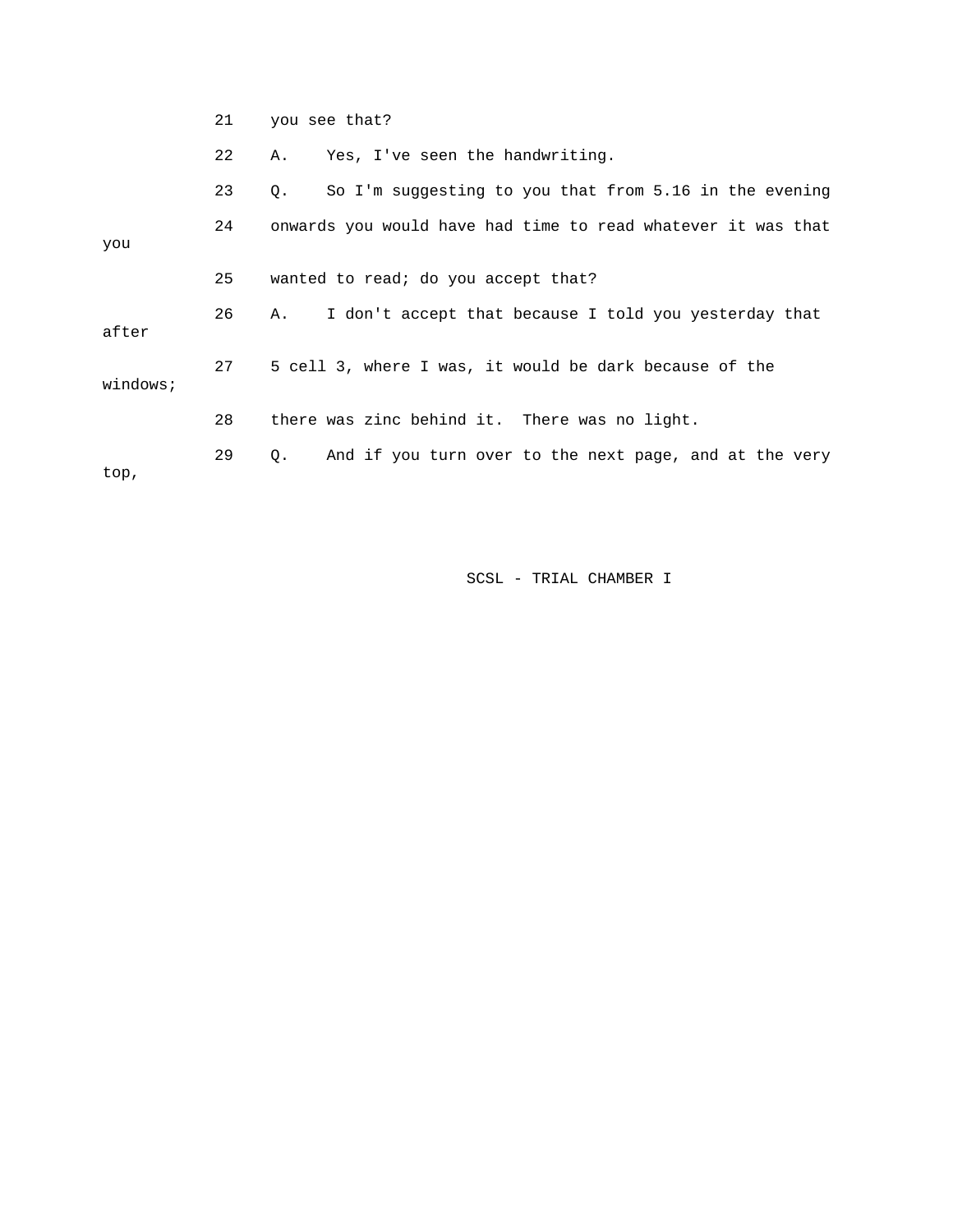```
 SESAY ET AL
```
Page 6

## 20 JUNE 2007 OPEN SESSION

| confirm | 1  | I want to advise you that the Prosecution simply cannot        |
|---------|----|----------------------------------------------------------------|
|         | 2  | what date is that's written there. It appears to be a date in  |
|         | 3  | March, and it may be March 2003, and the first numeral of that |
|         | 4  | date appears to be a 1, but whether the second one, the second |
|         | 5  | numeral is a zero, 3 or 5, I cannot give you any definitive    |
|         | 6  | remark.                                                        |
| This    | 7  | JUDGE ITOE: Mr Harrison, I would like to understand.           |
| prove   | 8  | cross-examination is related or has a nexus with wanting to    |
|         | 9  | that he had all the time to read the indictment. That is what  |
|         | 10 | you're driving at.                                             |
|         | 11 | MR HARRISON: That's correct.                                   |
|         | 12 | JUDGE ITOE: That is the focus of this. After it was            |
|         | 13 | served on him by Mr Lamin. Thank you.                          |
|         | 14 | MR HARRISON:                                                   |
|         | 15 | And if you look down you will see what --<br>Q.                |
|         | 16 | But, My Lords, sir --<br>Α.                                    |
|         | 17 | JUDGE ITOE: Yes, Mr Sesay.                                     |
|         | 18 | THE WITNESS: Yes, sir. Mr Lamin gave me a bundle of            |
|         | 19 | documents.                                                     |
|         | 20 | JUDGE ITOE: No, don't you -- Mr Sesay --                       |
|         | 21 | THE WITNESS: Yes, sir.                                         |
|         | 22 | JUDGE ITOE: -- it doesn't call for any observations on         |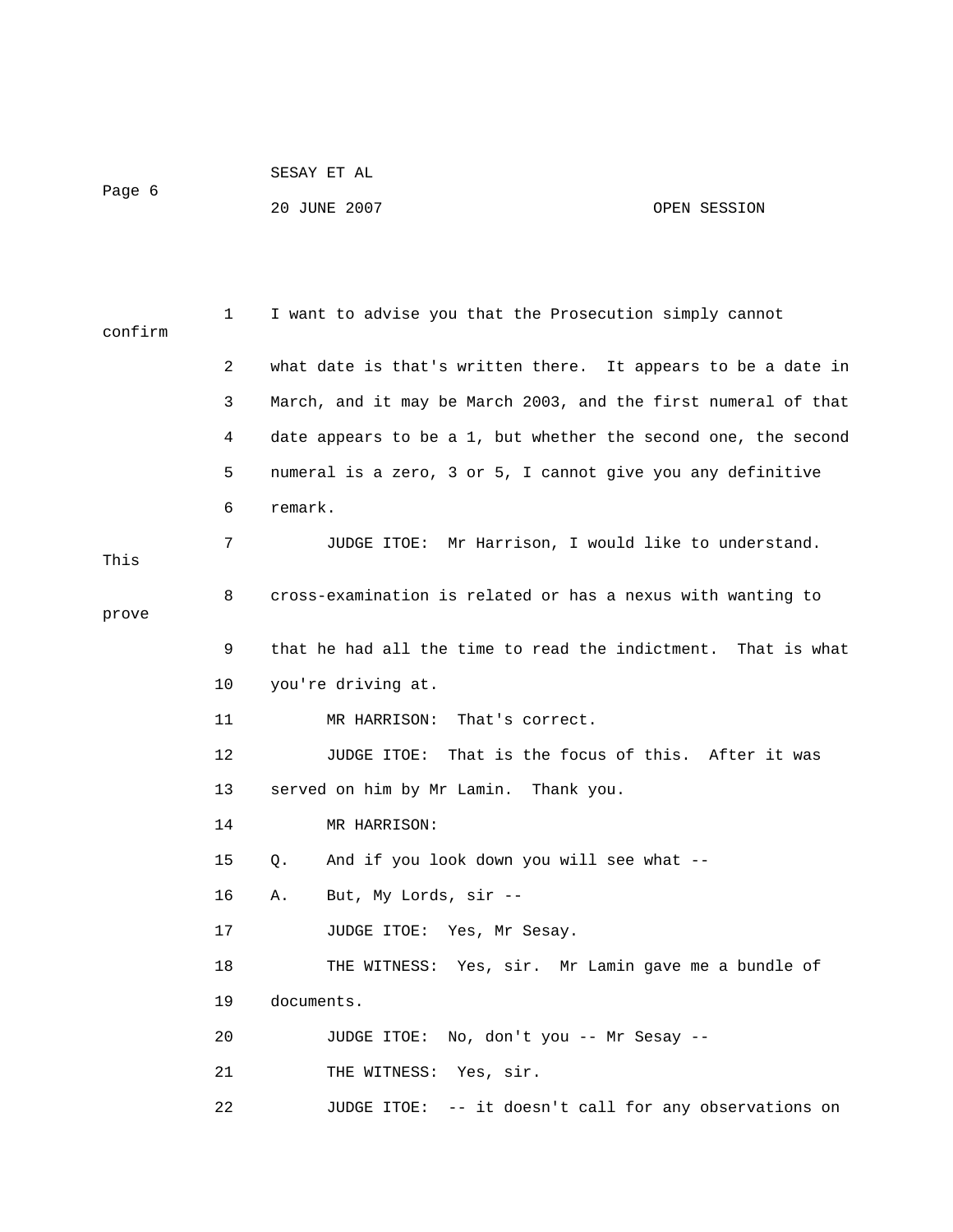23 your part. I've just clarified an issue.

24 THE WITNESS: Yes, sir.

 25 JUDGE ITOE: We know what your stand is. We have the 26 evidence as to how these papers were given to you; do you 27 understand? 28 THE WITNESS: Yes, sir. 29 JUDGE ITOE: You've given an explanation and that is it.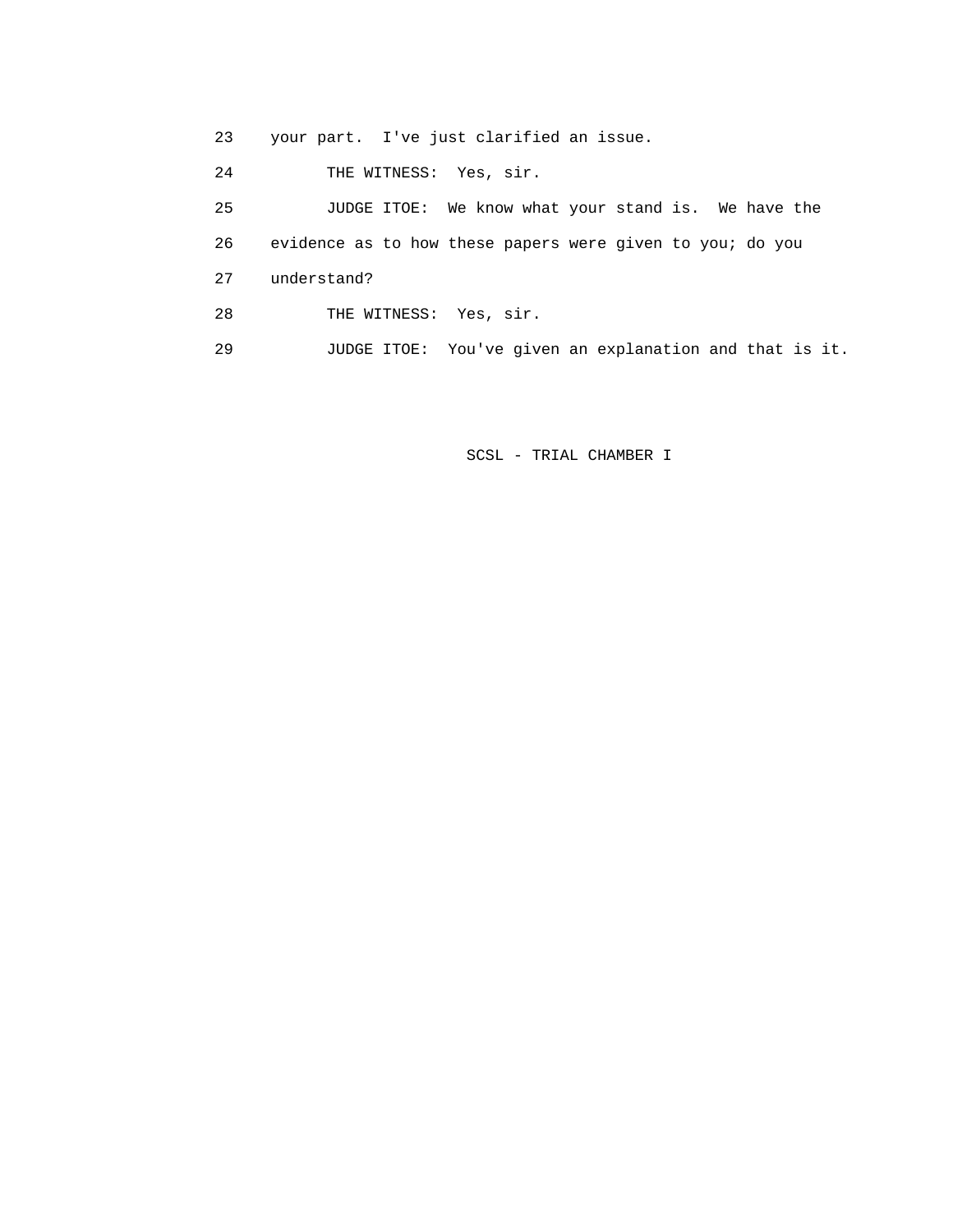| Page 7 |              | 20 JUNE 2007<br>OPEN SESSION                                  |
|--------|--------------|---------------------------------------------------------------|
|        |              |                                                               |
|        | $\mathbf{1}$ | So you don't need to, unless you had something else to add to |
| off,   | 2            | what you have said before, in which event I wouldn't cut you  |
|        | 3            | you know, in the explanations you want to make. Do you have   |
| issue  | 4            | anything new to say that you have not said before on this     |
|        | 5            | as to how and what Mr Lamin gave to you?                      |
|        | 6            | THE WITNESS: Well, Mr Lamin gave me documents only.<br>He     |
| qave   | 7            | did not tell me what that meant or what that means. He just   |
|        | 8            | me the documents.                                             |
|        | 9            | I see. That is what you wanted to add?<br>JUDGE ITOE:         |
|        | 10           | THE WITNESS: Yes, sir.                                        |
|        | 11           | Thank you. Mr Harrison, you may proceed,<br>JUDGE ITOE:       |
|        | 12           | please.                                                       |
|        | 13           | MR HARRISON:                                                  |
| will   | 14           | And on that next page that I just referred to you, you<br>Q.  |
|        | 15           | see that six lines down there is an annotation for 8.15, and  |

SESAY ET AL

it

 16 says, "IS given breakfast and water;" do you see that? 17 A. Yes, I've seen that.

 18 Q. And if you go down to seven lines up from the bottom of 19 that same page, you will see at 9.59, "J Kyle cuffed, I, Sesay 20 for transport." So you had at least up until 9.59 in the morning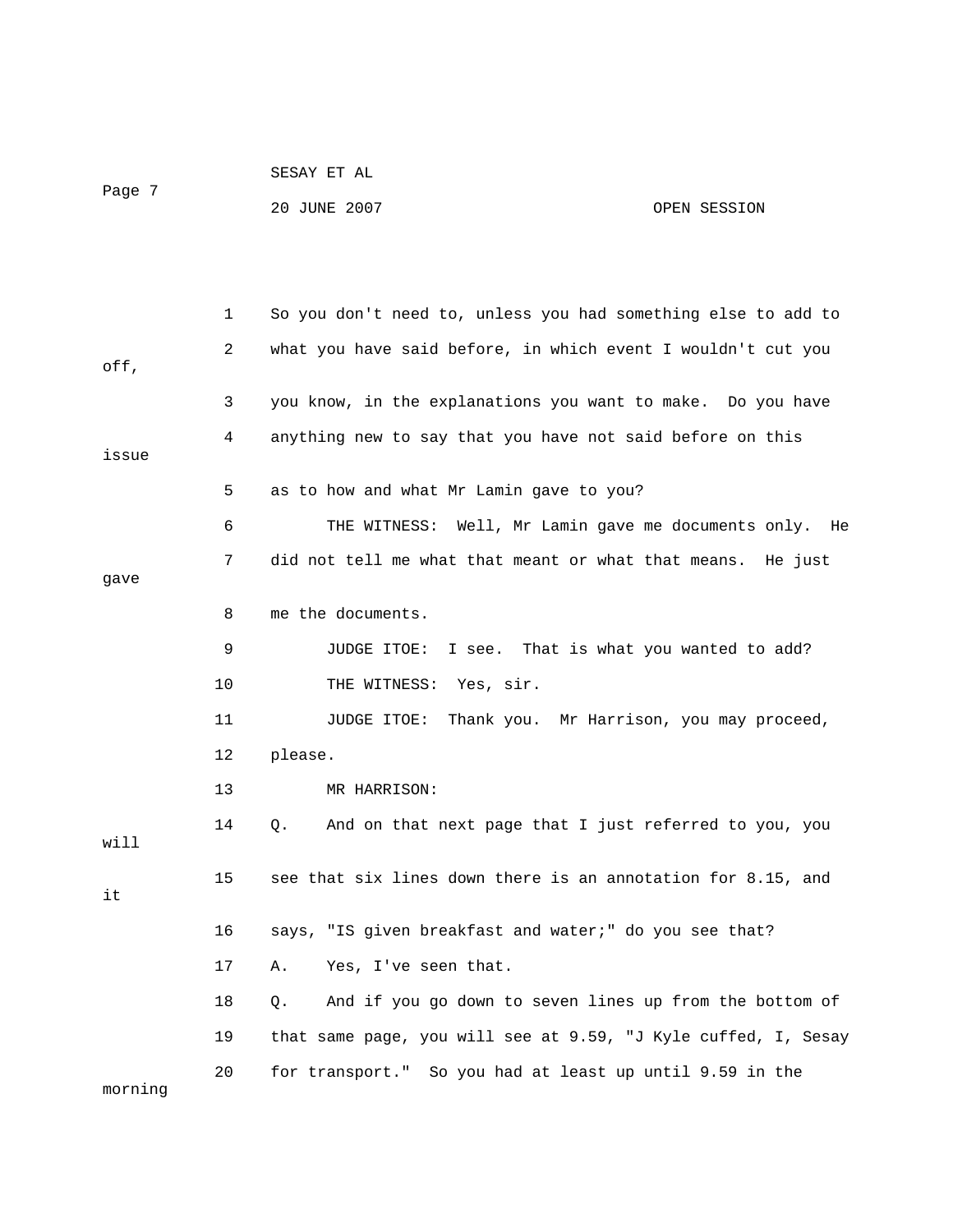|           | 21 | to review any documents that you wanted to on that day; do you |
|-----------|----|----------------------------------------------------------------|
|           | 22 | accept that?                                                   |
| Geoff     | 23 | Well, I don't accept that because what was going on,<br>Α.     |
| anything. | 24 | was a part of this, and Morissette too. He would write         |
| you       | 25 | And when you say "Geoff was a part of this," what are<br>Q.    |
|           | 26 | referring to?                                                  |
|           | 27 | Well, the way he would order me out of -- in my cell, he<br>А. |
| I         | 28 | would blindfold me, handcuff me on my back and the other time  |
| did       | 29 | complained that I was not feeling well and he told me that he  |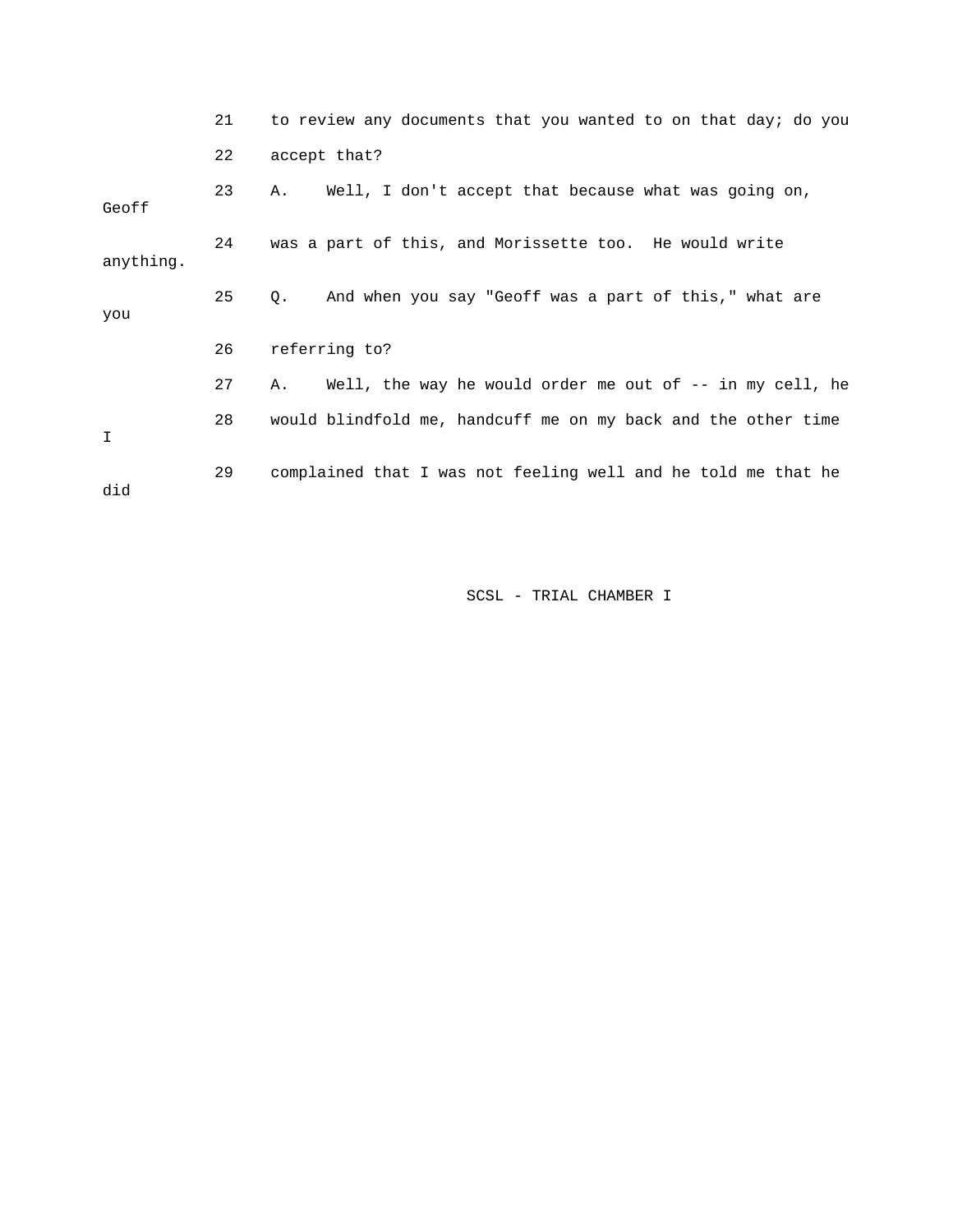| Page 8      |    | 20 JUNE 2007                                                  | OPEN SESSION |
|-------------|----|---------------------------------------------------------------|--------------|
|             |    |                                                               |              |
|             | 1  | not want to hear that; that I should come out of the cell.    |              |
|             | 2  | And if you look at the next annotation on that page, it<br>Q. |              |
|             | 3  | says, "I Sesay moved by J Anthony out of hotel. He refused    |              |
|             | 4  | covering for his head. He is carrying" --                     |              |
| the         | 5  | THE INTERPRETER: Would the attorney kindly read back          |              |
|             | 6  | question. The interpreter cannot follow exactly what he is    |              |
|             | 7  | saying.                                                       |              |
|             | 8  | MR HARRISON:                                                  |              |
| moved       | 9  | The next line down on the same page reads, "I Sesay<br>Q.     |              |
| He          | 10 | by J Anthony out of hotel. He refused covering for his head.  |              |
| coveralls;" | 11 | is carrying his black diary in upper left pocket of           |              |
|             | 12 | do you see that?                                              |              |
| that        | 13 | Yes, but this has never happened. That I denied -- at<br>Α.   |              |
| on          | 14 | time I could not deny those people. After they handcuffed me  |              |
| Geoff       | 15 | my back, would I tell them not to -- to blindfold me when     |              |
|             | 16 | was with a pistol and Anthony with a pistol? I could not deny |              |
|             | 17 | them.                                                         |              |
|             | 18 | You see, that's precisely what the Prosecution is<br>Q.       |              |
|             | 19 | suggesting because there was only one pistol at the Bonthe    |              |

SESAY ET AL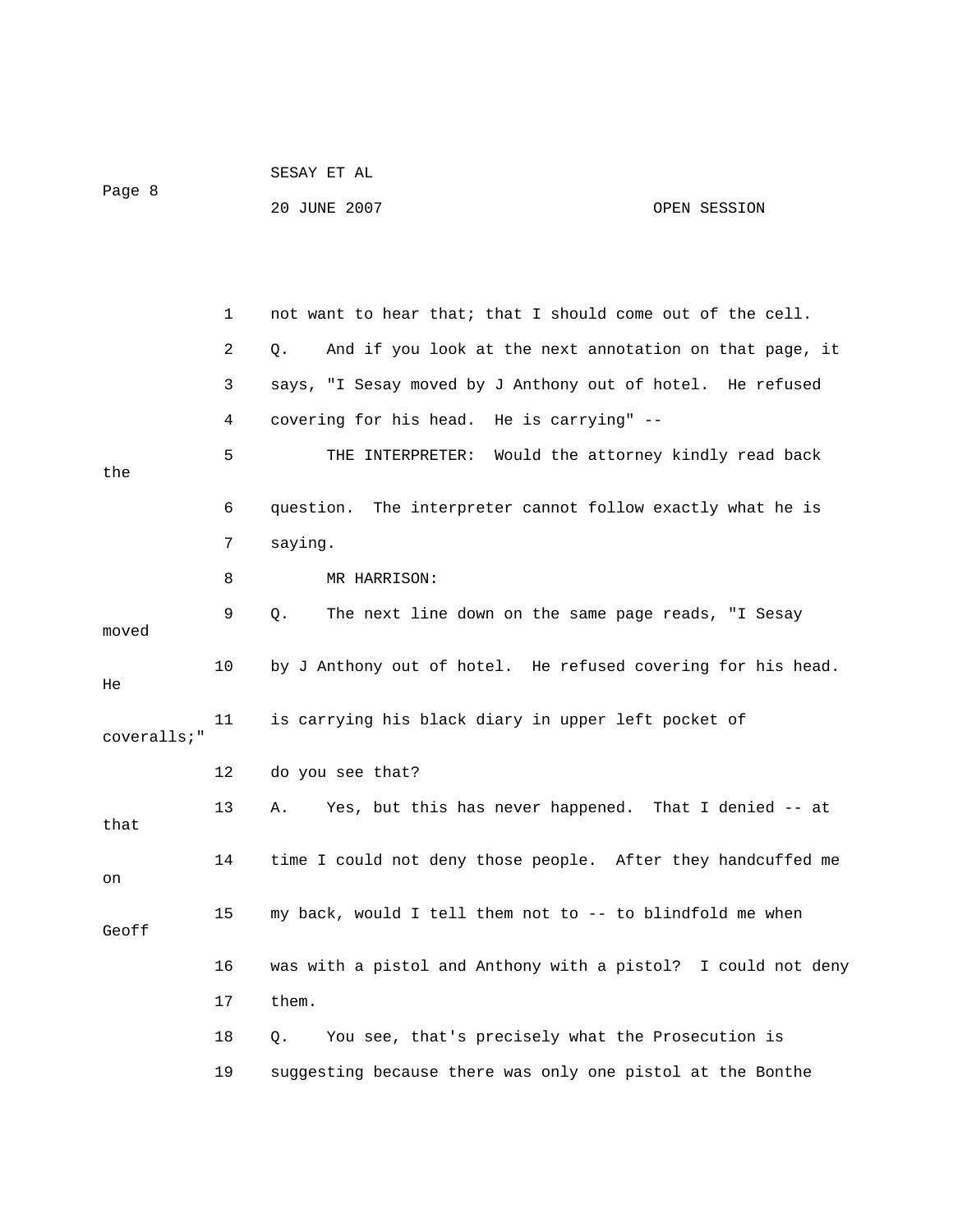| locked | 20 | detention centre. That pistol was a Glock and it was kept     |
|--------|----|---------------------------------------------------------------|
|        | 21 | in an office?                                                 |
|        | 22 | JUDGE ITOE: Are you proffering evidence, Mr Harrison?         |
|        | 23 | MR HARRISON: If I can put the question.                       |
|        | 24 | I'm suggesting that, to you --<br>О.                          |
| this   | 25 | JUDGE ITOE: You are crossing the borderline, because          |
|        | 26 | is evidence which you should have proffered through your      |
|        | 27 | witnesses, if you wanted -- if you thought it was material to |
|        | 28 | your case.                                                    |
| what   | 29 | MR HARRISON: I can certainly put it to the witness,           |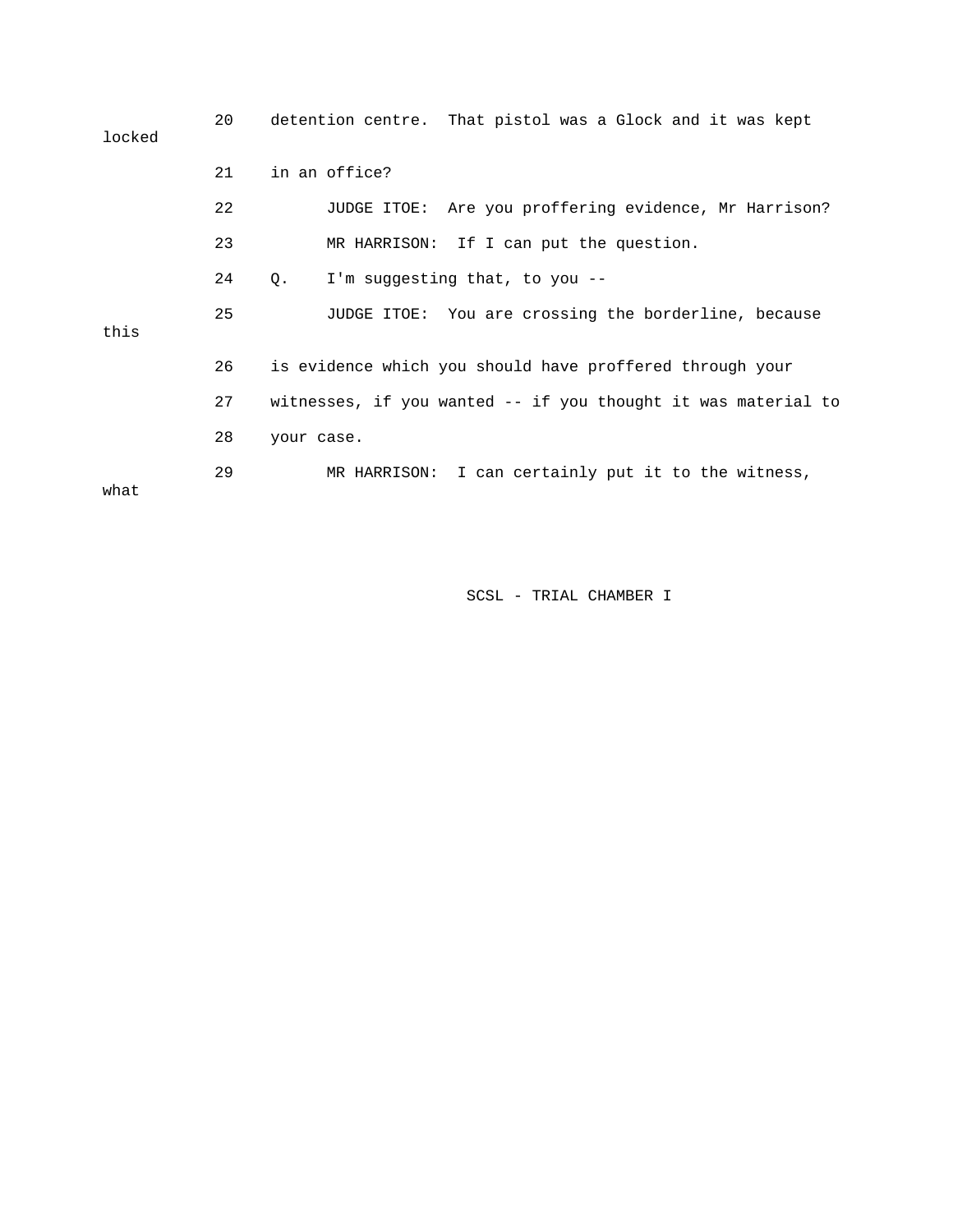|         |    | SESAY ET AL                                                    |              |
|---------|----|----------------------------------------------------------------|--------------|
| Page 9  |    | 20 JUNE 2007                                                   | OPEN SESSION |
|         |    |                                                                |              |
|         |    |                                                                |              |
|         | 1  | it was.                                                        |              |
|         | 2  | JUDGE ITOE: Go ahead. I just drew your attention to it         |              |
|         | 3  | because you were crossing over -- you have already crossed the |              |
| the     | 4  | line of answering the question and proffering evidence into    |              |
|         | 5  | proceedings. You may go on, please.                            |              |
|         | 6  | MR HARRISON:                                                   |              |
| in      | 7  | I'm suggesting to you that there was never a pistol used<br>Q. |              |
|         |    |                                                                |              |
|         | 8  | the detention area where the cells were; do you accept that?   |              |
|         | 9  | I disagree. Mr Harrison, you were not there. Even the<br>Α.    |              |
|         | 10 | Mongolians who searched, they would stand on top of the toilet |              |
| not     | 11 | and point the AK guns. This was not even a pistol. You were    |              |
|         | 12 | there.                                                         |              |
|         | 13 | So, you are saying that there was AK guns?<br>Q.               |              |
|         | 14 | I said there were pistols and even when they were ready<br>Α.  |              |
| to      | 15 |                                                                |              |
|         |    | search they would go with AK guns into the detention and they  |              |
| Even    | 16 | would stand on the toilets and point the guns on ourselves.    |              |
|         | 17 | the security that had been in Bonthe would confirm that.       |              |
|         | 18 | And who had the AKs?<br>Q.                                     |              |
|         | 19 | The Mongolians, they would go there. Sorry, not the<br>Α.      |              |
|         | 20 | Mongolians, the contingent of UNAMSIL that were based in       |              |
| Bonthe. |    |                                                                |              |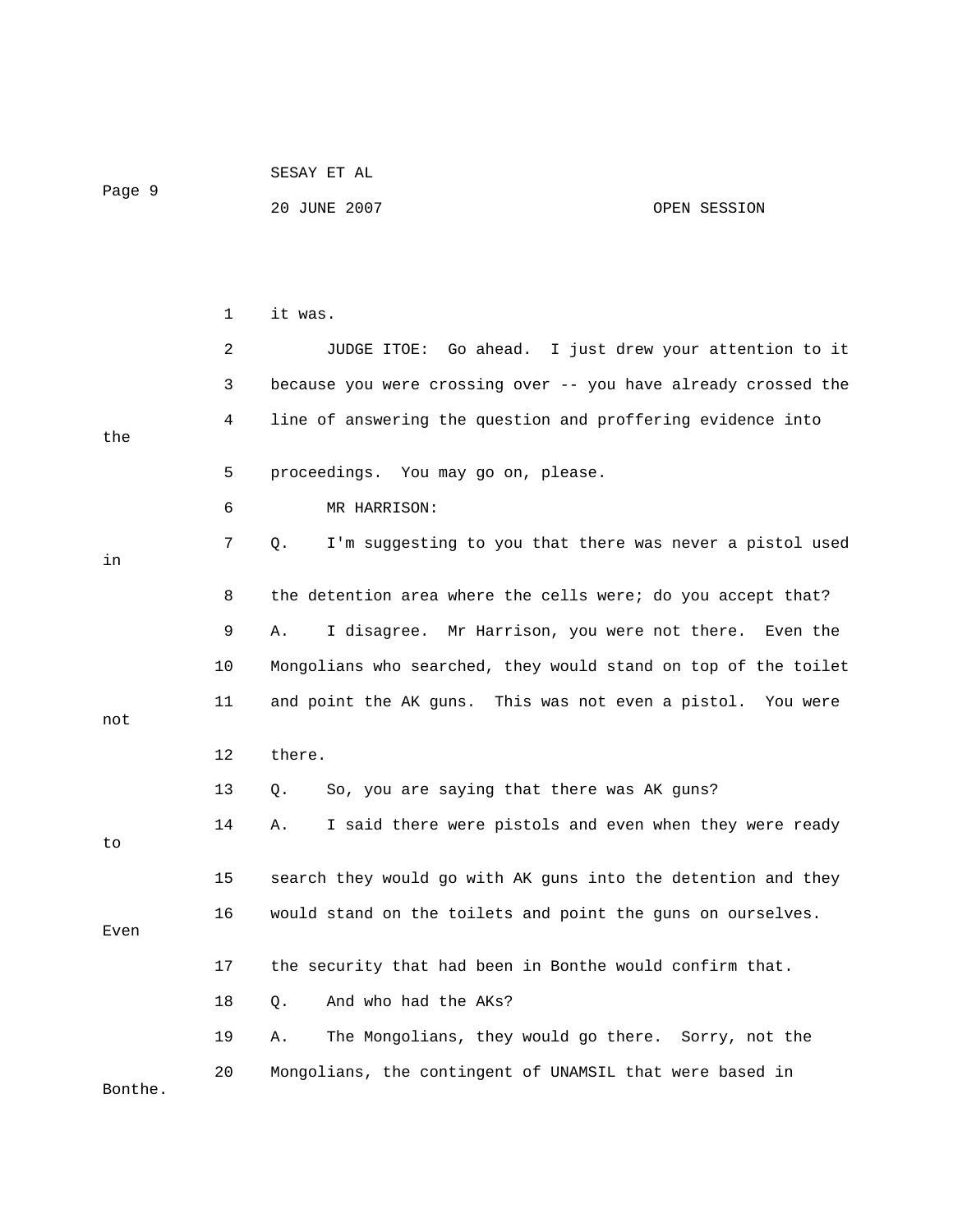|      | 21 | I've forgotten the name of the country. The UNAMSILs who       |
|------|----|----------------------------------------------------------------|
| us   | 22 | deployed in Bonthe at the detention. When they would search    |
|      | 23 | they would go into detention on the exercise with AK-47 guns.  |
|      | 24 | MR HARRISON: The Prosecution is applying that this             |
|      | 25 | document, if it's deemed appropriate by the Court, it could be |
|      | 26 | included as part of what is already Exhibit I because this is  |
| then | 27 | annex 7 to Exhibit I. If the Court feels it's inappropriate    |
|      | 28 | we simply ask that it be given the next number.                |
| any  | 29 | PRESIDING JUDGE: One would prefer the latter to avoid          |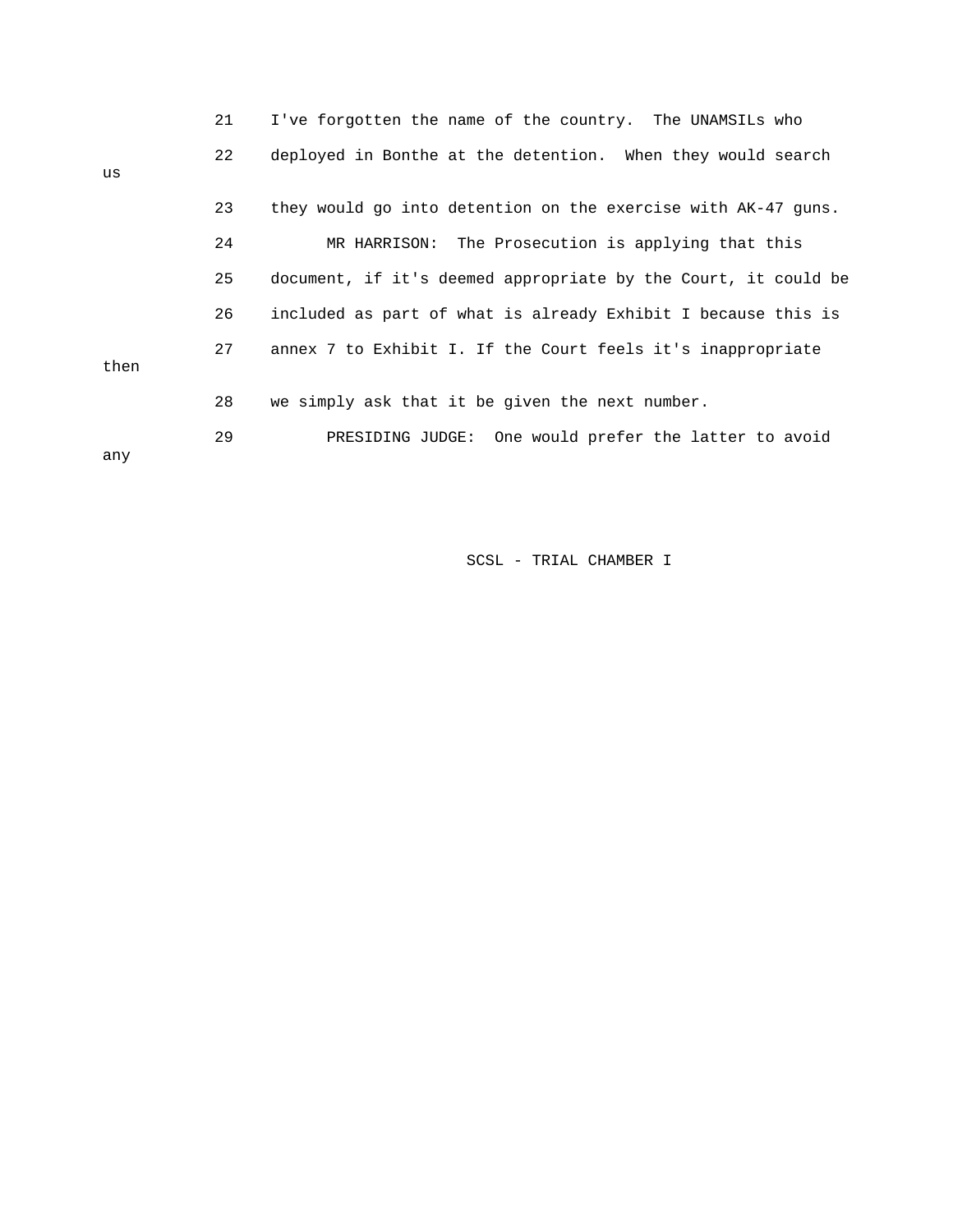|         | SESAY ET AL  |              |
|---------|--------------|--------------|
| Page 10 |              |              |
|         | 20 JUNE 2007 | OPEN SESSION |

 1 complication. At least there would a nexus anyway in your 2 addresses if you -- in your legal submissions you can make the 3 linkage that this document is part of an earlier exhibit and we 4 would be able to apply our minds so when we come to deliberate on 5 the material before us, both viva voce evidence and also 6 documentary evidence, but I rather prefer the latter. So we 7 will -- Mr Jordash, do you have any objection to this document 8 being received in evidence? 9 MR JORDASH: No objection. 10 PRESIDING JUDGE: The document will be admitted in evidence 11 and marked exhibit? 12 MS KAMUZORA: A18, Your Honour. 13 [Exhibit No. A18 was admitted on the voir dire] 14 PRESIDING JUDGE: A18. Perhaps just to meet your 15 we will have some kind of indication on the document to 16 the nexus between it and the earlier exhibit. So, Madam 18 MS KAMUZORA: I will, Your Honour. 20 to facilitate that kind of indication. Right. situation establish 17 Courtroom Officer, you could help us with that. 19 PRESIDING JUDGE: Yes. Devise some creative method so as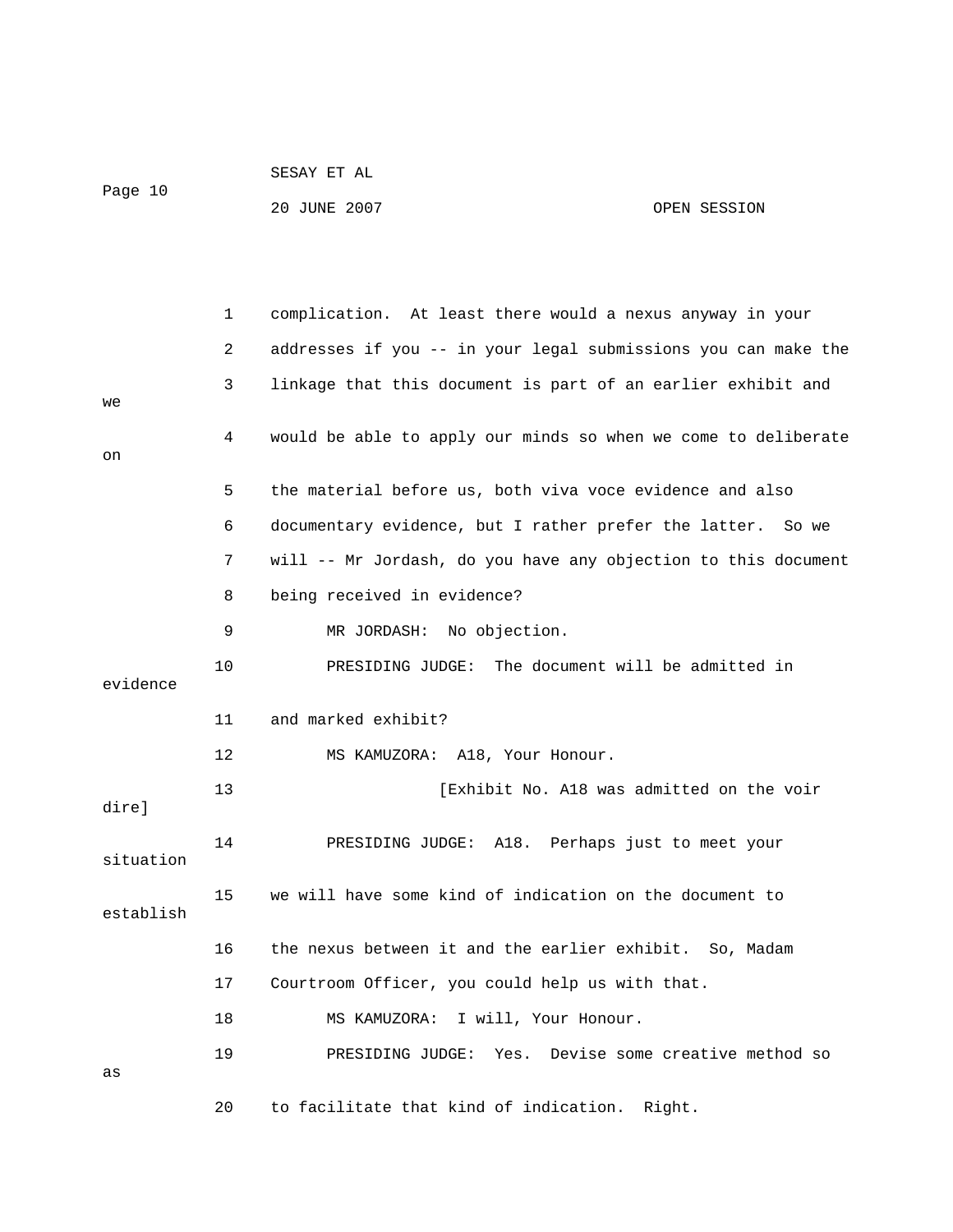|             | 21 | JUDGE ITOE: Did you say A18?                                  |
|-------------|----|---------------------------------------------------------------|
|             | 22 | MS KAMUZORA: Yes, Your Honour.                                |
|             | 23 | JUDGE ITOE:<br>Thank you.                                     |
|             | 24 | PRESIDING JUDGE: Continue, counsel.                           |
|             | 25 | MR HARRISON: I would ask if Exhibit I could be shown to       |
|             | 26 | the witness now.                                              |
| have        | 27 | So, I'm asking you to turn to what is annex 6. So you<br>Q.   |
| way         | 28 | to flip through the document and it's about two-thirds of the |
| handwriting | 29 | through and at the very top you will see annex 6 in           |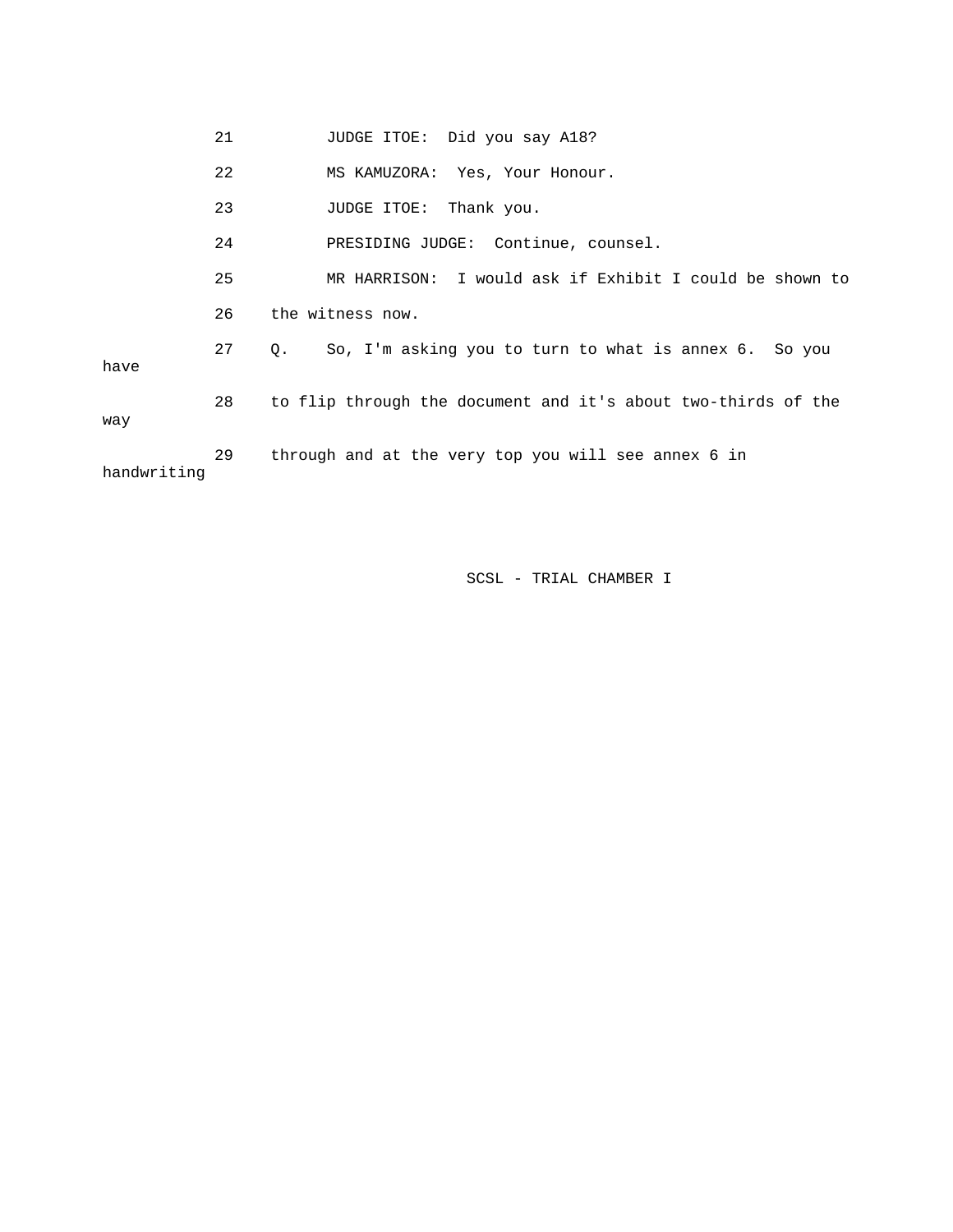|           |    | SESAY ET AL                                                    |  |  |
|-----------|----|----------------------------------------------------------------|--|--|
| Page 11   |    | 20 JUNE 2007<br>OPEN SESSION                                   |  |  |
|           |    |                                                                |  |  |
|           |    |                                                                |  |  |
|           | 1  | on the document?                                               |  |  |
|           | 2  | The first page?<br>Α.                                          |  |  |
|           | 3  | I said if you go through the document, about<br>Q.<br>No.      |  |  |
| at        | 4  | two-thirds of the way through, you should look for a page that |  |  |
|           | 5  | the very top has annex 6 written?                              |  |  |
|           | 6  | Yes, I've seen it.<br>Α.                                       |  |  |
|           | 7  | So, just so that you're not under a misunderstanding, at<br>Q. |  |  |
| to        | 8  | the top it has a name of Haddijatou Kah-Jallow and it appears  |  |  |
| Hanciles, | 9  | be an email written to Ibrahim Yillah, Claire Carlton          |  |  |
| top?      | 10 | Beatrice Ureche and Marianna Goetz; do you see that at the     |  |  |
|           | 11 | Yes, I've seen them.<br>Α.                                     |  |  |
|           | 12 | I'm asking you to turn to the very next page --<br>Q.          |  |  |
|           | 13 | Mr Harrison, this email was from who?<br>JUDGE ITOE:           |  |  |
|           | 14 | It's from Haddijatou Kah-Jallow and it's<br>MR HARRISON:       |  |  |
|           | 15 | addressed to a number of people.                               |  |  |
|           | 16 | Thank you.<br>JUDGE ITOE:<br>Okay.                             |  |  |
|           | 17 | And there's a date on the email.<br>MR HARRISON:<br>It's       |  |  |
|           | 18 | 13/03/2003 at 1847 and there's actually a heading which "In    |  |  |
|           | 19 | confidence memorandum" and the subject matter is "Visit to the |  |  |
|           | 20 | detainees' detention facility."                                |  |  |
|           | 21 | And I'm going to draw your attention to the second page<br>Q.  |  |  |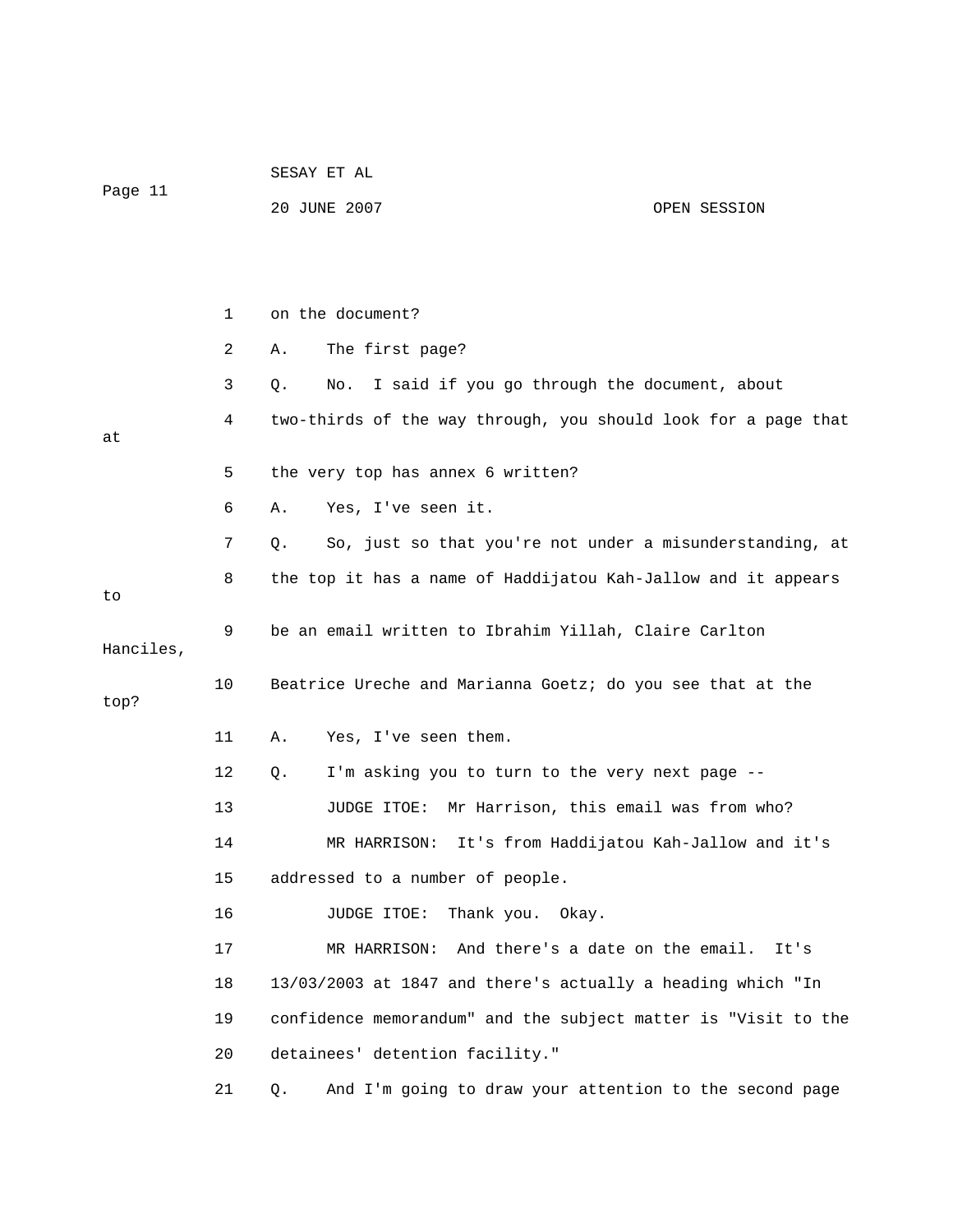|       | 22 |           | under the heading "Issa Hassan Sesay;" do you see that? |
|-------|----|-----------|---------------------------------------------------------|
|       | 23 | Α.        | Yeah, I've seen it.                                     |
| that: | 24 | $\circ$ . | And this is what the passage reads there: It reads      |
| was   | 25 |           | "This detainee was not interviewed at the 'site' but I  |
| was   | 26 |           | accorded the privilege to interview him in privacy. He  |
| times | 27 |           | extremely emotional and broke down into tears several   |
|       | 28 |           | during the interview. He said that he had a bout of     |
|       | 29 |           | malaria but had received medication and was recovering. |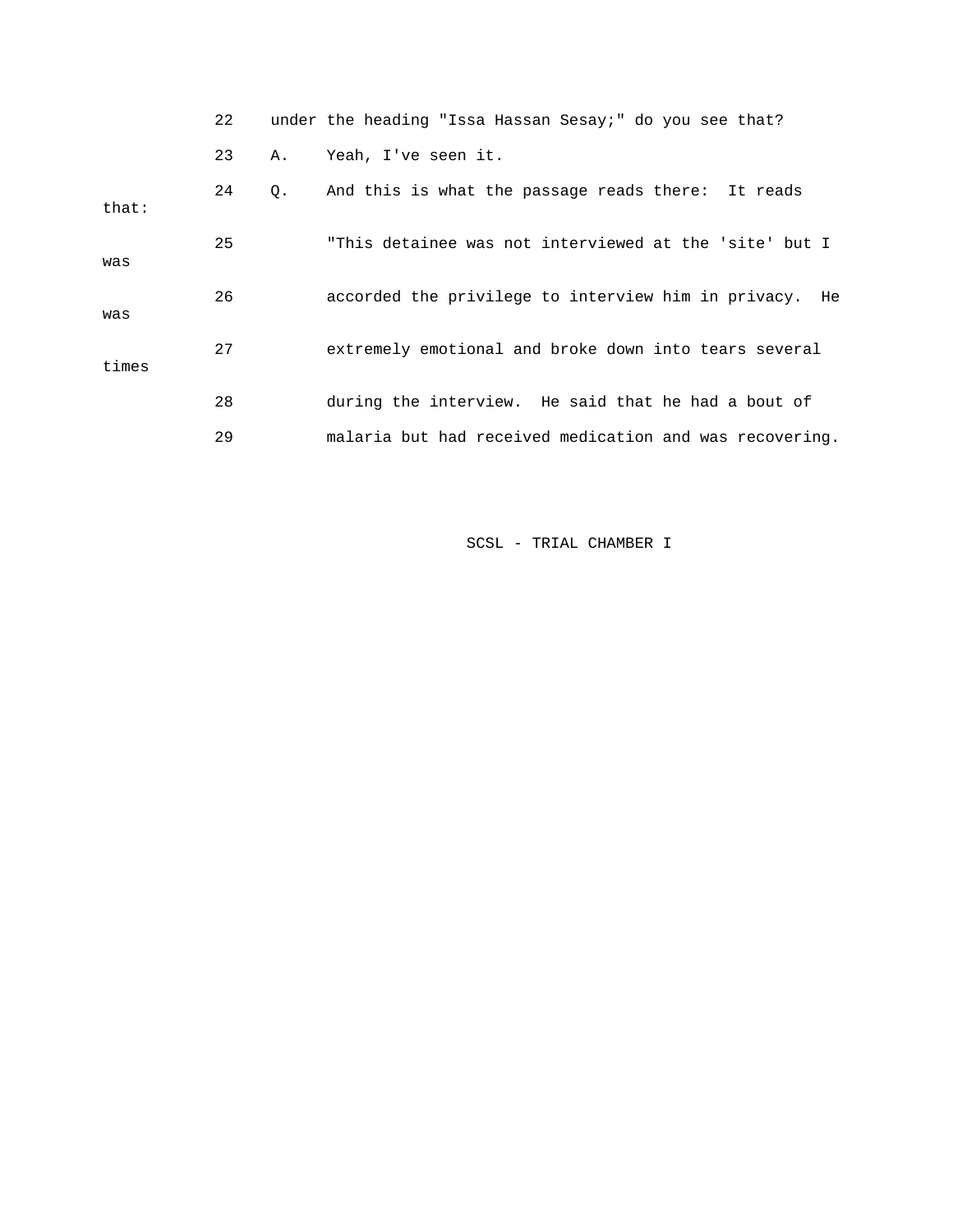| Page 12 |    | SESAY ET AL                                                    |              |
|---------|----|----------------------------------------------------------------|--------------|
|         |    | 20 JUNE 2007                                                   | OPEN SESSION |
|         |    |                                                                |              |
|         |    |                                                                |              |
|         | 1  | Mr Sesay also stated that he is well treated at the            |              |
|         | 2  | detention facility. He expressed his" -- "to see his           |              |
|         | 3  | family".                                                       |              |
| it      | 4  | And if I can simply add, the word is missing there, and        |              |
|         | 5  | may simply be "he expressed his wish or desire to see his      |              |
|         | 6  | family." And it continues on:                                  |              |
|         | 7  | "He specifically stated that he wished to be represented       |              |
| by      |    |                                                                |              |
| the     | 8  | a Nigerian, American or European. I presented him with         |              |
|         | 9  | list of Defence counsel with their resumes. He retained        |              |
|         | 10 | the resumes of the Nigerian and American counsel."             |              |
|         | 11 | Do you accept, first of all, that this interview with          |              |
|         | 12 | Ms Kah-Jallow was in privacy.                                  |              |
| recall  | 13 | Well, it was once, I saw Ms Jallow once, and I can't<br>Α.     |              |
| and     | 14 | the date, and it was not privately. John Berry was in there    |              |
|         | 15 | I saw him.                                                     |              |
|         | 16 | And when it says that Mr Sesay also stated that he is<br>Q.    |              |
|         | 17 | well-treated at the detention facility, do you accept that?    |              |
|         | 18 | I disagree with that. I have never told Ms Jallow that<br>Α.   |              |
| cell,   | 19 | because, even the mosquito net they put in our cells, in my    |              |
|         | 20 | when I asked the security that the mosquitoes were many in the |              |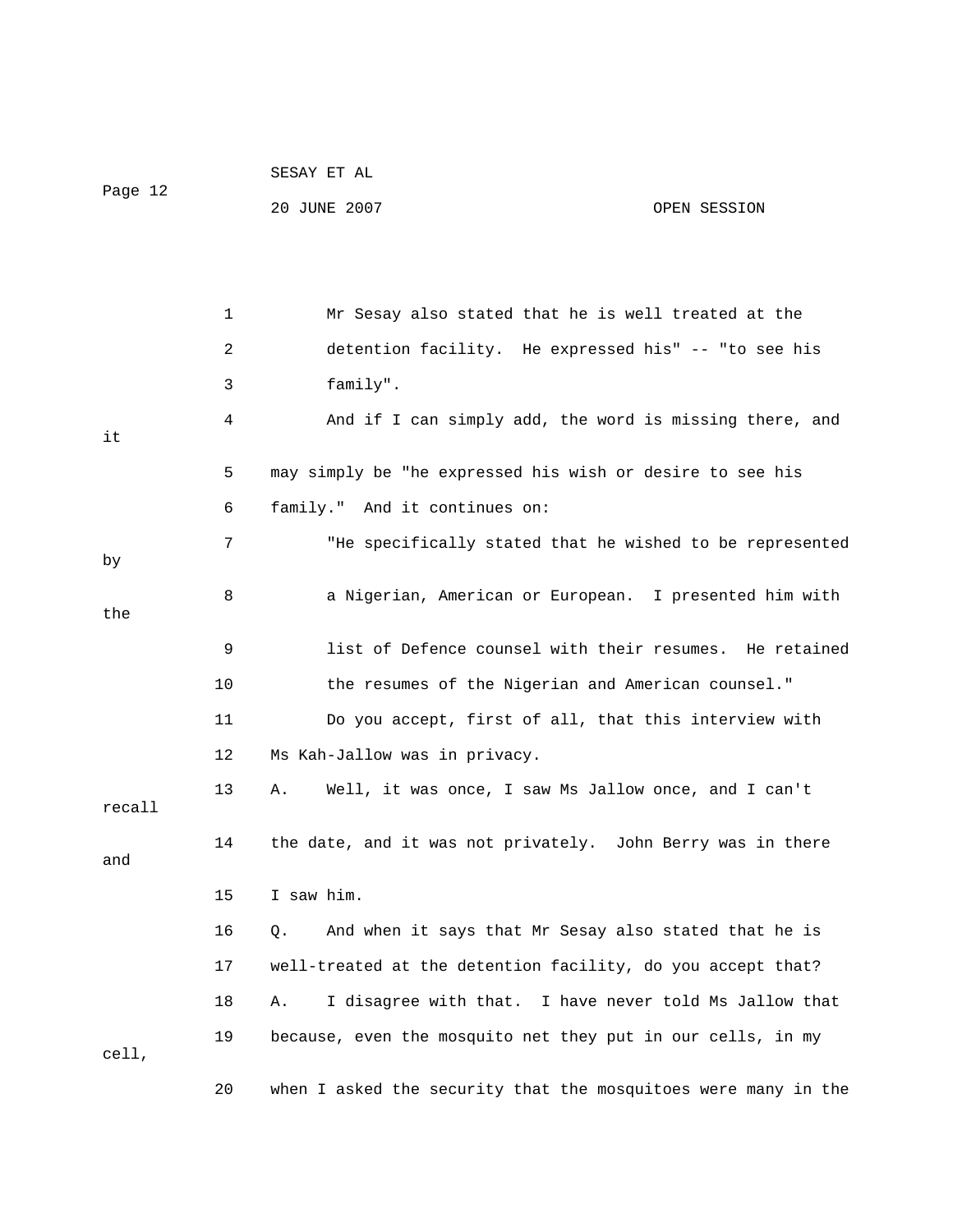|      | 21 | cells, John Anthony said I should -- I should use the mosquito |
|------|----|----------------------------------------------------------------|
| kind | 22 | net as a cover. They were unable to hang it. So, in that       |
|      | 23 | of situation, how would I say I was being treated well?        |
|      | 24 | And where it says that you -- sorry, let me read it for<br>О.  |
|      | 25 | you, the third line from the bottom of that passage: "He       |
|      | 26 | specifically stated that he wished to be represented by a      |
|      | 27 | Nigerian, American or European." Do you accept that as being   |
|      | 28 | true and accurate?                                             |
|      | 29 | No. That was not how I said it.<br>Α.                          |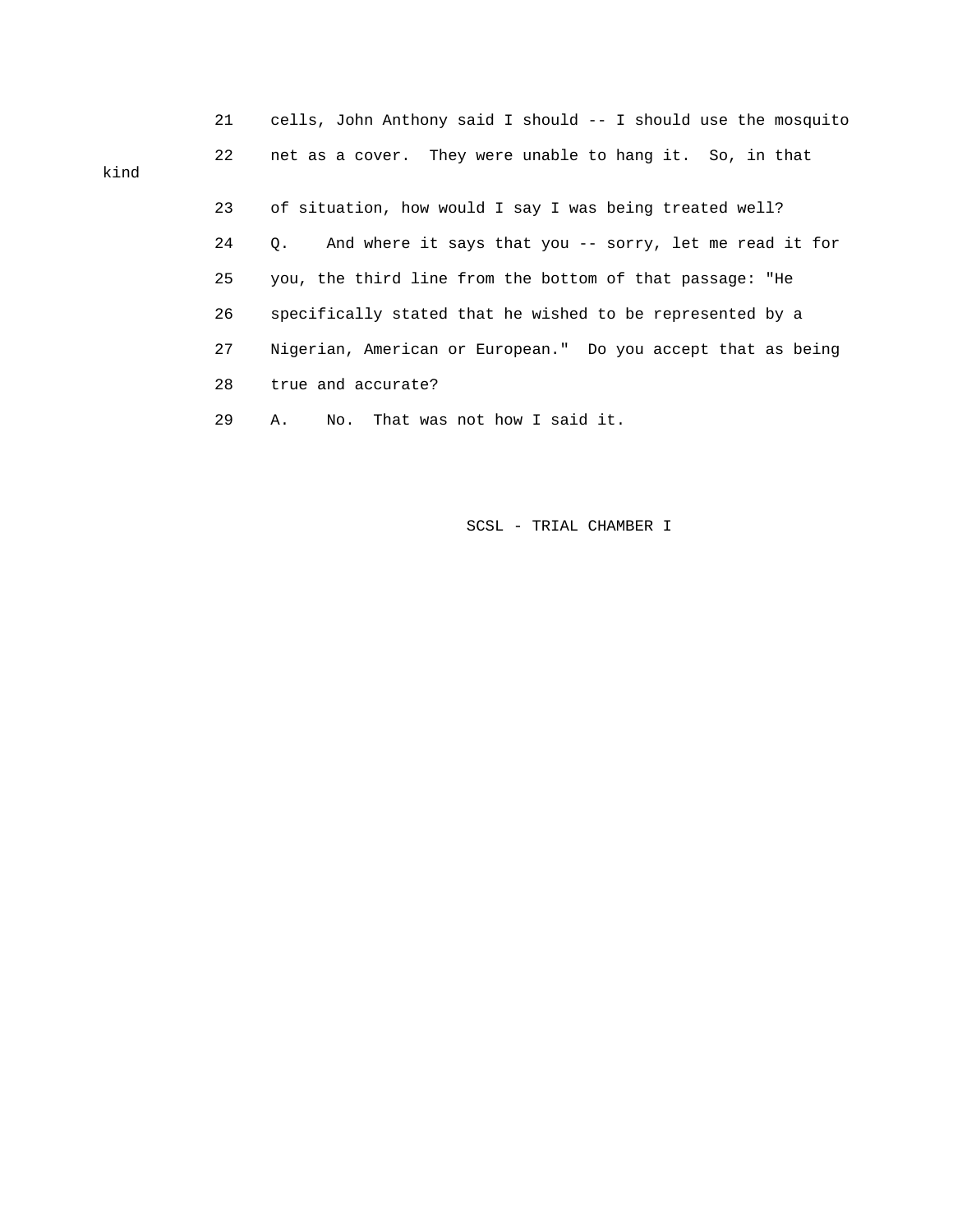| Page 13 | SESAY ET AL  |              |
|---------|--------------|--------------|
|         | 20 JUNE 2007 | OPEN SESSION |

| оf        | 1  | And where it says that, "I presented him with the list<br>Q.   |
|-----------|----|----------------------------------------------------------------|
|           | 2  | Defence counsel with their resumes, he retained the resumes of |
| being     | 3  | the Nigerian and American counsel," do you accept that as      |
|           | 4  | accurate?                                                      |
| that      | 5. | Well, they give me a list in which Morissette told me<br>Α.    |
|           | 6  | I should choose a white man whose name was Robinson from that  |
|           | 7  | list, and that was the man I chose.                            |
| first     | 8  | Now, I'm going to show you some other documents, the<br>Q.     |
| April     | 9  | of which is Exhibit F. Now, Exhibit F is a letter dated 14     |
|           | 10 | 2003 and it's from John Jones, Defence adviser, and it's       |
| paragraph | 11 | addressed to David Crane, Prosecutor. And in the first         |
|           | 12 | Mr Jones advises that he's writing in his capacity as Acting   |
| you       | 13 | Chief of the Defence Office. And in the next paragraph, if     |
|           | 14 | go down to the sixth line, the sentence begins, "As a result I |
| is        | 15 | have discussed this matter with him" -- if I can add the "him" |
|           | 16 | referring to Mr Sesay, "and asked him to consider whether he   |
|           | 17 | wishes to have further contact with the OTP. In light of this  |
|           | 18 | consideration I would ask that the OTP not conduct any further |
| and       | 19 | interviews with Mr Sesay until he has made a final decision    |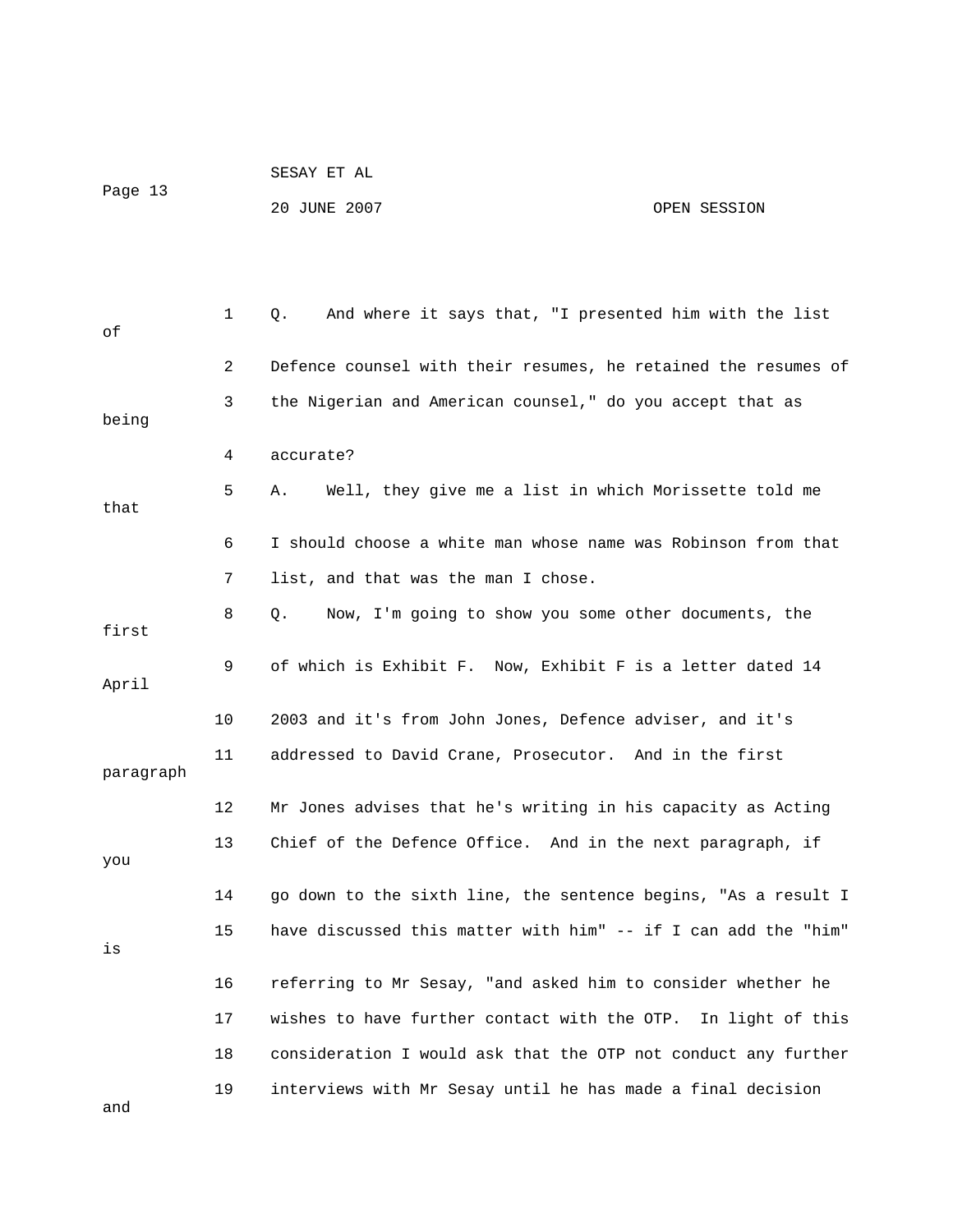20 as to his position in this regard, which he has indicated he will 21 provide within a week or two." 22 Then it goes on to say, in the last full paragraph, 23 "Given Mr Sesay's apparent past interviews the Defence that: 24 Office's duty to safeguards his rights while duty is" --

> 25 THE INTERPRETER: Your Honours, can counsel take the 26 question again.

27 MR HARRISON: Maybe I'll just skip that paragraph.

28 Q. What I'm going to suggest to you, Mr Sesay, is that you

29 were having meetings with Mr Jones at that time and that at no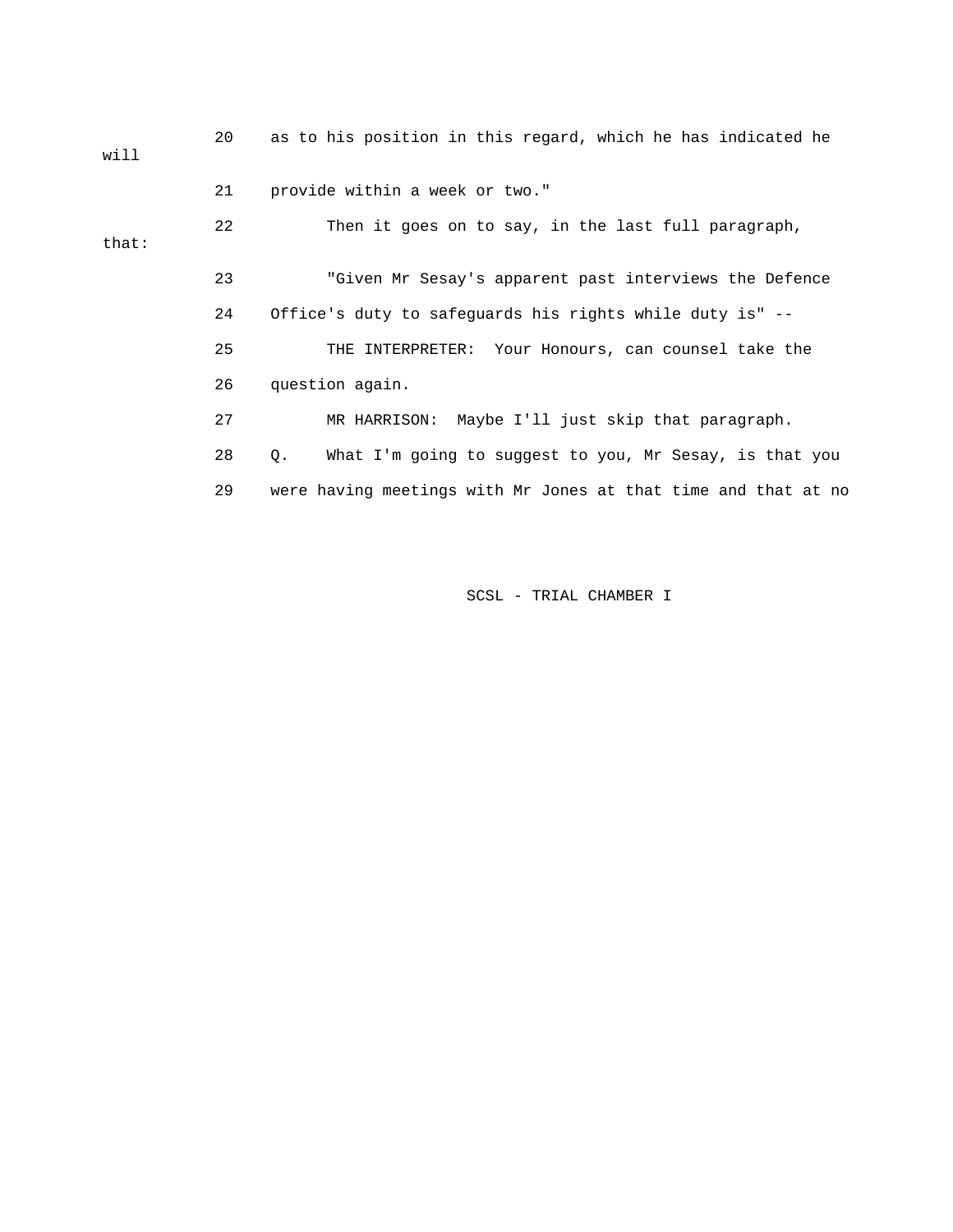| Page 14 | SESAY ET AL  |              |
|---------|--------------|--------------|
|         | 20 JUNE 2007 | OPEN SESSION |

|            | 1  | point did you suggest to Mr Jones that anyone from the         |
|------------|----|----------------------------------------------------------------|
| promises   | 2  | investigations of the OTP was uttering threats or making       |
|            | 3  | to you; do you accept that?                                    |
| Threats    | 4  | PRESIDING JUDGE: Well, let's take it one-by-one.               |
|            | 5  | first and then you go to the other one because, clearly, it's  |
|            | 6  | important that we keep them separate.                          |
|            | 7  | MR HARRISON:                                                   |
| is         | 8  | I'm suggesting to you that at this time, and this letter<br>Q. |
| Jones;     | 9  | dated 14 April 2003, you had been having meetings with Mr      |
|            | 10 | do you accept that?                                            |
|            | 11 | Yes.<br>Α.                                                     |
|            | 12 | And at no point in time did you ever suggest to Mr Jones<br>Q. |
|            | 13 | that anyone from the OTP had been making threats to you?       |
|            | 14 | Well, if I -- if I was not feeling bad about what was<br>Α.    |
| complained | 15 | happening between Morissette and I, I would not have           |
|            | 16 | to Jones, John Jones, and even John Jones advised the men, he  |
| on         | 17 | said, he told them to go far from me on this. On the same --   |
|            | 18 | the 14th I was under threat by Morissette. So when John Jones  |
|            | 19 | said that they should stop talking to me, and they should move |
|            | 20 | away from me, if they had accepted what John Jones told them,  |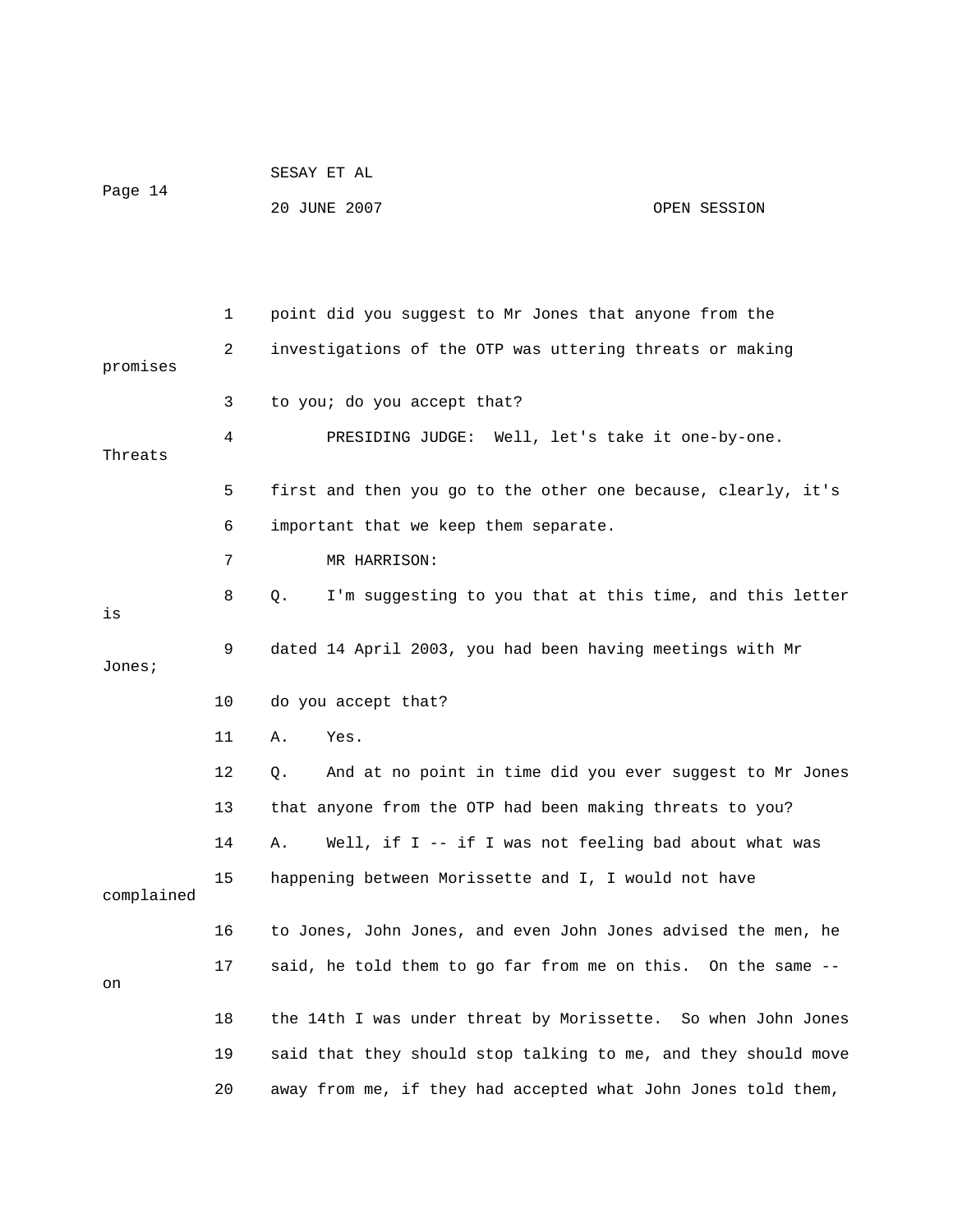|            | 21 | then it would not have been a threat or as though they were    |
|------------|----|----------------------------------------------------------------|
|            | 22 | playing a trick.                                               |
| or         | 23 | I'm suggesting to you that at no point in time, in March<br>Q. |
| OTP        | 24 | April 2003, did you suggest to Mr Jones that anyone from the   |
|            | 25 | had made any threats to you; do you accept that?               |
|            | 26 | I don't accept that. That's why I told you, because of<br>A.,  |
| complained | 27 | what was transpiring, what was happening, that's why I         |
| well;      | 28 | to John Jones that Mr Morissette, they were not treating me    |
|            | 29 | they were playing games with me.                               |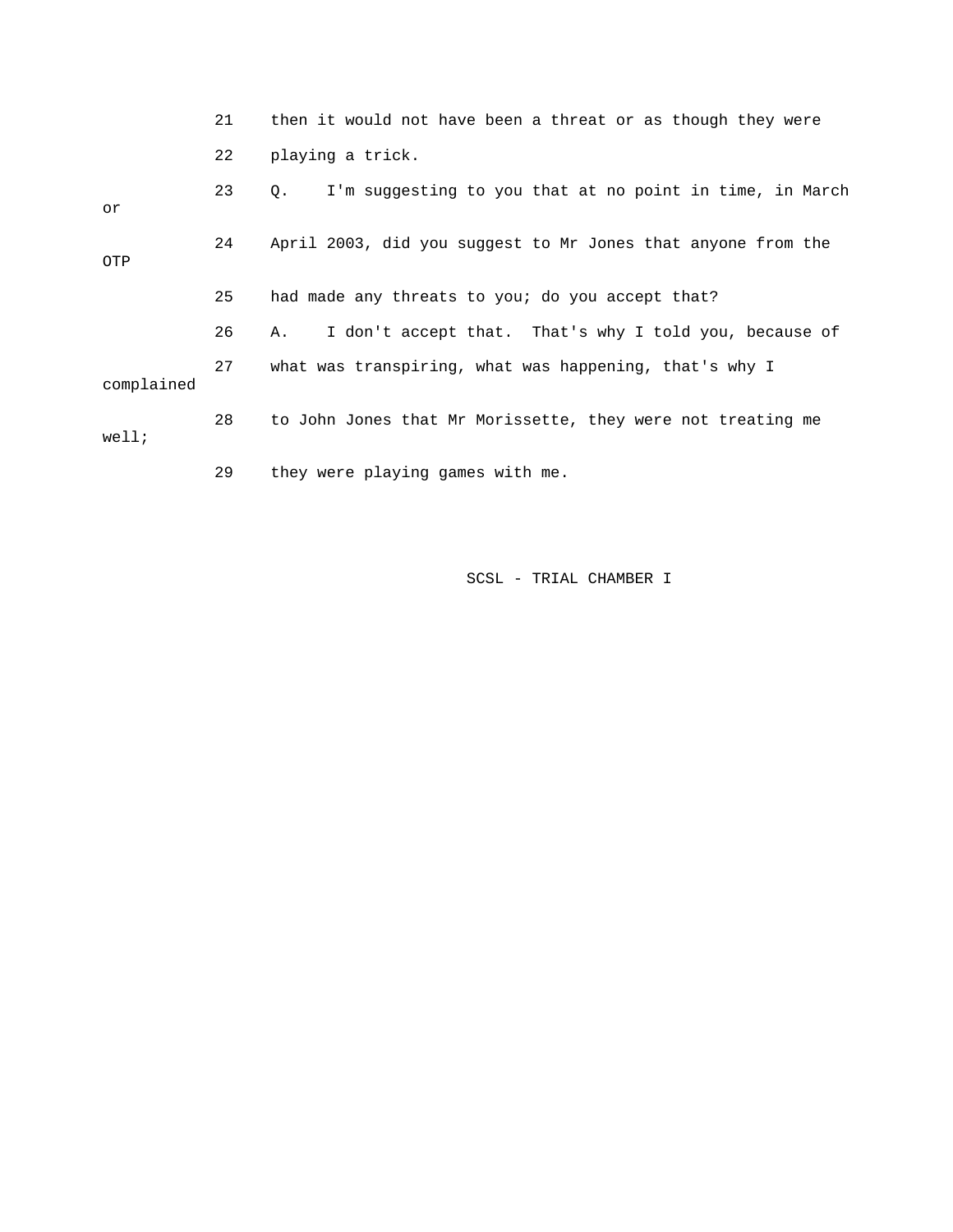| Page 15 |    | SESAY ET AL                                                          |  |  |  |
|---------|----|----------------------------------------------------------------------|--|--|--|
|         |    | 20 JUNE 2007<br>OPEN SESSION                                         |  |  |  |
|         |    |                                                                      |  |  |  |
|         |    |                                                                      |  |  |  |
|         | 1  | MR HARRISON: And I have a document that I'd ask be                   |  |  |  |
|         | 2  | distributed. There's enough copies for the Court and for the         |  |  |  |
|         | 3  | If it could be distributed.<br>witness.                              |  |  |  |
|         | 4  | This document is dated 16 April 2003 --<br>Q.                        |  |  |  |
|         | 5  | PRESIDING JUDGE: Just a minute. We haven't received                  |  |  |  |
| our     |    |                                                                      |  |  |  |
|         | 6  | copies yet. You can proceed now.                                     |  |  |  |
|         | 7  | MR HARRISON:                                                         |  |  |  |
| and     | 8  | Dated 16 April 2003. It has a title "Extremely urgent<br>$Q_{\star}$ |  |  |  |
|         | 9  | confidential request of Defence Office for order regarding           |  |  |  |
|         | 10 | contact with accused."                                               |  |  |  |
|         | 11 | And I should advise the Court that there is some                     |  |  |  |
|         | 12 | underlining in the document. I don't know how that got there         |  |  |  |
|         | 13 | but, at any rate, it's the only copy we have.                        |  |  |  |
| the     | 14 | If you could turn to, first of all, paragraph 5.<br>Q.<br>And        |  |  |  |
|         | 15 | second sentence of paragraph 5 advises that, on 13 March 2003,       |  |  |  |
|         | 16 | Mr Sesay signed a request for legal assistance and the power         |  |  |  |
| οf      |    |                                                                      |  |  |  |
| Sorie   | 17 | attorney appointing Mrs Claire Carlton-Hanciles, Mr Ibrahim          |  |  |  |
|         | 18 | Yillah and Mrs Haddijatou Kah-Jallow as his attorneys. Do you        |  |  |  |
|         | 19 | remember signing those documents on 13 March?                        |  |  |  |
|         | 20 | No, I can't recall. I signed a document with the lawyer<br>Α.        |  |  |  |
|         | 21 | but I don't think it was on the 13th of March.                       |  |  |  |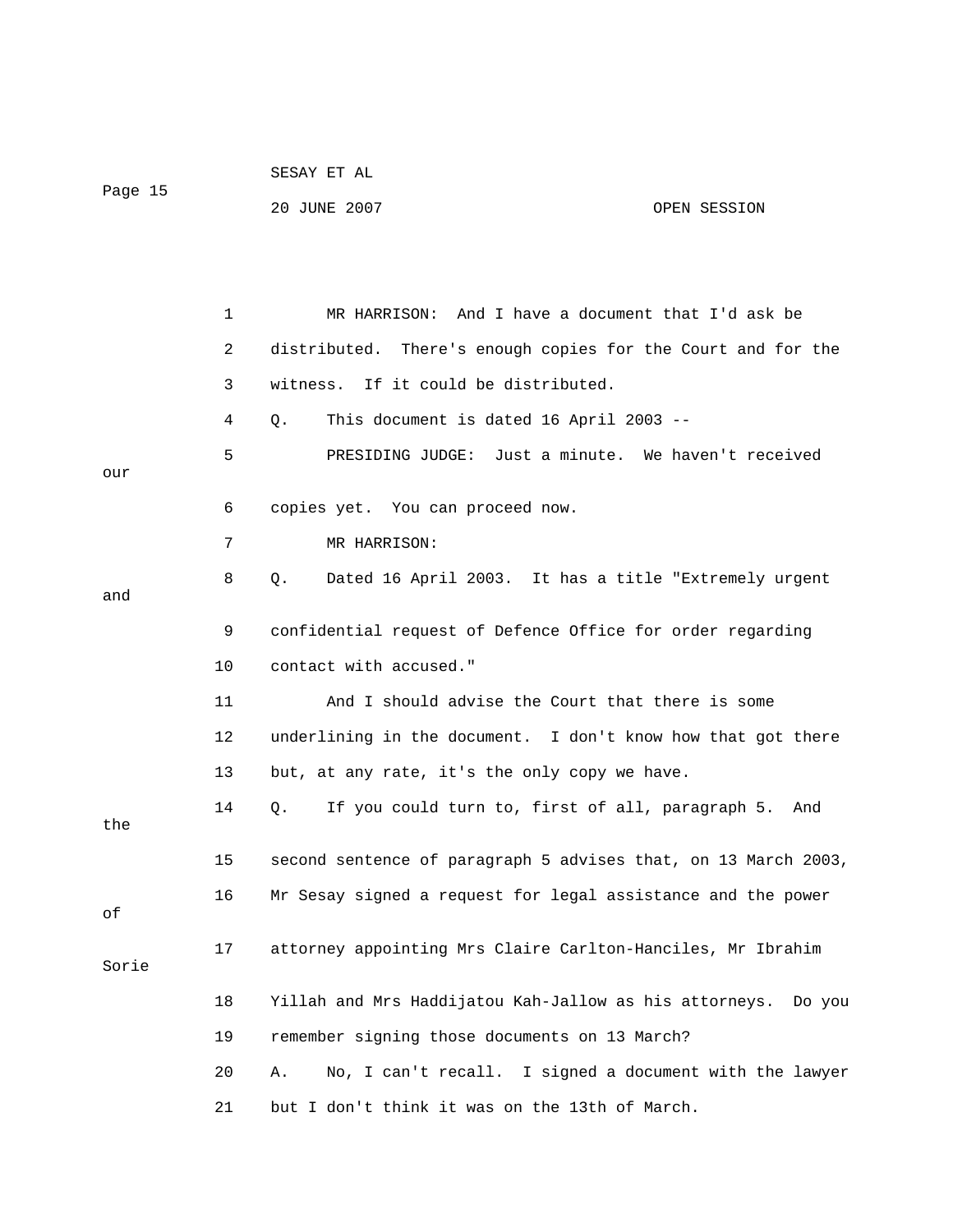|              | 22 | So, I'm going to show you those documents.<br>$\circ$ .             |
|--------------|----|---------------------------------------------------------------------|
| if           | 23 | MR HARRISON: If I could ask Court Management to $-$ and             |
|              | 24 | you could just leave the current document with the witness as       |
| if           | 25 | well. Actually, I do have an extra copy here for Mr Jordash,        |
|              | 26 | he would like it.                                                   |
| 585          | 27 | So, you see on one page -- well, first of all, on page<br>$\circ$ . |
| assistance," | 28 | in the top right corner it says, "Request for legal                 |
|              | 29 | do you see that?                                                    |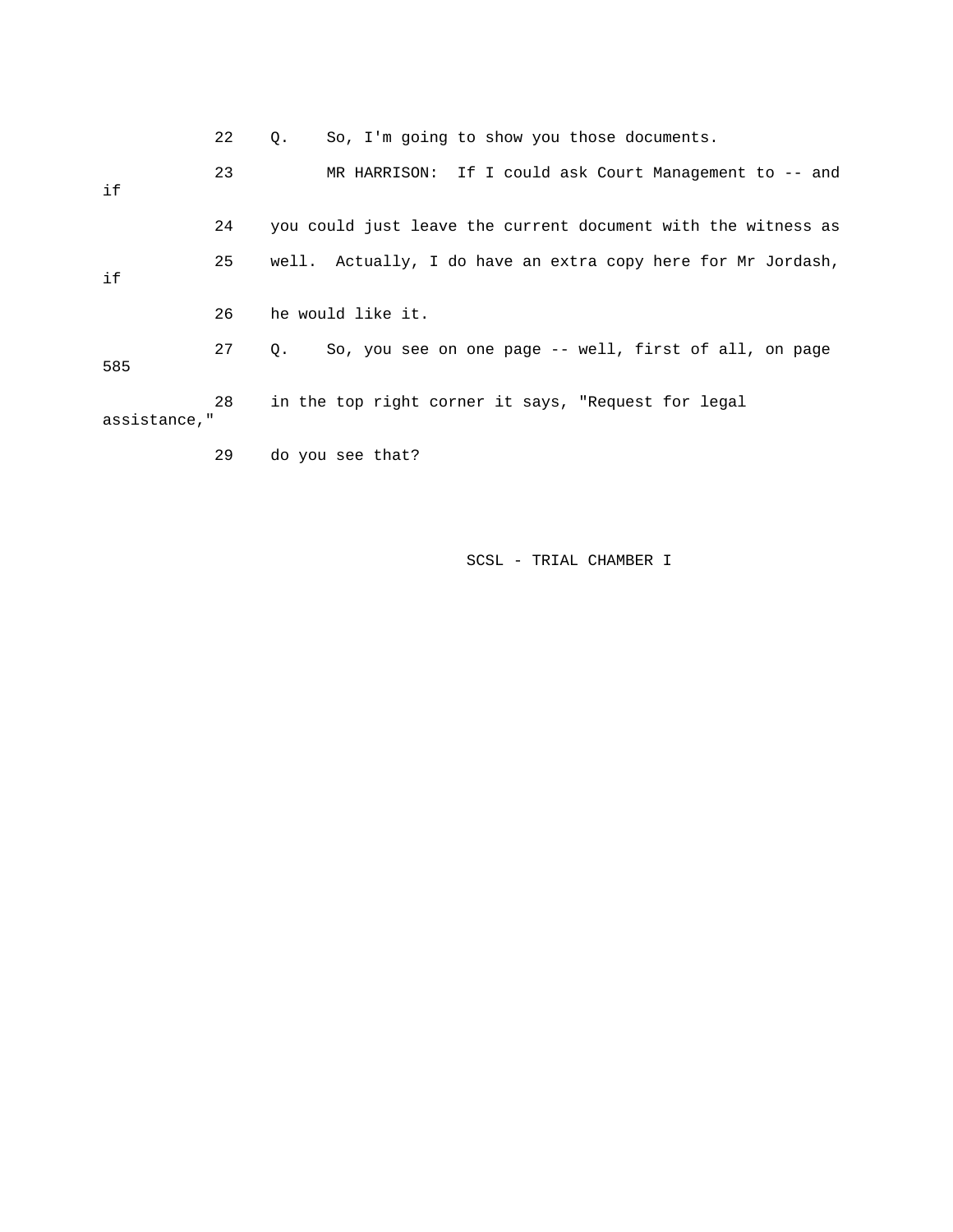SESAY ET AL Page 16 20 JUNE 2007 OPEN SESSION

 1 A. Yes, what is the person's name, the legal assistant, that 2 gave me this document? 3 Q. All I can tell you is what Mr Jones wrote in this motion 4 and it says that, on 13 March 2003, Mr Sesay signed a request for 5 legal assistance and a power of attorney appointing Mrs Claire 6 Carlton-Hanciles, Mr Ibrahim Sorie Yillah and Mrs Haddijatou 7 Kah-Jallow as his attorneys. That's the only information I have. 8 At any rate, do you recognise that document? 9 A. Yes. That's why I'm asking you. On the 13th who was the 10 legal person that gave me this document which you claim that I 11 signed on the 13th? What was the person's name? 12 Q. No, I'm trying to make it clear to you that I don't know. 13 The only information I have is what I read out. But if you turn 14 over to the next page it may be a little bit clearer to you. And 15 this has Court Management page number 586 and this is a power of 16 attorney. 17 JUDGE BOUTET: No copies have been given to the Court. 18 PRESIDING JUDGE: Yes. You better -- we don't have that at

19 all.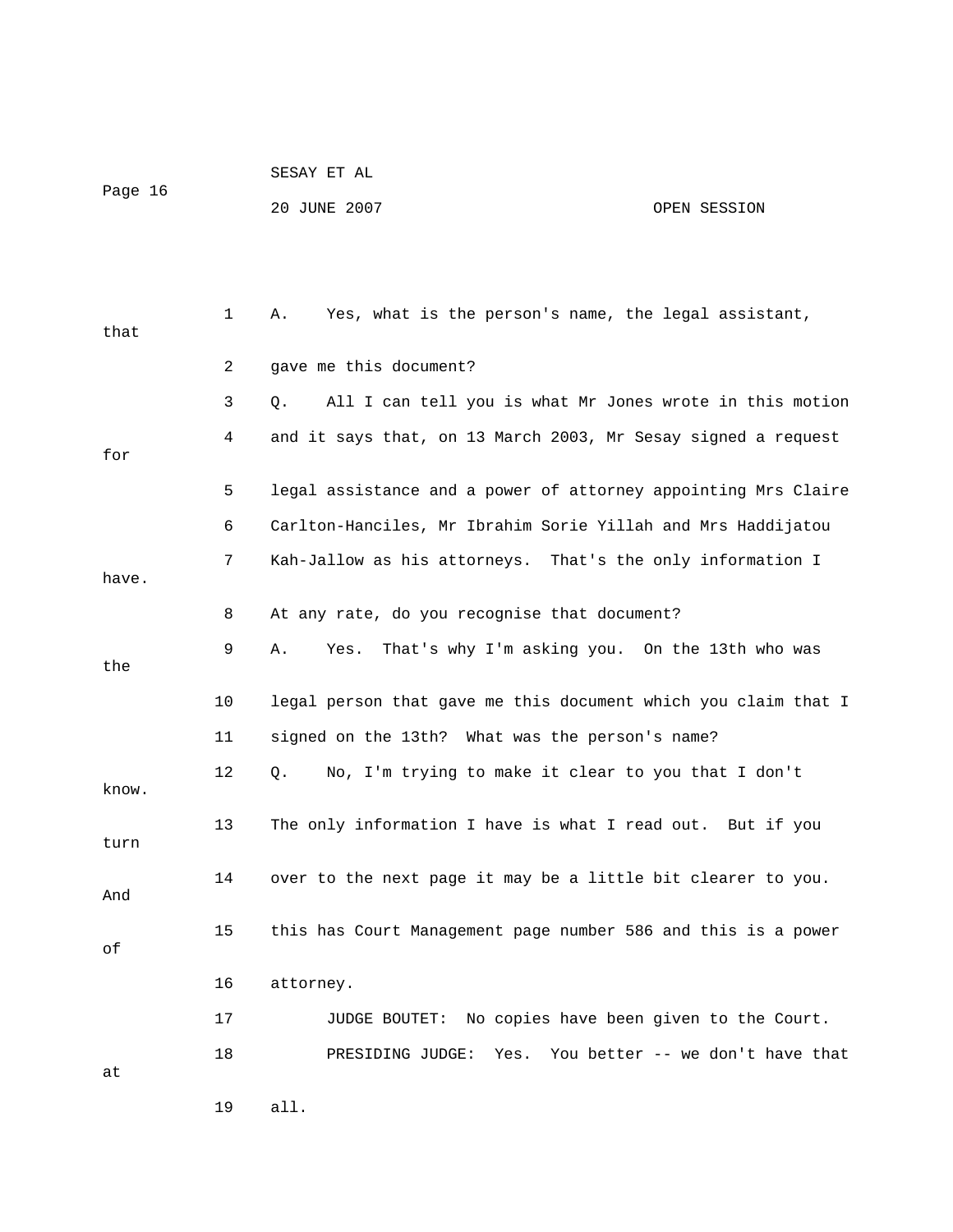# 20 MR HARRISON:

|   | 21 | And if you look at this document which is numbered 586,<br>$\circ$ . |
|---|----|----------------------------------------------------------------------|
|   | 22 | which is described as a power of attorney, you see that your         |
|   | 23 | signature is there under the word "signed;" do you see that?         |
|   | 24 | Yes, I've seen that.<br>Α.                                           |
| а | 25 | And then you will see that in witness thereof, there is<br>Q.        |
|   | 26 | name Malcolm Hutchinson; do you see that?                            |
|   | 27 | I've seen that.<br>Α.                                                |
|   | 28 | And then you also see below that the name Haddijatou<br>$\circ$ .    |
|   | 29 | Kah-Jallow; do you see that?                                         |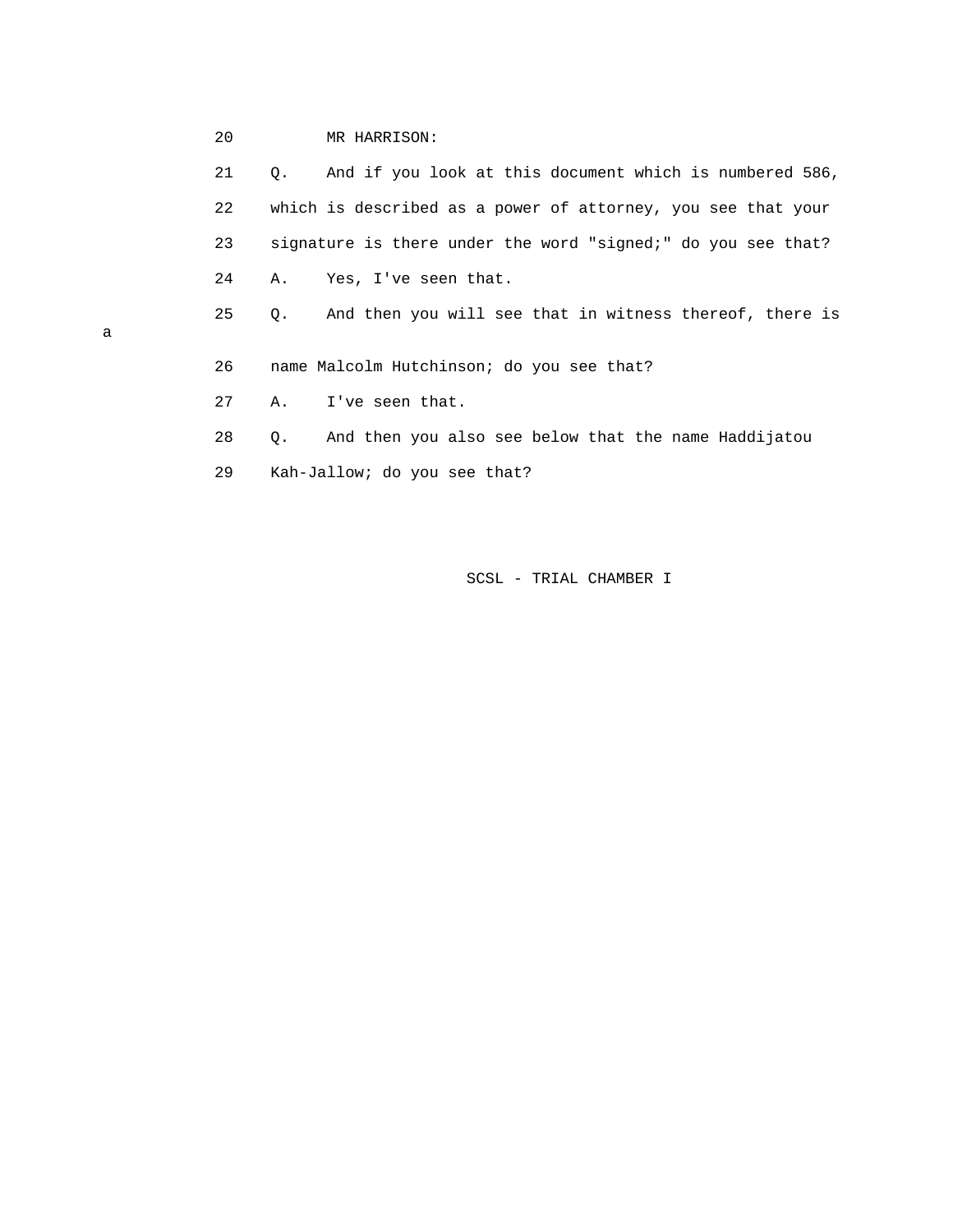|          |    | 20 JUNE 2007                                                  | OPEN SESSION                                            |
|----------|----|---------------------------------------------------------------|---------------------------------------------------------|
|          |    |                                                               |                                                         |
|          |    |                                                               |                                                         |
|          | 1  | I've seen that.<br>Α.                                         |                                                         |
|          | 2  | Q.                                                            | So I'm not wanting to mislead you, I don't know, but an |
|          | 3  | assumption might be drawn that it was Haddijatou Kah-Jallow   |                                                         |
| who      |    |                                                               |                                                         |
|          | 4  | would have been present and given you the documents; do you   |                                                         |
|          | 5  | accept that?                                                  |                                                         |
|          | 6  | But, Mr Harrison, this document dated 29th April --<br>Α.     |                                                         |
|          | 7  | I think what that means is that's the date that it's<br>Q.    |                                                         |
| is       | 8  | accepted by the Special Court, and what I'm suggesting to you |                                                         |
|          | 9  | what I'd read to you earlier from Mr Jones's motion, where he |                                                         |
|          | 10 | says on 13 March 2003 Mr Sesay signed a request for legal     |                                                         |
|          | 11 | assistance and a power of attorney.                           |                                                         |
|          | 12 | $Well 1 - -$<br>Α.                                            |                                                         |
| March    | 13 | So I'm putting it to you that this was signed on 13<br>Q.     |                                                         |
|          | 14 | 2003?                                                         |                                                         |
|          | 15 | Well, except they gave this document to John Berry or<br>Α.   |                                                         |
|          | 16 | Morissette but, on the 13th, I did not see any extra person   |                                                         |
|          | 17 | except John Berry and Morissette.                             |                                                         |
|          | 18 | Now, I'm trying to --<br>Q.                                   |                                                         |
|          | 19 | I know that this is my signature because one is the<br>Α.     |                                                         |
| date,    |    |                                                               |                                                         |
|          | 20 | because on the 13th of March I did not see any extra person   |                                                         |
| document | 21 | except those people that were with me. If I signed this       |                                                         |

SESAY ET AL

Page 17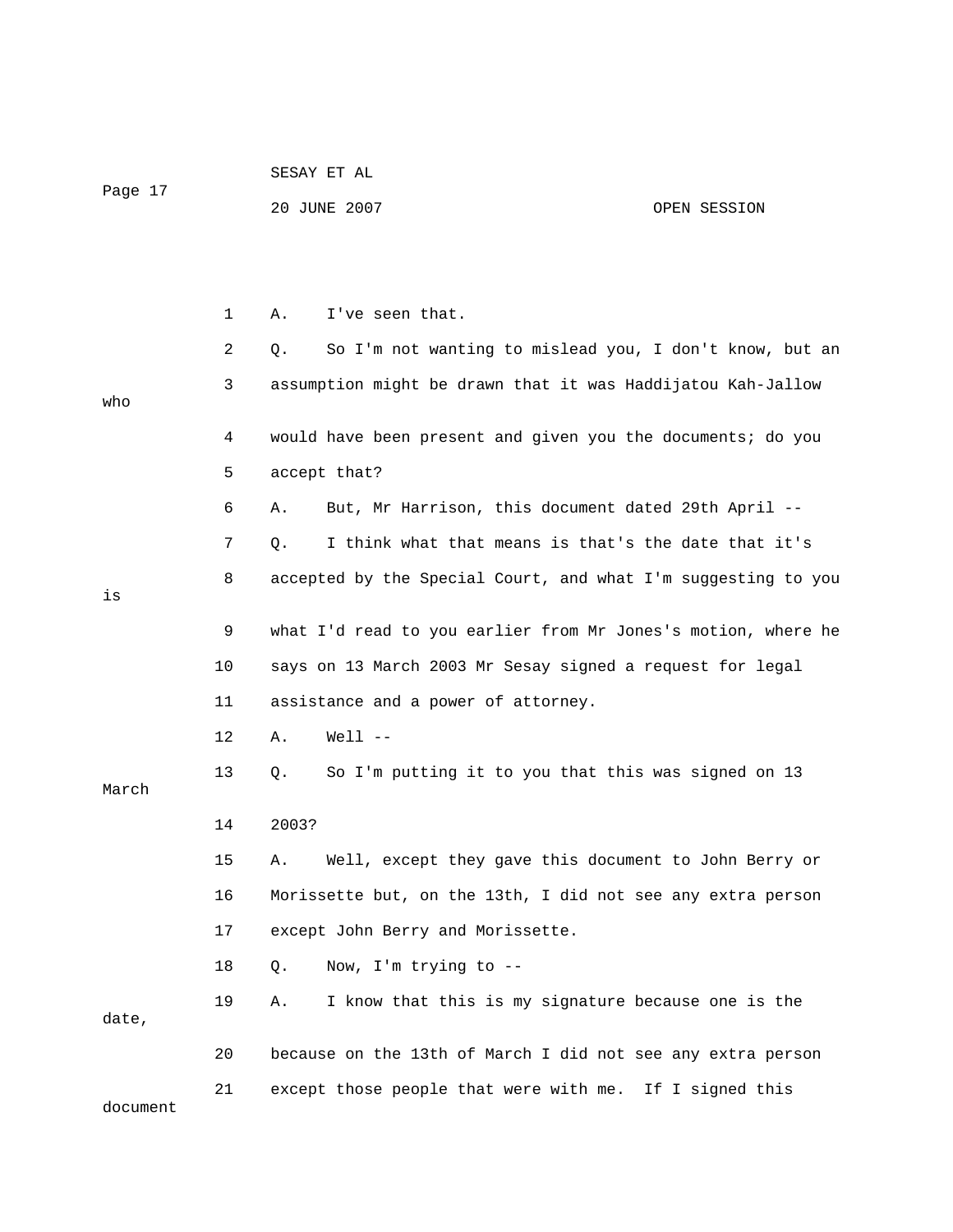|      | 22 | it means, then, that it came from John Berry or Morissette   |
|------|----|--------------------------------------------------------------|
| was  | 23 | because, even though the lady that came from the Registry, I |
|      | 24 | not allowed to see her at the initial stage.                 |
|      | 25 | Do you know who Malcolm Hutchinson is?<br>$\circ$ .          |
|      | 26 | No, I don't know, no.<br>Α.                                  |
|      | 27 | THE INTERPRETER: The interpreter is sorry. There is a        |
|      | 28 | confusion there. When an expression is made in Krio, [speaks |
| know | 29 | Krio] can be a male or a female so the interpreter doesn't   |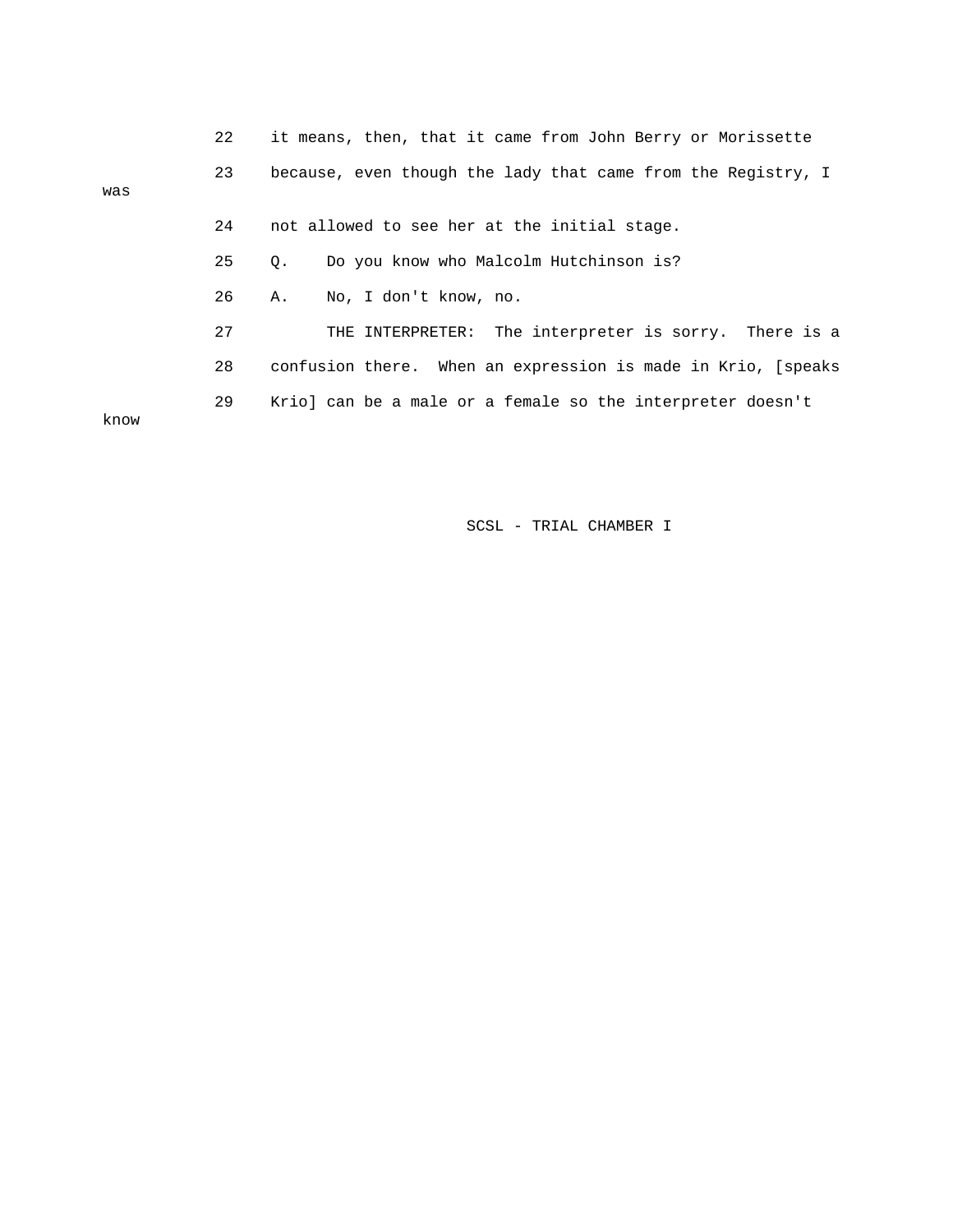|         | SESAY ET AL |  |  |
|---------|-------------|--|--|
| Page 18 |             |  |  |

20 JUNE 2007 OPEN SESSION

 1 the person referred to, the sex of the person. 2 PRESIDING JUDGE: Well, unless the questioner gives you 3 some indication, but the answer undoubtedly stays in the neutral 4 gender. Did you want to clarify that or is it necessary? 5 MR HARRISON: 6 Q. I think I can just tell you, witness, that the name I read 7 out was Malcolm Hutchinson. That's a male. I think you 8 indicated that you don't know him; is that right? 9 A. Well, I'm not used to those names. Even if I say the name, 10 I cannot recall the person. 11 Q. And what I'm suggesting to you is that there is actually 12 just an innocent mistake you may have made. Malcolm Hutchinson 13 is a person who would have worked at the detention facility; does 14 that -- do you recall that? 15 A. Well, at that time there were different international 16 personnel there; they would come and go. So I cannot recall that 17 on the 13th I did not see any person that was extra except John 18 Berry and Morissette and the people that were in Bonthe. 19 Q. And I'm going to suggest to you that Malcolm Hutchinson is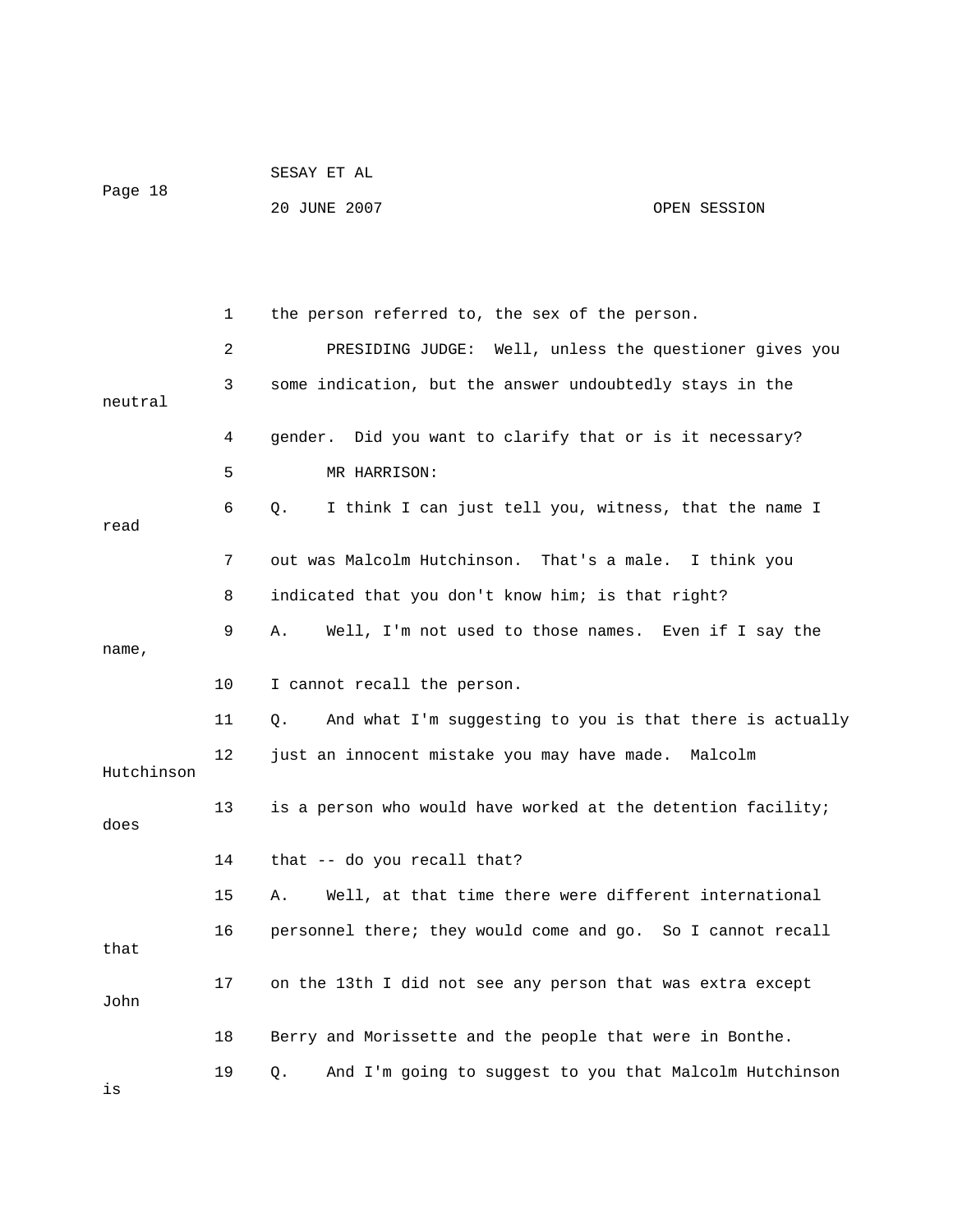| look | 20 | also a white man who's bald and somewhat overweight and may                |
|------|----|----------------------------------------------------------------------------|
|      | 21 | like John Berry; do you accept that?                                       |
|      | 22 | I don't know. I don't know.<br>Α.                                          |
|      | 23 | Now, I'm going to take you to the same log book which is<br>Q <sub>z</sub> |
|      | 24 | Exhibit 18; do you accept that $-$ -                                       |
|      | 25 | JUDGE ITOE: It's A18?                                                      |
|      | 26 | MR HARRISON: A18, yes. Perhaps I can do this without                       |
| wait | 27 | troubling the Court Management officer. If you could just                  |
|      | 28 | for one moment.                                                            |

29 Q. Do you accept that the Defence Office staff made regular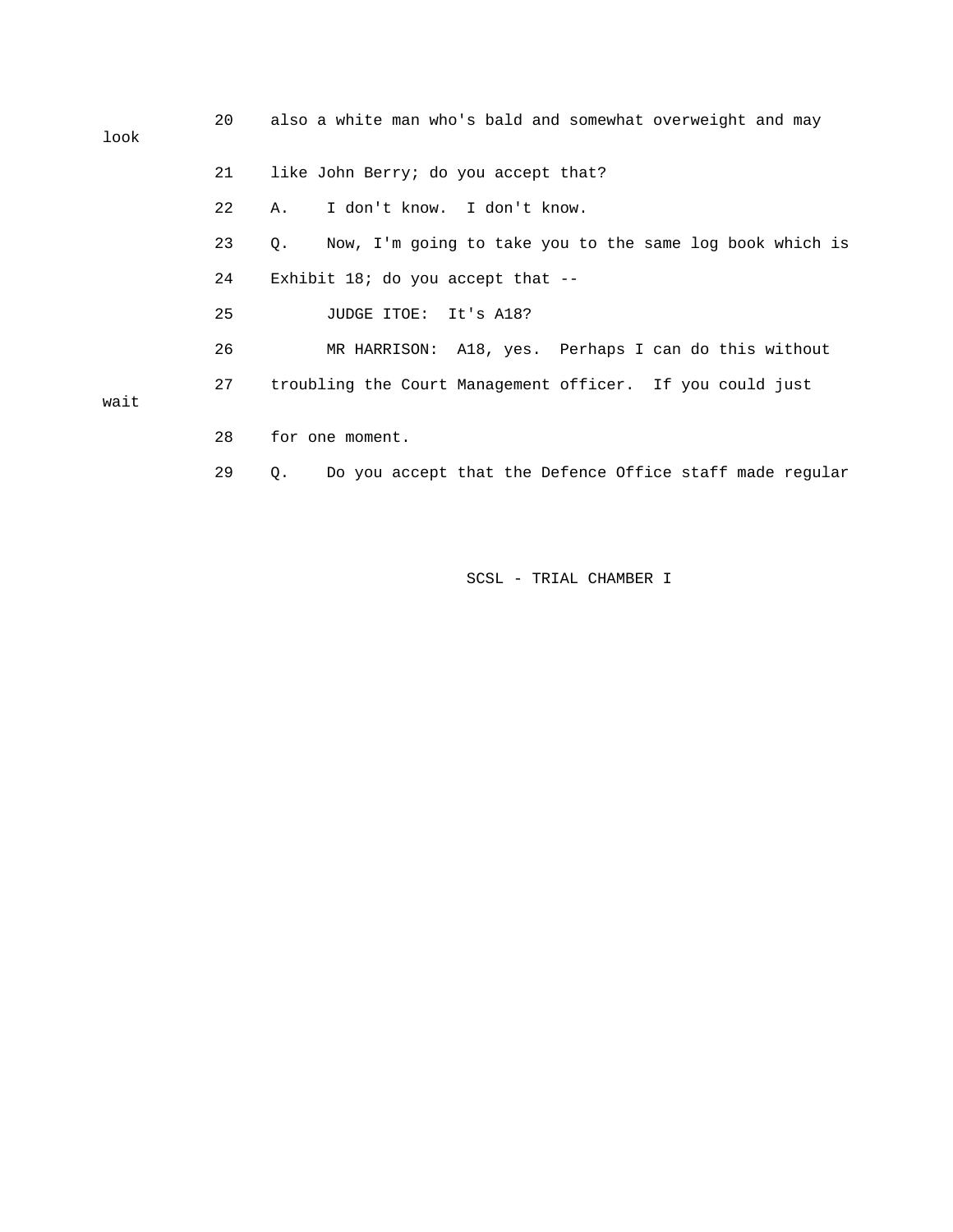|         | SESAY ET AL  |              |
|---------|--------------|--------------|
| Page 19 |              |              |
|         | 20 JUNE 2007 | OPEN SESSION |

|           | 1  | visits to the Bonthe detention facility?                        |
|-----------|----|-----------------------------------------------------------------|
| spoke     | 2  | Well, from the -- from the 11th, it was on the 15th I<br>Α.     |
| morning   | 3  | with them in Bonthe, the day that I should appear, in the       |
| spoke     | 4  | but, from the 10th to the 14th, I did not speak with -- I       |
|           | 5  | with -- I didn't speak with any Defence in Bonthe because in    |
| and       | 6  | those days, in the morning, they would bring me to Freetown     |
|           | 7  | in the evening they will take me back, before I appeared in     |
|           | 8  | court.                                                          |
|           | 9  | And what I'm suggesting to you is that after the 14th,<br>О.    |
|           | 10 | sorry, after the -- or on the 15th and after 15 March regular   |
| facility? | 11 | visits were made by the detention staff to the Bonthe           |
|           | 12 | JUDGE ITOE: By the Defence staff.                               |
|           | 13 | MR HARRISON:<br>Yes.                                            |
|           | 14 | JUDGE ITOE: You said the detention staff.                       |
|           | 15 | MR HARRISON:<br>Sorry.                                          |
|           | 16 | By the office of the Acting Principal Defender?<br>Q.           |
|           | 17 | Yes, I can recall. There was a day when they went,<br>Α.        |
|           | 18 | Ms Hanciles talked to me but at that time, as they were going   |
| Freetown  | 19 | there, as they were arriving, and I was brought down to         |
|           | 20 | so both of us were unable to have a talk.<br>Defence used to go |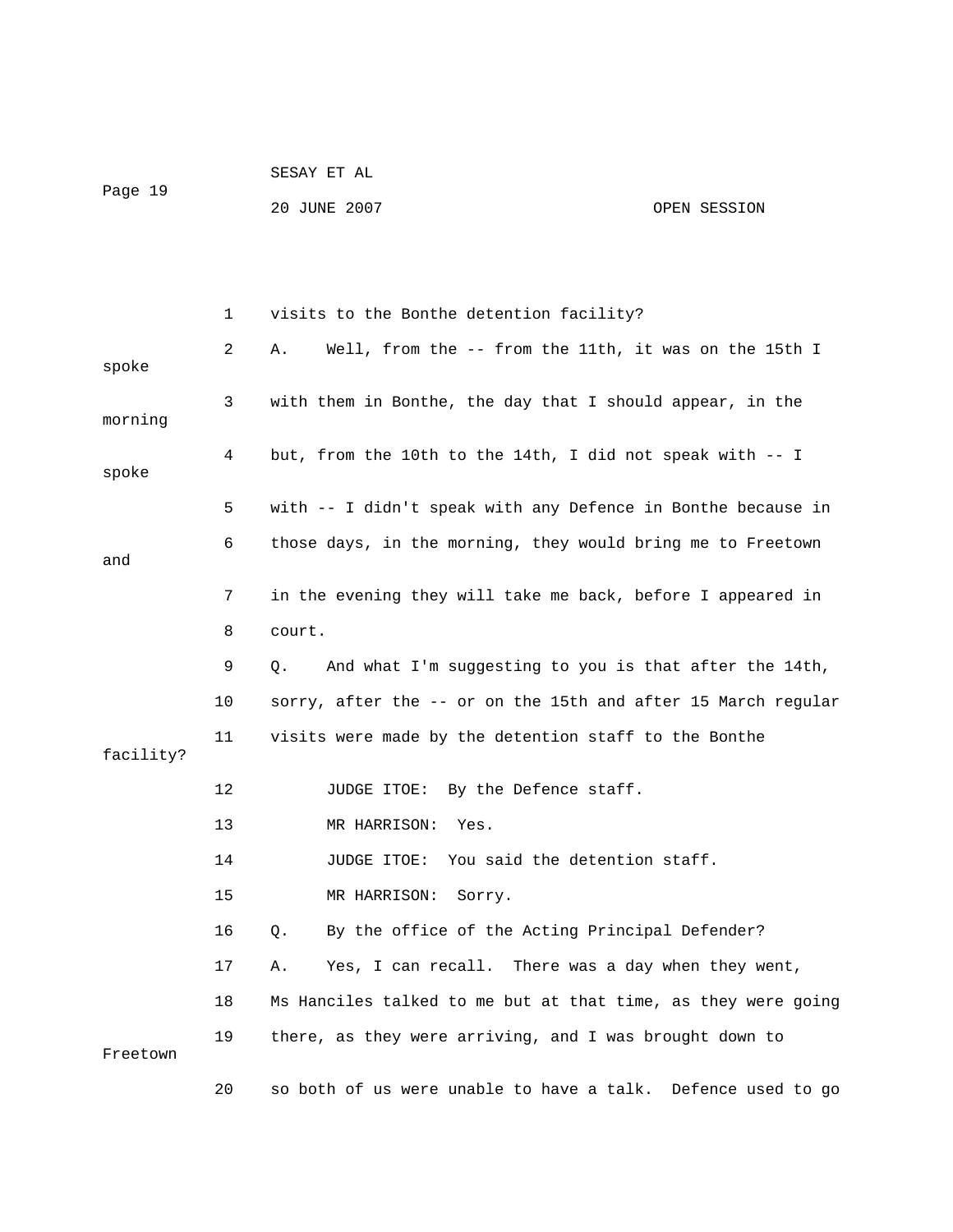| the    | 21 | there while the people were bringing me down to Freetown so   |
|--------|----|---------------------------------------------------------------|
|        | 22 | Defence that went there were unable to have a talk with me.   |
|        | 23 | And what I'm suggesting to you is that not only did you<br>Q. |
|        | 24 | meet with Mr Jones in March and April, but you also met with  |
|        | 25 | other members of the Defence Office staff at the detention    |
|        | 26 | facility.                                                     |
|        | 27 | Well, that's what I told you. I said the Defence went<br>Α.   |
| flight | 28 | there. Ms Hanciles and others. As the lady arrived the        |
| bring  | 29 | that took them there was the same flight that they used to    |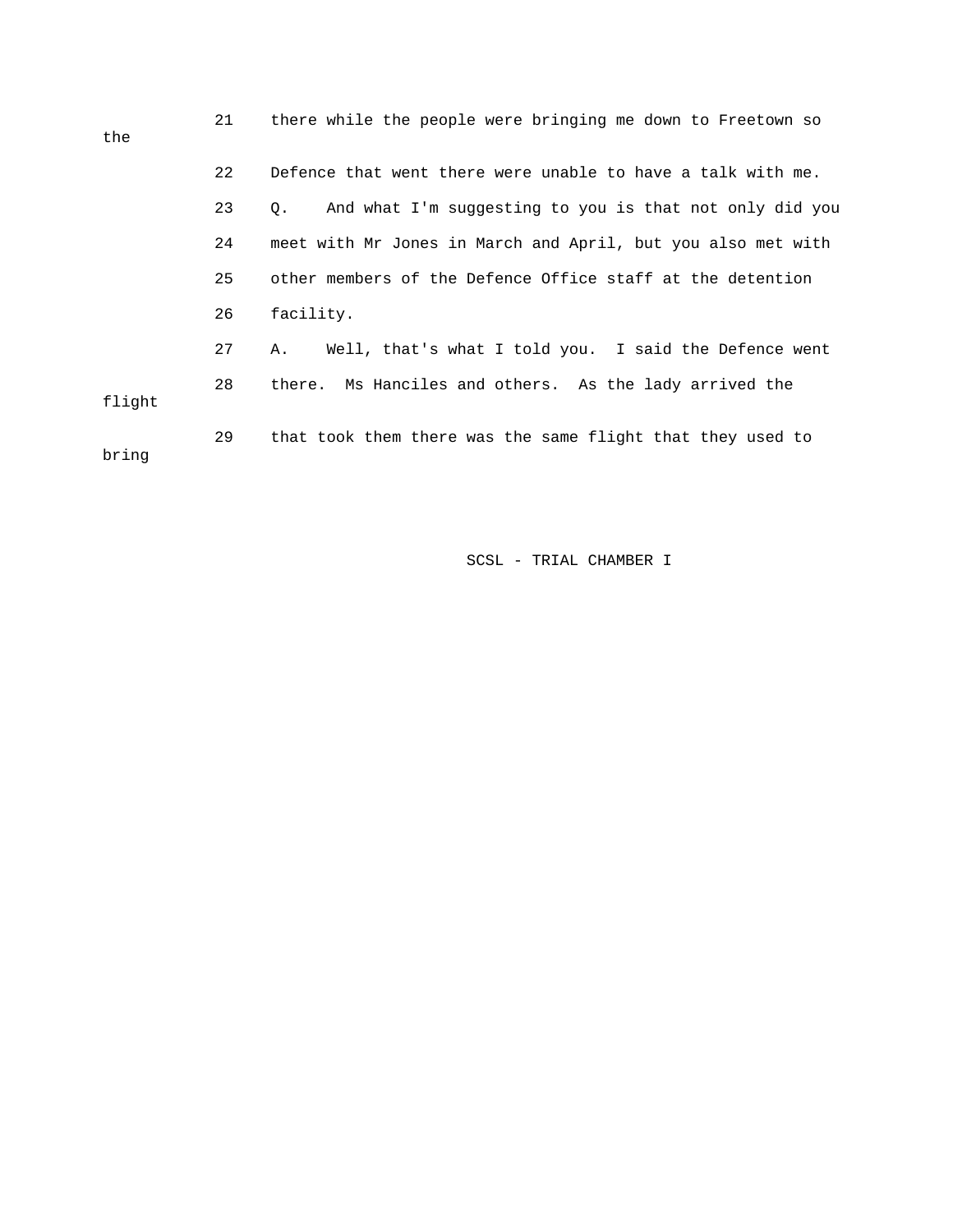```
 SESAY ET AL
```
Page 20

# 20 JUNE 2007 OPEN SESSION

| discussion | 1  | me down to Freetown, so they were unable to have any           |
|------------|----|----------------------------------------------------------------|
|            | 2  | with me. So when -- when you had stopped bringing me down to   |
| Bonthe.    | 3  | town, that was the time they were able to talk to me in        |
|            | 4  | That was after the 15th of April.                              |
|            | 5  | Just so that you're not under a misunderstanding, I'm<br>О.    |
|            | 6  | suggesting to you that on the days when you did not travel to  |
|            | 7  | Freetown by helicopter, persons from the Defence Office staff  |
|            | 8  | travelled to the detention facility; do you accept that?       |
|            | 9  | Well, Mr Jones went there. Then I made a complaint to<br>Α.    |
|            | 10 | Mr Jones. When Mr Morissette started abusing me and he abused  |
|            | 11 | the man that I made my complaint to.                           |
| motion     | 12 | Now, what I'm going to suggest to you is that in the<br>Q.     |
| οf         | 13 | filed by Mr Jones on the 16th of April 2003, which is in front |
|            | 14 | you, no suggestion whatsoever is made of the OTP in any way    |
|            | 15 | threatening you; do you accept that?                           |
|            | 16 | Well, I explained that to John Jones. I feel he was the<br>Α.  |
|            | 17 | one that did not write it. That is the first thing. And,       |
|            | 18 | secondly, he advised the people that --                        |
|            | 19 | The interpreter is sorry. Can the<br>THE INTERPRETER:          |
|            | 20 | witness go a little --                                         |
| оf         | 21 | PRESIDING JUDGE:<br>Mr Sesay, can you repeat the last part     |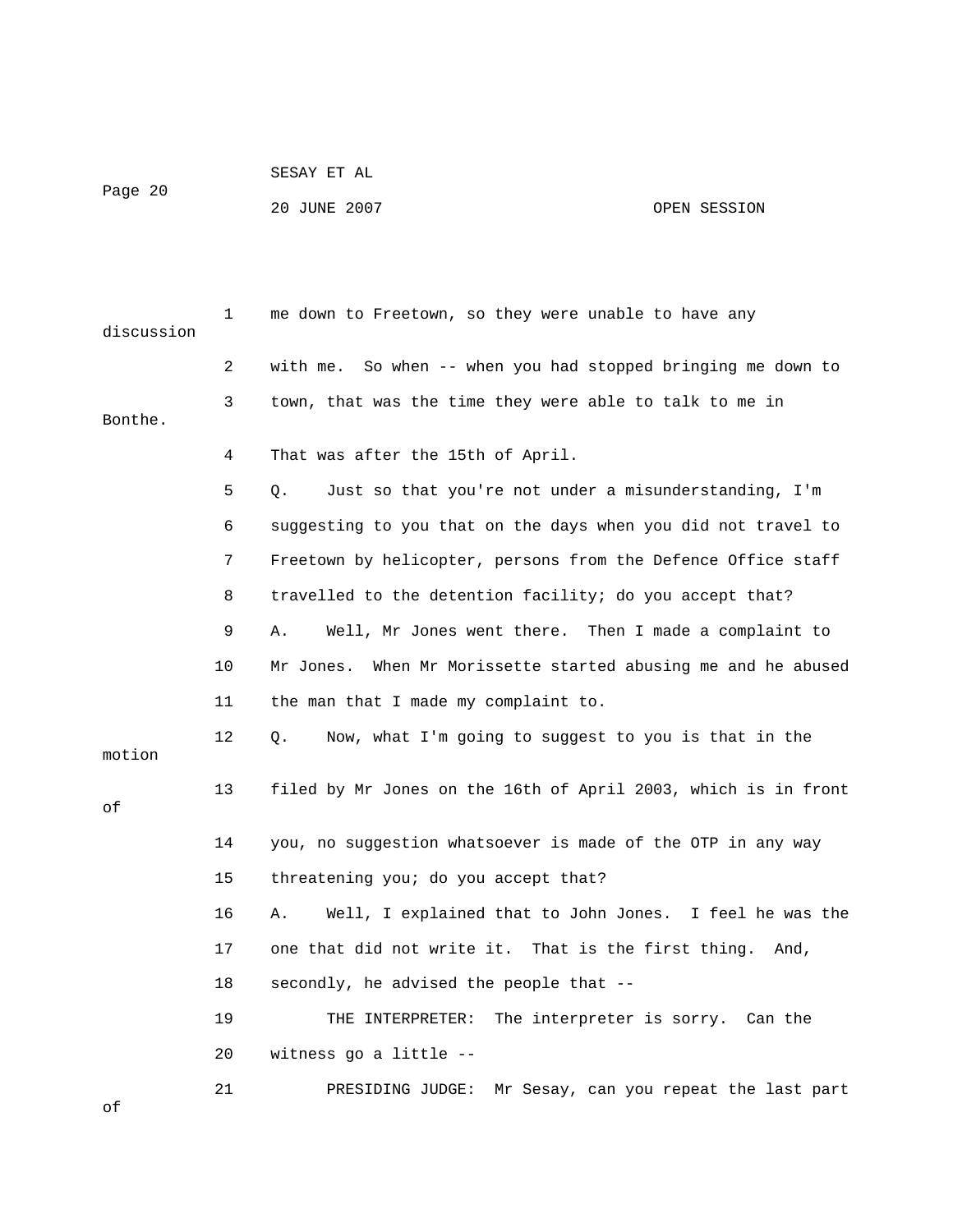22 your answer, slowly.

|      | 23 | THE WITNESS: Yes, sir My Lord. I said sir, John Jones,         |
|------|----|----------------------------------------------------------------|
| they | 24 | the letter he wrote to Mr Harris, his people, he wrote that    |
| and  | 25 | should stop going to pick me from -- pick me up from Bonthe    |
|      | 26 | they should distance themselves away from me, but they did not |
| and  | 27 | take his advice. It meant then that they were harassing me     |
|      | 28 | they used to threaten me and therefore they did not take the   |
|      | 29 | man's advice.                                                  |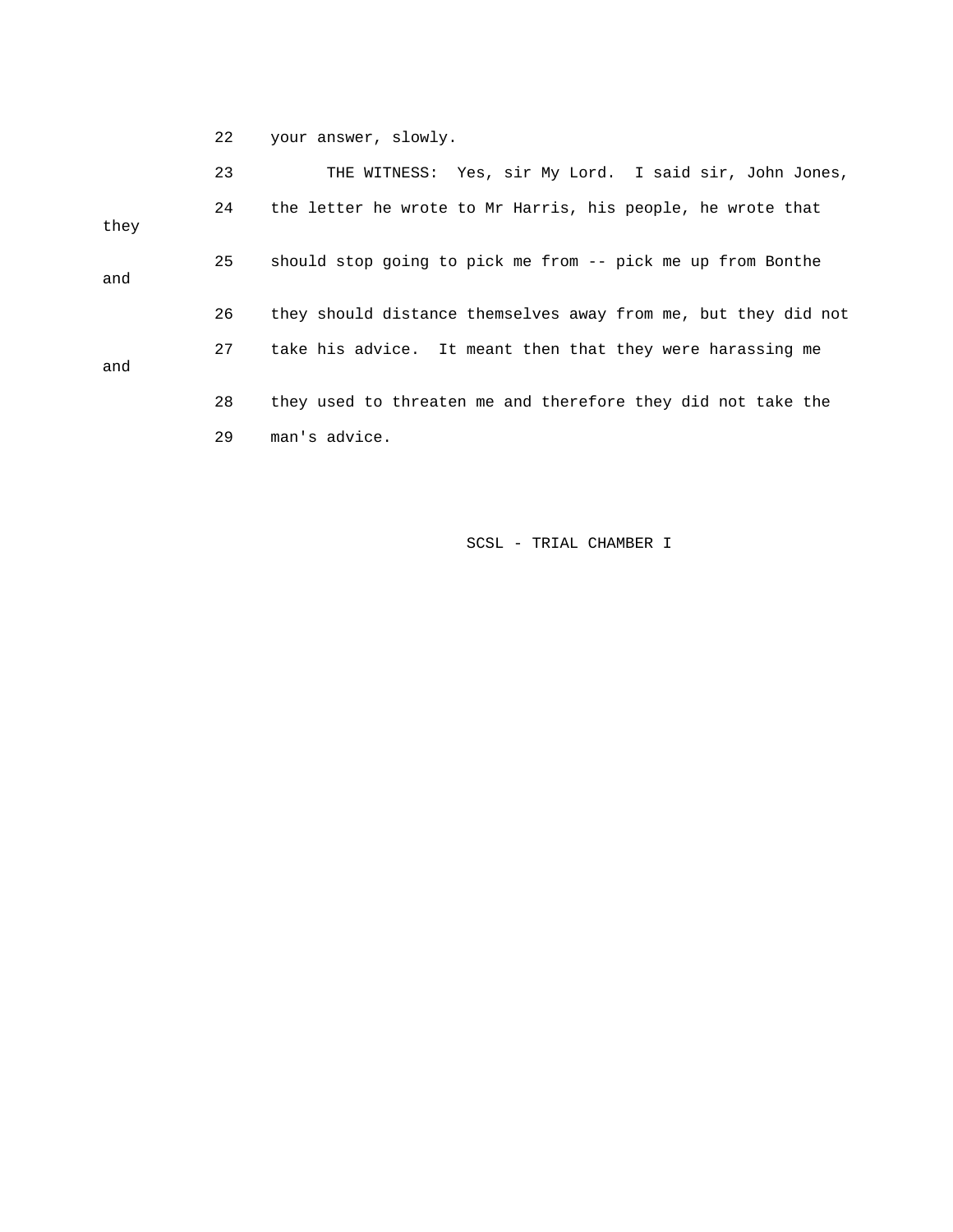| Page 21  |    | 20 JUNE 2007<br>OPEN SESSION                                 |
|----------|----|--------------------------------------------------------------|
|          |    |                                                              |
|          | 1  | PRESIDING JUDGE: Thank you.                                  |
|          | 2  | MR HARRISON:                                                 |
| you      | 3  | And I'm suggesting to you that at no point in time did<br>Q. |
| promises | 4  | ever say to Mr Jones that the Prosecution was making any     |
|          | 5  | to you; do you accept that?                                  |
|          | 6  | Well, I said it. I explained what they said and I<br>Α.      |
|          | 7  | explained about my stress. I explained to Mr Jones. And even |
|          | 8  | Morissette, when he came on the witness stand, he was angry  |
|          | 9  | because the truth was put to him. That was why he was angry. |
|          | 10 | The Prosecution would apply to exhibit the<br>MR HARRISON:   |
|          | 11 | document which is a pleading, the one dated 16 April 2003.   |
| urgent   | 12 | PRESIDING JUDGE: That's the one entitled "Extremely          |
|          | 13 | and confidential request?"                                   |
|          | 14 | MR HARRISON:<br>Yes.                                         |
|          | 15 | PRESIDING JUDGE: Very well. Mr Jordash, what is your         |
|          | 16 | response?                                                    |
|          | 17 | MR JORDASH: No objection.                                    |
| evidence | 18 | The document will be admitted in<br>PRESIDING JUDGE:         |
|          | 19 | and would be marked exhibit?                                 |
|          | 20 | MS KAMUZORA: A19, Your Honour.                               |
|          | 21 | PRESIDING JUDGE:<br>A19.<br>Thank you.                       |

SESAY ET AL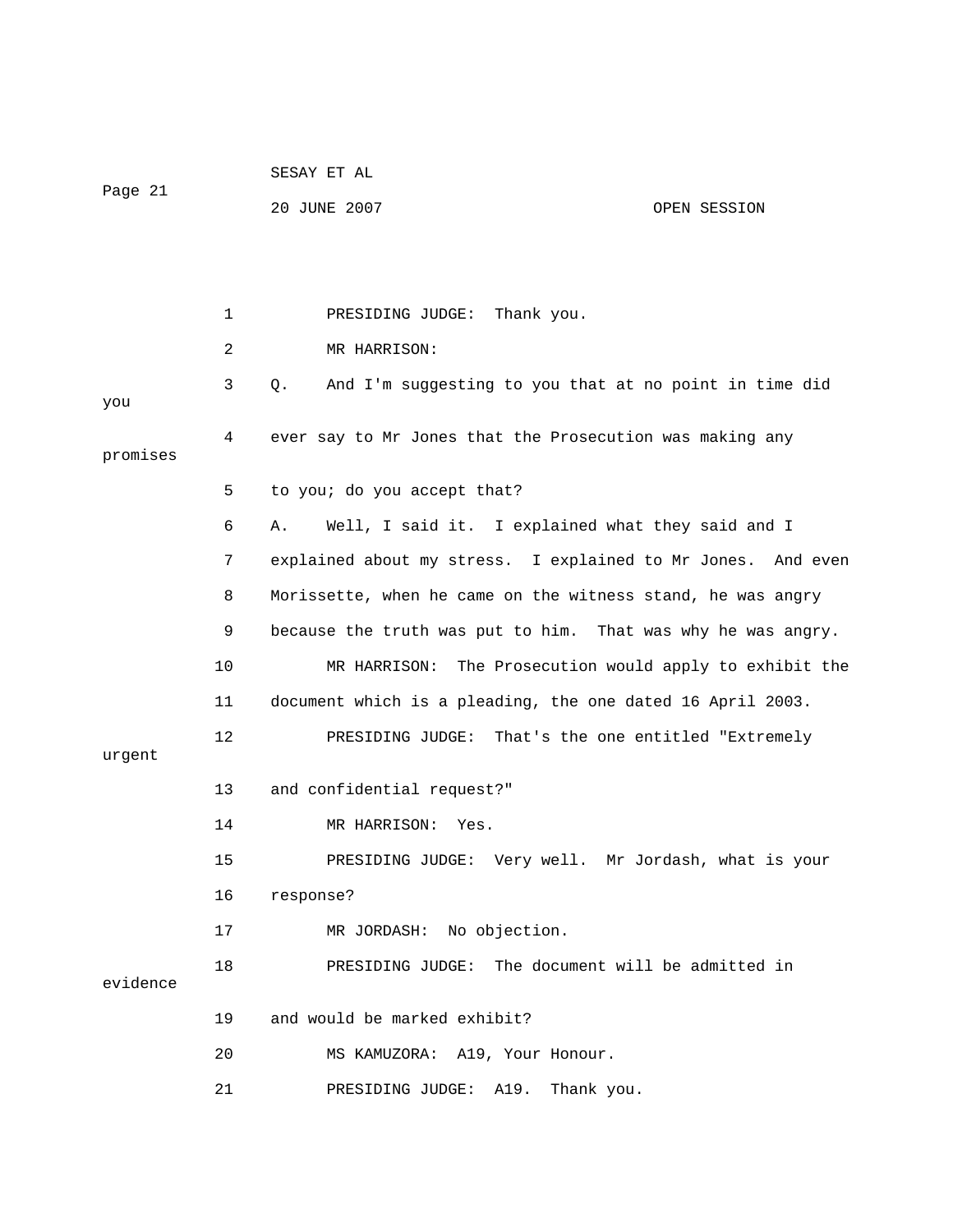| dire]   | 22 | [Exhibit No. A19 was admitted on the voir             |
|---------|----|-------------------------------------------------------|
| exhibit | 23 | PRESIDING JUDGE: Mr Harrison, are you proposing to    |
|         | 24 | the one designated 586 by Court Management?           |
|         | 25 | MR HARRISON: I was going to suggest that but if I $-$ |
|         | 26 | PRESIDING JUDGE: Very well.                           |
|         | 27 | MR HARRISON: -- could just have a moment?             |
|         | 28 | PRESIDING JUDGE:<br>Okay.                             |
|         | 29 | MR HARRISON:                                          |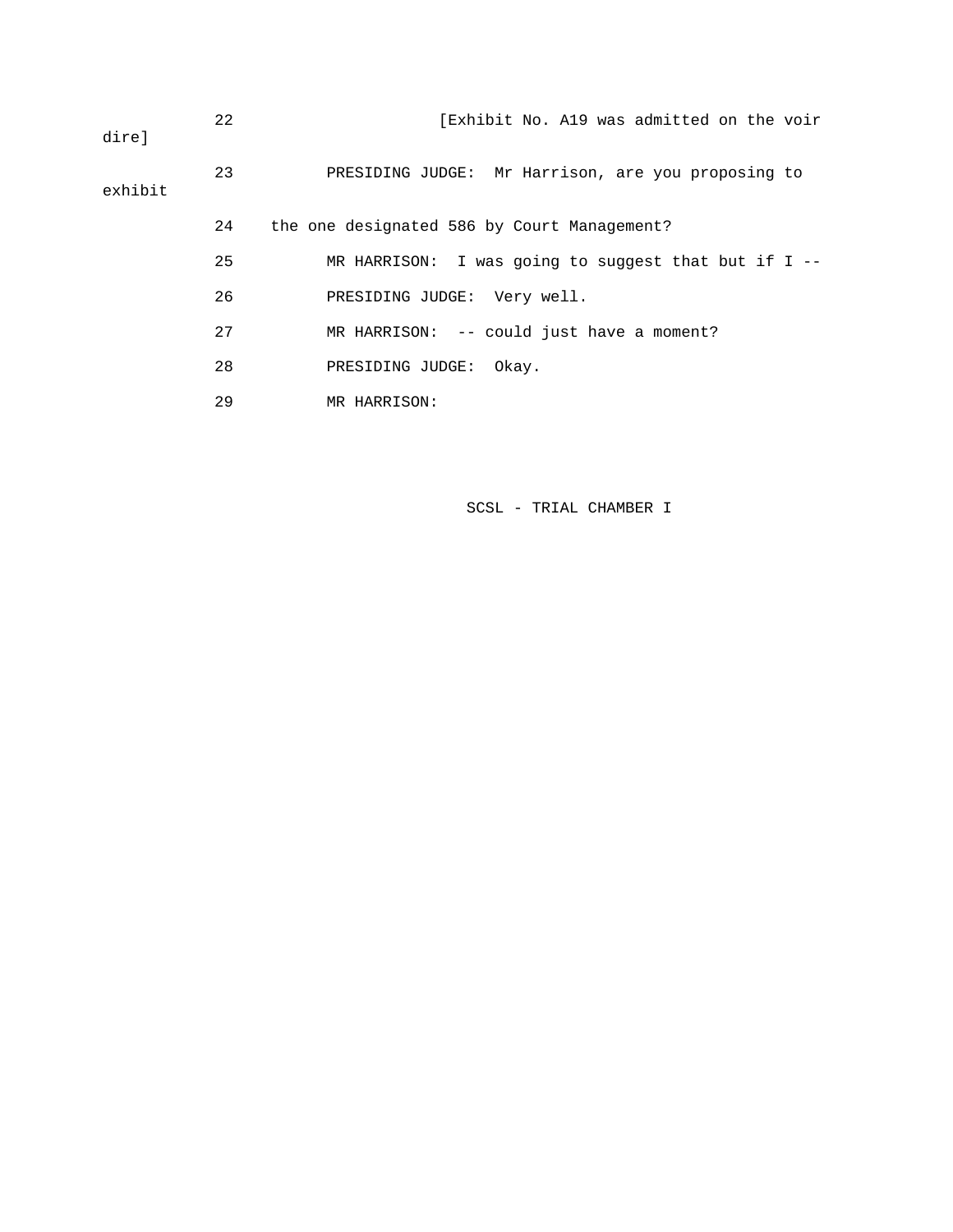|           |    | SESAY ET AL                                        |                                                          |
|-----------|----|----------------------------------------------------|----------------------------------------------------------|
| Page 22   |    | 20 JUNE 2007                                       | OPEN SESSION                                             |
|           |    |                                                    |                                                          |
|           |    |                                                    |                                                          |
| this      | 1  | Q.                                                 | I've asked that another document be given to you and     |
|           | 2  | one is dated 29 May 2003?                          |                                                          |
|           | 3  | PRESIDING JUDGE: Yes, we have it.                  |                                                          |
|           | 4  | MR HARRISON:                                       |                                                          |
| and       | 5. | Q.                                                 | This one is titled, "Defence counsel's extremely urgent  |
| regarding | 6  |                                                    | confidential motion requesting permission to intervene   |
| motion."  | 7  |                                                    | the Defence Office's extremely urgent and confidential   |
|           | 8  | Do you see that?                                   |                                                          |
|           | 9  | Yes, I've seen that.<br>Α.                         |                                                          |
| is        | 10 | Q.                                                 | And if you look at the very back page, you will see this |
|           | 11 | signed by Mr William Hartzog and Alexander Marcel? |                                                          |
|           | 12 | Α.<br>Yes.                                         |                                                          |
|           | 13 | Q.                                                 | And you remember those two people to be your appointed   |
|           | 14 | lawyers?                                           |                                                          |
|           | 15 | Α.                                                 | I can recall, but I fired them, and I can explain the    |
|           | 16 | reasons why I sacked them.                         |                                                          |
|           | 17 | Q.                                                 | Don't think I'm asking that question, and that may be    |
|           | 18 |                                                    | something that ought not to be pursued for reasons of    |
|           | 19 |                                                    | confidentiality? At any rate, if it's a topic that --    |
|           | 20 | JUDGE ITOE:                                        | Particularly because he says he fires them,              |
|           | 21 | there may be a lot in that.                        |                                                          |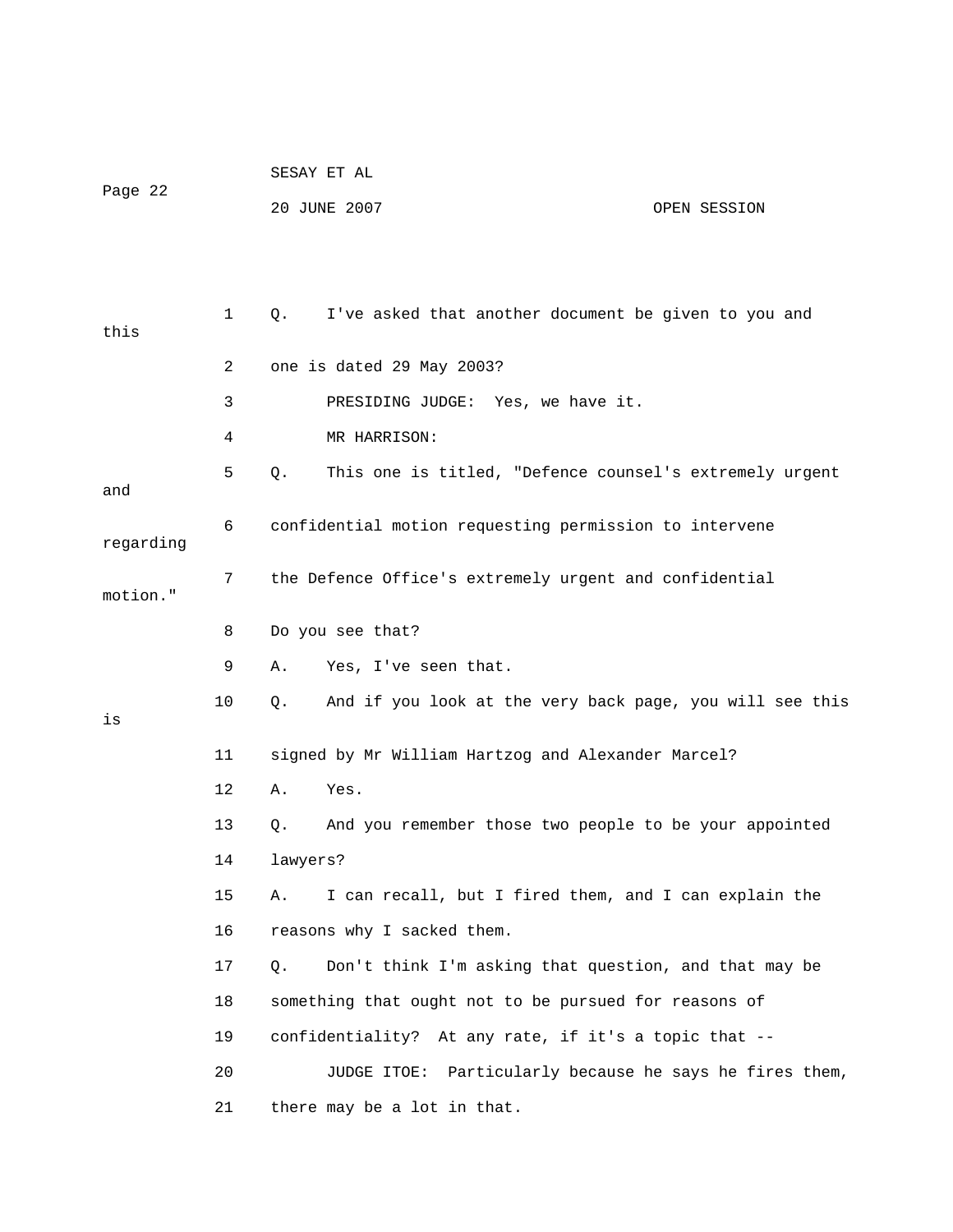|      | 22 | MR HARRISON:                                                   |
|------|----|----------------------------------------------------------------|
| that | 23 | If your -- if Mr Jordash feels that that is something<br>О.    |
|      | 24 | could be pursued, he could have that opportunity, I think, but |
|      | 25 | I'm not going to ask you.                                      |
| to   | 26 | But I'm pleading with the judges, before I could answer<br>Α.  |
| to   | 27 | this particular lawyer, Mr William Hartzog [sic], I would want |
|      | 28 | explain what made we parted company because he was -- I would  |
|      | 29 | explain what made me to dismiss him.                           |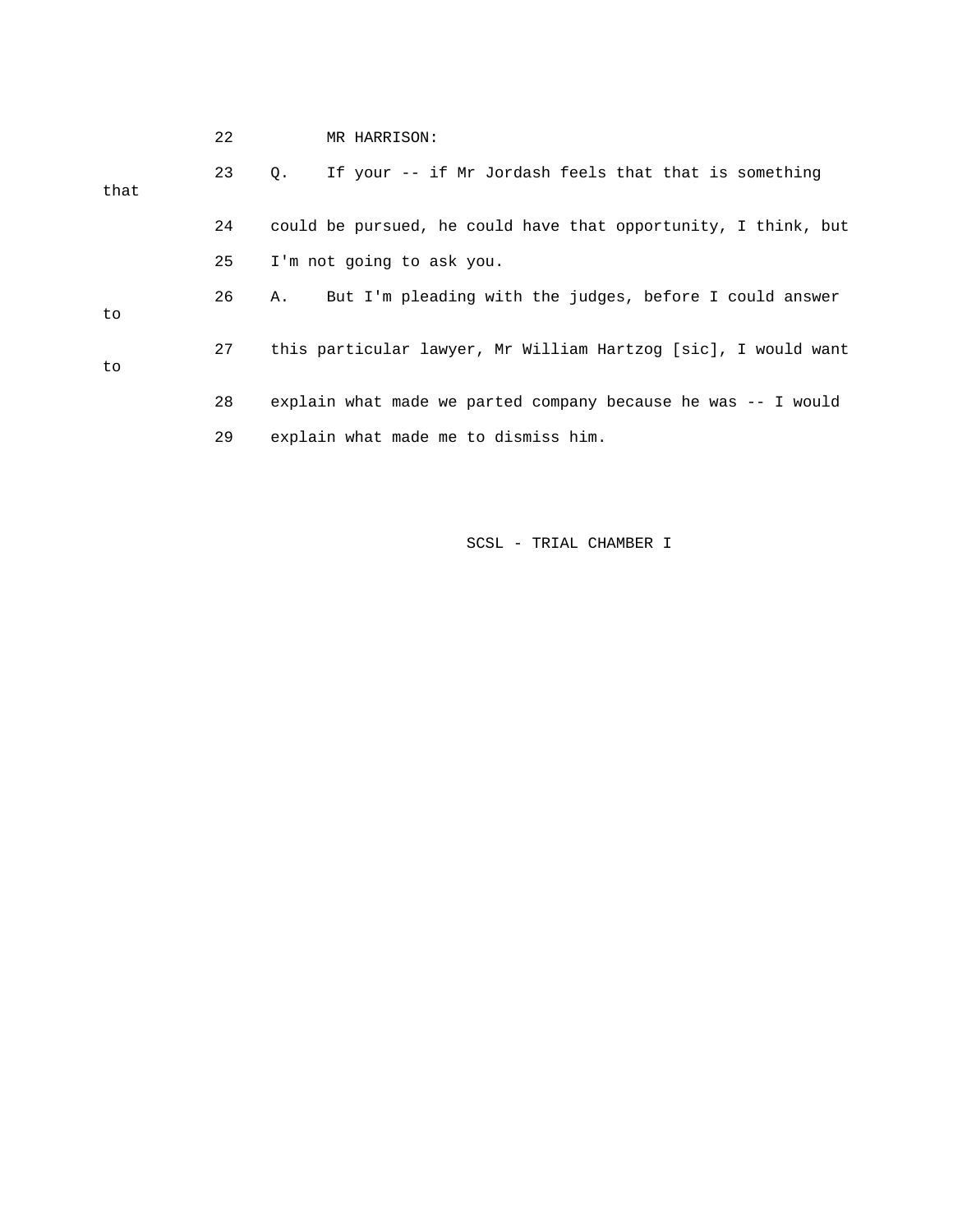|         | SESAY ET AL  |              |
|---------|--------------|--------------|
| Page 23 |              |              |
|         | 20 JUNE 2007 | OPEN SESSION |

 1 Q. As I said, Mr Sesay, I'm not asking the question and 3 What I'm suggesting to you is that this is your counsel's 4 to deal with the issue of contact between the Prosecution and 5 yourself; do you accept that? 8 counsel and you're suggesting that he was properly 9 him that this document which you've shown him is regular, that 10 the counsel mentioned therein was properly representing him, 11 don't you think it has the potential of his going back to that 12 same subject, you know, of why he fired him? 13 MR HARRISON: Well, that, of course, is for the witness 14 decide; I don't know what his answer will be. 16 MR HARRISON: The question I was asking was not seeking 17 encourage the witness to comment upon why he fired his prior 18 counsel. 19 JUDGE ITOE: You say it has a potential? 20 MR HARRISON: Yes, it may well. 21 JUDGE ITOE: Right. 2 Mr Jordash, should he deem it appropriate, he can pursue that. motion 6 JUDGE ITOE: Mr Harrison, I think we are in a very delicate 7 situation because if, as he has said, if I had this particular representing to 15 JUDGE ITOE: I see. to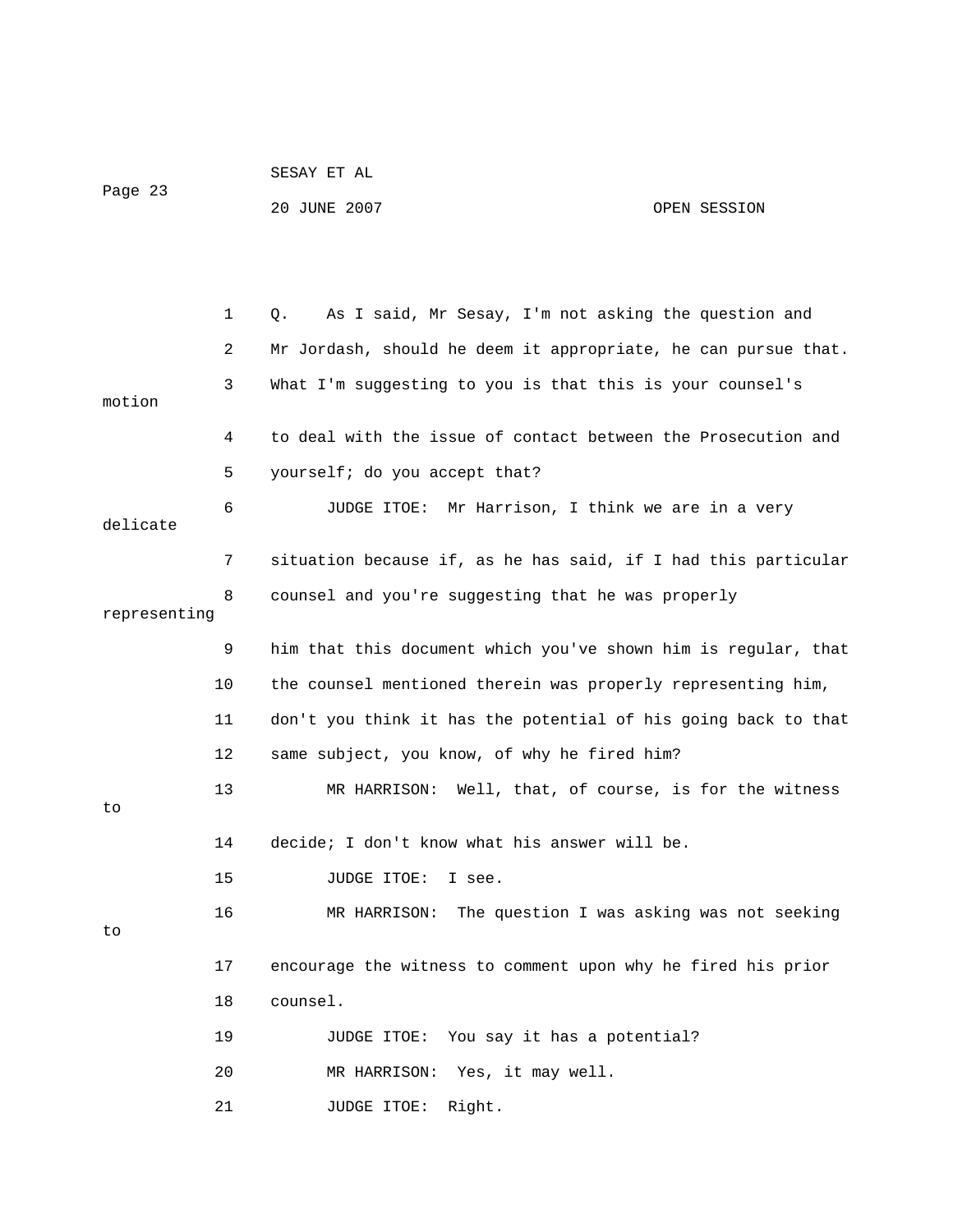22 MR HARRISON: I don't know what the witness will say. 23 MR JORDASH: Sorry, could I object to this because the 24 question is encouraging Mr Sesay to comment on issues which 26 look into the minds of why a particular lawyer would put his 27 in a particular way in a legal document. And I'm not sure 28 Mr Sesay can comment on that. Mr Harrison's asking Mr Sesay 29 say why is it, if you instructed your lawyers in one way, they 25 relate to legal privilege. Not only legal privilege but also case that to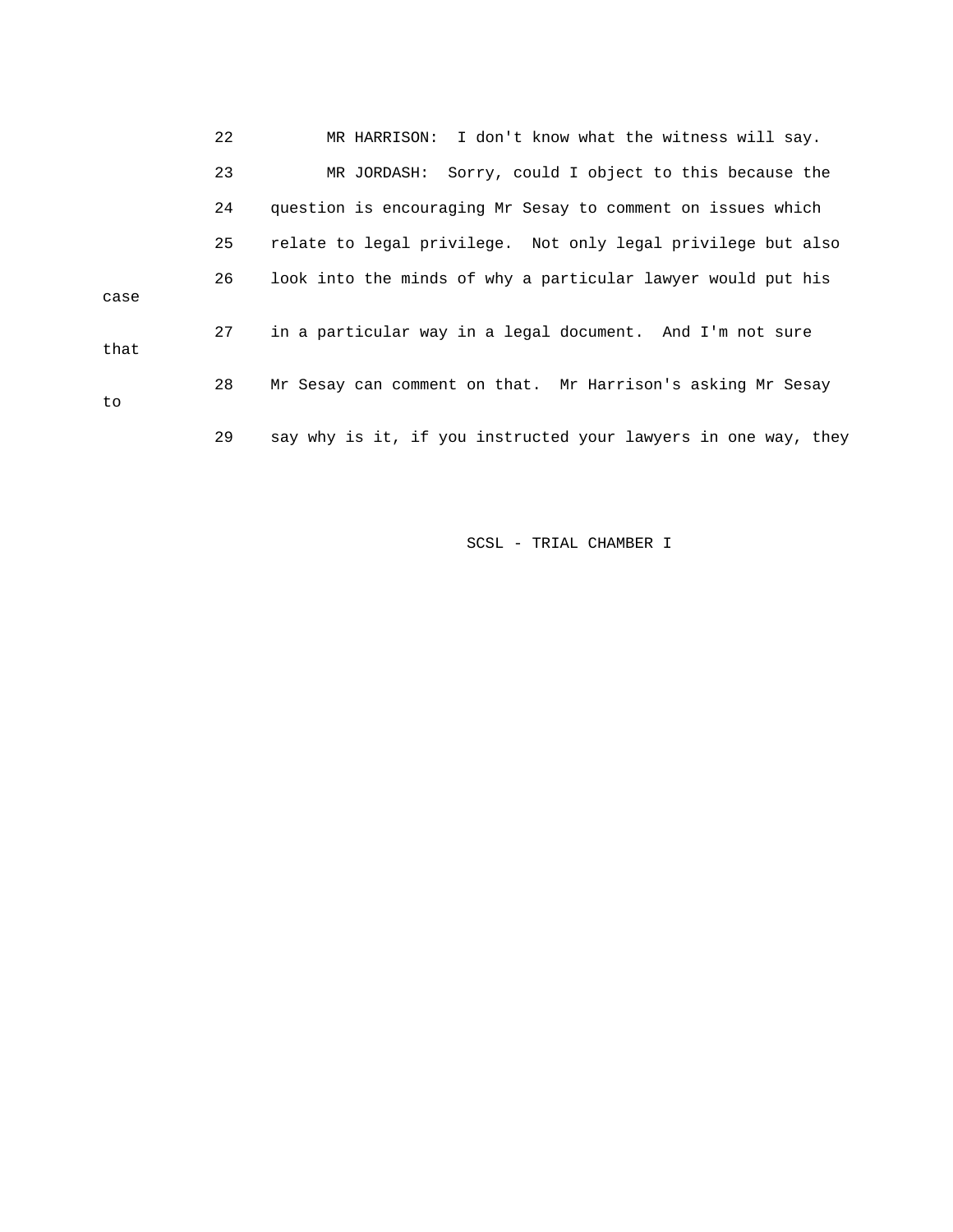|         | SESAY ET AL  |              |
|---------|--------------|--------------|
| Page 24 |              |              |
|         | 20 JUNE 2007 | OPEN SESSION |

 1 didn't put the argument in that way? So, we are certainly 2 treading very close to legal privilege, and we're most definitely 3 treading close to asking a lay person why a lawyer pitches an 4 argument in a particular way. Those are my submissions. 5 PRESIDING JUDGE: Mr Harrison, if counsel has framed the 6 issue correctly, what would be your response, if that -- the way 7 he framed it, what would be your response to his objection? 8 MR HARRISON: There may be some merit to it but I don't 9 accept that that was the question. 10 PRESIDING JUDGE: Right. Educate us a bit. 11 MR HARRISON: The question never was: Why. The question 12 was: Do you accept that nothing was put in the document. 13 PRESIDING JUDGE: To indicate what? 14 MR HARRISON: Nothing was in the document to show or 15 suggest that the Prosecution, in any way, had threatened 16 Mr Sesay. 17 PRESIDING JUDGE: Mr Jordash -- 18 MR HARRISON: It's on the face of document. 19 PRESIDING JUDGE: Yes. Mr Jordash, if it is framed that 20 way, what is harmful or prejudicial about that formulation if an 21 answer is elicited?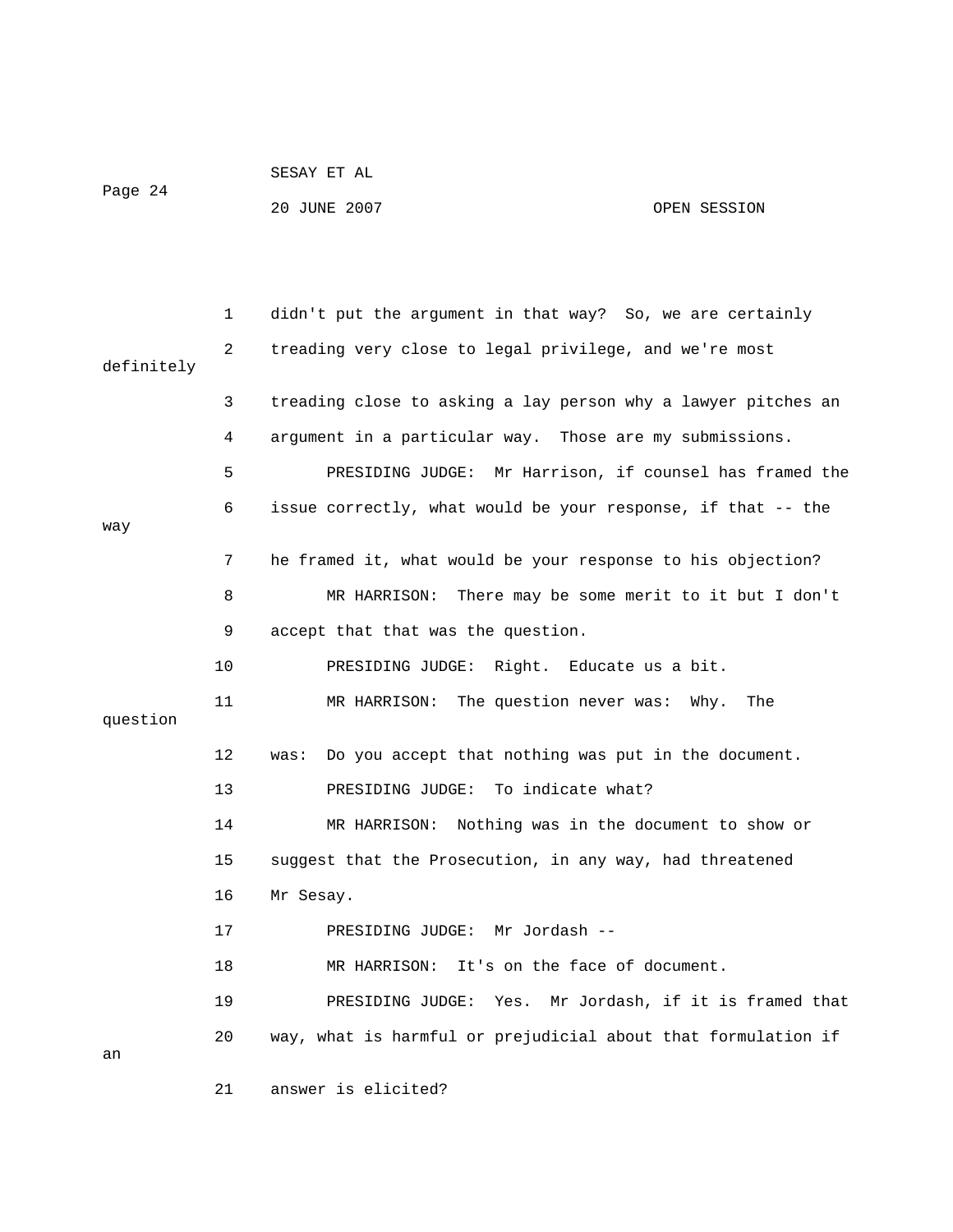|        | 22 | MR JORDASH: Well, if it's there on the face of the             |
|--------|----|----------------------------------------------------------------|
| why    | 23 | document, and Mr Harrison doesn't want a response to explain   |
| in     | 24 | it's not on the face of the document, then he can deal with it |
|        | 25 | submissions. Mr Harrison can say: Look, it's in the document   |
|        | 26 | it's not in the document. These are my submissions as to why   |
|        | 27 | not. But putting it to Mr Sesay to say: Is it there in the     |
|        | 28 | $document?$ No $--$                                            |
| there. | 29 | PRESIDING JUDGE: Even though prima facie it's not              |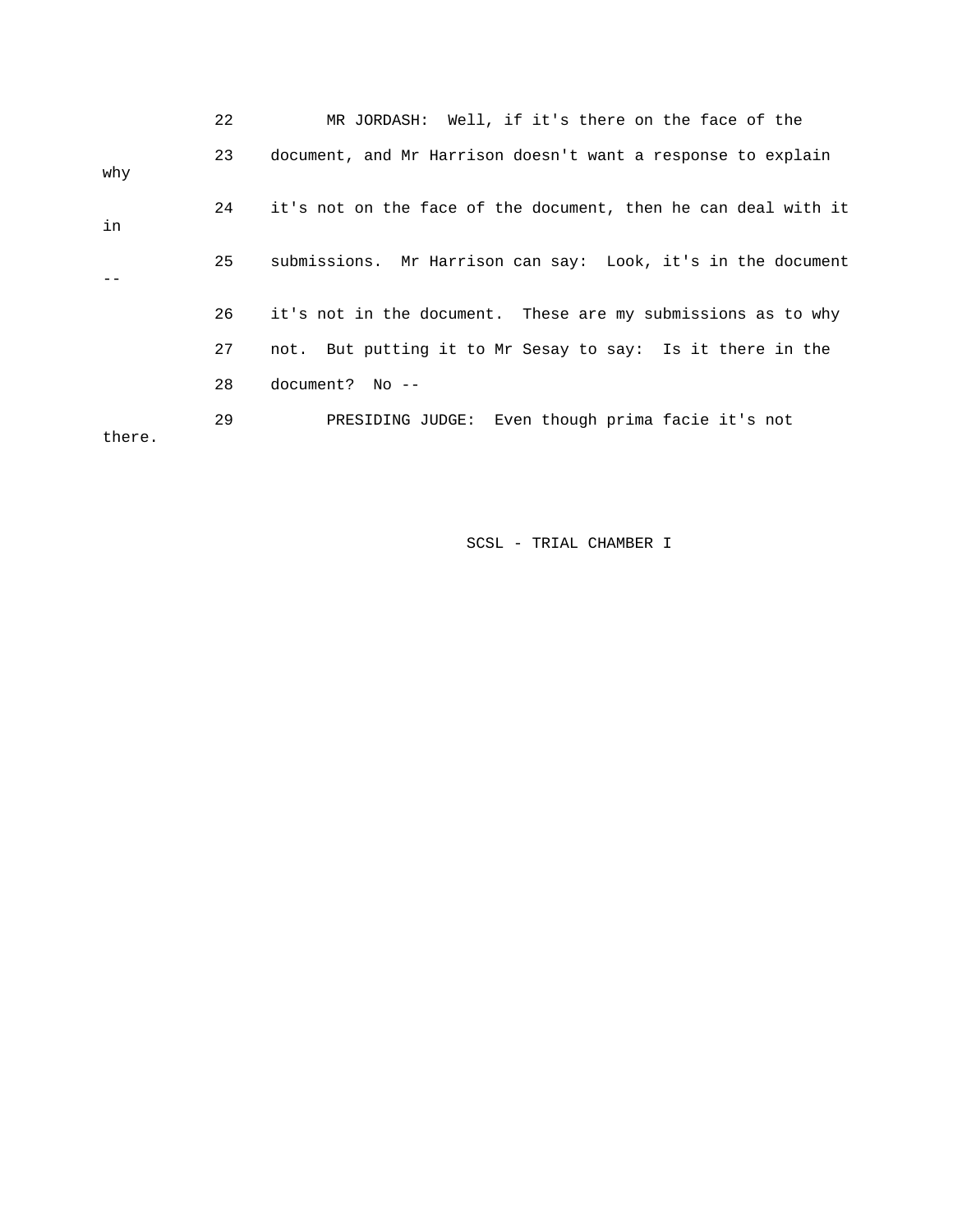|             |    | SESAY ET AL                                                |                                                               |
|-------------|----|------------------------------------------------------------|---------------------------------------------------------------|
| Page 25     |    | 20 JUNE 2007                                               | OPEN SESSION                                                  |
|             |    |                                                            |                                                               |
|             |    |                                                            |                                                               |
|             | 1  | MR JORDASH: Well, if Mr --                                 |                                                               |
| speaks      | 2  |                                                            | PRESIDING JUDGE: So, in other words, the document             |
|             | 3  | for itself?                                                |                                                               |
| are         | 4  |                                                            | MR JORDASH: It speaks for itself. Or, the Prosecution         |
| necessarily | 5  | seeking Mr Sesay to speak for the document, and that       |                                                               |
|             | 6  | elicits a response which --                                |                                                               |
| to          | 7  |                                                            | PRESIDING JUDGE: Can become argumentative and also go         |
|             | 8  | privilege.                                                 |                                                               |
|             | 9  | MR JORDASH: It drifts into privilege.                      |                                                               |
|             | 10 | PRESIDING JUDGE:<br>Yes.                                   |                                                               |
| lawyer      | 11 |                                                            | MR JORDASH: It drifts into commenting again why a             |
|             | 12 | puts a document in -- put an argument in a particular way. |                                                               |
| the         | 13 | PRESIDING JUDGE:                                           | I'm attracted by the argument that if                         |
|             | 14 |                                                            | document speaks for itself, then ought your kind of line of   |
| draw        | 15 |                                                            | cross-inquiry not to be a matter for you to ask the Court to  |
|             | 16 | some inferences of law from that? I'm attracted by that    |                                                               |
|             | 17 | argument. How do you respond?                              |                                                               |
| just        | 18 |                                                            | MR HARRISON: Yes, that would be one approach, but I           |
|             | 19 |                                                            | want to remind the Court that he has already talked about his |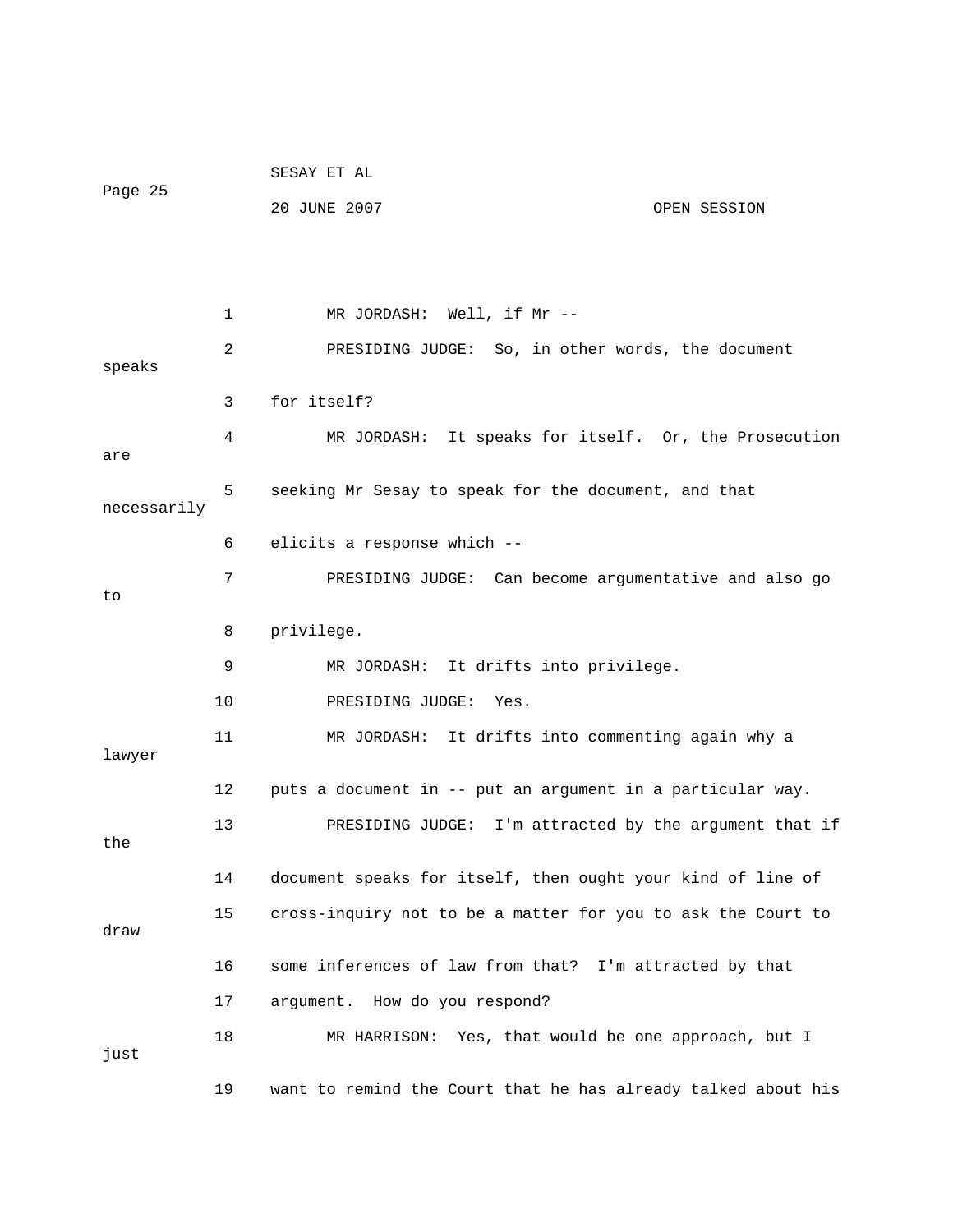| still | 20 | discussions with Mr Jones. So whether or not privilege is    |
|-------|----|--------------------------------------------------------------|
|       | 21 | remaining is, I would suggest, not likely.                   |
| the   | 22 | PRESIDING JUDGE: It's just that we may be getting to         |
|       | 23 | boundary of permissibility and impermissibility here, and    |
| can   | 24 | probably for the purpose of a trial within a trial the Court |
|       | 25 | be invited to draw certain inferences from the state of the  |
| our   | 26 | records, and I think we would prefer to go that way. That's  |
|       | 27 | collective disposition, is it?                               |
| but,  | 28 | JUDGE BOUTET: Well, I do have some problem with that         |
|       | 29 | however.                                                     |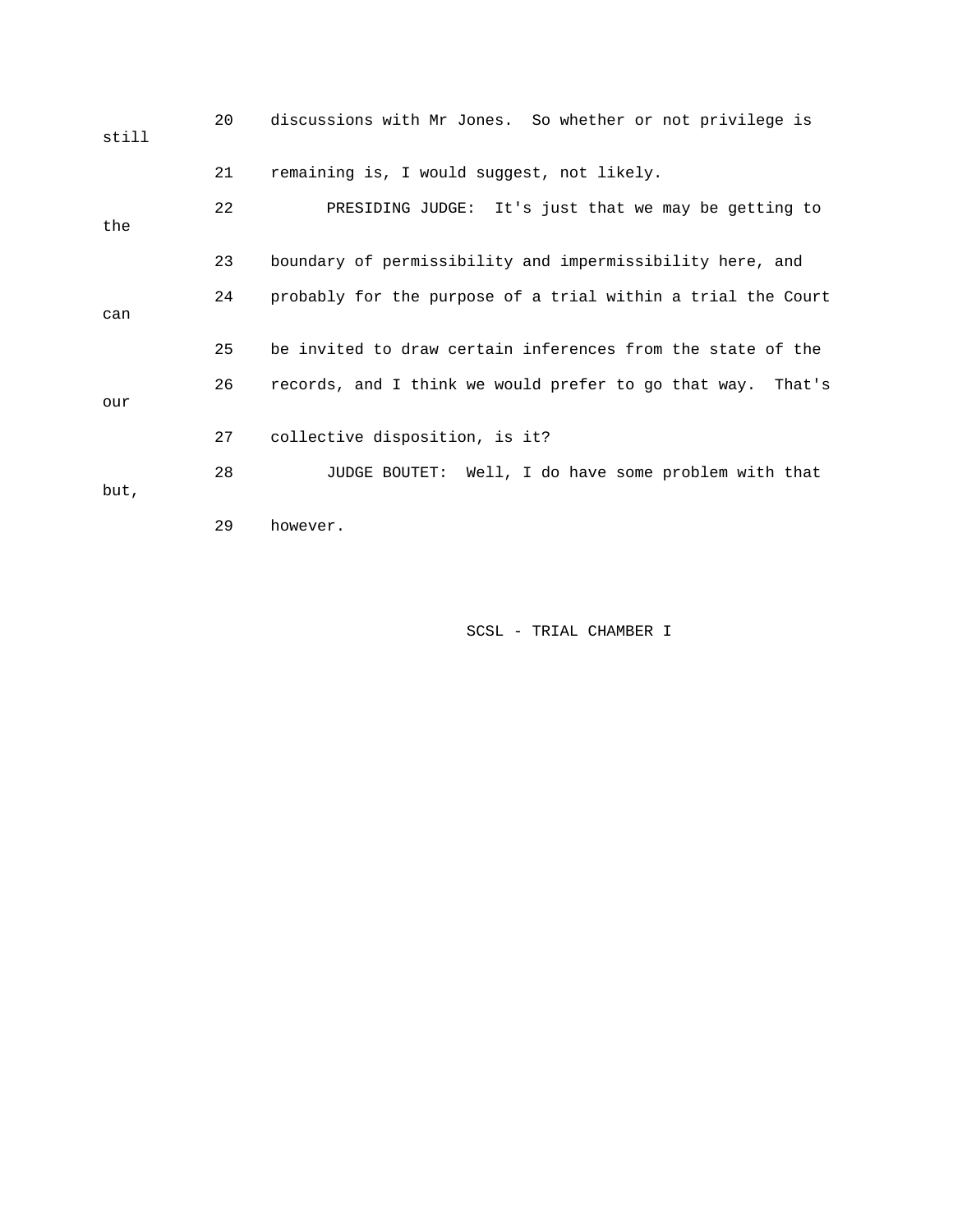```
 SESAY ET AL
```
Page 26

20 JUNE 2007 OPEN SESSION

|         | $\mathbf 1$ | PRESIDING JUDGE: All right. Very well. Let's hear --           |
|---------|-------------|----------------------------------------------------------------|
|         | 2           | For the very reason that Mr Harrison is<br>JUDGE BOUTET:       |
| about   | 3           | pointing out. I mean, the witness has been asked questions     |
|         | 4           | meetings he's had with Defence Office, on many occasions with  |
|         | 5           | Jones and so on, and why is this now all of a sudden different |
| issue   | 6           | than what was happening before? I mean, there has been no      |
|         | 7           | to asking the witness if he has met with lawyers, Defence      |
| issue.  | 8           | counsel, Defence Office and all of a sudden it becomes an      |
| one,    | 9           | I'm really unable to understand the difference between this    |
|         | 10          | when the accused is not asked to speak about why this or not   |
| the     | 11          | that; he's simply asked to confirm yes or no. I fail to see    |
| some    | 12          | difference, Mr Jordash. I know you will hopefully provide      |
|         | 13          | clarification to my enquiries.                                 |
|         | 14          | The difference is this: That it's clear on<br>MR JORDASH:      |
| Defence | 15          | the face of the document that Mr Sesay didn't regard the       |
| that    | 16          | Office as his lawyers. So, in that sense, we don't submit      |
|         | 17          | any issue of privilege arises in relation to Mr Sesay's        |
|         | 18          | conversations with the Defence Office at that time. But this   |
| he'd    | 19          | document is his actual previous lawyers, from overseas, who    |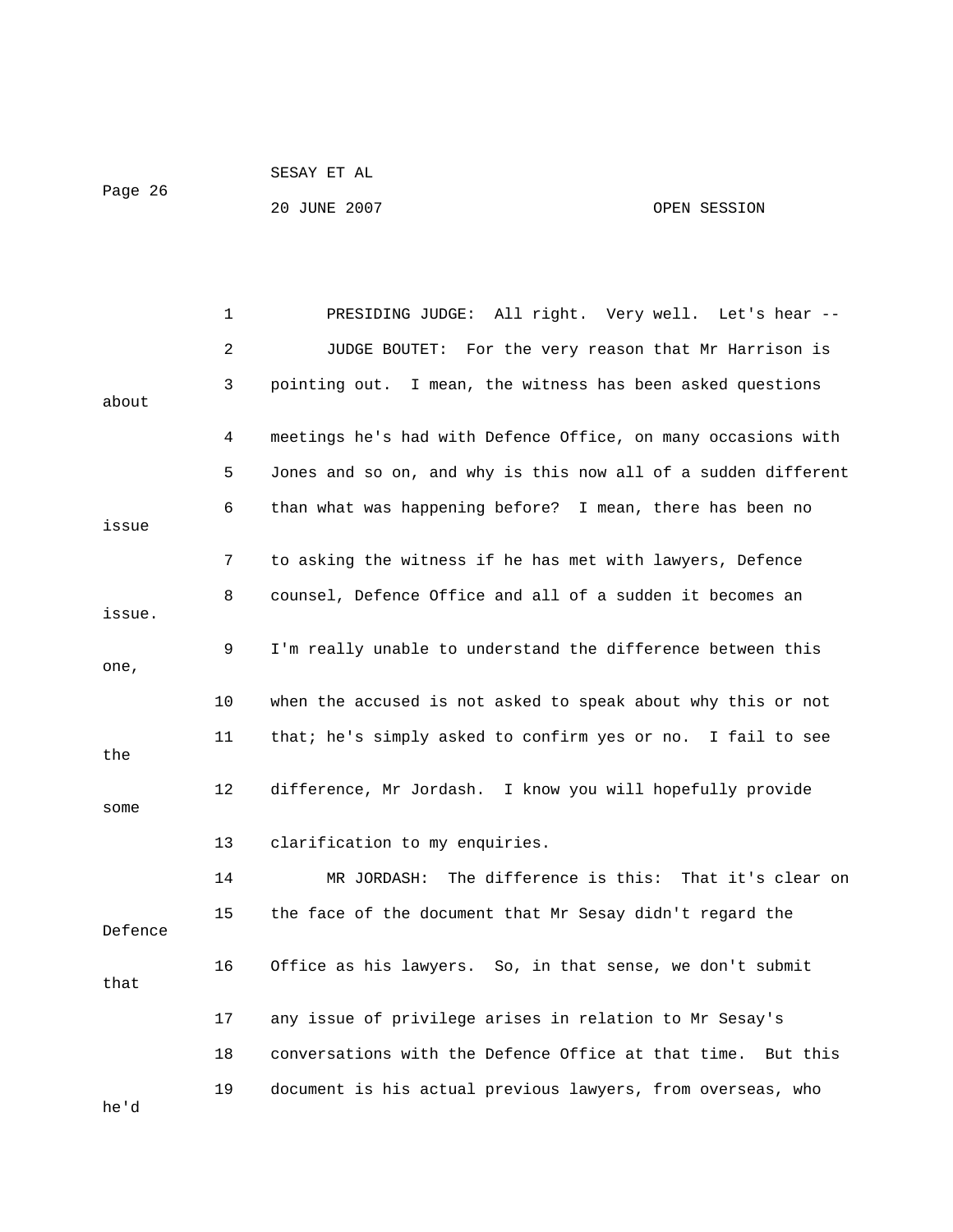|       | 20 | been anticipating would be his lawyers. And that is the       |
|-------|----|---------------------------------------------------------------|
|       | 21 | distinction I would seek to make. And I know -- I was present |
| these | 22 | during the conversations between Mr Hartzog and Mr Sesay on   |
|       | 23 | issues so I know issues of privilege arise. I went to Bonthe  |
|       | 24 | with Mr Hartzog.                                              |
| leave | 25 | PRESIDING JUDGE: We'll go on a two-to-one basis, and          |
|       | 26 | the matter for address for Mr -- did you want to intervene?   |
|       | 27 | MR CAMMEGH: Not on this, Your Honour. Just to ask if I        |
|       | 28 | may please leave the room for literally two minutes.          |
|       | 29 | PRESIDING JUDGE: Leave granted. Take whatever time you        |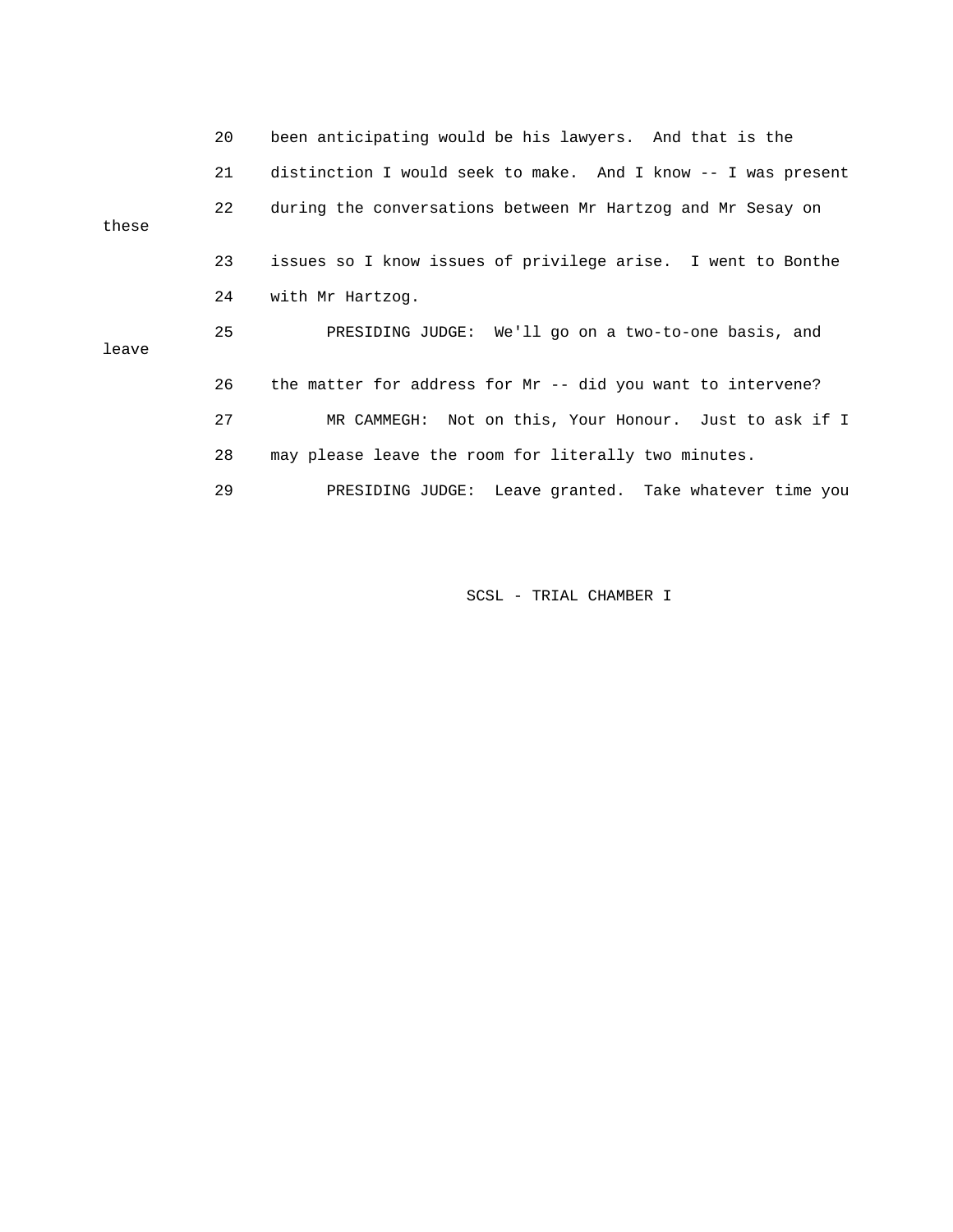| Page 27  |    | 20 JUNE 2007<br>OPEN SESSION                                   |
|----------|----|----------------------------------------------------------------|
|          |    |                                                                |
|          | 1  | Mr Harrison, go ahead.<br>want.                                |
|          | 2  | That being the case, the Prosecution is<br>MR HARRISON:        |
|          | 3  | asking that this be the next exhibit in the proceedings.       |
| evidence | 4  | PRESIDING JUDGE: Right. Before we receive it in                |
| to       | 5  | you have exhibited one confidential document and this is going |
| would    | 6  | be another one, not so? Now that you've exhibited them, it     |
|          | 7  | seem to me that they are automatically declassified unless we  |
|          | 8  | have any reason to keep them under seal. I mean, in a public   |
|          | 9  | hearing setting, a trial within a trial is in the context of a |
| the      | 10 | public hearing so I don't see -- is there any difficulty from  |
|          | 11 | Prosecution's perspective?                                     |
|          | 12 | MR HARRISON: No, there isn't.                                  |
|          | 13 | PRESIDING JUDGE: Right. All right. Well then, let's -          |
|          | 14 | Mr Jordash, what is your response to the request to have this  |
|          | 15 | exhibited?                                                     |
|          | 16 | MR JORDASH: No objection.                                      |
| mark     | 17 | We will receive it in evidence and<br>PRESIDING JUDGE:         |
|          | 18 | it exhibit?                                                    |
|          | 19 | MS KAMUZORA: A20, Your Honour.                                 |
|          | 20 | A20.<br>PRESIDING JUDGE:                                       |

SESAY ET AL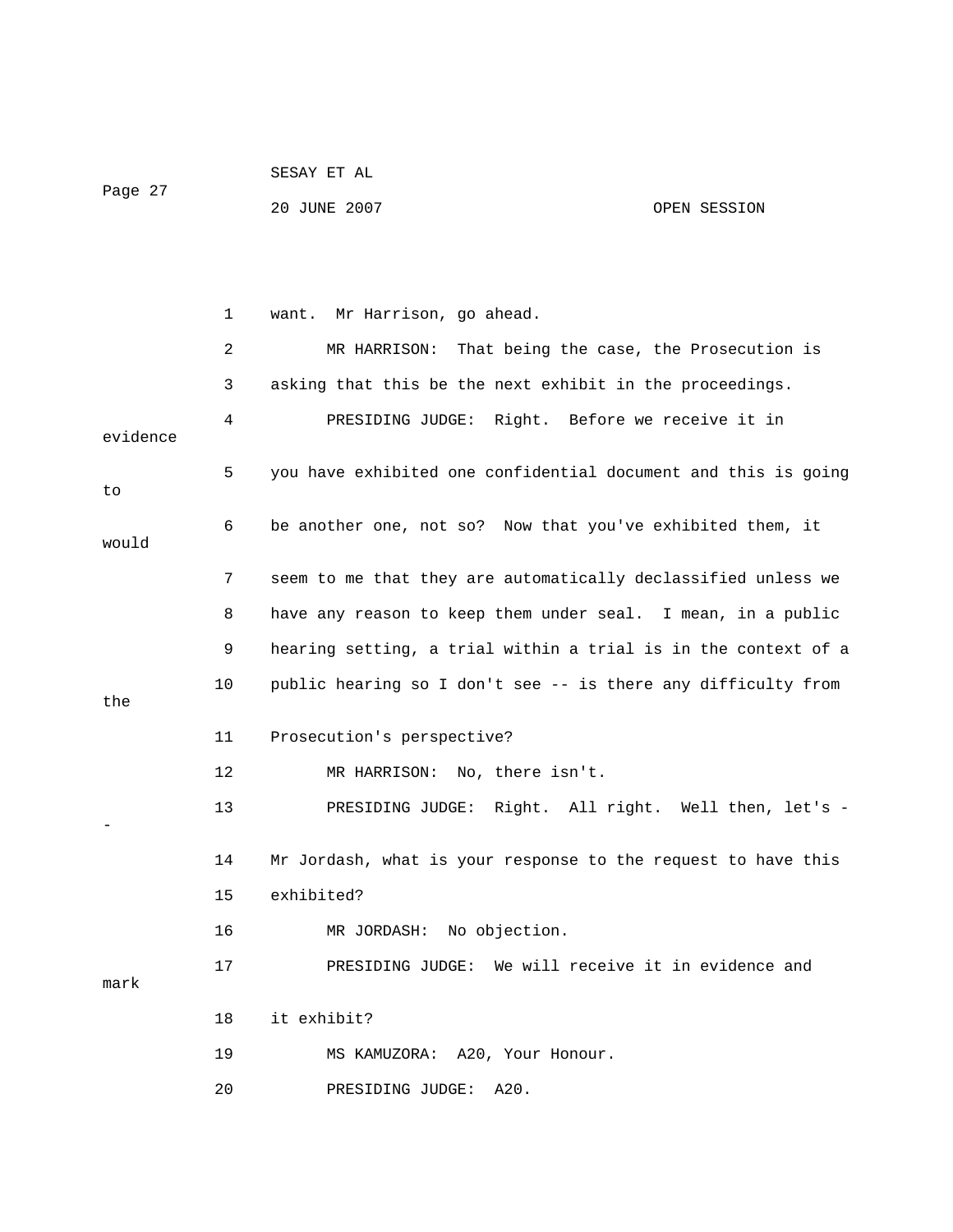| direl | 21 | [Exhibit No. A20 was admitted on the voir                  |
|-------|----|------------------------------------------------------------|
| say   | 22 | PRESIDING JUDGE: For procedural tidiness, did you also     |
|       | 23 | you were about to make a decision about the order document |
|       | 24 | numbered 586 or 585 whichever.                             |
|       | 25 | MR HARRISON: Yes. And in view of --                        |
|       | 26 | PRESIDING JUDGE: It is not yet received in evidence.       |
|       | 27 | MR HARRISON: $-$ - in view of the Court's comments on the  |
|       | 28 | previous matter --                                         |
|       | 29 | PRESIDING JUDGE:<br>Yes.                                   |
|       |    |                                                            |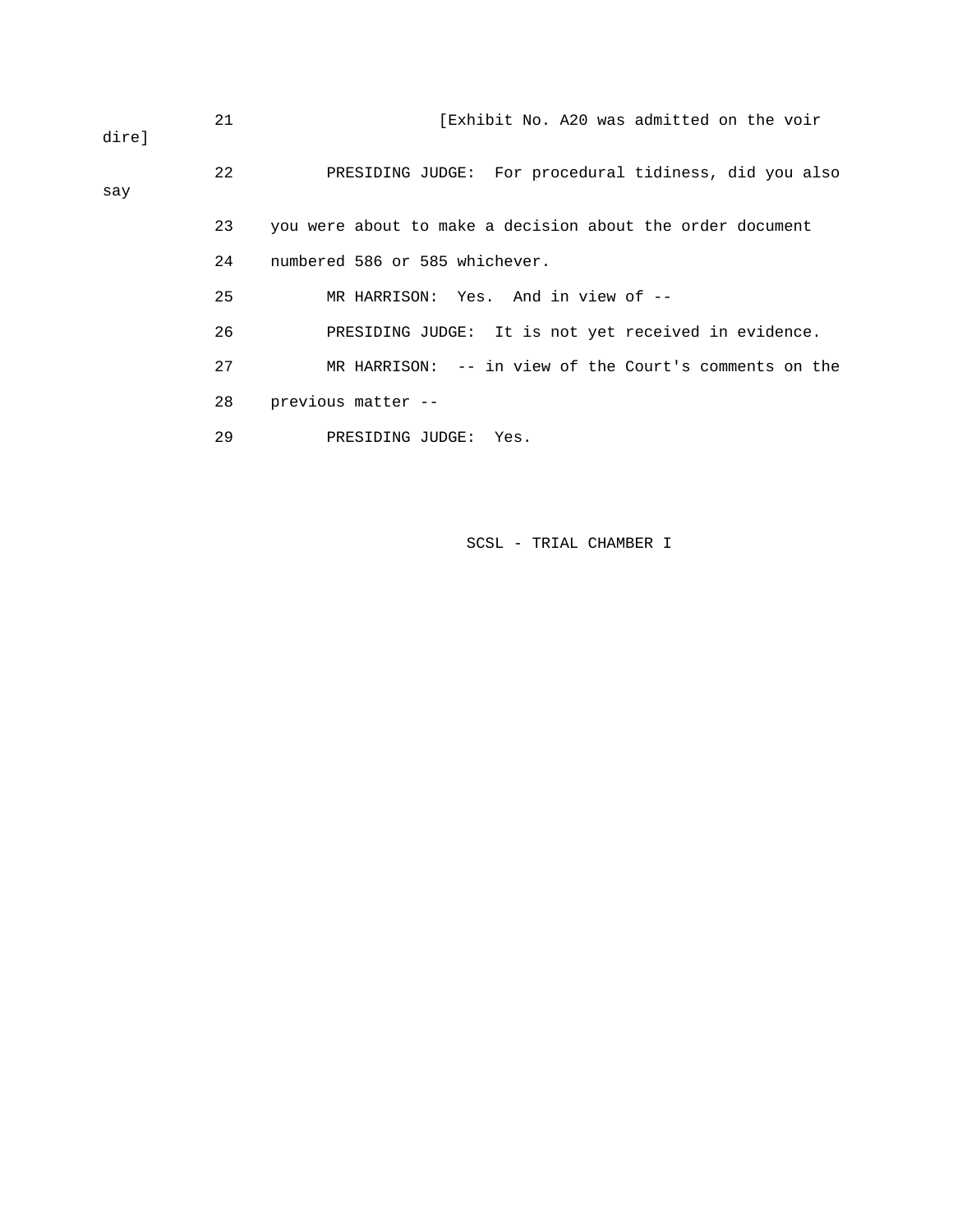|              |                 | SESAY ET AL                   |                                                              |  |
|--------------|-----------------|-------------------------------|--------------------------------------------------------------|--|
| Page 28      |                 | 20 JUNE 2007                  | OPEN SESSION                                                 |  |
|              |                 |                               |                                                              |  |
|              |                 |                               |                                                              |  |
|              | 1               |                               | MR HARRISON: -- what I would suggest is that I will not      |  |
|              | 2               |                               | ask any more questions but perhaps it should be exhibited.   |  |
|              | 3               | PRESIDING JUDGE: Right.       |                                                              |  |
| submissions. | 4               |                               | JUDGE ITOE: And you can use the contents for                 |  |
|              | 5               | PRESIDING JUDGE: Precisely.   |                                                              |  |
|              | 6               |                               | MR HARRISON: I think that would be the appropriate --        |  |
|              | 7               |                               | PRESIDING JUDGE: The appropriate way to go.                  |  |
|              | 8               | JUDGE ITOE: That's right.     |                                                              |  |
|              | 9               |                               | PRESIDING JUDGE: Mr Jordash, your response to the --         |  |
| that         |                 |                               |                                                              |  |
| it;          | 10              |                               | we receive this also in evidence, 585. 585, the two parts of |  |
|              | 11              |                               | 585, 586. Two different documents but on the same paper.     |  |
|              | 12 <sup>°</sup> |                               | JUDGE BOUTET: It's the power of attorney and the             |  |
|              | 13 <sup>°</sup> | request --                    |                                                              |  |
| оf           | 14              |                               | PRESIDING JUDGE: Request for legal assistance and power      |  |
|              | 15              | attorney.                     |                                                              |  |
|              | 16              | MR JORDASH: No objection.     |                                                              |  |
|              | 17              |                               | PRESIDING JUDGE: Okay. We'll admit that and we are           |  |
|              | 18              | admitting both sides, are we? |                                                              |  |
|              | 19              | MR HARRISON:                  | I suggest for convenience it would just be                   |  |
|              | 20              | one exhibit with -- -         |                                                              |  |
|              | 21              |                               | PRESIDING JUDGE: Yes, it will, but on the understanding      |  |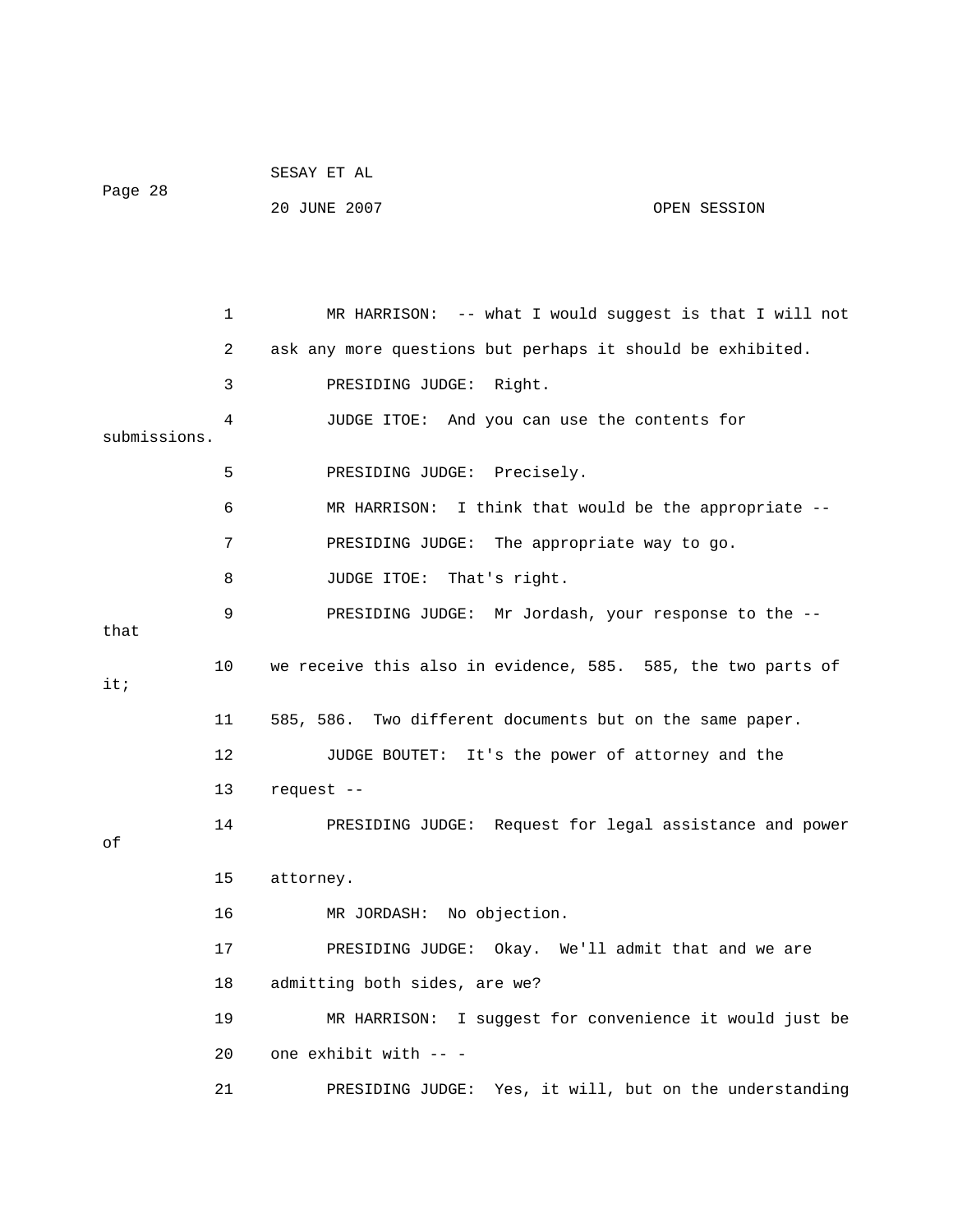|       | 22 | that both sides are being exhibited.                 |
|-------|----|------------------------------------------------------|
|       | 23 | MR HARRISON: Yes.                                    |
| what  | 24 | PRESIDING JUDGE: All right. Madam Courtroom Officer, |
|       | 25 | is the exhibit number for this?                      |
|       | 26 | MS KAMUZORA: Your Honour, it's A21.                  |
|       | 27 | PRESIDING JUDGE: A21.                                |
| direl | 28 | [Exhibit No. A21 was admitted on the voir            |
| last  | 29 | MS KAMUZORA: I beg your pardon, your Honour, are the |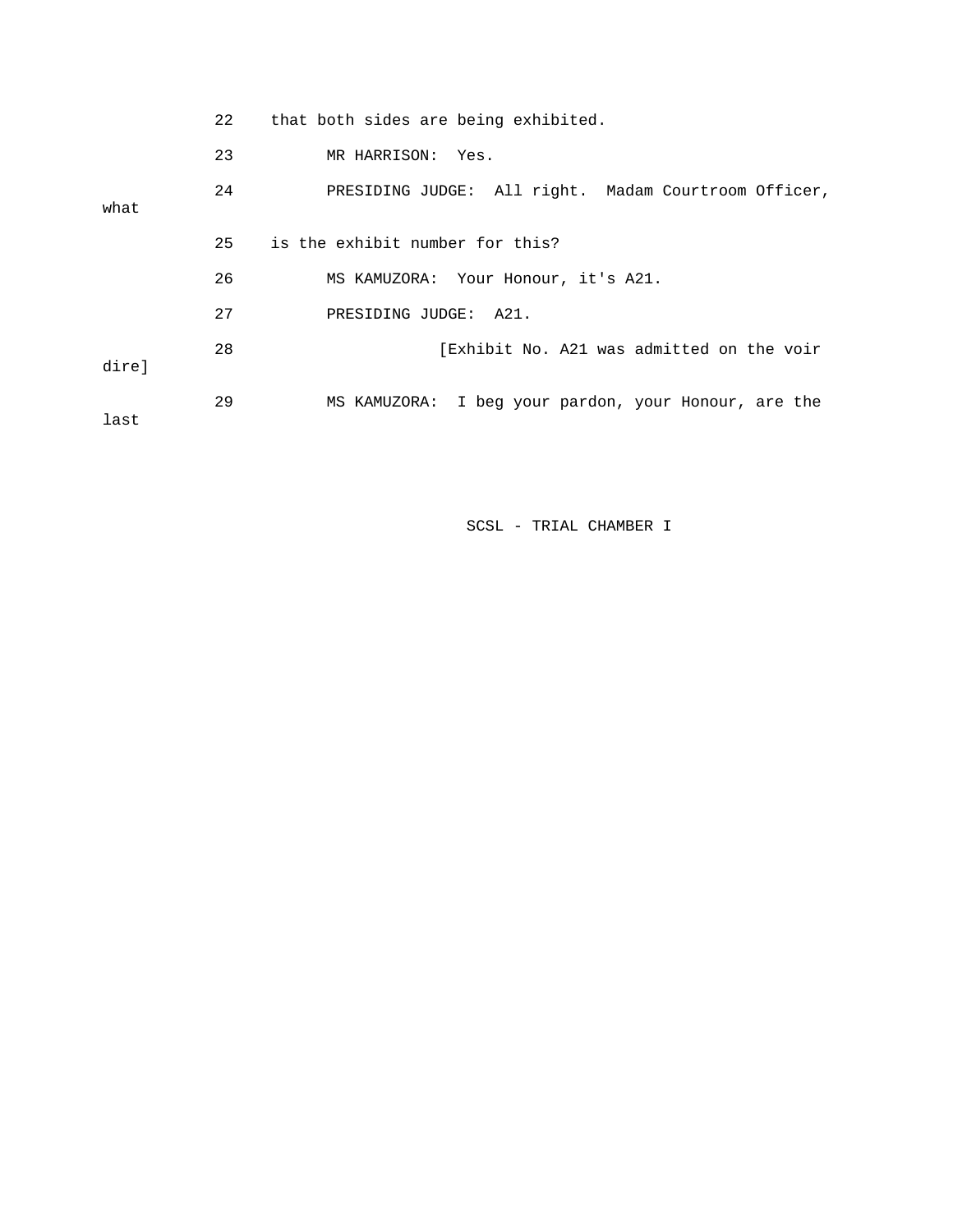|         | SESAY ET AL  |              |
|---------|--------------|--------------|
| Page 29 |              |              |
|         | 20 JUNE 2007 | OPEN SESSION |

|       | 1  | three documents, confidential or under seal?                   |
|-------|----|----------------------------------------------------------------|
| them. | 2  | PRESIDING JUDGE:<br>Yeah, they're not. We declassified         |
|       | 3  | MR HARRISON:                                                   |
| οf    | 4  | Q.<br>Yesterday, Mr Jordash played for you a brief videotape   |
|       | 5  | the appearance on 15 April 2003; do you remember that?         |
|       | 6  | Yes, Mr Harrison, I can recall.<br>Α.                          |
|       | 7  | And the transcript of that became Exhibit A14.<br>Q.           |
| going | 8  | MR HARRISON: If A14 can be shown to the witness, I'm           |
| it's  | 9  | to ask one or two brief questions. I misspoke. It's A16;       |
|       | 10 | the transcript.                                                |
| that  | 11 | While the document is being retrieved, do you recall<br>Q.     |
| Court | 12 | that was the first appearance you made before the Special      |
|       | 13 | on 15 March 2003? And do you recall that you had asked for an  |
|       | 14 | interpreter to be present?                                     |
|       | 15 | Α.<br>Yeah.                                                    |
| is    | 16 | Perhaps I'll just continue on while the Court Management<br>Q. |
|       | 17 | looking. Do you accept that you, at that time, were able to    |
|       | 18 | understand the proceedings in English?                         |
|       | 19 | Well, there were many English words that were read and,<br>Α.  |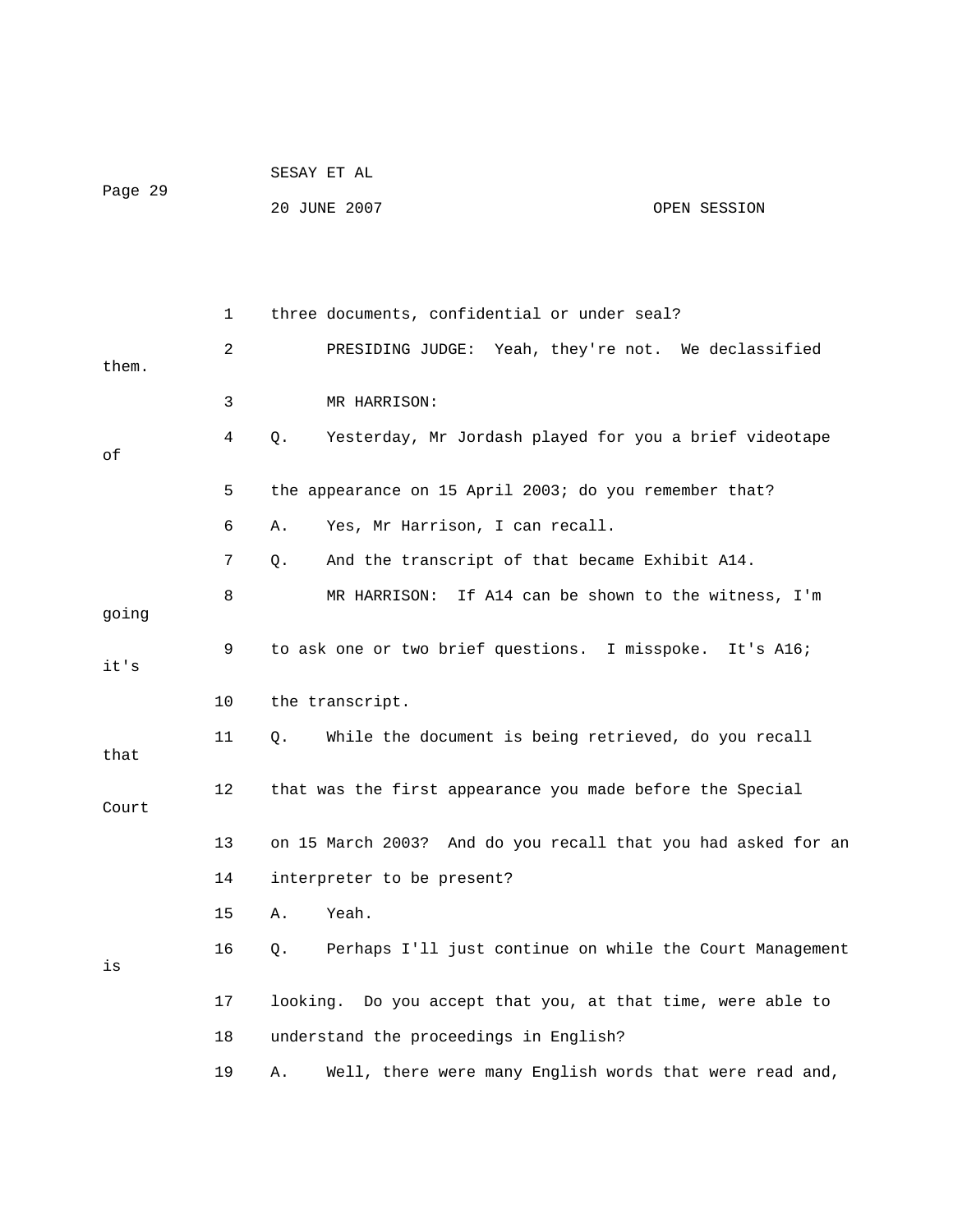| them    | 20 | even now, words that are involved in that interview, some of  |
|---------|----|---------------------------------------------------------------|
|         | 21 | I don't understand.                                           |
|         | 22 | And if you turn to page 29 of the transcript, the typed<br>О. |
| see     | 23 | page number is 29, and the handwritten number is 86; do you   |
|         | 24 | that?                                                         |
|         | 25 | I've seen page 29.<br>Α.                                      |
| 6       | 26 | And it begins at the top, "Mr Yillah," and then at line<br>0. |
| these   | 27 | it's you intervening, and the accused says, "As of most of    |
| January | 28 | attacks a man like me, I'm completely innocent, you know,     |
| areas,  | 29 | 6 in the Kenema District, the Bo District and the Karina      |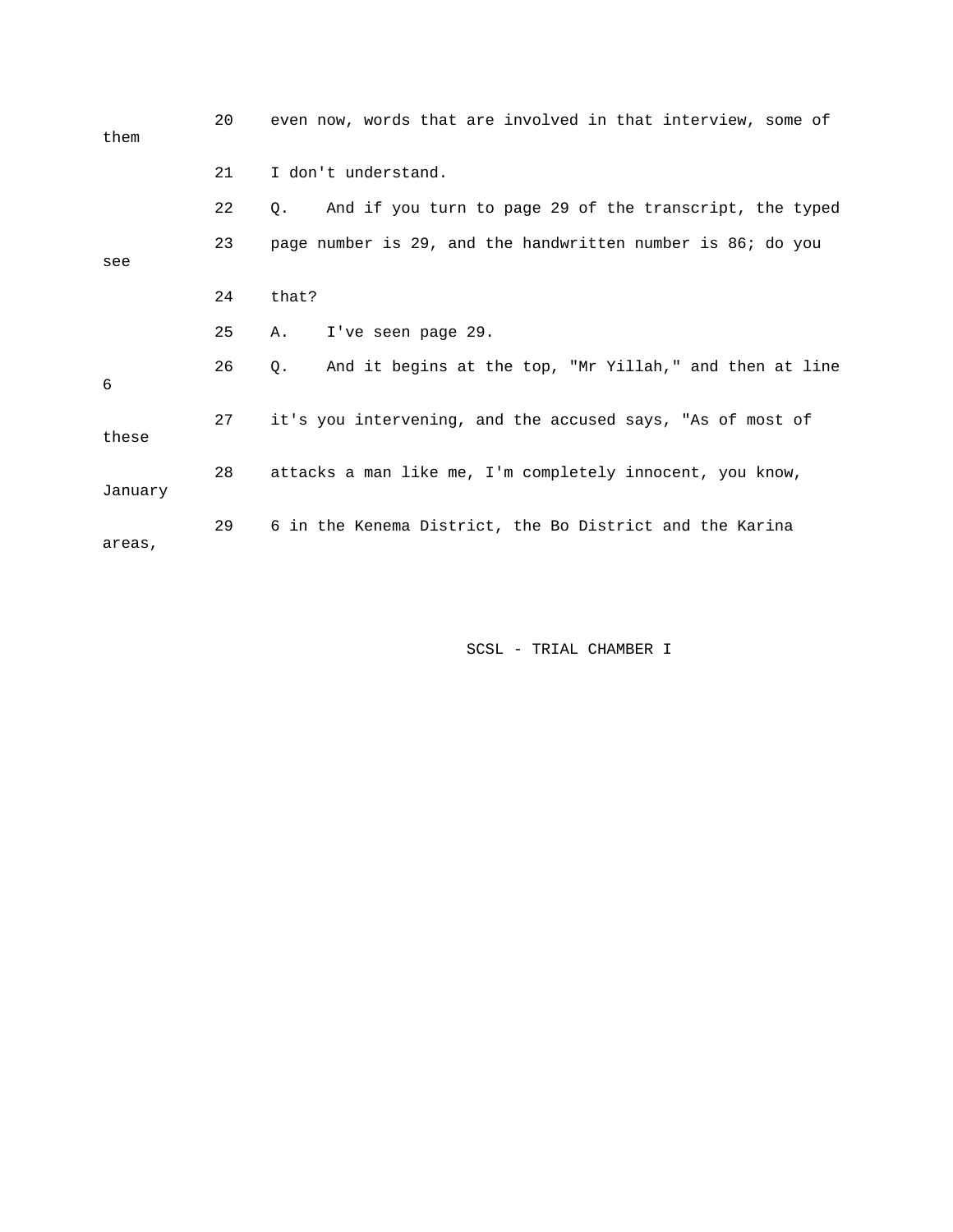|         | SESAY ET AL  |              |
|---------|--------------|--------------|
| Page 30 | 20 JUNE 2007 | OPEN SESSION |

 1 no, I never participated in those acts." And Judge Itoe, "Well, 2 I now understand, you know, that, well, even though you wanted to 3 play safe by getting a translator you understand English very 4 well." Do you accept that to be true, that you understood 5 English very well at that time? 6 A. Yes, I understood some, but the specialist John Berry, when 7 he used to read to me, for instance the Article 3 of the Geneva 8 Convention, that Article 3, even when I'm sitting here I don't 9 understand it. 10 Q. Now, I'm going to suggest certain things to you, Mr Sesay. 11 A. Yes. 12 Q. You understand that while I'm suggesting it, I'm actually 13 trying to elicit an answer? 14 A. Okay, sir, Mr Harrison. 15 Q. I'm suggesting to you, first of all that, when you were at 16 Jui, Joseph Saffa did not speak to you; do you accept that? 17 A. He spoke to me and he spoke in Krio. He spoke to me in 18 Krio. He said, "Issa, do you know that in Sierra Leone here, the

19 Court here has the death sentence, and this is above the Court

of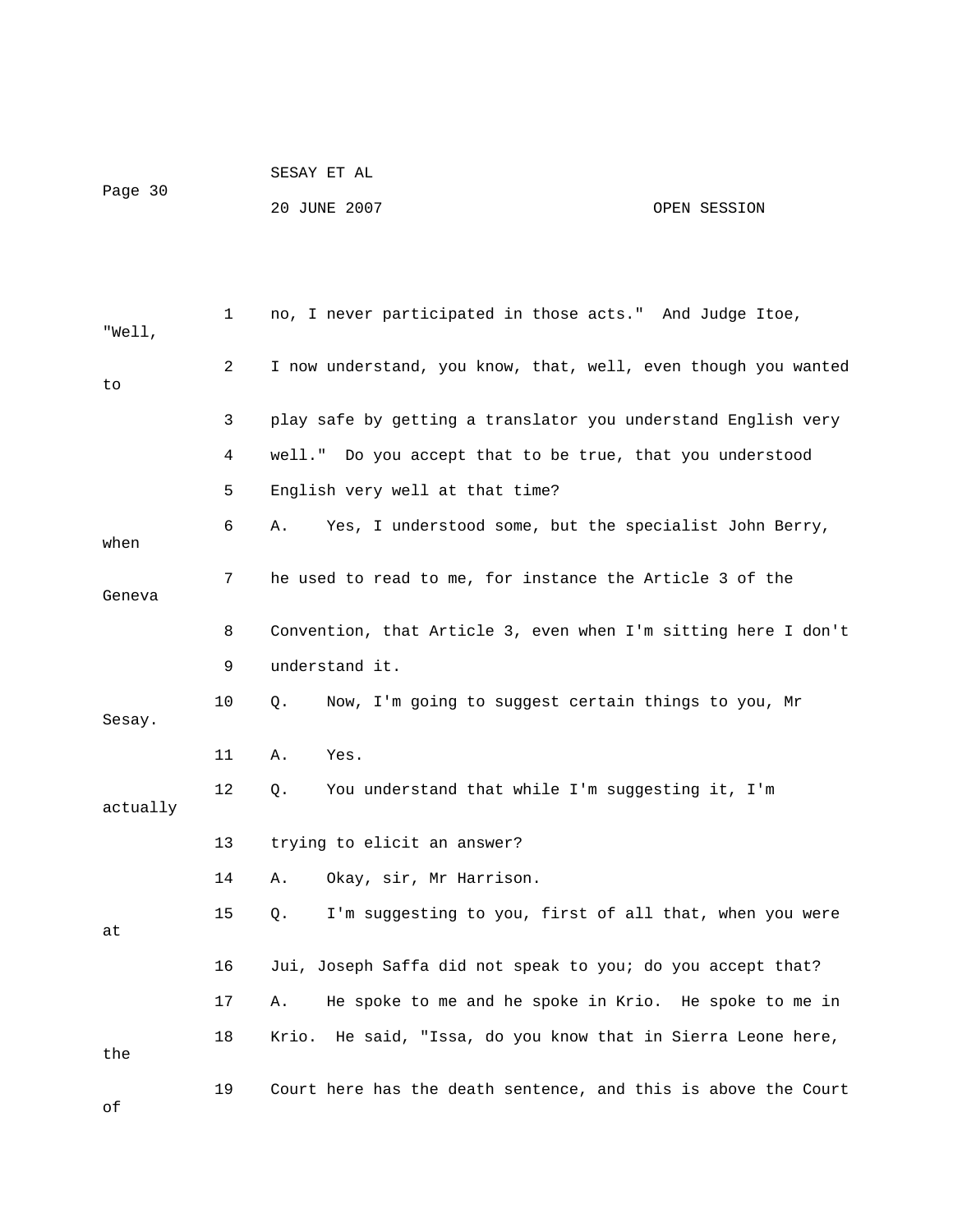| know    | 20 | Sierra Leone." That was what he told me. And he said, "You   |
|---------|----|--------------------------------------------------------------|
| aware   | 21 | what had happened with officers in this country." So I was   |
|         | 22 | that they killed 24 officers. That was exactly what he was   |
|         | 23 | recounting to me.                                            |
| just    | 24 | And I'm suggesting to you that the answer that you've<br>О.  |
| Reading | 25 | given is inconsistent with the one you gave yesterday.       |
| οf      | 26 | from the transcript from yesterday, page 37 lines 25 and on, |
|         | 27 | what is a draft transcript, not a final transcript, what you |
|         | 28 | described Mr Saffa as having said is the following:          |
| no      | 29 | "Issa, listen to what this man is telling you. This is       |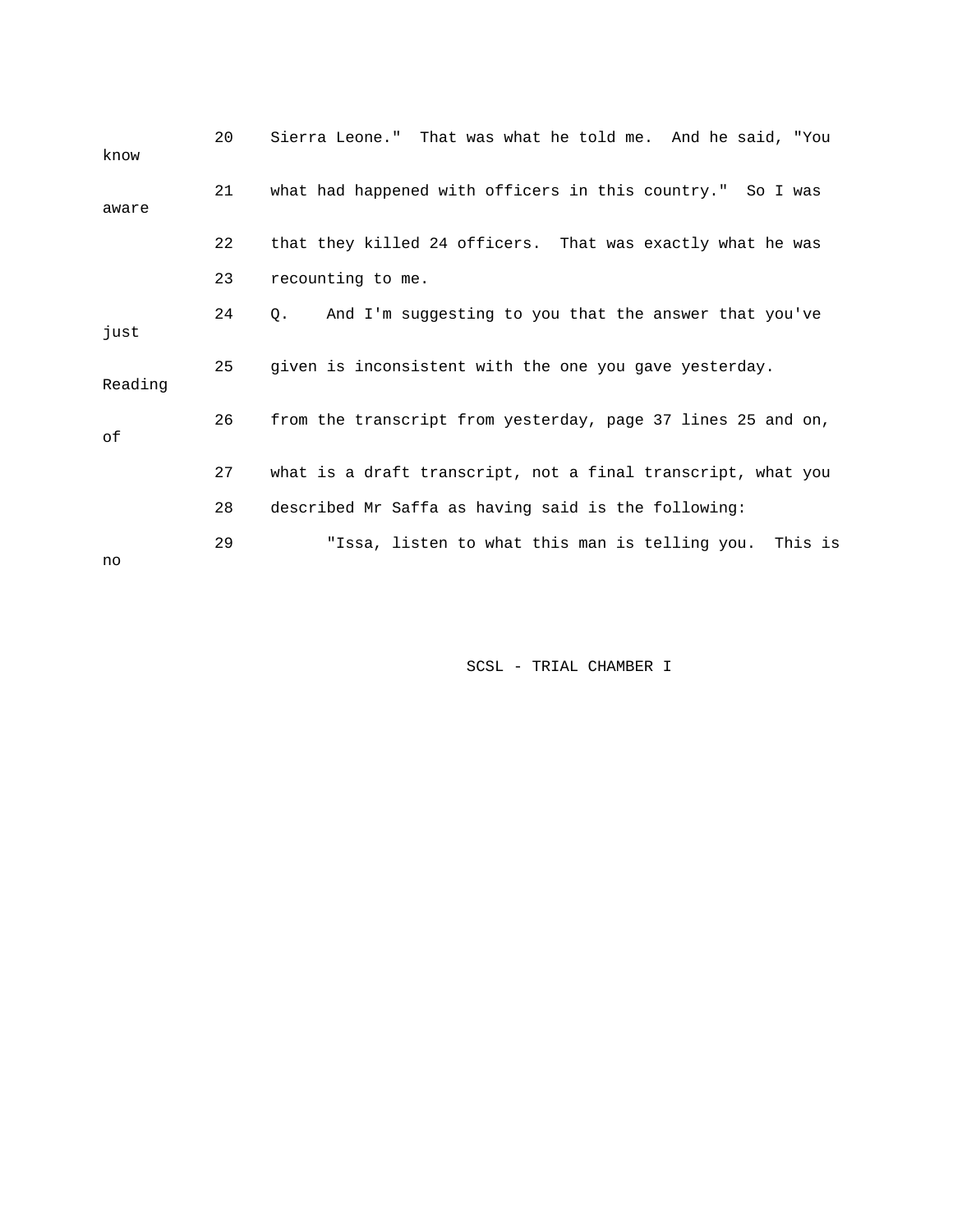|         | SESAY ET AL  |              |
|---------|--------------|--------------|
| Paqe 31 |              |              |
|         | 20 JUNE 2007 | OPEN SESSION |

| Leone   | 1              | time for crying. That you know the Court in Sierra           |
|---------|----------------|--------------------------------------------------------------|
| So      | $\overline{2}$ | can sentence you to -- can sentence somebody to death.       |
| trying  | 3              | if this man wants to talk to you -- if this man is           |
| telling | 4              | to talk to you listen to him and accept what he's            |
| you     | 5              | This is -- this is because this is the only way<br>you.      |
|         | 6              | will be saved out of the situation."                         |
| say     | 7              | I'm suggesting to you that, in fact, Mr Saffa did not        |
| did     | 8              | anything, which I understand you deny, but that he certainly |
|         | 9              | not make any reference to the 24?                            |
|         | 10             | Well, Mr Harrison, I want you to know this: That when<br>Α.  |
|         | 11             | anybody who drinks and eats would make a mistake, and these  |
| that I  | $12 \,$        | things have happened for a long time. It's only yesterday    |
|         | 13             | started to talk about them. So if I had to think, overnight, |
|         | 14             | this man spoke about this, and he even mentioned about the   |
| recall  | 15             | killing of those officers, so I can't recall. I could not    |
|         | 16             | everything.                                                  |
| that    | 17             | Your Honours, can the witness take<br>THE INTERPRETER:       |
|         | 18             | last bit again?                                              |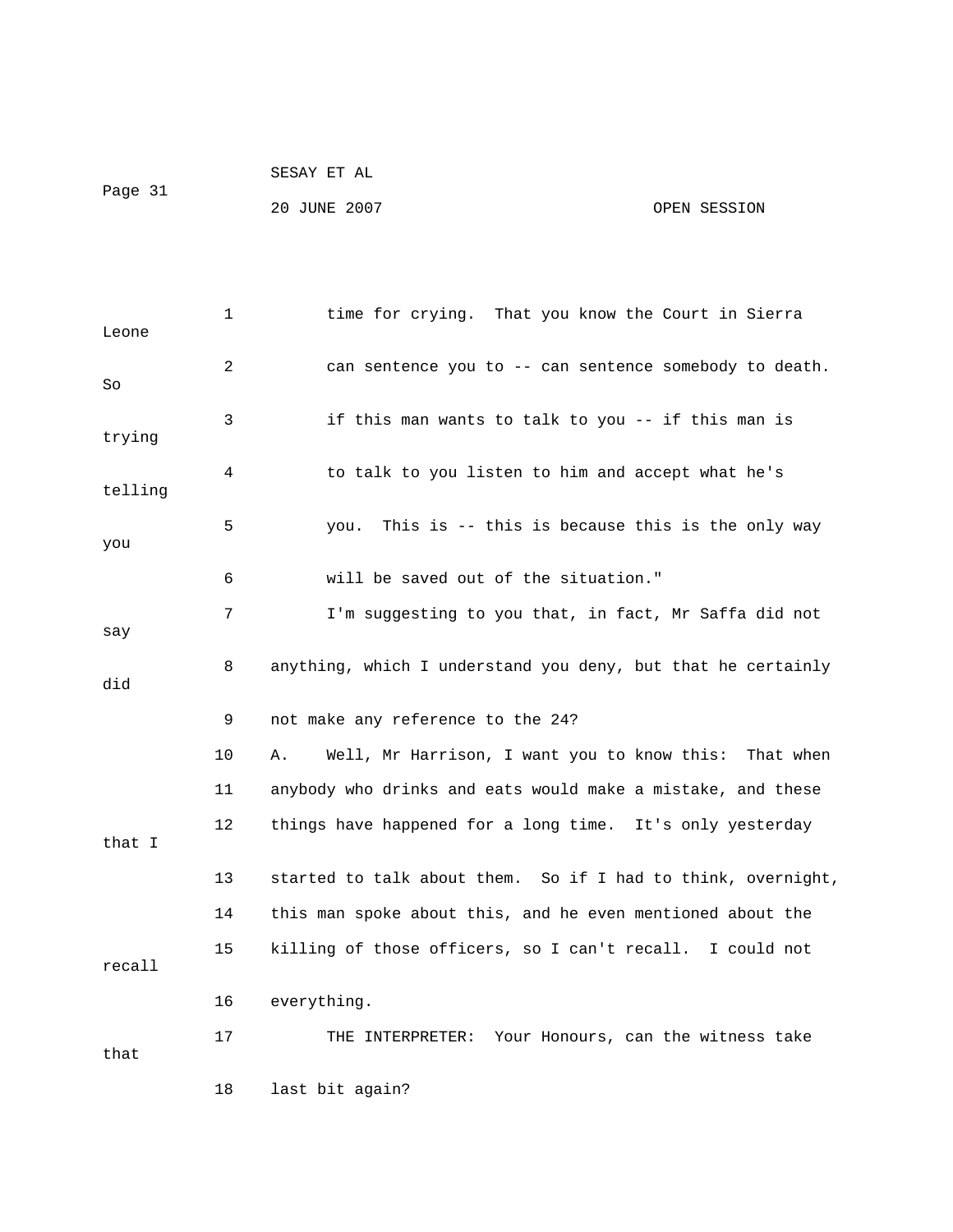19 PRESIDING JUDGE: Mr Sesay, please repeat the last part, 20 slowly.

 21 THE WITNESS: Yes, sir, My Lord. I said, any person who 22 eats and drinks would forget, is liable to forget. So when he 23 said that I did not say this yesterday, that's why I said this 24 thing has happened for a long time.

25 PRESIDING JUDGE: Thank you.

26 THE WITNESS: Thank you, sir.

27 MR HARRISON:

28 Q. And just so that there's no confusion in your mind,

29 Mr Sesay, I'm suggesting to you that you are simply making all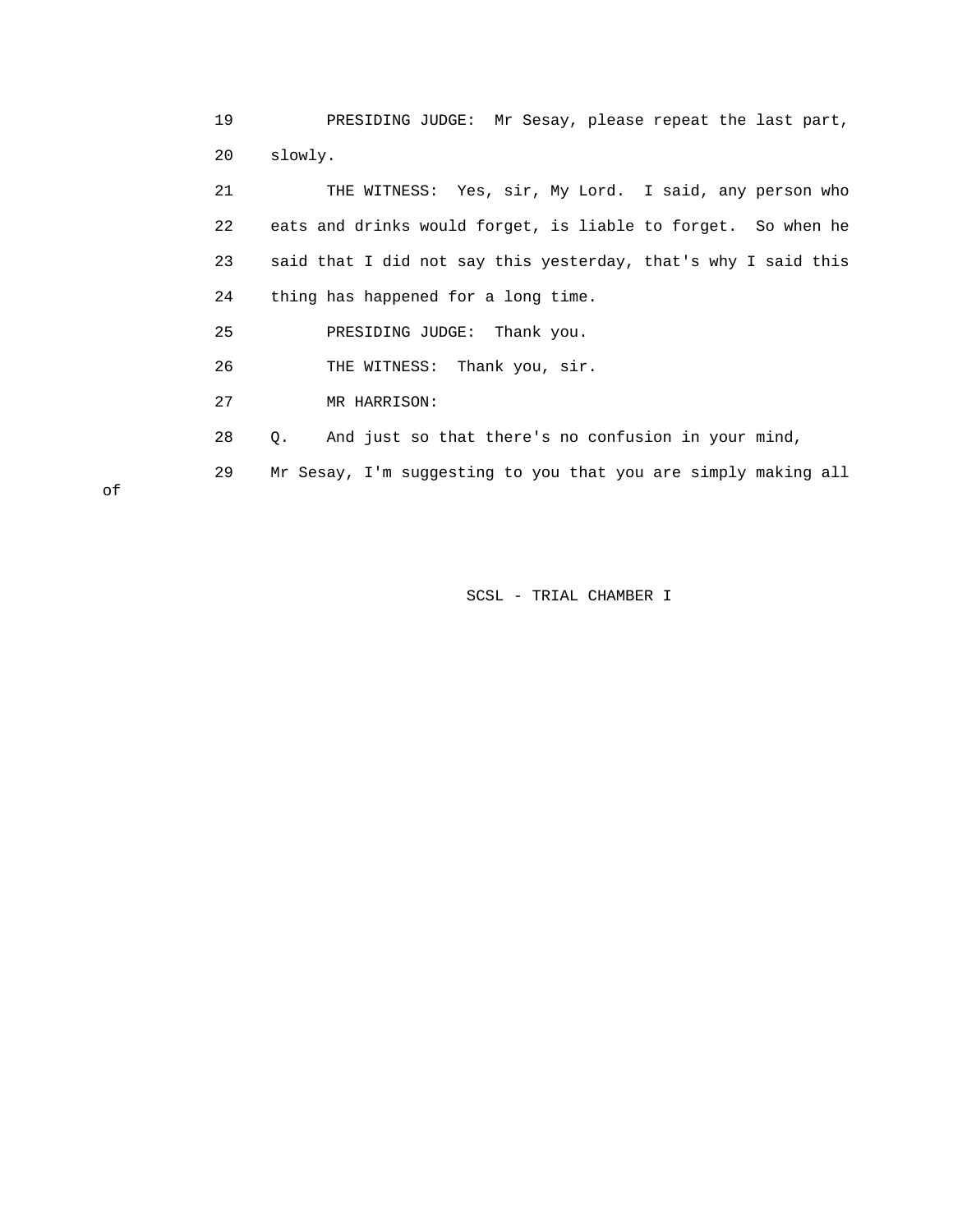Page 32

# 20 JUNE 2007 OPEN SESSION

|        | 1  | these allegations up regarding threats or promises to you in   |
|--------|----|----------------------------------------------------------------|
|        | 2  | order to save yourself; do you accept that?                    |
|        | 3  | I disagree with that.<br>Α.                                    |
|        | 4  | And I'm suggesting to you that at Jui, all that Mr Berry<br>Q. |
|        | 5  | said to you was a question of whether or not you wished to     |
|        | 6  | cooperate with the OTP; do you accept that?                    |
|        | 7  | I disagree with that, sir.<br>Α.                               |
|        | 8  | And I'm suggesting that you have told similar lies with<br>Q.  |
|        | 9  | respect to Mr Morissette; that at no point in time did         |
|        | 10 | Mr Morissette make any threats to you. Do you accept that?     |
| how    | 11 | I disagree with that, Mr Harrison. You, yourself, saw<br>Α.    |
| that's | 12 | Mr Morissette behaved in court. That proved to you that        |
|        | 13 | how he behaves. I cannot tell a lie on Mr Morissette.          |
| lying  | 14 | And I'm suggesting to you that you were inventing and<br>Q.    |
|        | 15 | about any role which you have attributed to Al White; do you   |
|        | 16 | accept that?                                                   |
|        | 17 | Say again. You did not -- repeat the last part.<br>Α.          |
| that   | 18 | It has to do with Al White, and I'm suggesting to you<br>Q.    |
|        | 19 | you have invented and lied about the involvement that you say  |
|        | 20 | Mr White had in speaking to you?                               |
| say    | 21 | Mr Harrison, that is not a lie. I said the truth.<br>Α.<br>I.  |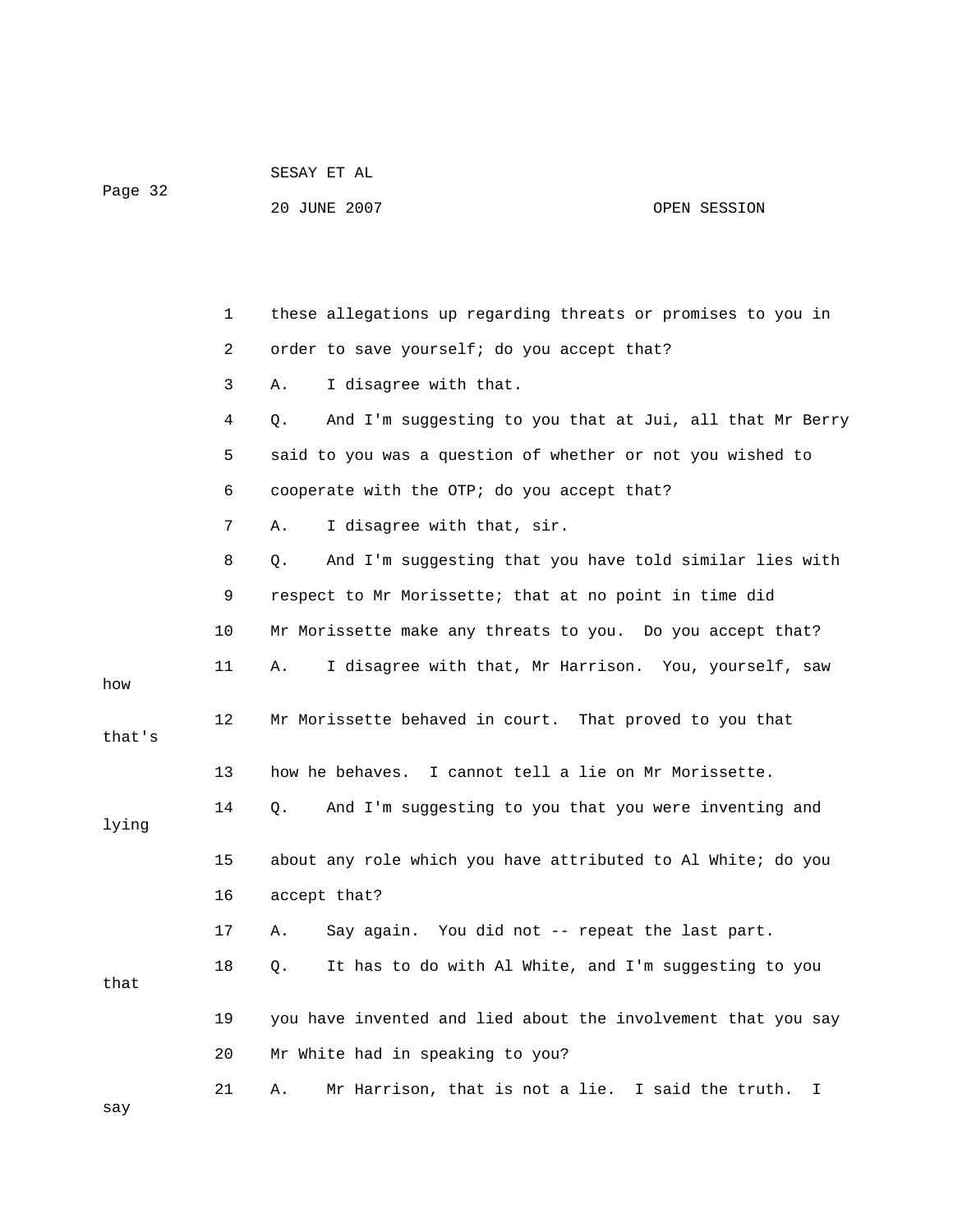22 the truth. Every day, you would -- you would see -- 23 THE INTERPRETER: Your Honours, I didn't get that part. 24 PRESIDING JUDGE: Go over that part again. This time, 25 carefully and slowly also. 26 THE WITNESS: My Lords, sir, I said I would not lie. I did 27 not tell a lie against Mr Alan White. Mr Alan White spoke to me 28 on two different occasions, on the 11th and on the 12th of March, 29 and the third time was through the telephone in Bonthe. And even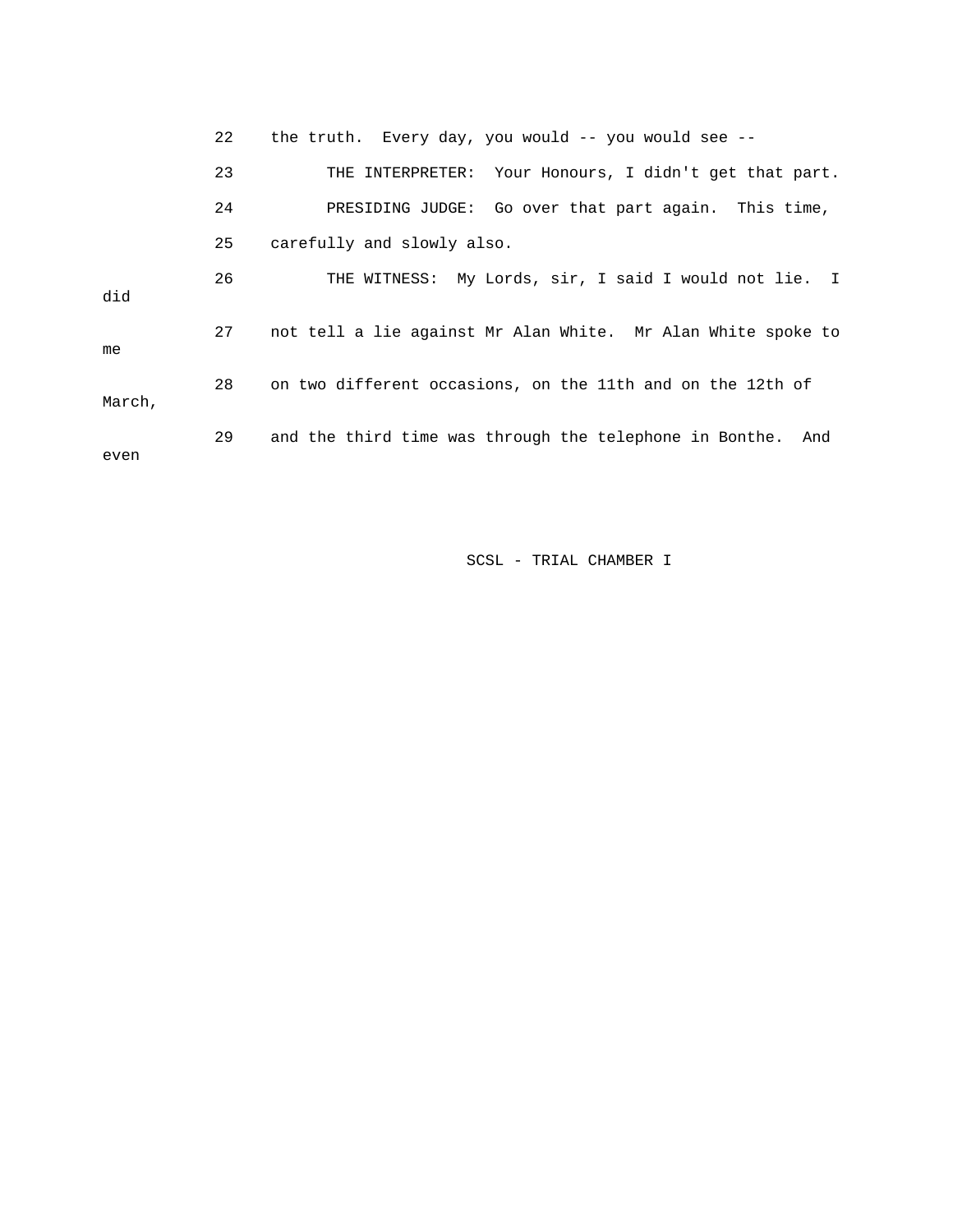|         | SESAY ET AL  |              |
|---------|--------------|--------------|
| Page 33 |              |              |
|         | 20 JUNE 2007 | OPEN SESSION |

 1 that day, in Bonthe, I was -- I was looking at him directly 2 I appeared the first time in Bonthe, so I would not tell a 3 MR HARRISON: 5 you said that you told the Prosecution half truths; do you 6 remember saying that? 8 Q. And all of that was recorded; do you accept that? 9 A. Well, there were some that was not recorded because they 11 time I had no authority over them; they were in control. They 12 were controlling me. When they were ready they would put the 13 tape on and talk to me. Morissette would talk to me. When 14 Dr Alan White came on the 11th and 12th, but there was no tape 16 we -- we said. They were in control. 17 Q. And I'm suggesting to you that when you're telling the 18 Court that you told half truths, those would have been when lie. 4 Q. And yesterday, when Mr Jordash was asking you questions, 7 A. Yes, that was what I said. I said I told half truth. 10 were speaking to me and the video and tape was not on and at that Alan, 15 on, no video on. So I would not force them to record everything recorded; 19 do you accept that?

20 A. That what?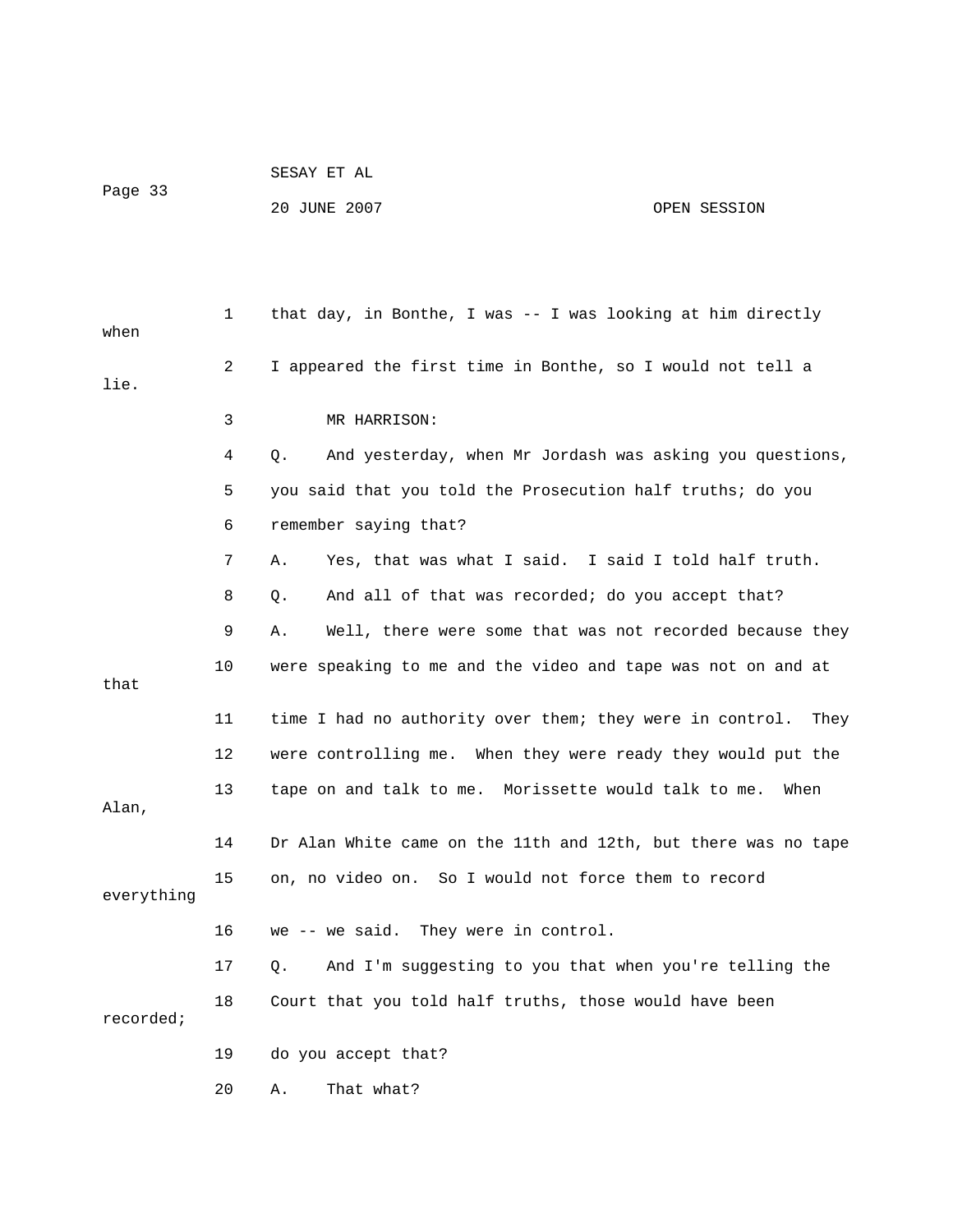|          | 21 | That when you were telling these half truths, they would<br>О.  |
|----------|----|-----------------------------------------------------------------|
|          | 22 | have been recorded?                                             |
|          | 23 | Well, that's what I have been saying; there were some<br>А.     |
| not      | 24 | things they recorded. There were some discussions they would    |
|          | 25 | record. For a number of times they did not record it.           |
| then?    | 26 | So what are the things that you say were half truths<br>О.      |
| tell     | 27 | Well, if you look into it and you ask me, then I will<br>Α.     |
|          | 28 | you.                                                            |
| incident | 29 | Well, are you saying it was a half truth that this<br>$\circ$ . |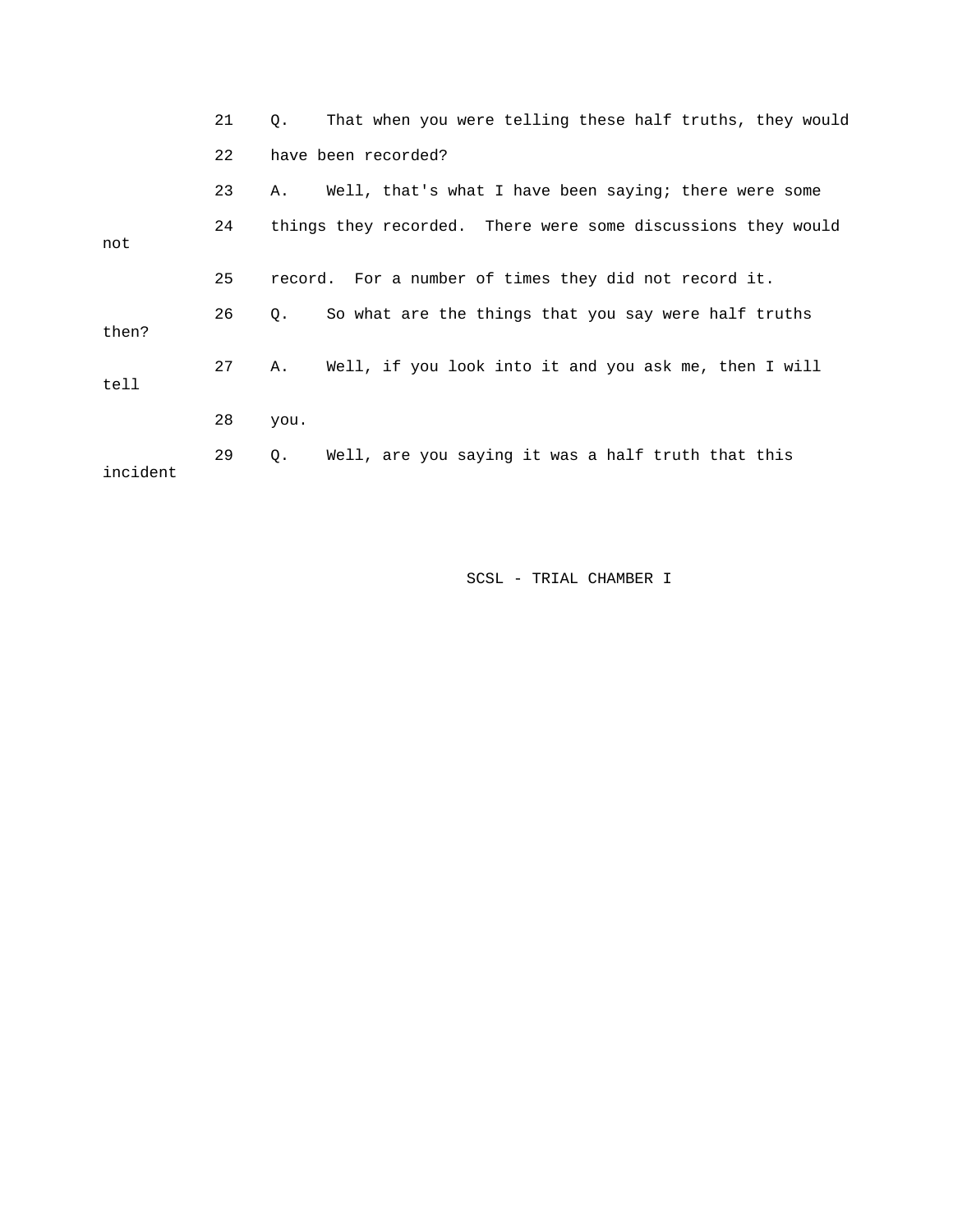| Page | - വാ<br>л<br>¬ <del>→</del> |  |
|------|-----------------------------|--|
|      |                             |  |

SESAY ET AL

# 20 JUNE 2007 OPEN SESSION

| that,        | 1              | involving Makuta, JPK's wife, when you were talking about        |
|--------------|----------------|------------------------------------------------------------------|
|              | $\overline{2}$ | that was a half truth?                                           |
|              | 3              | That was a lie because, as a result of the pressure that<br>Α.   |
|              | 4              | Morissette piled on me. He was telling me that they wanted to    |
|              | 5              | help me but if I did not accept, they would not use me as a      |
|              | 6              | witness, so he made me say that. You have confused this whole    |
| pursue       | 7              | thing. You would have just left me in the detention and          |
| moment,      | 8              | your case, so that I could build up my case but, at the          |
|              | 9              | I'm confused in this case.                                       |
| that         | 10             | So what you're saying is that the Court could look at<br>Q.      |
| is           | 11             | and at the recording and see an incident where you're lying;     |
|              | 12             | that what you are saying?                                        |
| because      | 13             | Well, you wanted the lies. That's why you rushed,<br>Α.          |
|              | 14             | you had made a decision that before you -- before you arrested   |
| to           | 15             | me, you had already made that decision that you would do that    |
|              | 16             | Why did you not take a decision for the other accused but<br>me. |
|              | 17             | you took a decision to arrest me?                                |
|              | 18             | I'll put that question to you, Mr Sesay. I'm going to<br>О.      |
| Prosecution, | 19             | suggest to you that you wanted to cooperate with the             |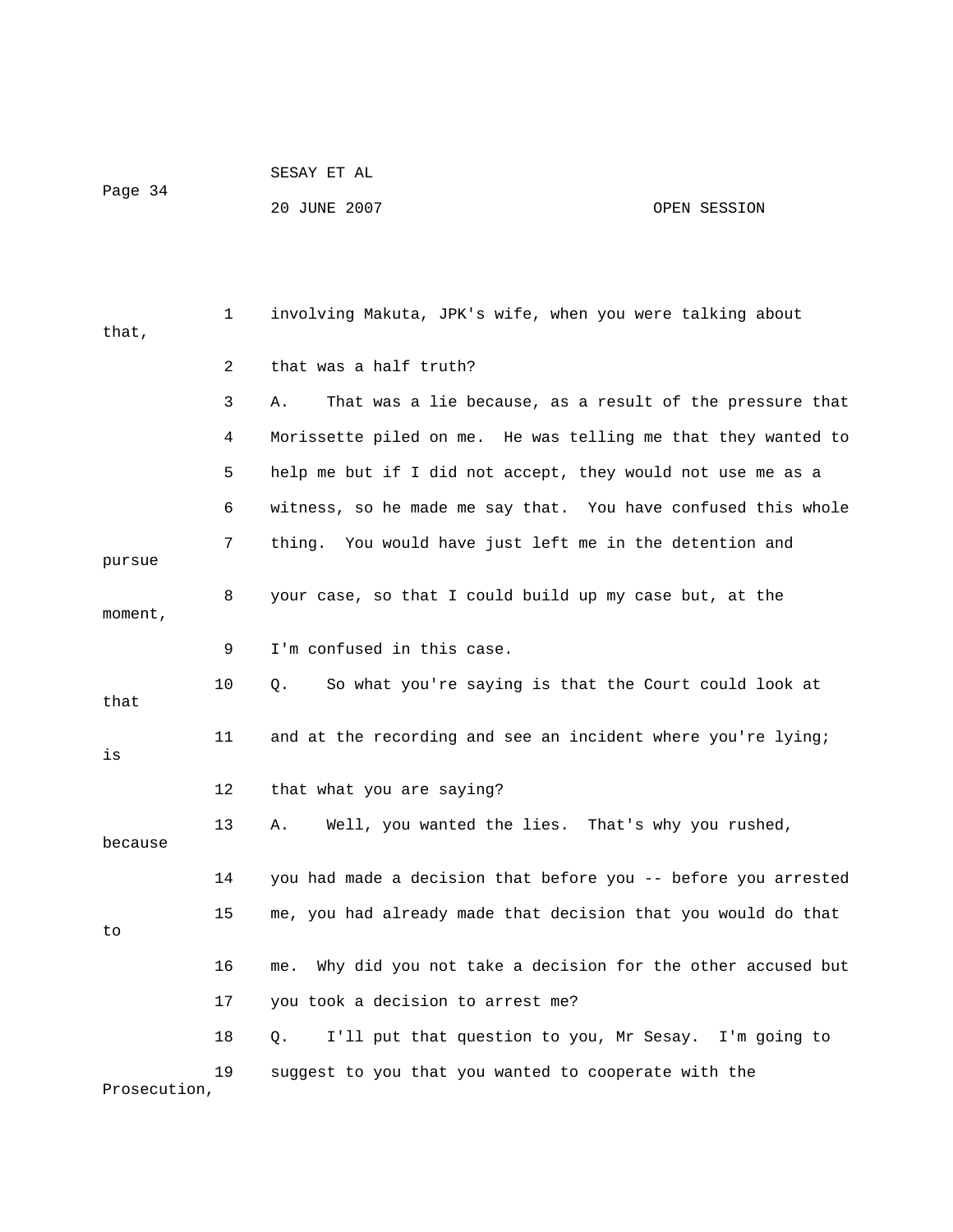| and that's the answer to all of this. |  |  |
|---------------------------------------|--|--|
|---------------------------------------|--|--|

|            | 21 | That's a big lie. You were not there and you did not do<br>Α.  |
|------------|----|----------------------------------------------------------------|
| court,     | 22 | that. The man who did that, when -- even when he came to       |
|            | 23 | his behaviour proved that.                                     |
| judges     | 24 | And talking about this lie that you admit to, if the<br>Q.     |
|            | 25 | were to look at that recording, how would they be able to tell |
|            | 26 | that you were lying then?                                      |
| I          | 27 | Well, when Morissette told me that when the video was on<br>Α. |
| Morissette | 28 | should not show any signs of distress, that was what           |
| we         | 29 | told me. He said, "Please, whenever you are speaking, because  |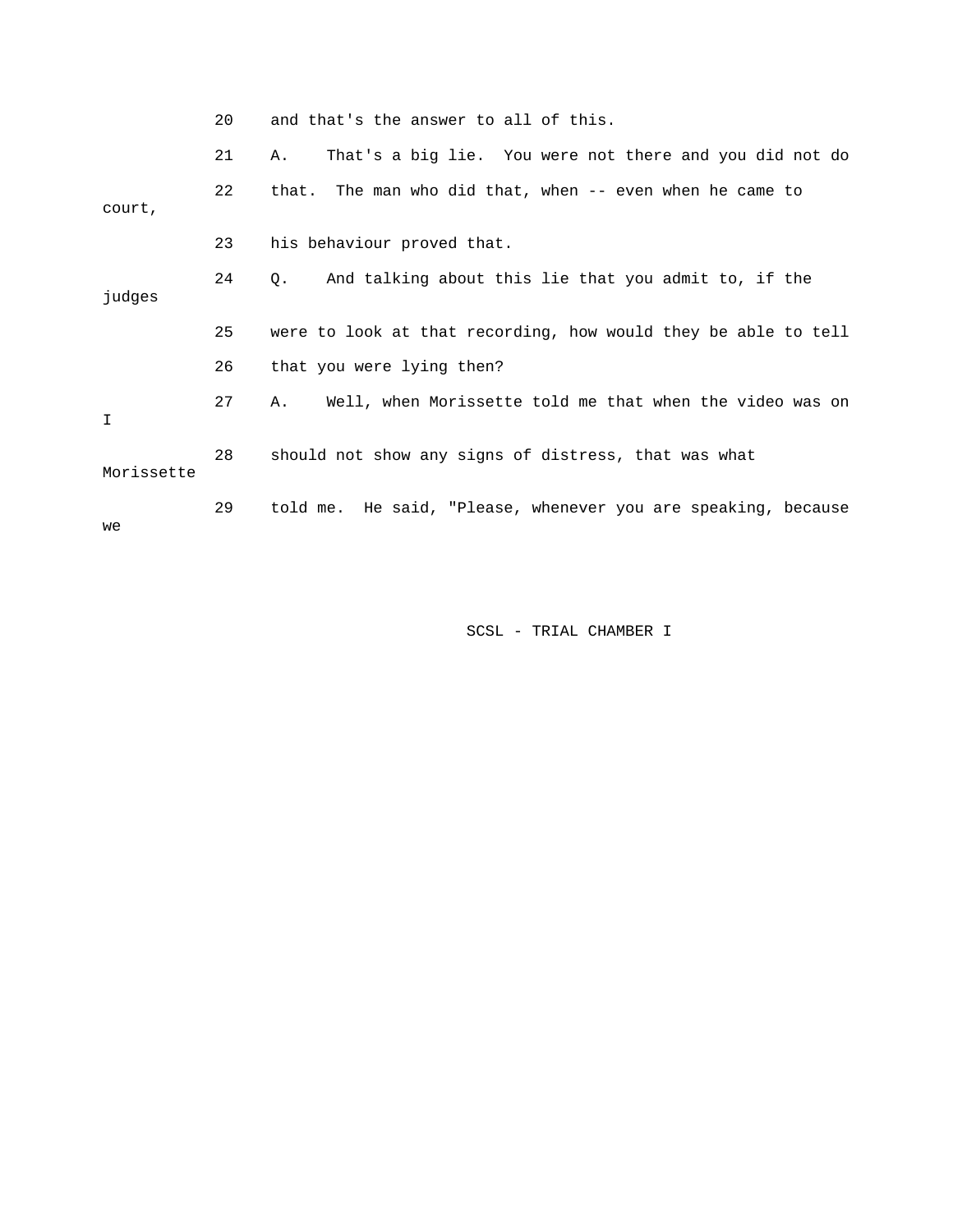|         |             | SESAY ET AL                                                         |      |
|---------|-------------|---------------------------------------------------------------------|------|
| Page 35 |             | 20 JUNE 2007<br>OPEN SESSION                                        |      |
|         |             |                                                                     |      |
|         |             |                                                                     |      |
|         | $\mathbf 1$ | have to assess you through that, that you are good witness for      |      |
| So      | 2           | When you are talking, don't make any signs of distress."<br>us.     |      |
|         | 3           | what they told me, that was what I went by.                         |      |
| do      | 4           | So while you were under this distress you were able to<br>Q.        |      |
|         | 5           | an acting job; is that what you're saying?                          |      |
|         | 6           | THE INTERPRETER: Counsel, please repeat the question.               |      |
|         | 7           | MR HARRISON:                                                        |      |
| an      | 8           | While you were under this distress, you were able to do<br>Q.       |      |
|         | 9           | acting job; is that right?                                          |      |
|         | 10          | Well, I was just like a captive. I had nothing to do.<br>Α.         |      |
|         | 11          | Whatever they told me to do, that was what I had to do.             | What |
|         | 12          | Morissette told me to do was what I did.                            |      |
|         | 13          | So I'm suggesting to you, witness, that, in fact, your<br>$\circ$ . |      |
|         | 14          | testimony in court has been an acting job and it has been a         |      |
| lie     |             |                                                                     |      |
|         | 15          | from the beginning to the end; do you accept that?                  |      |
|         | 16          | Well, what I said in this Court, I said Sierra Leoneans,<br>Α.      |      |
|         | 17          | people out of Sierra Leone who know -- who know about the           |      |
| this    | 18          | conflict in Sierra Leone, would confirm that what I said in         |      |
|         | 19          | Court is the true story.                                            |      |
|         | 20          | That concludes the Prosecution questions.<br>MR HARRISON:           |      |
|         | 21          | PRESIDING JUDGE:<br>Thank you. Mr Jordash, you can now              |      |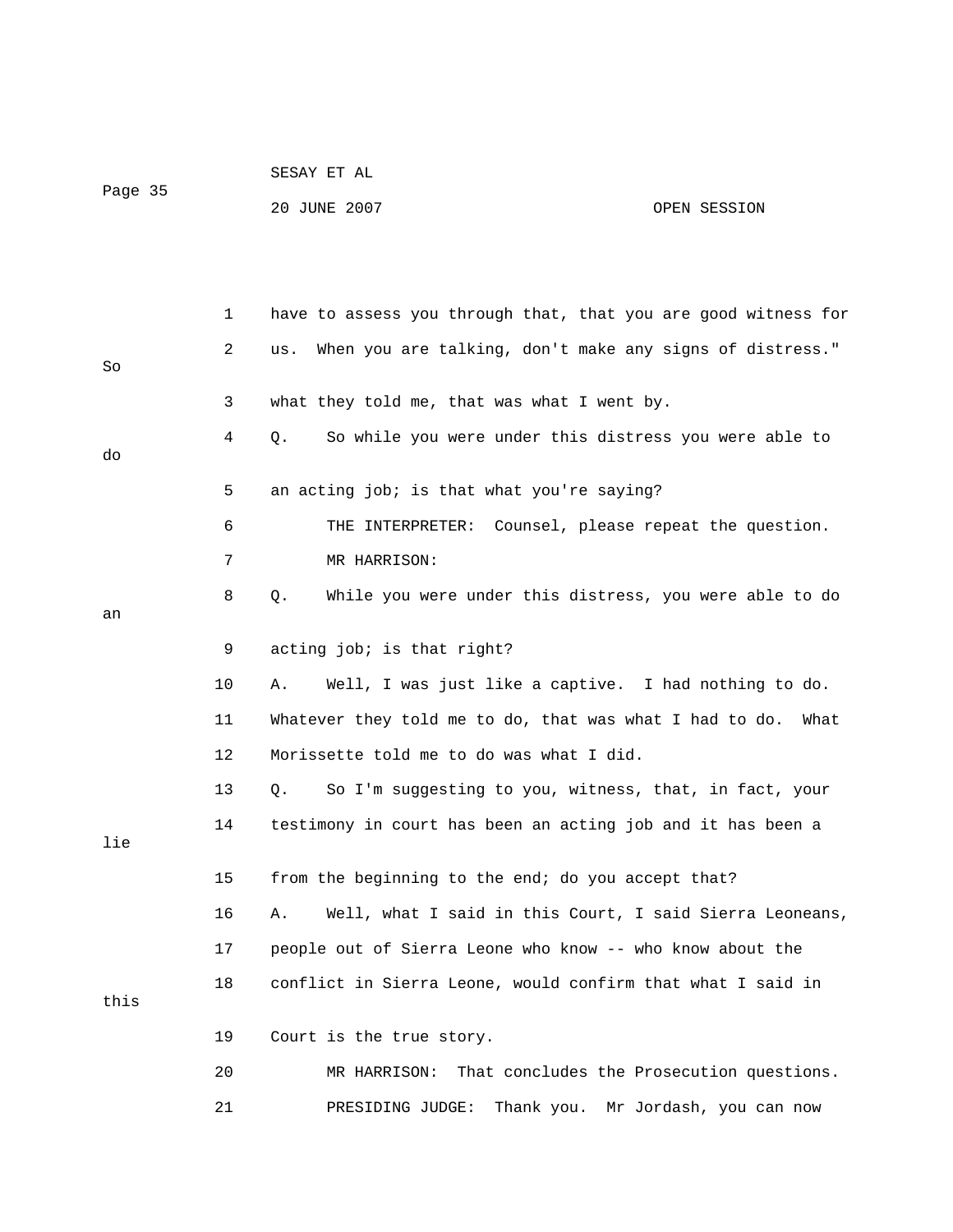| the      | 22 | exercise your right of re-examining the witness, mindful of |
|----------|----|-------------------------------------------------------------|
|          | 23 | scope of re-examination.                                    |
| relating | 24 | MR JORDASH: If I may just pick up on a few issues           |
|          | 25 | to Exhibit I.                                               |
|          | 26 | PRESIDING JUDGE: Yes.                                       |
| the      | 27 | MR JORDASH: And the $-$ - sorry, it's not Exhibit I, it's   |
|          | 28 | exhibit which is the log from the Bonthe --                 |
|          | 29 | PRESIDING JUDGE: That's Exhibit A18, is that it? 18?        |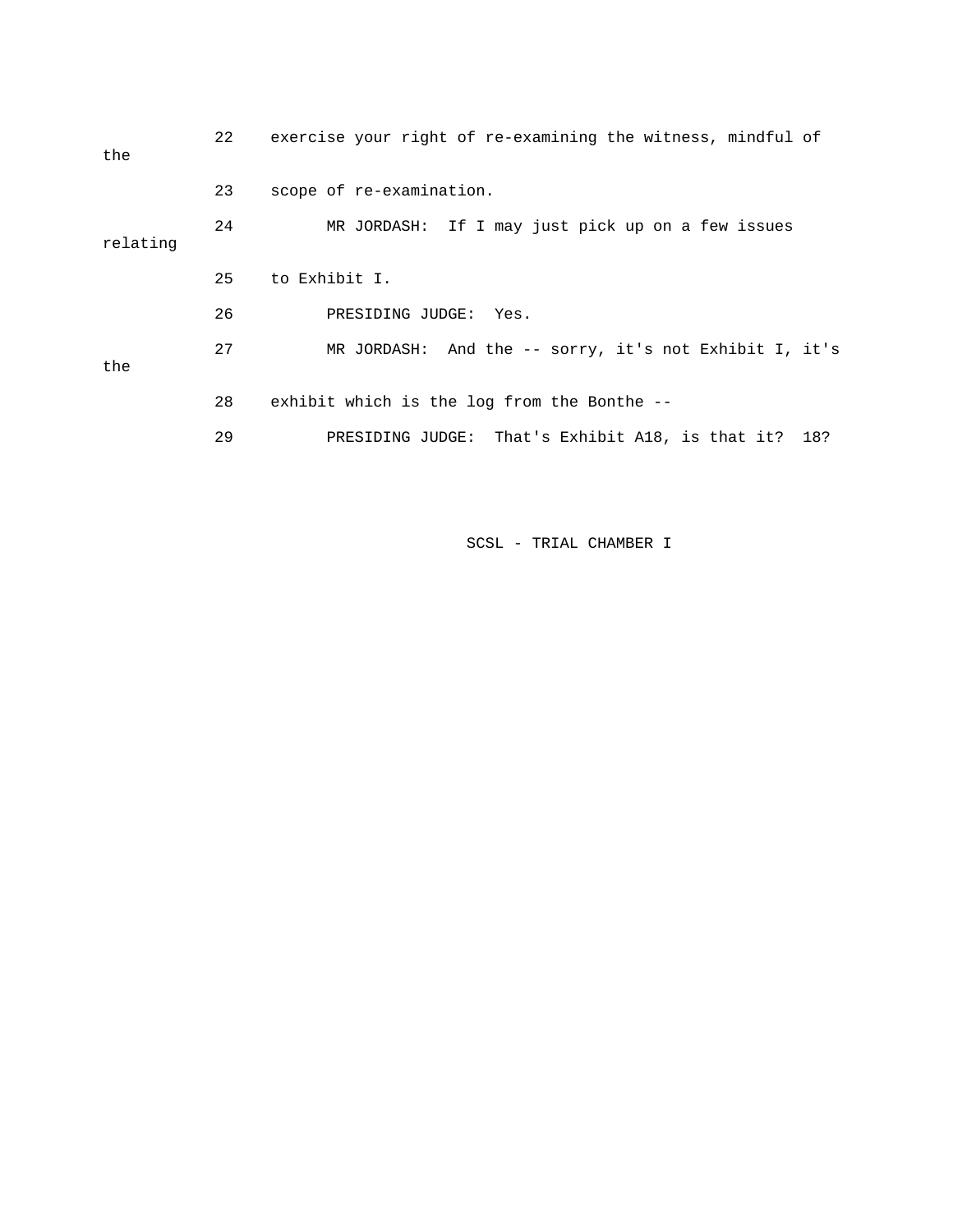|           |    | SESAY ET AL                                                     |
|-----------|----|-----------------------------------------------------------------|
| Page 36   |    | 20 JUNE 2007<br>OPEN SESSION                                    |
|           |    |                                                                 |
|           |    |                                                                 |
| Detention | 1  | MR JORDASH: Yes, that's the one, sorry.                         |
|           | 2  | PRESIDING JUDGE: The log from the Bonthe Prison                 |
|           | 3  | Centre.                                                         |
|           | 4  | MR JORDASH: Yes, please. Could Mr Sesay please be               |
|           | 5  | given --                                                        |
| assist.   | 6  | PRESIDING JUDGE: Madam Courtroom Officer, please                |
|           | 7  | RE-EXAMINATION BY MR JORDASH:                                   |
| The       | 8  | If you turn, please, Mr Sesay, to the third page.<br>Q.         |
|           | 9  | Prosecution took you to the bottom of that page, where it says  |
|           | 10 | "Issa Sesay moved by John Anthony out of the hotel." Do you     |
| see       | 11 | There was a suggestion being made on the basis of this<br>that? |
|           | 12 | document that you had time to read your papers. So can I just   |
| cell.     | 13 | pick up on the entry above that? "Issa Sesay returned to        |
|           | 14 | He's presented with his final papers by Geoff Kyle, signed and  |
|           | 15 | witnessed by John Anthony at 9.40 a.m" Which papers were        |
|           |    |                                                                 |
|           | 16 | these?                                                          |
|           | 17 | The interpreters are sorry, the<br>THE INTERPRETER:             |
|           | 18 | interpreters are getting problem with the attorney. Could the   |
|           | 19 | attorney go a little bit slower for the interpretation?         |
|           | 20 | I'm sorry.<br>MR JORDASH:                                       |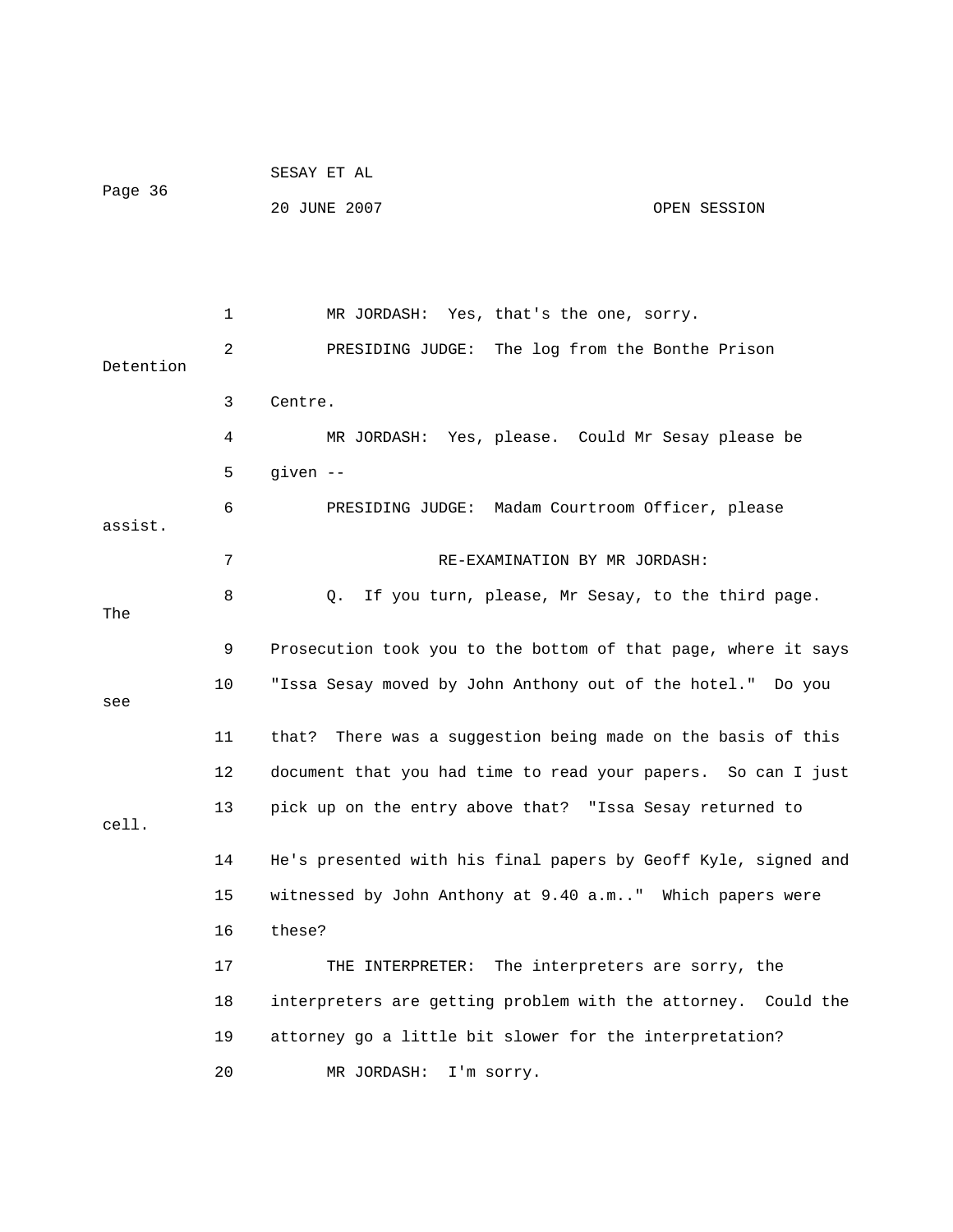| at     | 21 | Q.                                                         | I just want to ask Mr Sesay what papers he referred to      |  |  |
|--------|----|------------------------------------------------------------|-------------------------------------------------------------|--|--|
| bottom | 22 |                                                            | 9.35. Do you see that entry? Third page, Mr Sesay, the      |  |  |
| with   | 23 | of the page. "Issa Sesay returned to cell. He is presented |                                                             |  |  |
| If     | 24 |                                                            | his final papers." Do you know what final papers they were? |  |  |
|        | 25 |                                                            | you don't know, you don't know.                             |  |  |
|        | 26 | Α.                                                         | No, I can't recall. Can't recall.                           |  |  |
|        | 27 | Q.                                                         | Can you see 1632?                                           |  |  |
|        | 28 | Α.                                                         | Yes.                                                        |  |  |
|        | 29 | Q.                                                         | "Ibrahim Yillah, J Kyle and L Koroma leave hotel for        |  |  |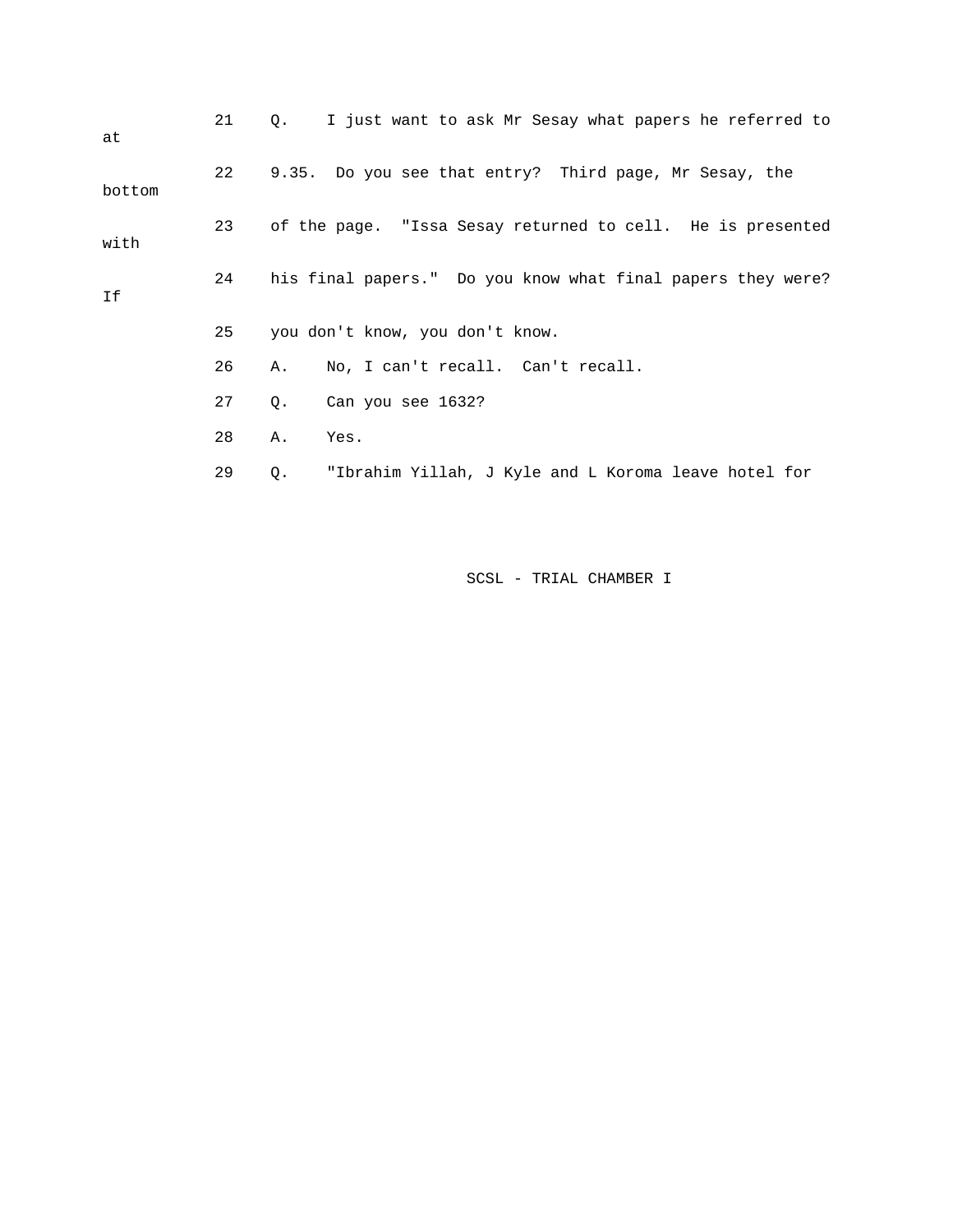|         |    | SESAY ET AL                                                    |              |
|---------|----|----------------------------------------------------------------|--------------|
| Page 37 |    | 20 JUNE 2007                                                   | OPEN SESSION |
|         |    |                                                                |              |
|         |    |                                                                |              |
|         | 1  | airfield." Okay; do you see that?                              |              |
|         | 2  | Yes.<br>Α.                                                     |              |
|         | 3  | And then look at the bottom, 1654: "J Kyle returns with<br>Q.  |              |
|         | 4  | Issa Sesay escorted by somebody captain to the entrance to the |              |
|         | 5  | Issa Sesay's placed in cell. Issa Sesay," reading on<br>hotel. |              |
|         | 6  | sorry. "OIC John Antony issues IS with his notice of hearing   |              |
|         | 7  | form reference 66 as requested by Ibrahim Yillah."             |              |
|         | 8  | Do you recall whether you saw Ibrahim Yillah on that --        |              |
| on      |    |                                                                |              |
|         | 9  | this occasion, whether at the hotel or outside of the hotel?   |              |
|         | 10 | Well, what I can recall that they went to Bonthe with<br>Α.    |              |
| me      | 11 | Ms Hanciles but they went at the helipad; as they were taking  |              |
|         | 12 | to the detention they were coming to Freetown.                 |              |
| your    | 13 | Right. Well, do you remember John Anthony giving you<br>Q.     |              |
|         | 14 | notice of hearing form; do you remember that?                  |              |
|         | 15 | John Anthony told me.<br>Α.<br>Yes.                            |              |
|         | 16 | Do you remember whether John Anthony told you who he had<br>Q. |              |
|         | 17 | got the form from, who he'd received the form from?            |              |
|         | 18 | From the people who came from Special Court who went to<br>Α.  |              |
|         | 19 | Bonthe, who were Yillah and others.                            |              |
|         | 20 | And there is no dispute Yillah was duty counsel.<br>Q.         |              |
|         | 21 | Yeah, yes.<br>Α.                                               |              |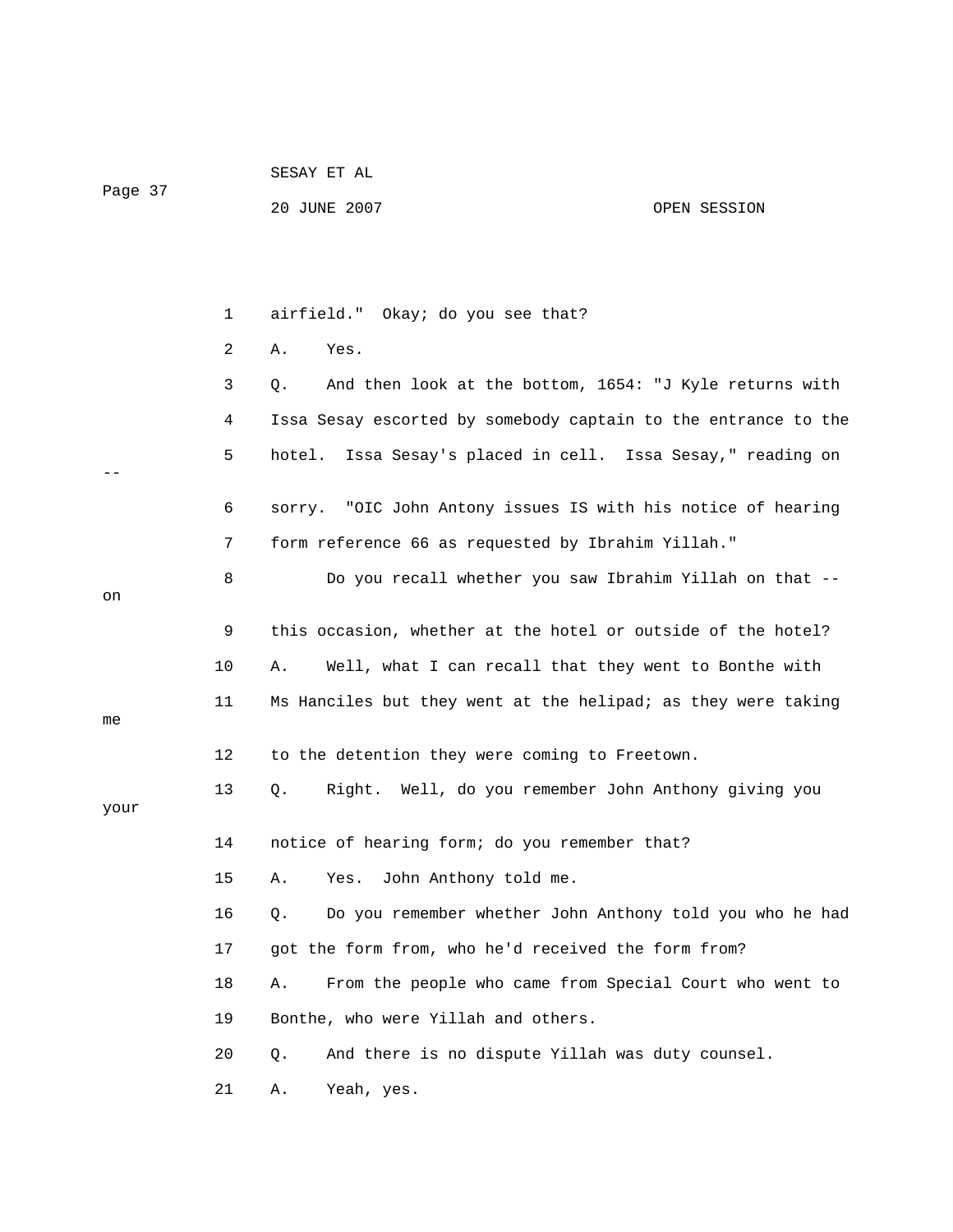22 Q. Let's go over the page, and I'll miss out the next two 23 pages because there is no reference to any legal representative 24 on those two pages. Let's go to the next day, which is Monday, 25 something of March 2003, and I think we can safely conclude

26 that's the 17th of March because the 15th of March was the

27 Saturday. And go, please, to --

28 A. Monday?

29 Q. Sorry, can you see at 8.47 --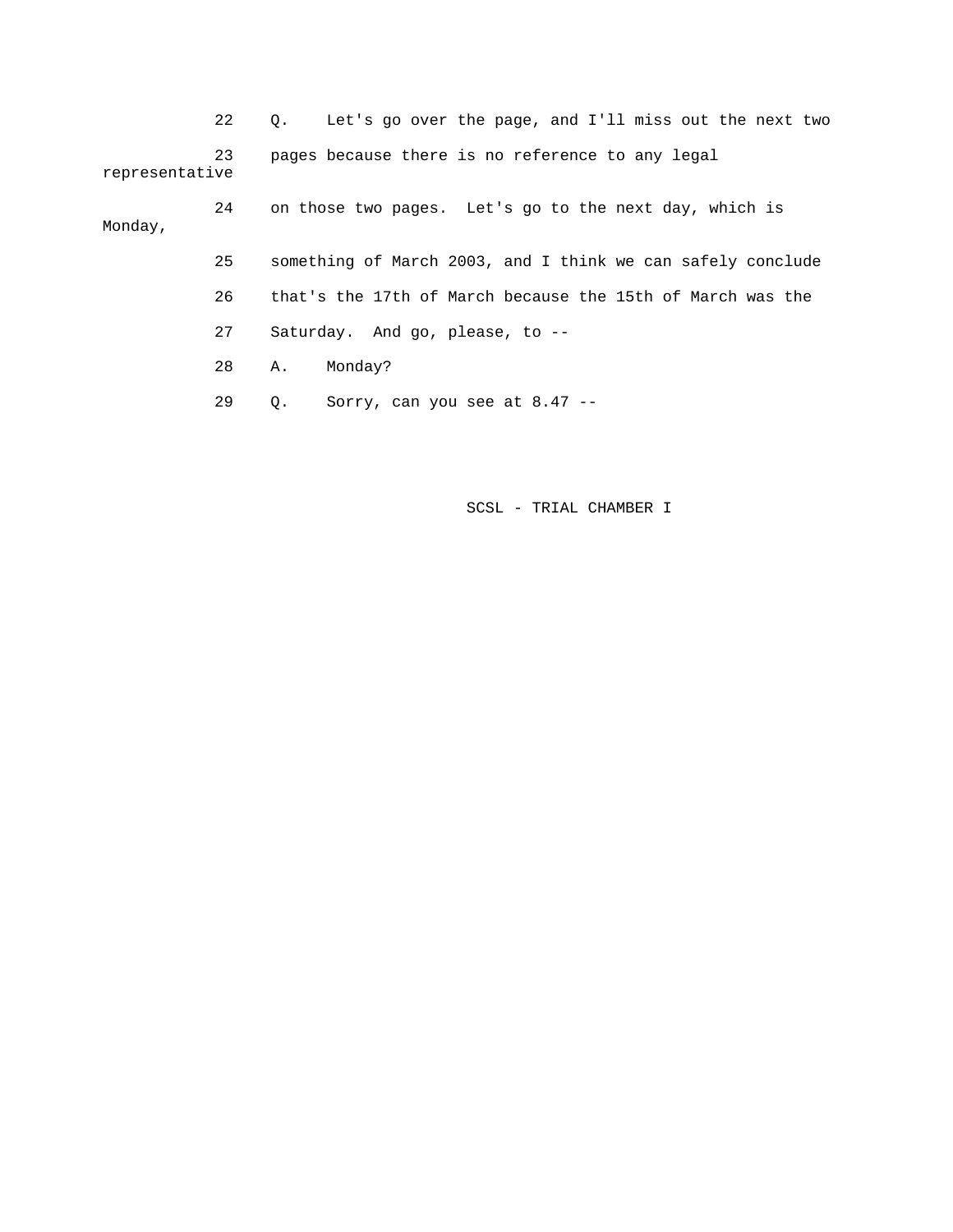|           |    | SESAY ET AL                                                    |
|-----------|----|----------------------------------------------------------------|
| Page 38   |    | 20 JUNE 2007<br>OPEN SESSION                                   |
|           |    |                                                                |
|           |    |                                                                |
|           | 1  | Which line?<br>Α.                                              |
| the       | 2  | On the left column, 8.47. "IS escorted in handcuffs to<br>Q.   |
|           | 3  | airfield by J Anthony, J Kyle and L Koroma. 9.00 Kirkwood, JB  |
| entered   | 4  | Jenkins, Johnson, Ibrahim Yillah, C Hanciles and J Jalloh      |
|           | 5  | hotel." Do you recall if your paths crossed that day?          |
|           | 6  | If I can recall?<br>Α.                                         |
|           | 7  | Whether your paths crossed Jalloh and Hanciles that day?<br>Q. |
| referring | 8  | Well, at that time, that particular moment you're<br>Α.        |
| they      | 9  | to, I was unable to see them because I was blindfolded but     |
|           | 10 | were at the helipad in Bonthe when they $-$ - I boarded the    |
|           | 11 | helicopter and I came. So on the next time --                  |
|           | 12 | So on the next time?<br>Q.                                     |
|           | 13 | -- it was the next time that I knew that they had gone<br>Α.   |
|           | 14 | to -- to Bonthe, the day I was returning, and they asked of me |
|           | 15 | and they told me -- told them that I had come to Freetown.     |
| it's      | 16 | Okay. Now, go over the page, please, Mr Sesay.<br>Q.<br>Now,   |
| date      | 17 | unclear whether -- actually, no. It's a bit unclear which      |
|           | 18 | this relates to so, yeah, it's a bit unclear. Okay.<br>That's  |
|           | 19 | sufficient for my purposes.                                    |
|           | 20 | Thank you. I've got nothing further, Your<br>MR JORDASH:       |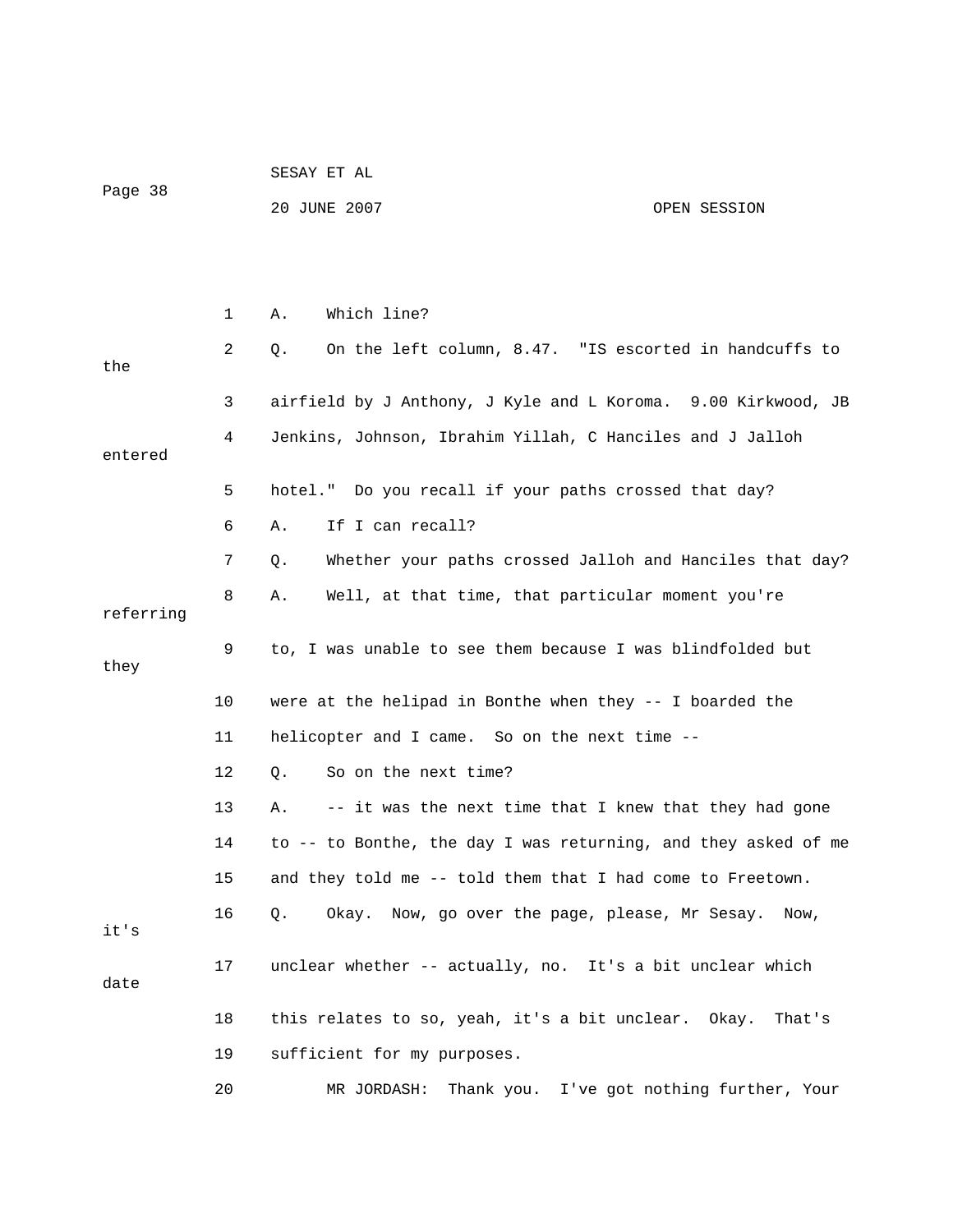21 Honours.

 22 PRESIDING JUDGE: Thank you. We will take the break at 23 this point and then, when we return, you will call your next 24 witness. Thank you. 25 [Break taken at 11.28 a.m.] 26 [Upon resuming at 12.07 p.m.] 27 PRESIDING JUDGE: Mr Jordash, please call your next 28 witness. 29 MR JORDASH: Before I call my next witness, which is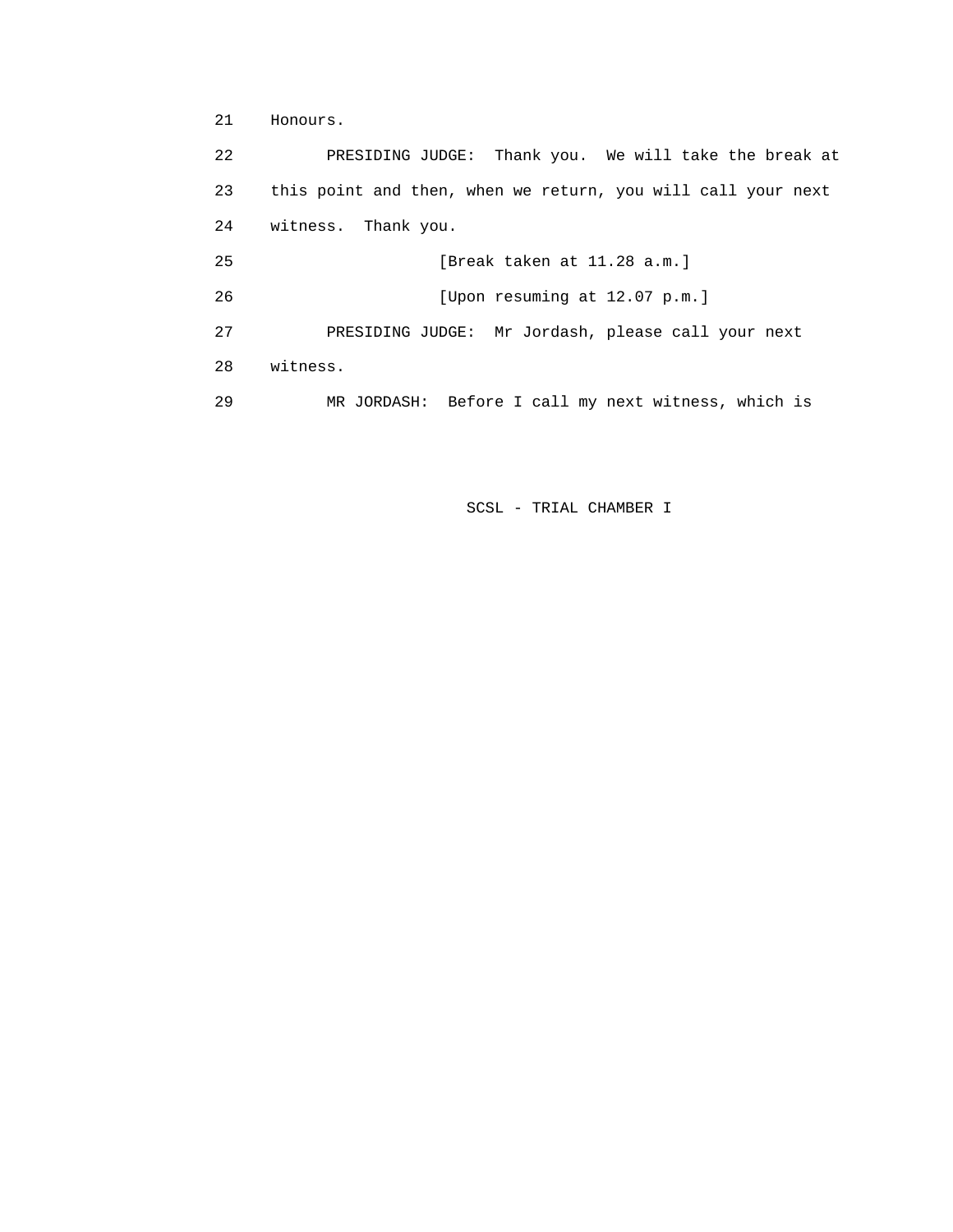|            |    | SESAY ET AL                                                   |  |  |
|------------|----|---------------------------------------------------------------|--|--|
| Page 39    |    | 20 JUNE 2007<br>OPEN SESSION                                  |  |  |
|            |    |                                                               |  |  |
|            |    |                                                               |  |  |
|            | 1  | Ms Claire Carlton-Hanciles, can I read a brief statement from |  |  |
|            | 2  | Dr Harding.                                                   |  |  |
|            | 3  | PRESIDING JUDGE: Very well.                                   |  |  |
|            | 4  | MR JORDASH: I gave copies to your learned legal officer       |  |  |
|            | 5  | and I have given a copy to Mr Harrison for the Prosecution.   |  |  |
|            | 6  | PRESIDING JUDGE:<br>Yes.                                      |  |  |
|            | 7  | MR JORDASH: And there's no dispute on this, I don't           |  |  |
| think.     |    |                                                               |  |  |
| Sierra     | 8  | "I, Dr Harding, medical officer for the Special Court for     |  |  |
|            | 9  | Leone, confirm that Carbolewe is a medical drug used for the  |  |  |
|            | 10 | treatment of stomach ulcers."                                 |  |  |
|            | 11 | PRESIDING JUDGE:<br>Thank you.                                |  |  |
|            | 12 | MR JORDASH: And I would ask that to be filed as --            |  |  |
|            | 13 | PRESIDING JUDGE: An exhibit?                                  |  |  |
|            | 14 | MR JORDASH: -- an exhibit, please.                            |  |  |
| objection? | 15 | PRESIDING JUDGE: Excuse me. Mr Harrison, any                  |  |  |
|            | 16 | MR HARRISON: No.                                              |  |  |
| exhibit?   | 17 | PRESIDING JUDGE: Received in evidence and marked              |  |  |
|            | 18 | MS KAMUZORA: A22, Your Honour.                                |  |  |
|            | 19 | PRESIDING JUDGE: Thank you. Please indicate that it is        |  |  |
|            | 20 | linked to a previous exhibit.                                 |  |  |
|            | 21 | MS KAMUZORA: I will, Your Honour.                             |  |  |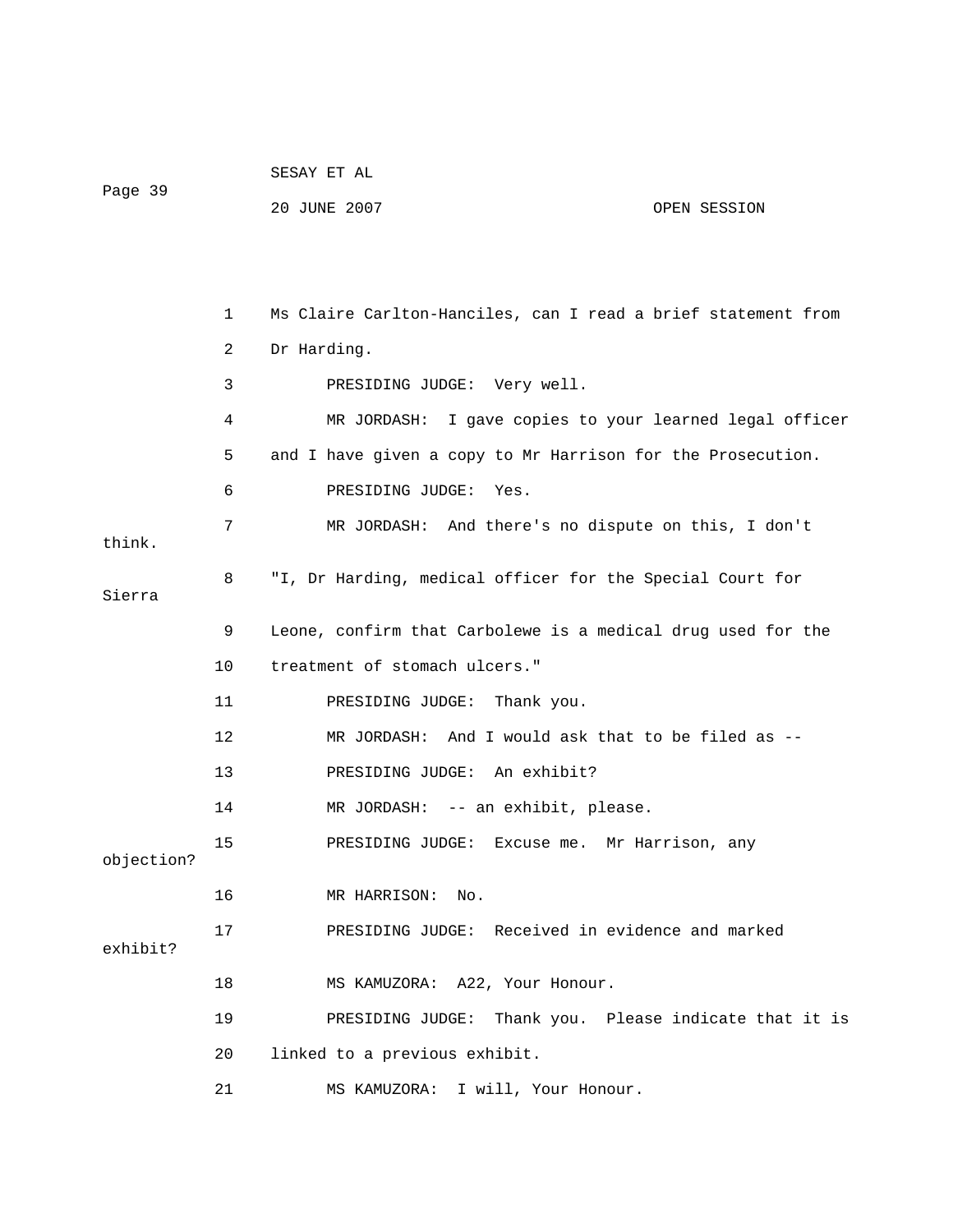| direl   | 22 | [Exhibit No. A22 was admitted on the voir              |
|---------|----|--------------------------------------------------------|
|         | 23 | MR JORDASH: Could I call please, as my second witness, |
|         | 24 | Ms Claire Carlton-Hanciles.                            |
|         | 25 | PRESIDING JUDGE: Yes, go ahead.                        |
|         | 26 | MR JORDASH: Thank you.                                 |
| witness | 27 | PRESIDING JUDGE: Madam Courtroom Officer, let the      |
|         | 28 | be sworn.                                              |
|         | 29 | WITNESS: CLAIRE CARLTON-HANCILES [Sworn]               |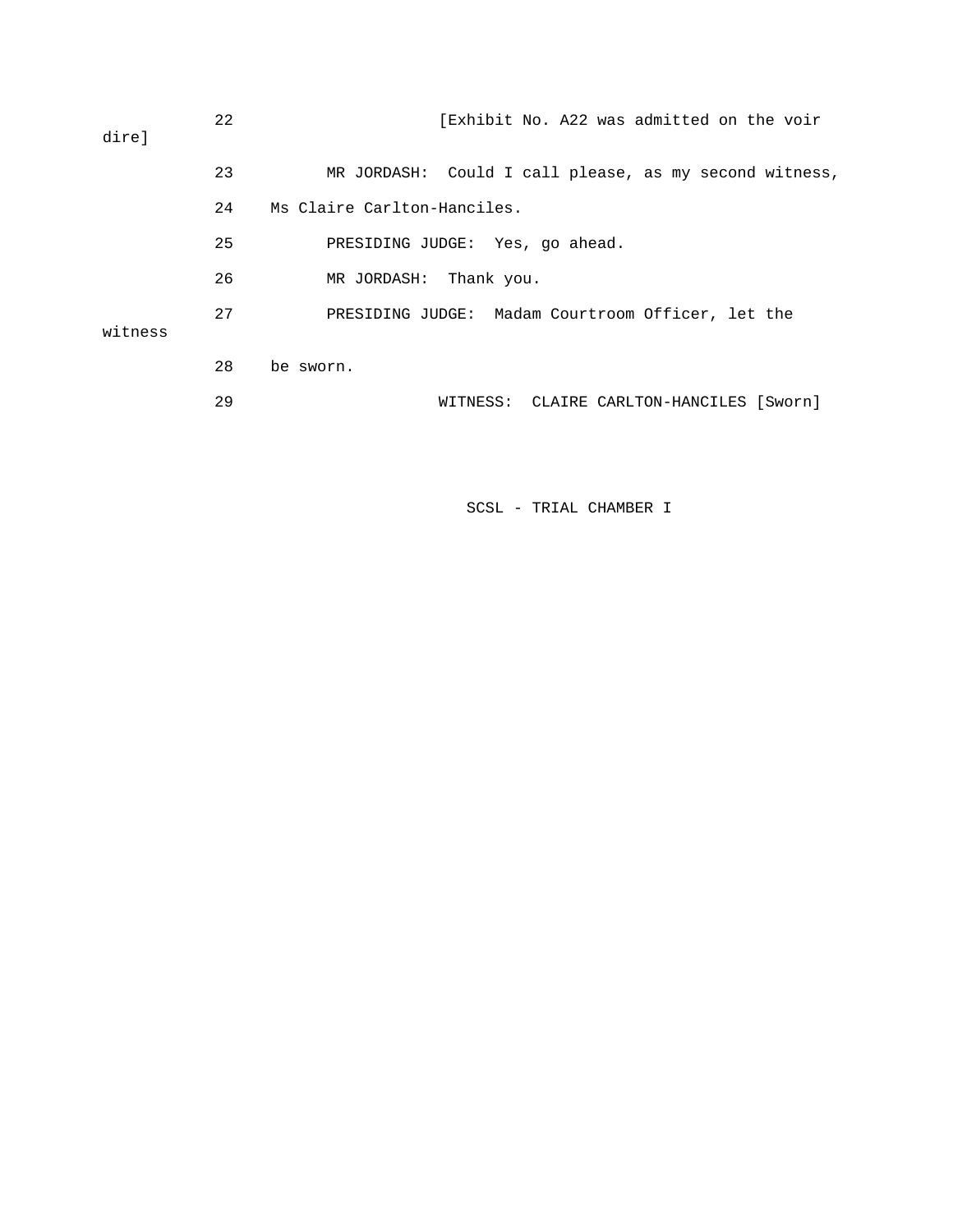|         | SESAY ET AL  |              |
|---------|--------------|--------------|
| Page 40 |              |              |
|         | 20 JUNE 2007 | OPEN SESSION |

|           | $\mathbf 1$ | EXAMINED BY MR JORDASH:                                        |
|-----------|-------------|----------------------------------------------------------------|
| duties    | 2           | First of all just to say thank you. I know you have<br>Q.      |
|           | 3           | next door and so I will be as brief as I can be. Please give   |
|           | 4           | your full name to the Court and your role at the Court?        |
|           | 5           | I'm Fatmata Claire Carlton-Hanciles, a duty counsel<br>Α.      |
|           | 6           | attached to the Office of the Principal Defender.              |
|           | 7           | When did you start in that role?<br>Ο.                         |
|           | 8           | I started on 17 February 2003.<br>Α.                           |
|           | 9           | Do you know what you were doing on 17 March 2003?<br>Q.        |
| Registry, | 10          | On the 17th of March 2003 I was instructed by the<br>Α.        |
| the       | 11          | especially the Registrar and his deputy, to make a visit to    |
|           | 12          | detainees who were on Bonthe Island.                           |
|           | 13          | Were you told anything about who to visit?<br>Q.               |
| οf        | 14          | I was told to visit all the detainees with the exception<br>Α. |
|           | 15          | Issa Hassan Sesay who had signed a waiver to duty counsel.     |
|           | 16          | Who told you about that?<br>Q.                                 |
|           | 17          | The then Deputy Registrar, Mr Robert Kirkwood, on my way<br>Α. |
|           | 18          | out to Bonthe.                                                 |
|           | 19          | Do you recall what words he used to say?<br>Q.                 |
|           | 20          | He informed me that it was his understanding that the<br>Α.    |
| So        | 21          | detainee Issa Hassan Sesay did sign a waiver to duty counsel.  |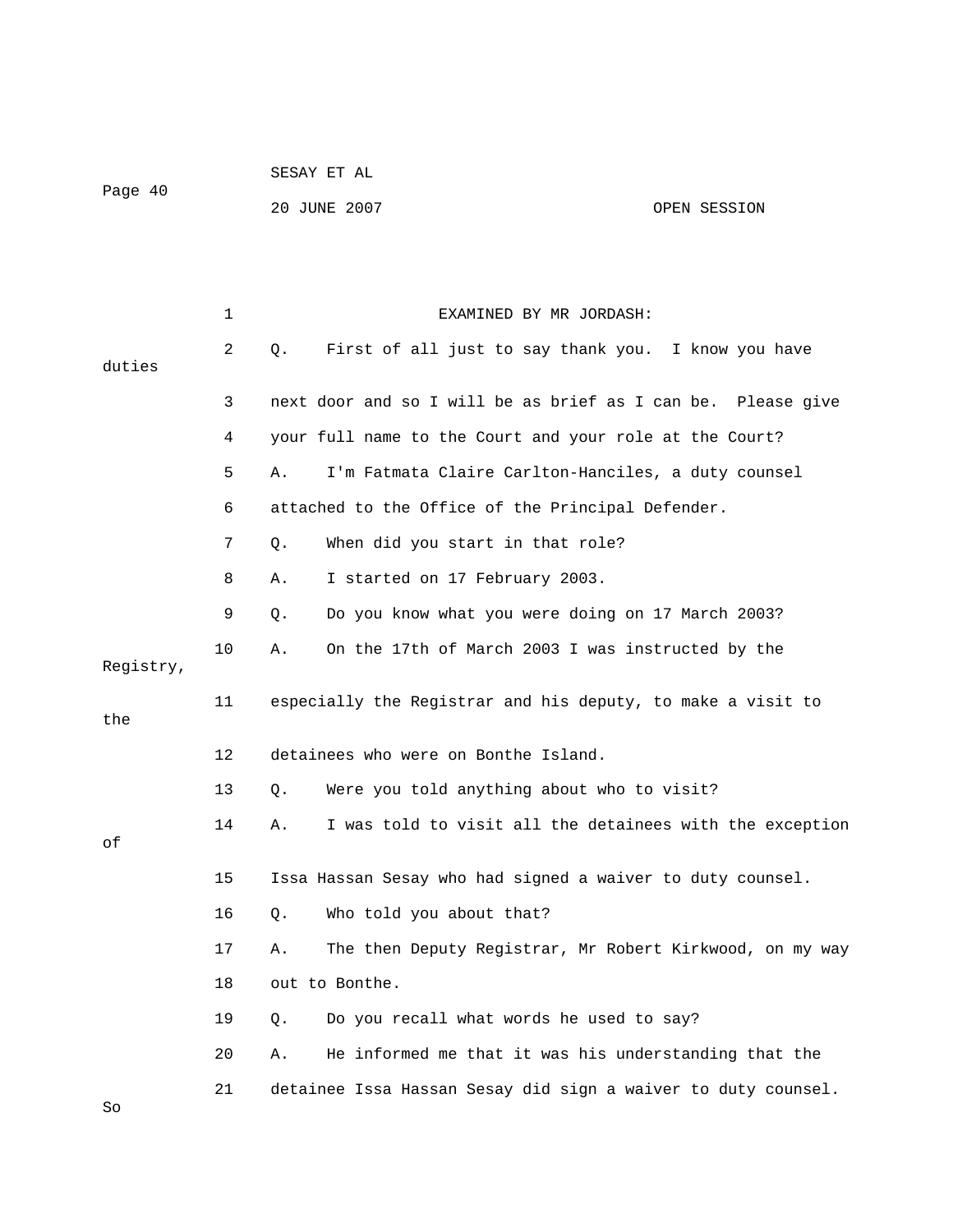|           | 22 | I was not to bother to visit him whilst I was on the Bonthe    |  |
|-----------|----|----------------------------------------------------------------|--|
|           | 23 | detention facility.                                            |  |
|           | 24 | Could you just explain to the Court, please, how it was<br>О.  |  |
|           | 25 | that arrangements were made to visit. Who did you generally    |  |
|           | 26 | receive instructions from?                                     |  |
| Registrar | 27 | We generally received the instructions from the<br>Α.          |  |
|           | 28 | because by then there were only three of us in the office.     |  |
|           | 29 | Ms Haddijatou Kah-Jallow, Mr Ibrahim Yillah and myself as duty |  |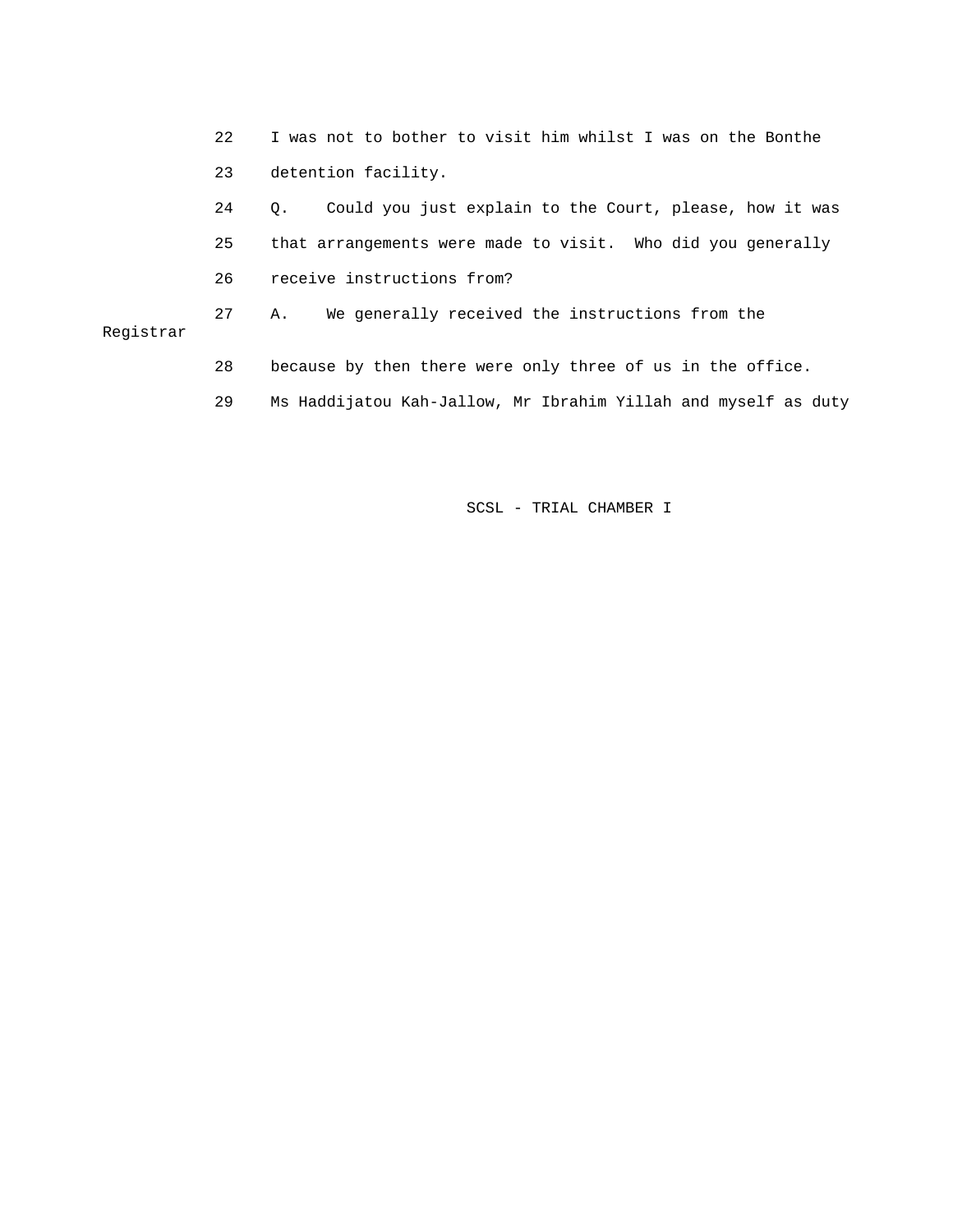|          |    | SESAY ET AL                                                    |                                            |
|----------|----|----------------------------------------------------------------|--------------------------------------------|
| Page 41  |    | 20 JUNE 2007                                                   | OPEN SESSION                               |
|          |    |                                                                |                                            |
|          |    |                                                                |                                            |
|          | 1  | counsel, and we were visiting on a rotational basis, based on  |                                            |
|          | 2  | instructions from the Registrar.                               |                                            |
| receive  | 3  | And when in relation to a particular day would you<br>Q.       |                                            |
|          | 4  | the instruction?                                               |                                            |
| just     | 5  | At times we would know in the morning because that was<br>Α.   |                                            |
|          | 6  | a few days after the arrest and a system was not in place so - |                                            |
|          | 7  | PRESIDING JUDGE: Ms Carlton-Hanciles, you will have to         |                                            |
|          | 8  | slow down a bit.                                               |                                            |
|          | 9  | THE WITNESS: I'm sorry, Your Honour.                           |                                            |
|          | 10 | MR JORDASH:                                                    |                                            |
|          | 11 | Just go over that last sentence, if you would, please?<br>Q.   |                                            |
| was      | 12 | Those were the initial days after the arrest and there<br>Α.   |                                            |
| visiting | 13 | not a visitation system in place for duty counsel to be        |                                            |
|          | 14 | a detention facility. So in the morning, when we were in the   |                                            |
| to       | 15 | office, that's the time we would know who was supposed to go   |                                            |
|          | 16 | Bonthe.                                                        |                                            |
| or       | 17 | When you went to Bonthe on the 17th, did you physically<br>Q.  |                                            |
|          | 18 | visually see Mr Sesay?                                         |                                            |
| was      | 19 | JUDGE ITOE:                                                    | Was it on the 17th or on the 16th?<br>When |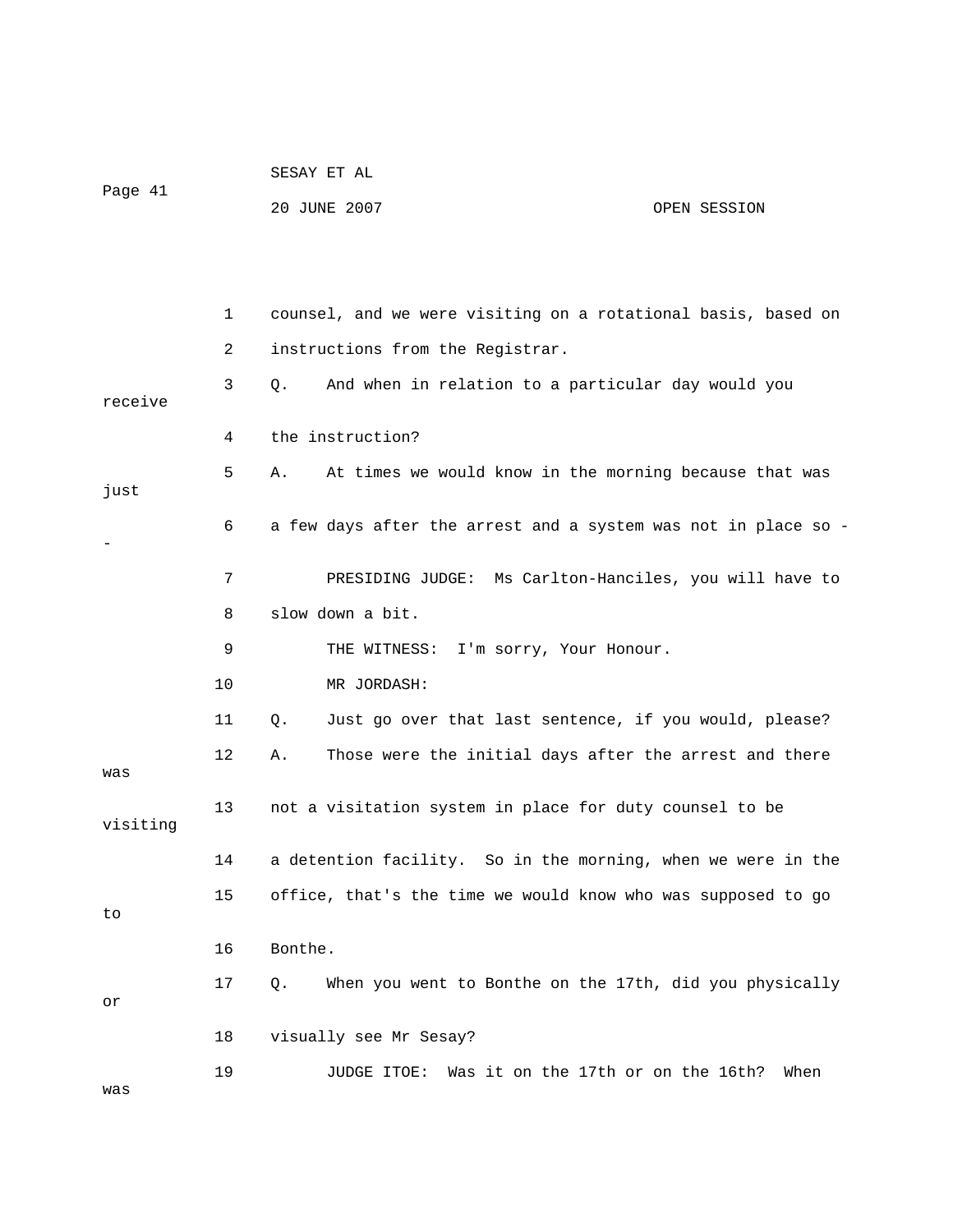|          | 20 |        | it? Can you take us back to the date, please?        |
|----------|----|--------|------------------------------------------------------|
|          | 21 |        | THE WITNESS: I visited Bonthe on the 17th.           |
|          | 22 |        | JUDGE ITOE: 17th?                                    |
|          | 23 |        | THE WITNESS: Yes.                                    |
|          | 24 |        | JUDGE ITOE: Was that your first visit?               |
|          | 25 |        | THE WITNESS: Yes, there was my -- that was my second |
|          | 26 | visit. |                                                      |
|          | 27 |        | MR JORDASH:                                          |
|          | 28 | Q.     | Did you see Mr Sesay at any stage on that day?       |
| ------11 | 29 | Α.     | I saw on the tarmac the helicopter which took me,    |

actually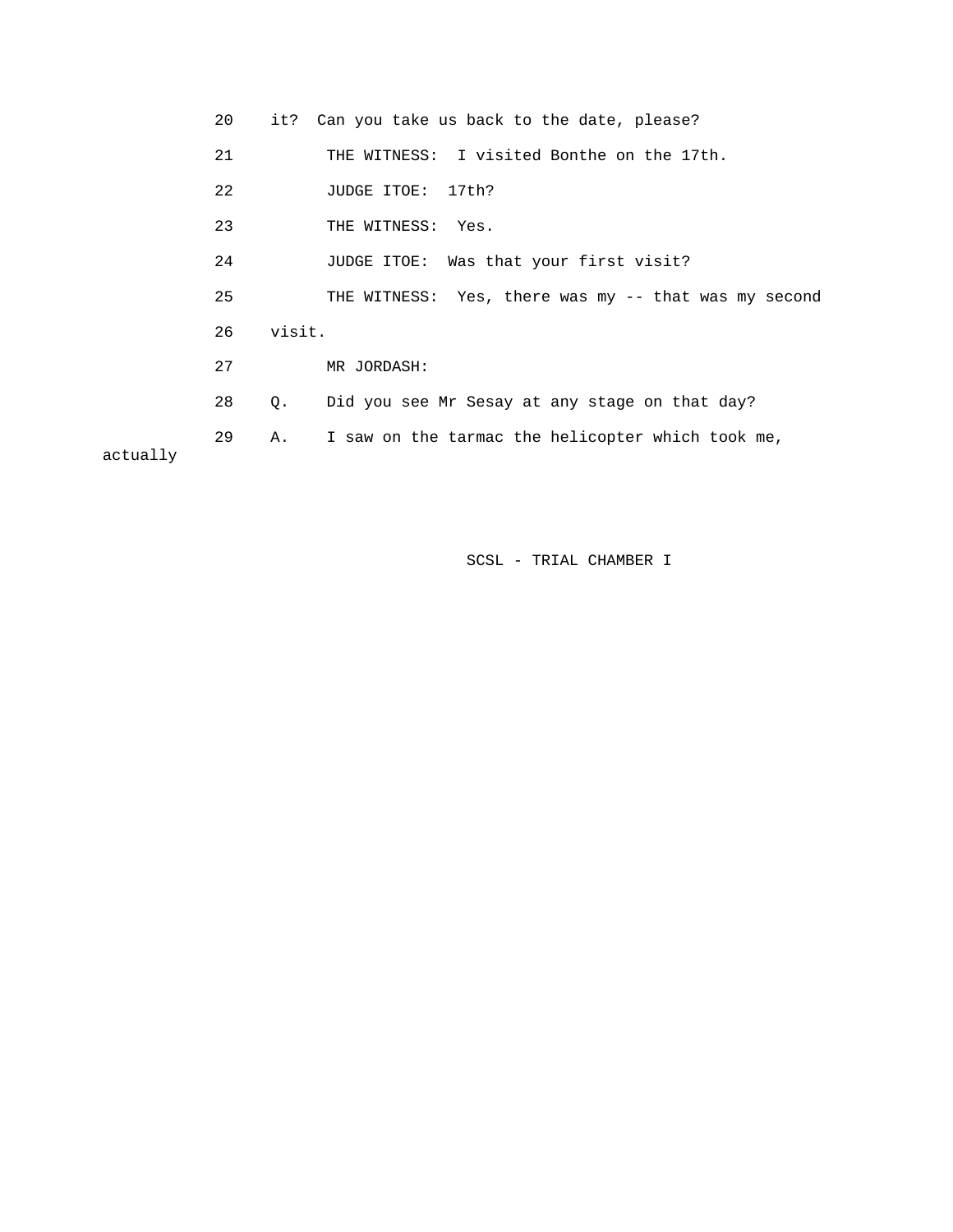|         | SESAY ET AL  |              |
|---------|--------------|--------------|
| Page 42 |              |              |
|         | 20 JUNE 2007 | OPEN SESSION |

|           | 1  | brought one of the detainees back to Freetown, but the head of |
|-----------|----|----------------------------------------------------------------|
|           | 2  | the detainee was covered with white cloth and by then I didn't |
| facility, | 3  | know it was Mr Sesay. But when I got to the detention          |
| I         | 4  | upon entering I inquired from the guards who were on duty, and |
|           | 5  | was informed that Mr Sesay left on board the helicopter which  |
|           | 6  | brought you and, of course, I paid customary visits on all the |
|           | 7  | detainees and he was not around.                               |
| Sesay,    | 8  | Did that circumstance, you crossing the path of Mr<br>О.       |
|           | 9  | happen at all any other days?                                  |
|           | 10 | It happened on two occasions when I visited Bonthe.<br>Α.      |
| from      | 11 | Do you know if the Defence Office duty counsel, aside<br>Q.    |
|           | 12 | you, had received any instructions around this time from the   |
|           | 13 | Registry?                                                      |
|           | 14 | Of three of us who were in the office then got the<br>Α.       |
| duty      | 15 | instruction from the Registry that he had signed a waiver to   |
|           | 16 | counsel until the coming of Mr John Jones, who was our first   |
|           | 17 | legal adviser.                                                 |
|           | 18 | Thank you. I've got nothing further.<br>Ιf<br>MR JORDASH:      |
|           | 19 | you'd wait there, Ms Carlton-Hanciles.                         |
|           | 20 | Thank you.<br>PRESIDING JUDGE:<br>Mr Harrison,                 |
|           | 21 | cross-examination.                                             |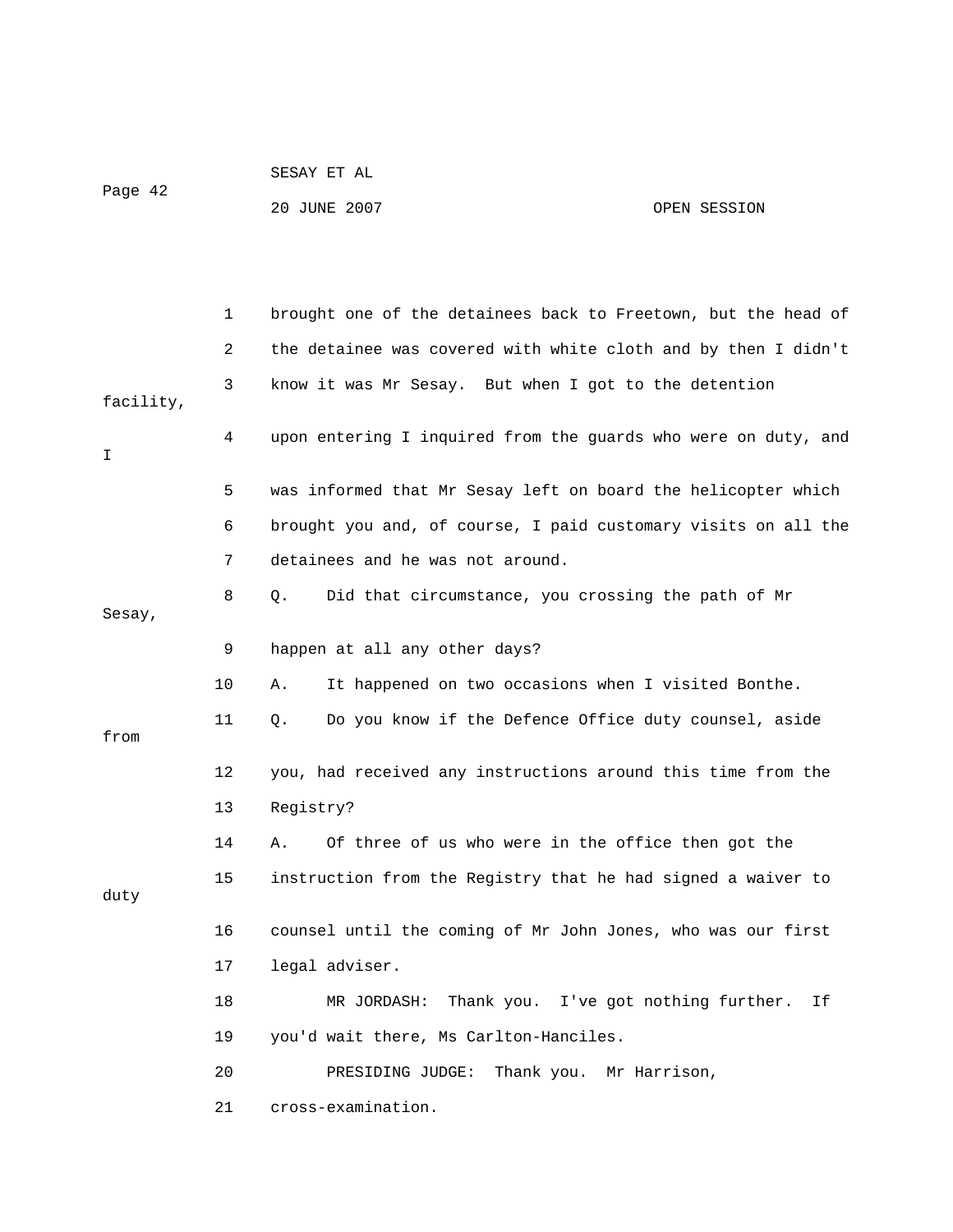|        | 22 | CROSS-EXAMINED BY MR HARRISON:                                  |
|--------|----|-----------------------------------------------------------------|
| think  | 23 | I'm sorry, I didn't quite hear your last answer. I<br>$\circ$ . |
|        | 24 | the question had to do with: Did the Defence Office get         |
| answer | 25 | instructions from the Registry. Could you just state your       |
|        | 26 | again?                                                          |
|        | 27 | Yes. By then the Registrar was the head of the Defence<br>Α.    |
| had    | 28 | Office. They -- a substantive [indiscernible] of that office    |
|        | 29 | not been recruited, so we virtually were part of the Registry.  |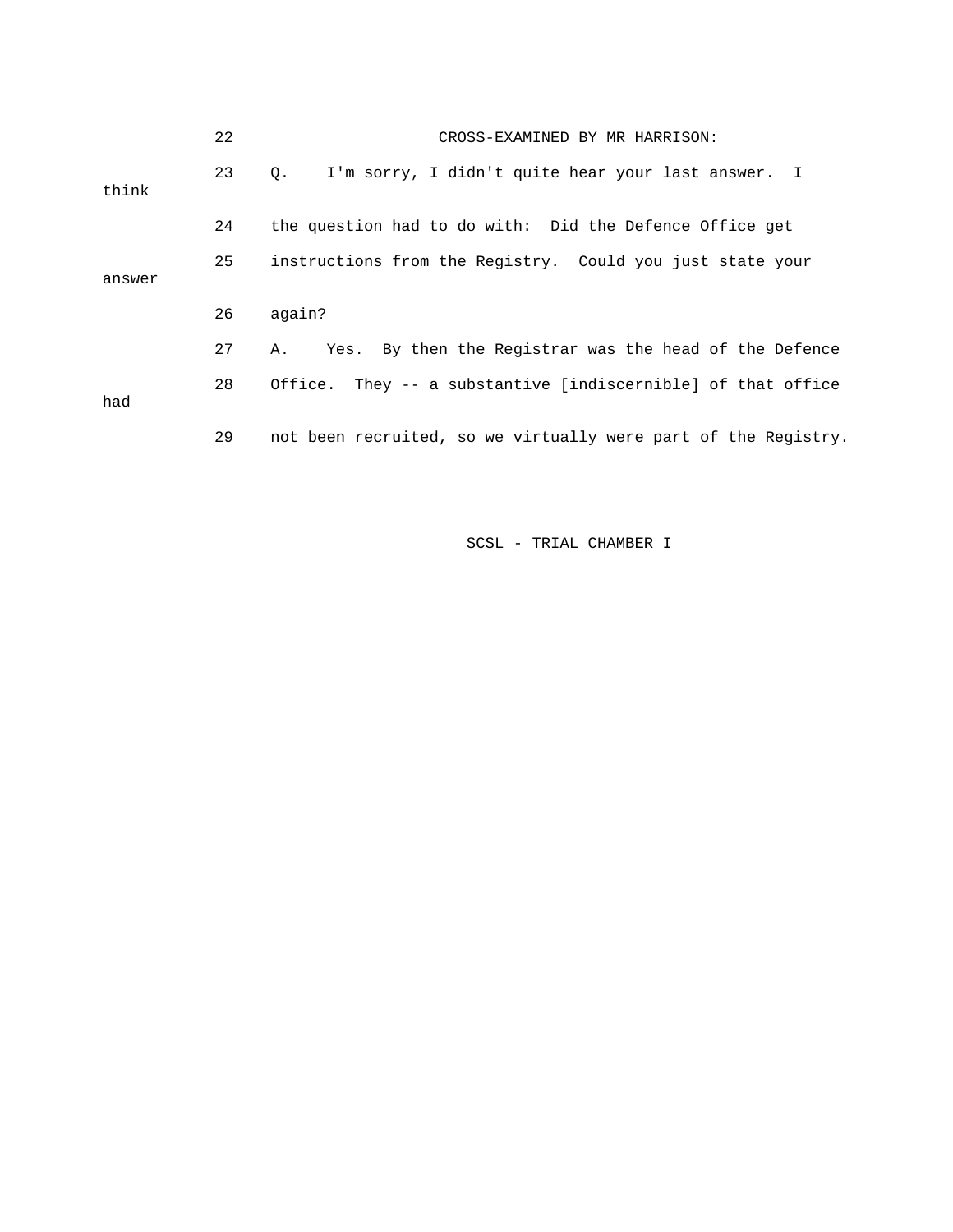|         | SESAY ET AL  |              |
|---------|--------------|--------------|
| Page 43 |              |              |
|         | 20 JUNE 2007 | OPEN SESSION |

 1 Q. Was there some instruction that you did receive from the 2 Registry? Is it the Registrar or the Registry that you received 3 them from? 4 A. Well, basically we interacted with both the Registrar and 5 the deputy in the Registry. 6 Q. And were you saying that there was an instruction that you 7 received from them in particular? 8 A. Well, in particular it was the Deputy Registrar. I took it 9 by way of information, because I was on my way out of the Special 10 Court when, as a last word, he said, "By the way, Claire, don't 11 bother with Mr Issa Sesay. He signed a waiver to duty counsel." 12 And I left. 13 Q. So this is your recollection of a very brief verbal 14 conversation? 15 A. A very brief verbal conversation. 16 Q. And do you recall subsequently whether anything was put on 17 paper to confirm that? 18 A. I did -- I did a kind of affidavit, sometime in May. 19 MR HARRISON: I'd ask if the witness could be shown what is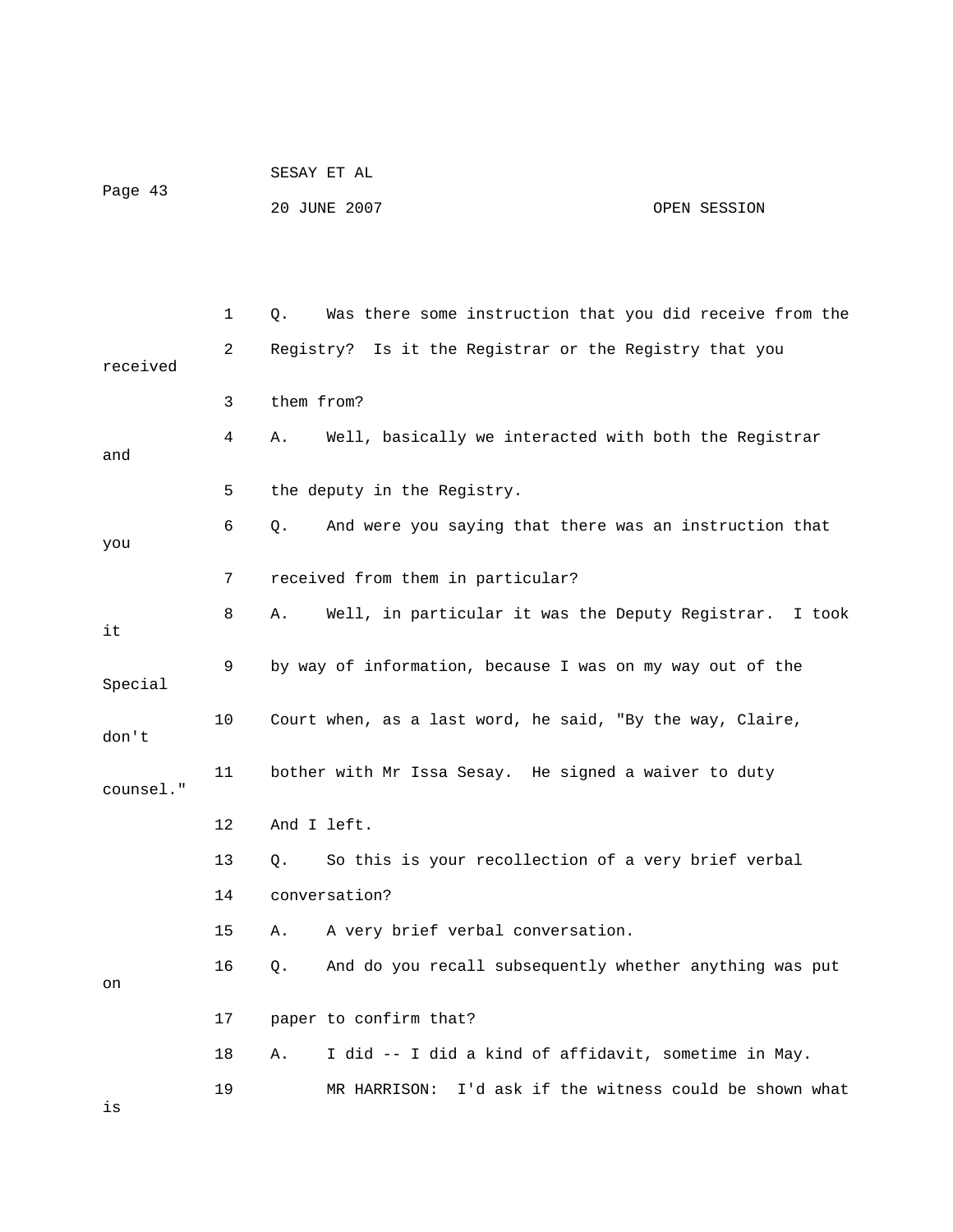|       | 20 | Exhibit I.                                                     |
|-------|----|----------------------------------------------------------------|
| going | 21 | And if you were to go -- I think it's maybe easiest<br>О.      |
|       | 22 | from the back -- I think it's ten pages in from the back, from |
|       | 23 | the last page?                                                 |
|       | 24 | From the back?<br>Α.                                           |
|       | 25 | Yes. If you were to go to the very last page that you<br>Q.    |
| be    | 26 | have, and then count forward nine pages, and I think that may  |
|       | 27 | the affidavit that you were just referring to?                 |
|       | 28 | Α.<br>Yes.                                                     |
|       | 29 | And just to make sure you're looking at it, or we're<br>Q.     |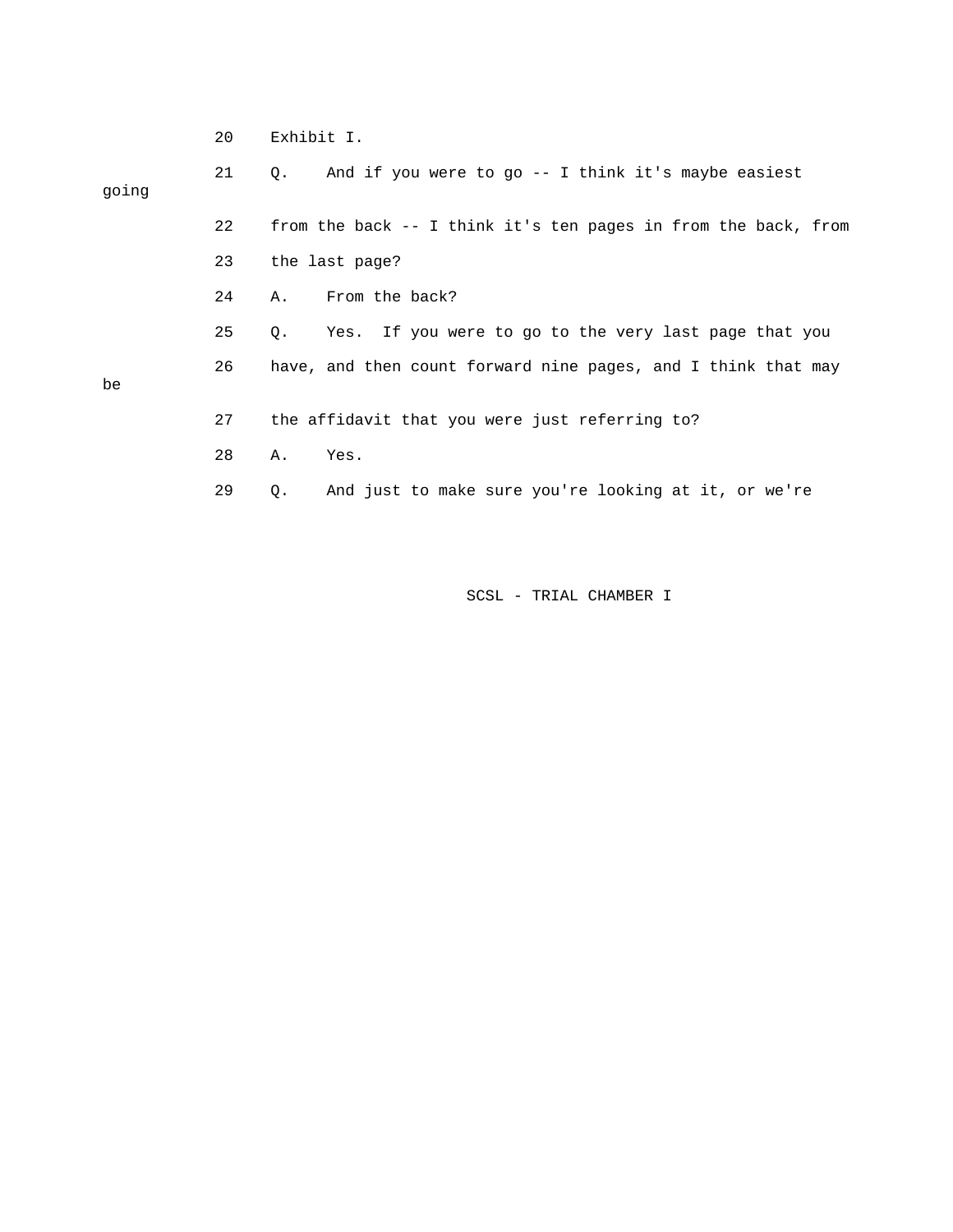Page 44

the

## 20 JUNE 2007 OPEN SESSION

 1 looking at the same thing, I think at the very top it says, 2 "Annex 4." 3 A. Yes. 4 Q. That's the affidavit that you just mentioned? 5 A. Yes. 6 Q. And if I could just ask you to go to the very last 7 document, the very last page of that document in front of you? 8 A. Yes. 9 Q. I'm asking if you could just -- I just took you to that 10 briefly, just to have you confirm that was the affidavit you were 11 referring to. Now, if you could go to the very last page of 12 document, and then if you could move forward two pages, you 13 should see a document which is called "Annex 6" at the top? 14 A. Yes. 15 Q. And is this something that you remember receiving? It 16 appears to be an email from Haddijatou Kah-Jallow? 17 A. Uh-huh, yes. 18 Q. Addressed to Ibrahim Yillah, yourself and others? 19 A. Yes. 20 Q. And the date is 13 March 2003? 21 A. Yes. 22 Q. And if you go to the second page, at the very bottom, there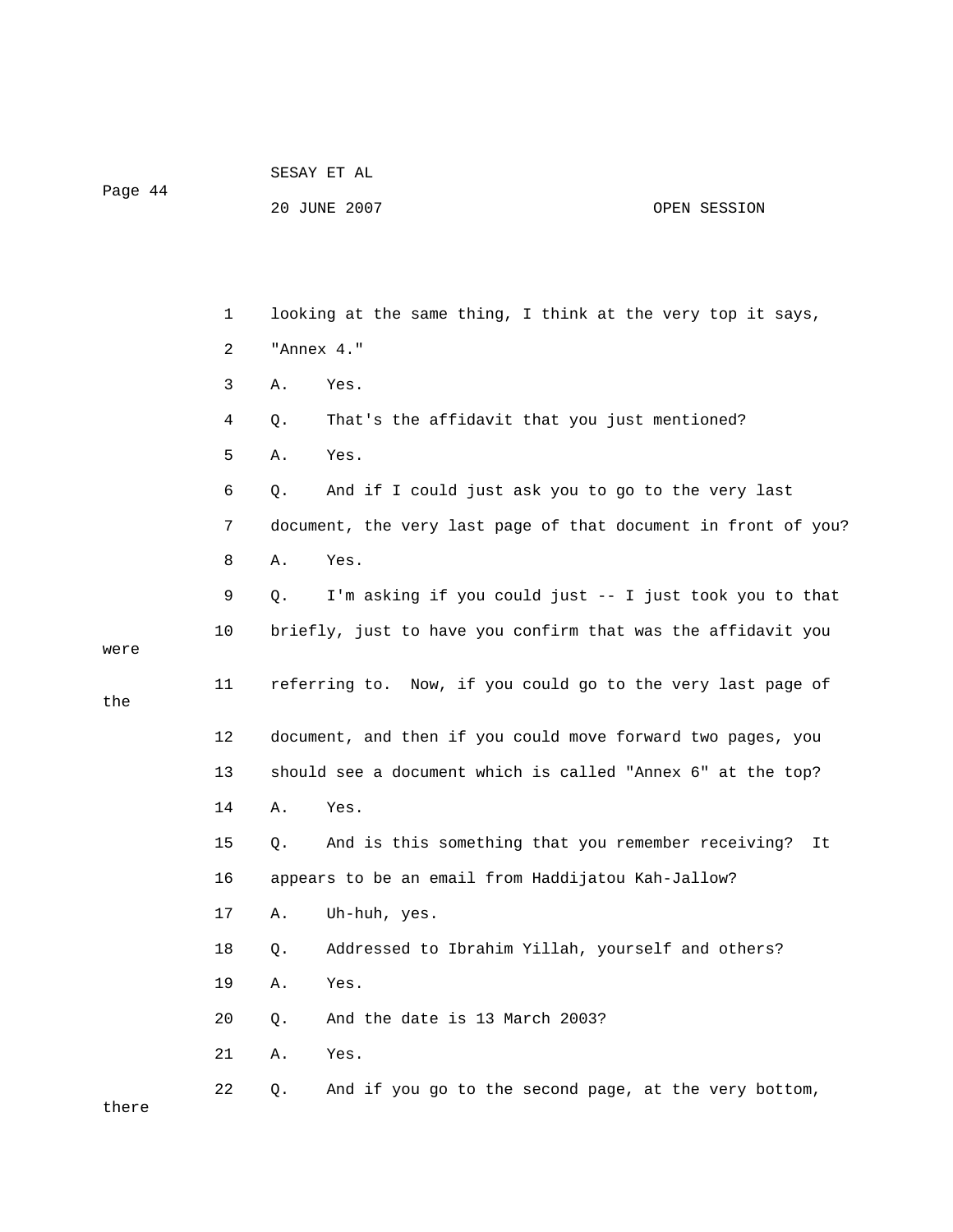| that? | 23 |           | is a paragraph with a heading called "Findings;" do you see |
|-------|----|-----------|-------------------------------------------------------------|
|       | 24 | А.        | Yes.                                                        |
|       | 25 | $\circ$ . | And the findings are that:                                  |
|       | 26 |           | "I had the opportunity to inspect the cells at the          |
|       | 27 |           | detention facility. I found them spacious and clean.        |
| None  | 28 |           | There was a bed in each cell with a thick mattress.         |
|       | 29 |           | of the detainees complained about the food, except Brima    |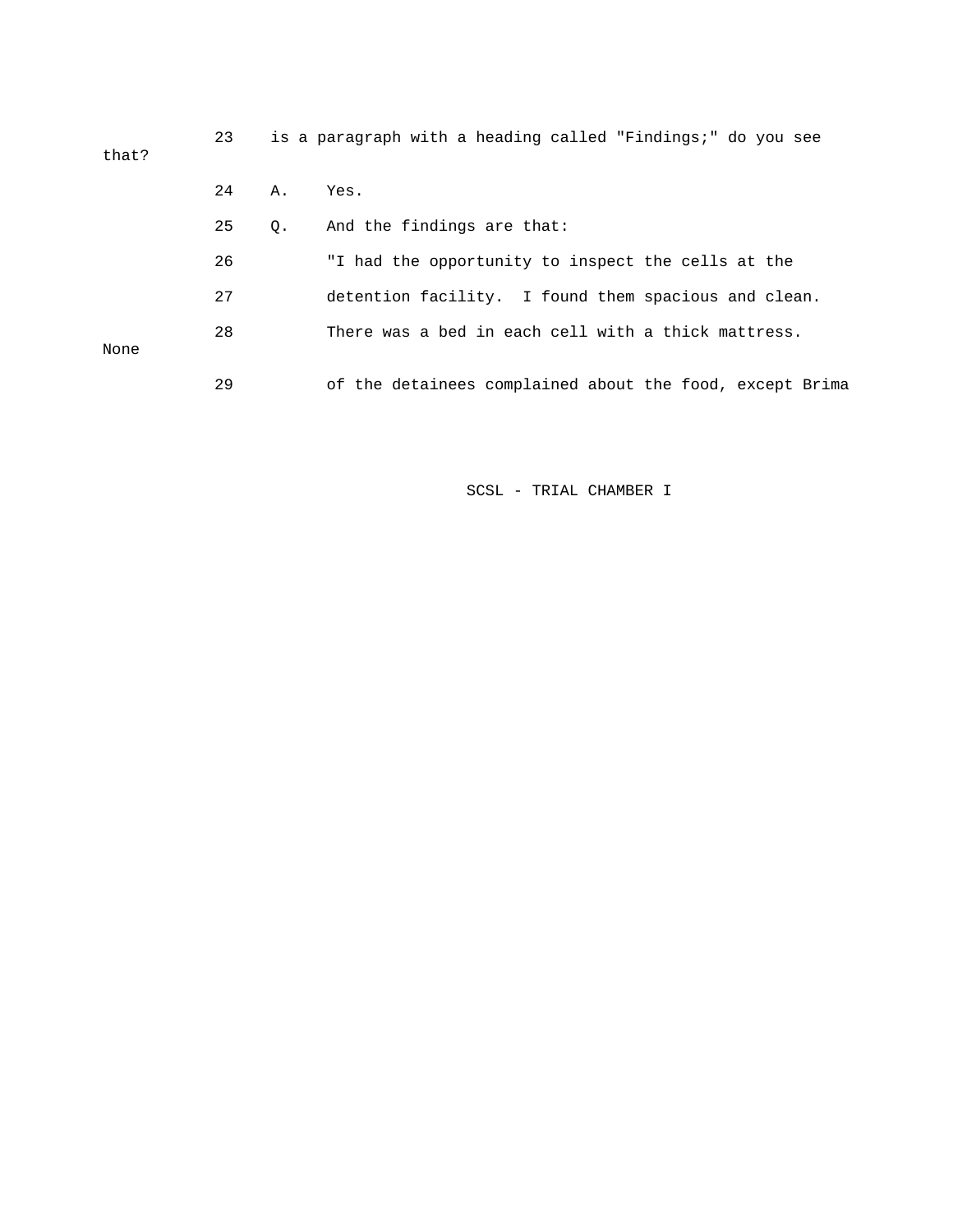|         |    | SESAY ET AL                                                      |
|---------|----|------------------------------------------------------------------|
| Page 45 |    | 20 JUNE 2007<br>OPEN SESSION                                     |
|         |    |                                                                  |
|         |    |                                                                  |
| All     | 1  | who complained that his breakfast portion was small.             |
| оf      | 2  | the detainees, with the exception of Brima, spoke highly         |
|         | 3  | the security personnel."                                         |
| оf      | 4  | Is that consistent with your recollection of the state           |
|         | 5  | affairs at the detention centre?                                 |
|         | 6  | Yes, Your Honour.<br>Α.                                          |
|         | 7  | Thank you. Those are the only questions.<br>MR HARRISON:         |
|         | 8  | PRESIDING JUDGE: Thank you.                                      |
|         | 9  | Thank you, Your Honour.<br>THE WITNESS:                          |
| may.    | 10 | JUDGE BOUTET: That's okay. I have one question, if I             |
|         | 11 | You said that, when you were asked questions by Mr Jordash, if   |
| then    | 12 | this was the visit on the 17th. You firstly said yes, and        |
|         | 13 | you said no, it was my second. When was it, if that was your     |
|         | 14 | second, you first visited Bonthe?                                |
|         | 15 | It's the day after the arrests, I visited.<br>THE WITNESS:       |
|         | 16 | Thank you.<br>JUDGE BOUTET:<br>Yes.                              |
| us,     | 17 | And then we, because there were three of<br>THE WITNESS:         |
| so I    | 18 | we rotationally went to Bonthe, at times twice a week after,     |
|         | 19 | was there, almost twice a week, every week.                      |
|         | 20 | When you say "after," you mean after the<br><b>JUDGE BOUTET:</b> |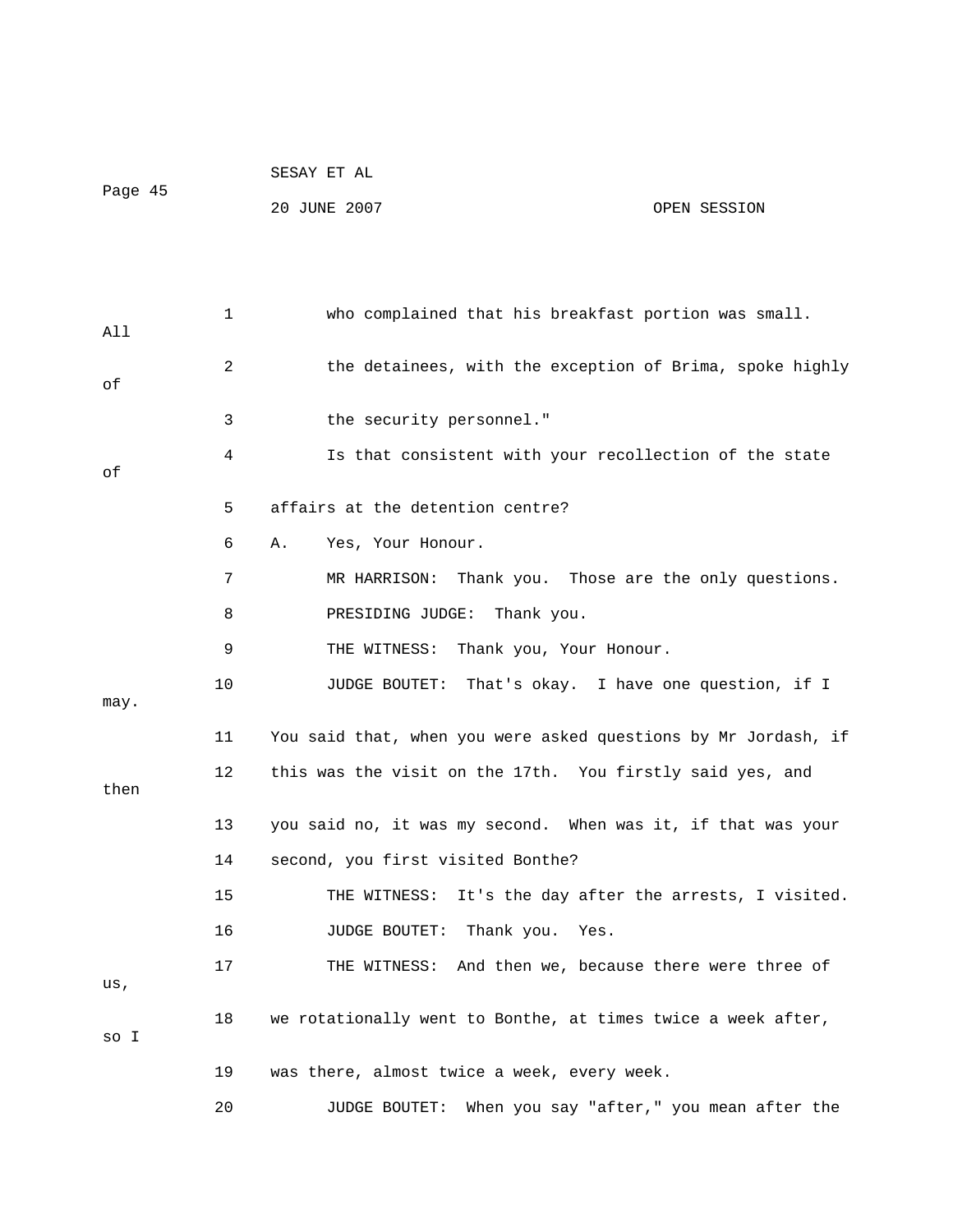21 17th or after --

17th

|      | 22 | THE WITNESS: Yes, after the 17th, after the 17th.                    |
|------|----|----------------------------------------------------------------------|
|      | 23 | Thank you.<br>JUDGE BOUTET:                                          |
|      | 24 | PRESIDING JUDGE: Any re-examination, Mr Jordash?                     |
|      | 25 | MR JORDASH: Yes, please.                                             |
|      | 26 | PRESIDING JUDGE: Proceed.                                            |
|      | 27 | RE-EXAMINATION BY MR JORDASH:                                        |
|      | 28 | You have been asked about the concern of the detainees.<br>$\circ$ . |
|      | 29 | Can you recall around this time, 10th, 11th, 12th, up to the         |
| 17th |    |                                                                      |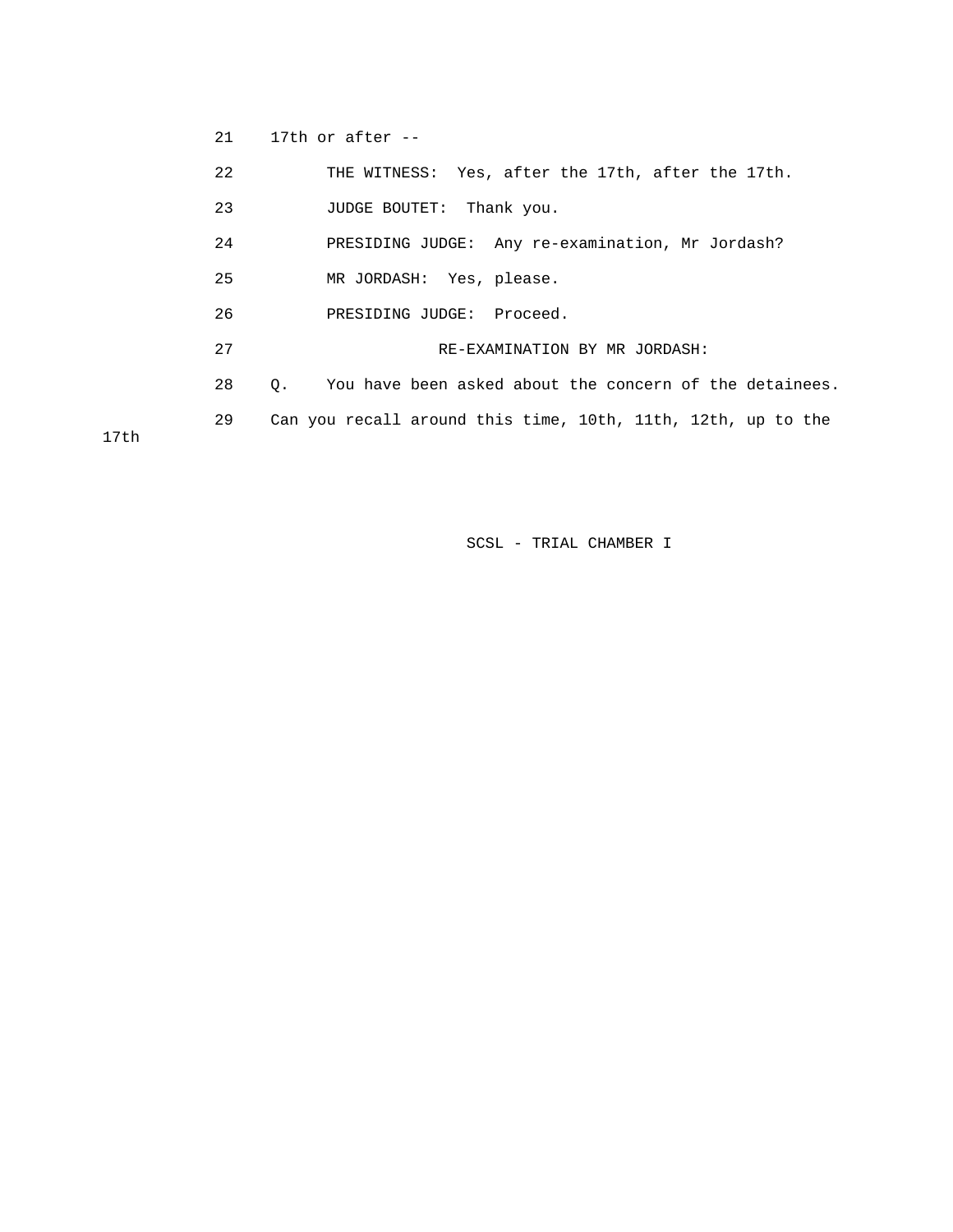|         | SESAY ET AL  |              |
|---------|--------------|--------------|
| Page 46 |              |              |
|         | 20 JUNE 2007 | OPEN SESSION |

 1 and thereabouts, in March, whether there were complaints by 2 detainees about the conditions? 4 that I can recall. 5 Q. Did you see Mr Sesay? 7 occasions. 8 Q. Do you recall when? 9 A. I can't recall the date but all of us used to go at 10 twice a week. 11 MR JORDASH: I've got nothing further. 12 PRESIDING JUDGE: Thank you. You are released, 14 THE WITNESS: Thank you, Your Honour. 15 [The witness withdrew] now call your next 16 PRESIDING JUDGE: Counsel, you will 17 witness. 18 MR JORDASH: Could I call, as the final witness, Mr 19 please, from the witness and victims unit? 20 PRESIDING JUDGE: Yes. Could the witness come forward, 21 please? Courtroom Officer, please administer the oath. 22 WITNESS: NAEEM AHMED [Sworn] the 3 A. Their only issue was they wanted to see family members, 6 A. I, subsequent, after the 17th, I saw him on some other least 13 Ms Carlton-Hanciles. Ahmed,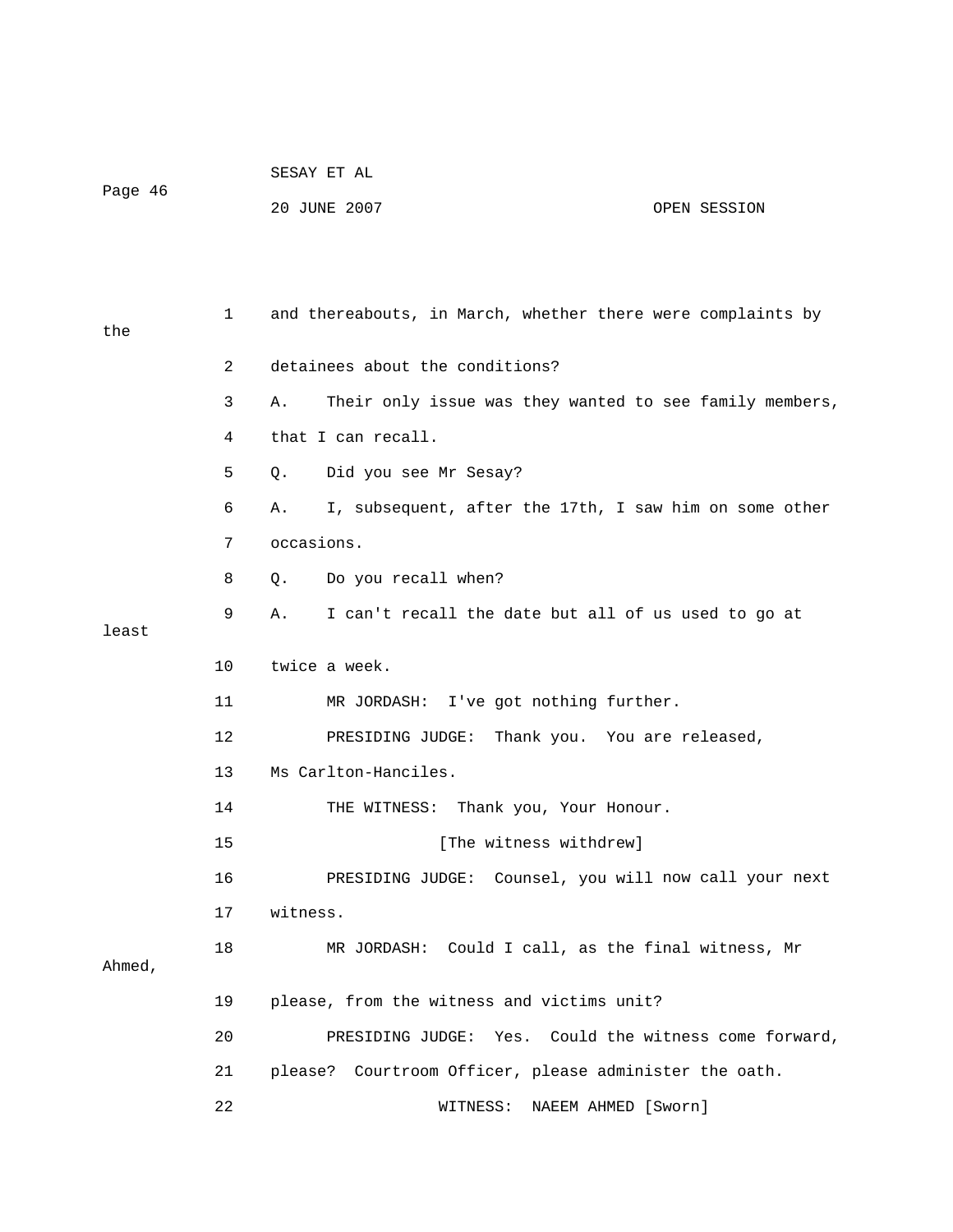|         | 23 | EXAMINED BY MR JORDASH:                                          |
|---------|----|------------------------------------------------------------------|
| were    | 24 | Again, thank you for coming. I know you're busy and<br>$\circ$ . |
| qive    | 25 | busy next door, and I apologise and I'll be brief. Please        |
|         | 26 | your name and function at the Court?                             |
| $E-D$ , | 27 | My name is Naeem Ahmed. N-A-E-E-M. Naeem Ahmed, A-H-M-<br>Α.     |
|         | 28 | and I am deputy chief of Witness Victims Section.                |
| want    | 29 | MR JORDASH: Now, I want to be careful because I don't            |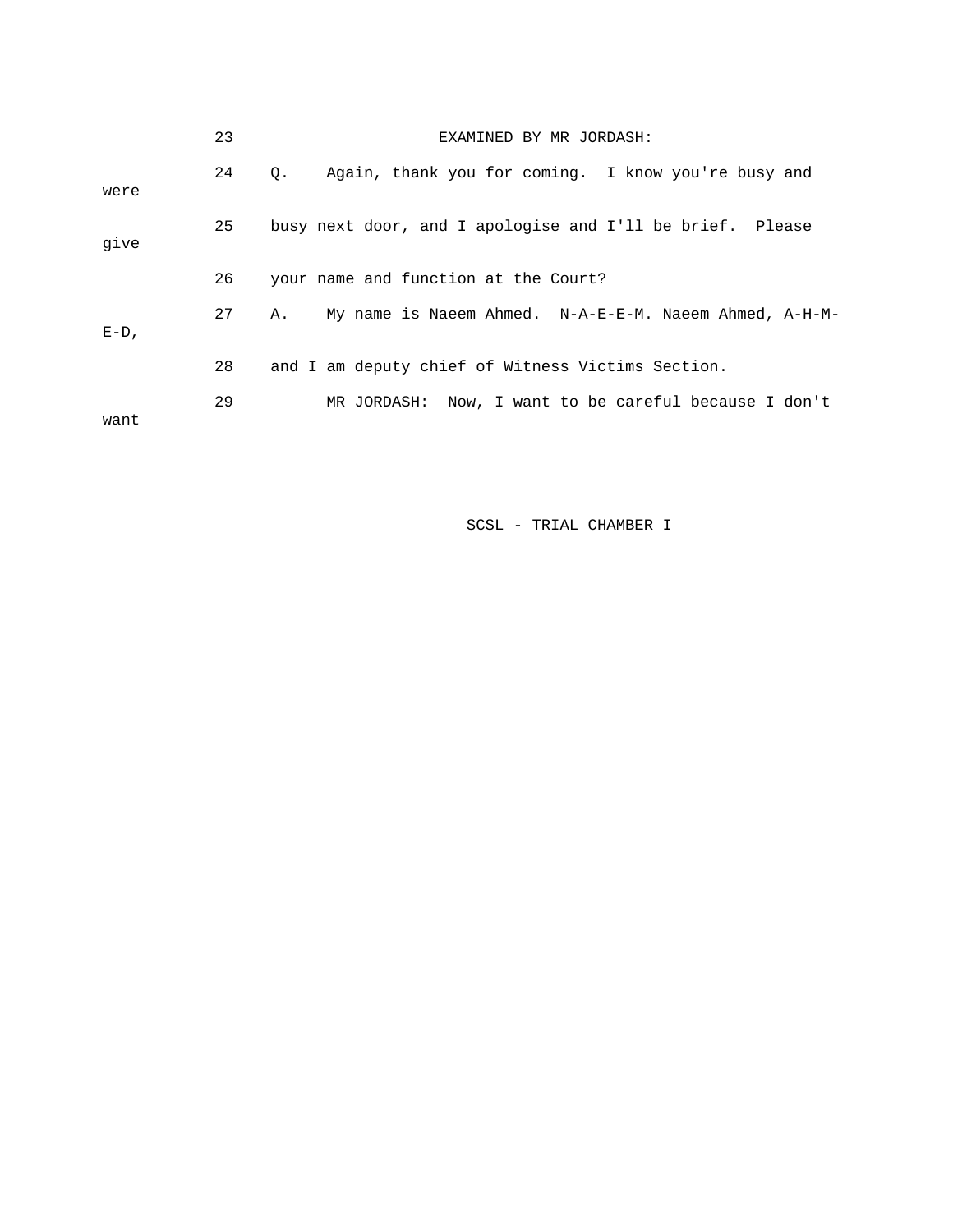|         | SESAY ET AL  |              |
|---------|--------------|--------------|
| Page 47 |              |              |
|         | 20 JUNE 2007 | OPEN SESSION |

| with  | 1              | to trample on any protective measures, but I want to discuss |
|-------|----------------|--------------------------------------------------------------|
|       | $\overline{2}$ | Mr Ahmed issues raised yesterday in relation to Franco's.    |
|       | 3              | PRESIDING JUDGE: Yes, Mr Harrison.                           |
|       | 4              | MR HARRISON: The Prosecution objects to this. This is        |
| which | 5              | entirely a collateral matter to the issue on the voir dire,  |
|       | 6              | is the question of voluntariness of the statement, and there |
|       | 7              | ought not to be any further inquiry.                         |
| that. | 8              | JUDGE ITOE: Indeed, I think so. We have done with            |
|       | 9              | We've given a ruling on this. I think [indiscernible] turn,  |
|       | 10             | turn, turn around the issues. That's my view on this point.  |
|       | 11             | I concur on that.<br>PRESIDING JUDGE:<br>We concur.          |
|       | 12             | MR JORDASH: Could I have an opportunity to address Your      |
|       | 13             | Honours?                                                     |
| that. | 14             | PRESIDING JUDGE: Well, go ahead, and just shortly on         |
|       | 15             | The version of events put forward --<br>MR JORDASH:          |
|       | 16             | PRESIDING JUDGE:<br>Yes. Let's hear his response to your     |
|       | 17             | objection.                                                   |
| I'm   | 18             | MR HARRISON: I have no problem with the response but         |
|       | 19             | just looking at the number of people in the gallery and --   |
|       | 20             | We don't know who they are.<br>PRESIDING JUDGE:              |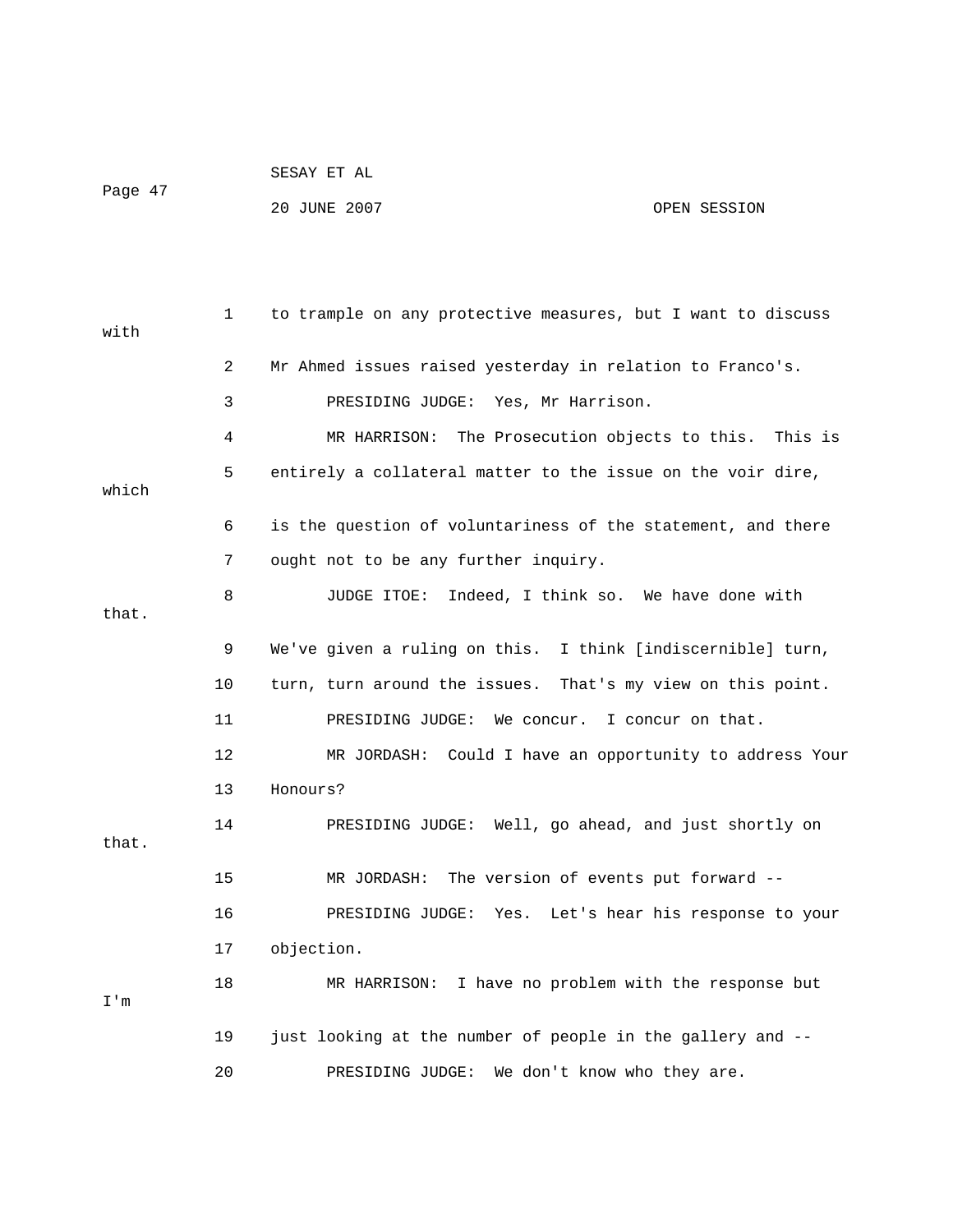21 MR HARRISON: No. And I'm just concerned about protecting 22 witnesses. 23 PRESIDING JUDGE: Yes; quite right. 24 MR HARRISON: And it's just a request that if there is 25 going to be any concern for that, if there could be an immediate 26 movement to a closed session. 27 PRESIDING JUDGE: Yes. Well, let's ask -- this is 28 something that you really require to address the Court fully on, 29 legally, is that what you say?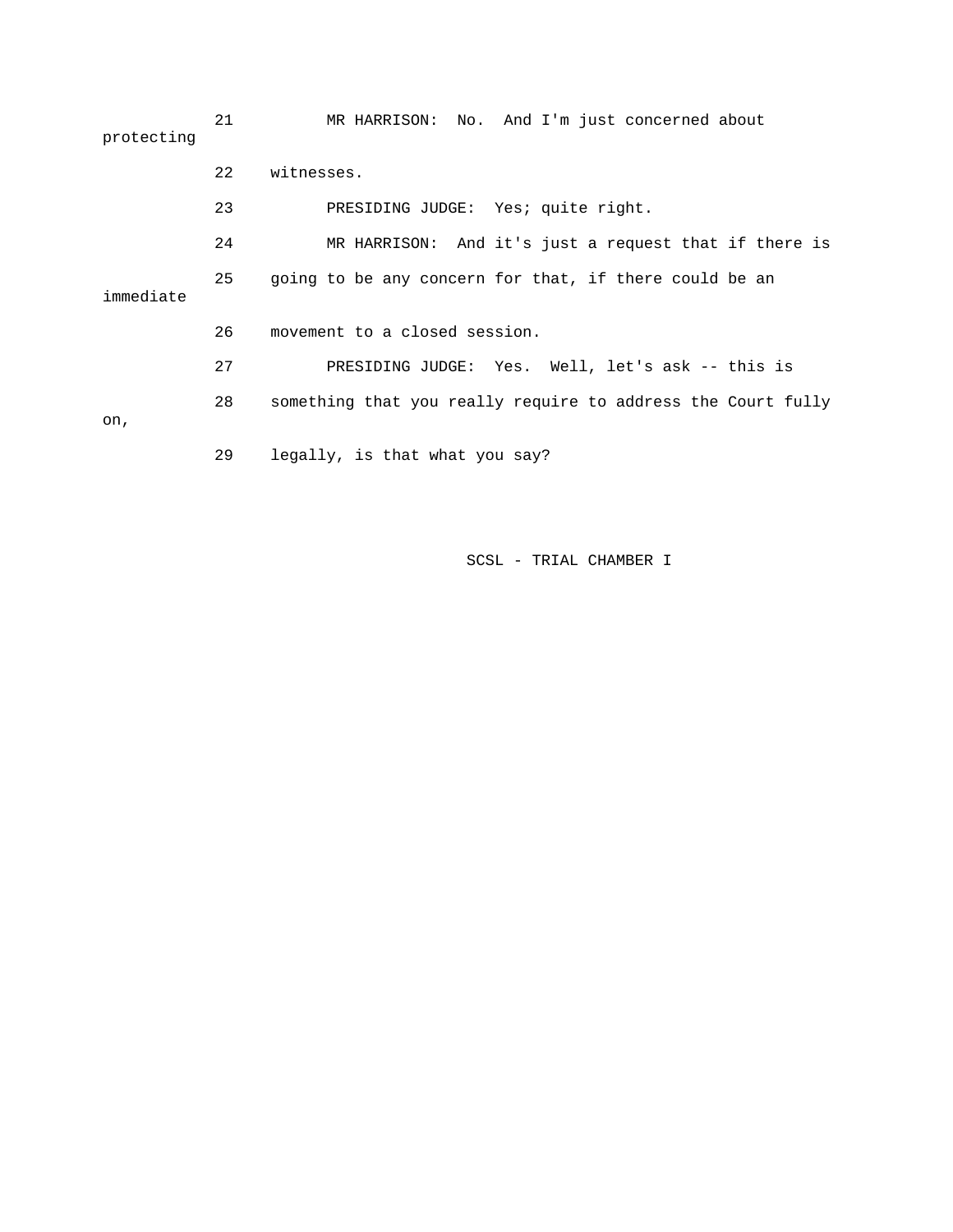|         |    | SESAY ET AL                                                    |
|---------|----|----------------------------------------------------------------|
| Page 48 |    | 20 JUNE 2007<br>OPEN SESSION                                   |
|         |    |                                                                |
|         |    |                                                                |
|         | 1  | MR JORDASH: I can be --                                        |
| and     | 2  | PRESIDING JUDGE: Because an objection has been taken           |
| ruling  | 3  | we merely expressed our spontaneous responses. There's no      |
|         | 4  | yet.                                                           |
|         | 5  | MR JORDASH: Yes.                                               |
|         | 6  | PRESIDING JUDGE: But do you want to argue, legally?            |
| yes.    | 7  | MR JORDASH: Well, I want to put -- I simply want --            |
|         | 8  | PRESIDING JUDGE: Yes.                                          |
|         | 9  | MR JORDASH: Yesterday, Your Honours --                         |
| the     | 10 | PRESIDING JUDGE: Well, let us ask the witness to leave         |
|         | 11 | courtroom for a brief while, and then also I think we can hear |
|         | 12 | this in closed session.                                        |
| refer   | 13 | MR JORDASH: Your Honour, there is $-$ I don't need to          |
|         | 14 | to any names in order to --                                    |
|         | 15 | PRESIDING JUDGE: Are you sure you may not? Sometimes           |
|         | 16 | these things happen inadvertently, counsel.                    |
|         | 17 | MR JORDASH: Well, I won't.                                     |
|         | 18 | PRESIDING JUDGE: Well, you are going to be abundance of        |
|         | 19 | caution? Do you take that assurance?                           |
|         | 20 | MR HARRISON: Yes, of course.                                   |
|         | 21 | PRESIDING JUDGE: Well, right. Let's go on.                     |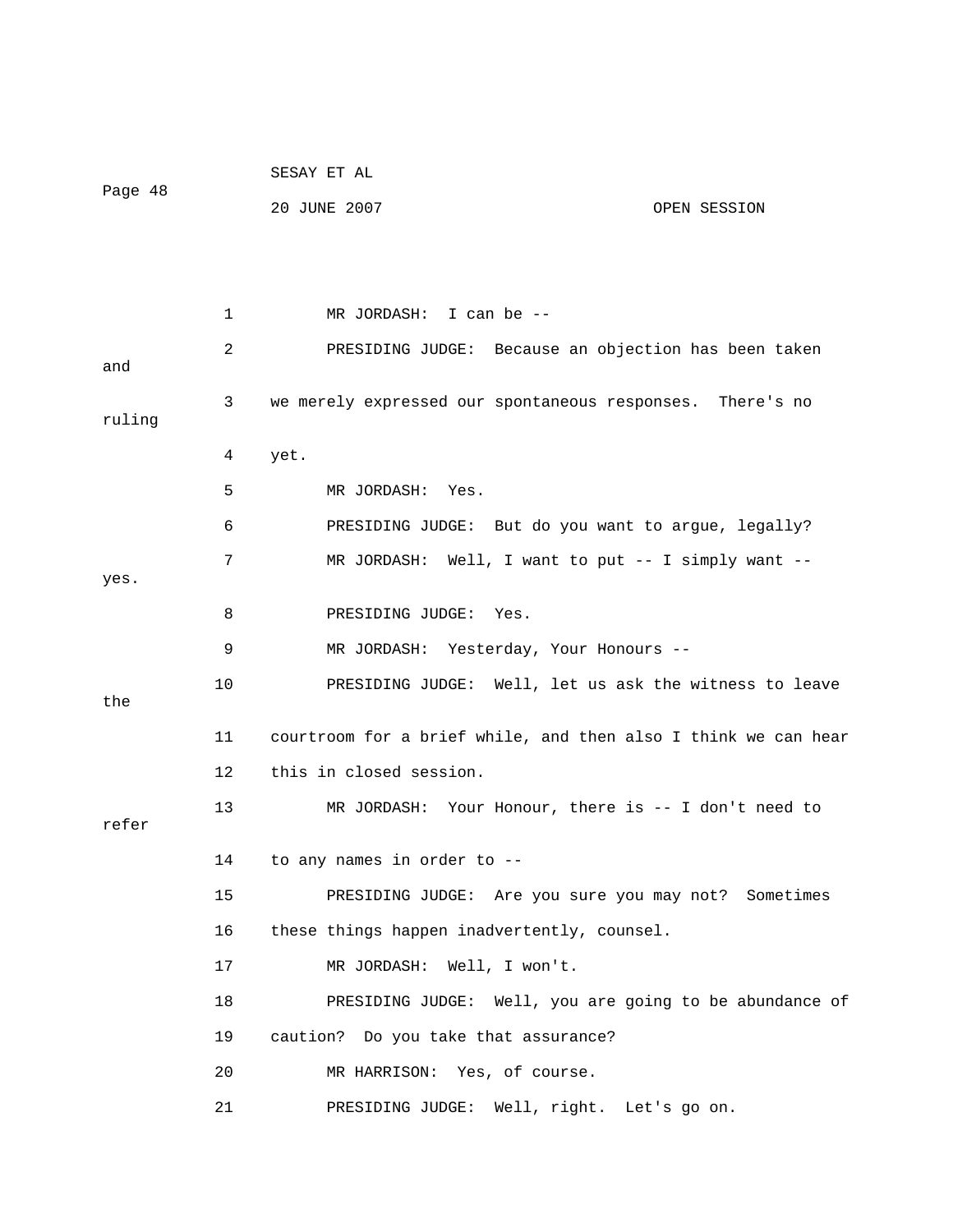22 MR JORDASH: Thank you. Yesterday, Your Honours ordered 23 the Prosecution to inquire and disclose what it is they knew 24 about Mr Morissette and visits to Franco's with a particular 25 witness. The answer that came was that Mr Morissette was, 26 effectively, taking that witness to Franco's or out, at least, 27 a Sunday, at the behest of the witness and victims unit. It 28 isn't true. 29 Your Honours ordered that disclosure, I presume, because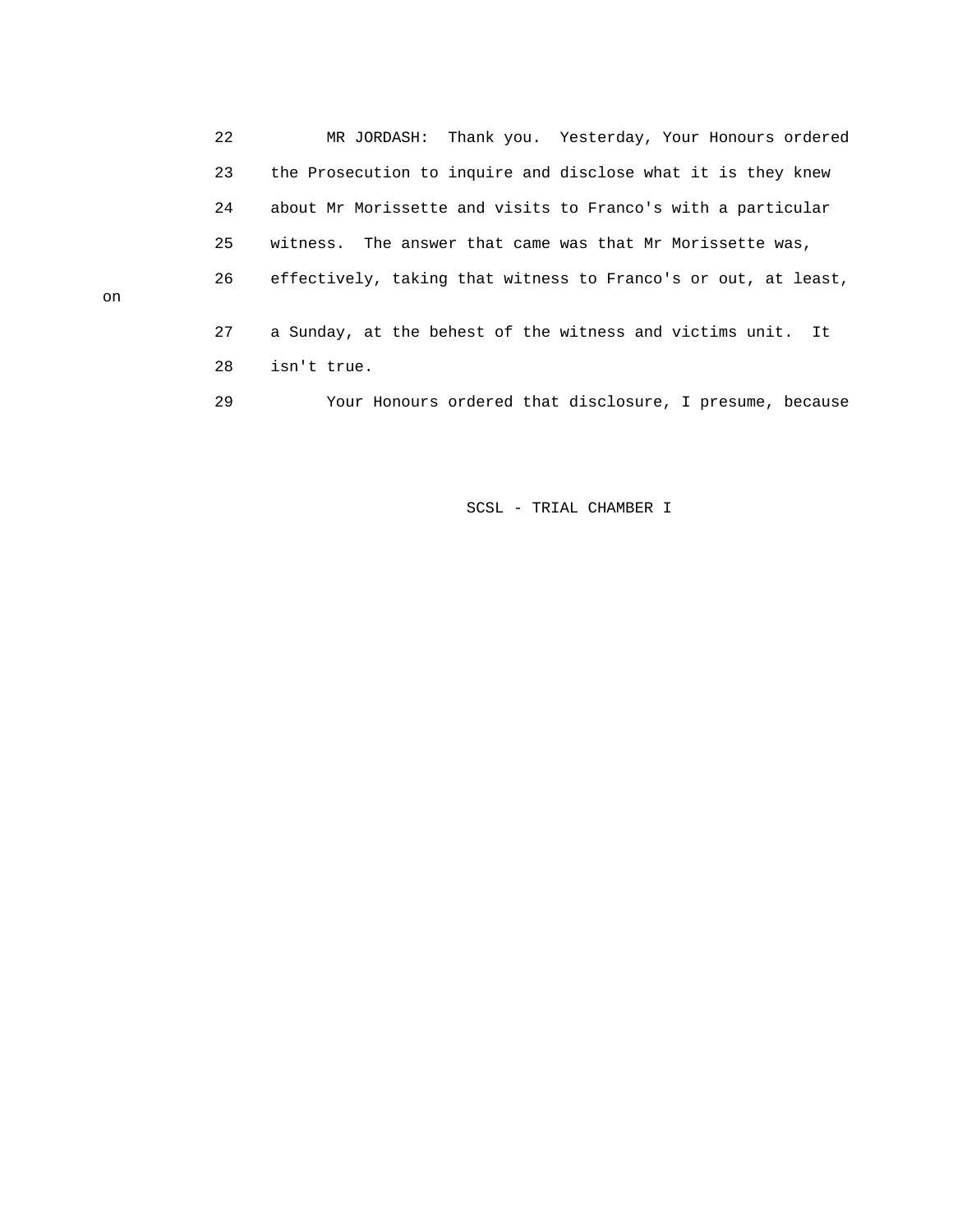|                 |    | 20 JUNE 2007<br>OPEN SESSION                                  |     |  |
|-----------------|----|---------------------------------------------------------------|-----|--|
|                 |    |                                                               |     |  |
|                 |    |                                                               |     |  |
|                 | 1  | Your Honours considered it to be relevant and important.      | The |  |
|                 | 2  | explanation given by Mr Harrison, and we don't in any way say |     |  |
| received        | 3  | Mr Harrison misled the Court, we say the instructions he      |     |  |
|                 | 4  | misled the Court. And it's only right and proper in those     |     |  |
| misapprehension | 5  | circumstances that we be allowed to correct the               |     |  |
| found           | 6  | which this Court is under. It is relevant, as Your Honours    |     |  |
| it              | 7  | it relevant yesterday, but it's particularly relevant because |     |  |
|                 | 8  | goes to the issue of Mr Morissette's credibility.             |     |  |
|                 | 9  | If it isn't true, what he has obviously instructed            |     |  |
| him             | 10 | Mr Harrison yesterday, then you will have a clear example of  |     |  |
|                 | 11 | misleading this Court. And, from that, you can make whatever  |     |  |
|                 | 12 | inferences you feel appropriate when judging his evidence in  |     |  |
| my              | 13 | relation to this voir dire. It couldn't be more relevant, in  |     |  |
|                 | 14 | submission.                                                   |     |  |
|                 | 15 | PRESIDING JUDGE: Right. Well, let me --                       |     |  |
|                 | 16 | Could I just add one thing?<br>MR JORDASH:                    |     |  |
|                 | 17 | PRESIDING JUDGE: Yes, quite.                                  |     |  |
| be              | 18 | MR JORDASH: At the very least, the Court ought not to         |     |  |
|                 | 19 | misled, inadvertently or otherwise, into accepting a state of |     |  |
|                 | 20 | affairs which is not true.                                    |     |  |

SESAY ET AL

Page 49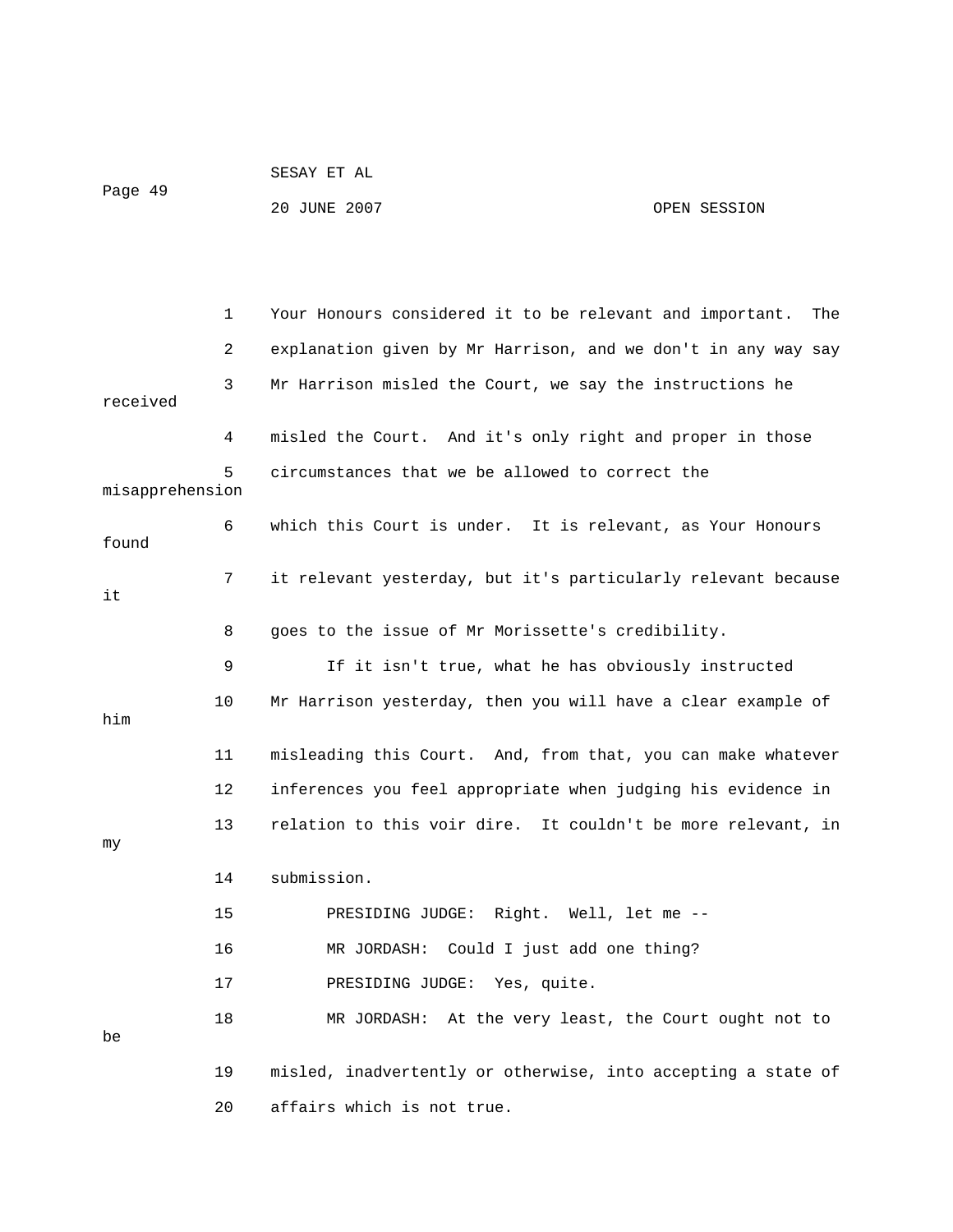| we        | 21 | PRESIDING JUDGE: Let me see if I get you right, so that        |
|-----------|----|----------------------------------------------------------------|
|           | 22 | get the issue properly framed. You are virtually saying, if I  |
| truth     | 23 | get you rightly, that you have a different version of the      |
|           | 24 | in respect of this incident, as represented by the information |
|           |    |                                                                |
|           | 25 | disclosed to this Court yesterday by Mr Harrison.              |
|           | 26 | MR JORDASH: Yes.                                               |
|           | 27 | PRESIDING JUDGE: Right.                                        |
|           | 28 | MR JORDASH: I spoke to this witness yesterday --               |
| position. | 29 | PRESIDING JUDGE: So, in other words, that's your               |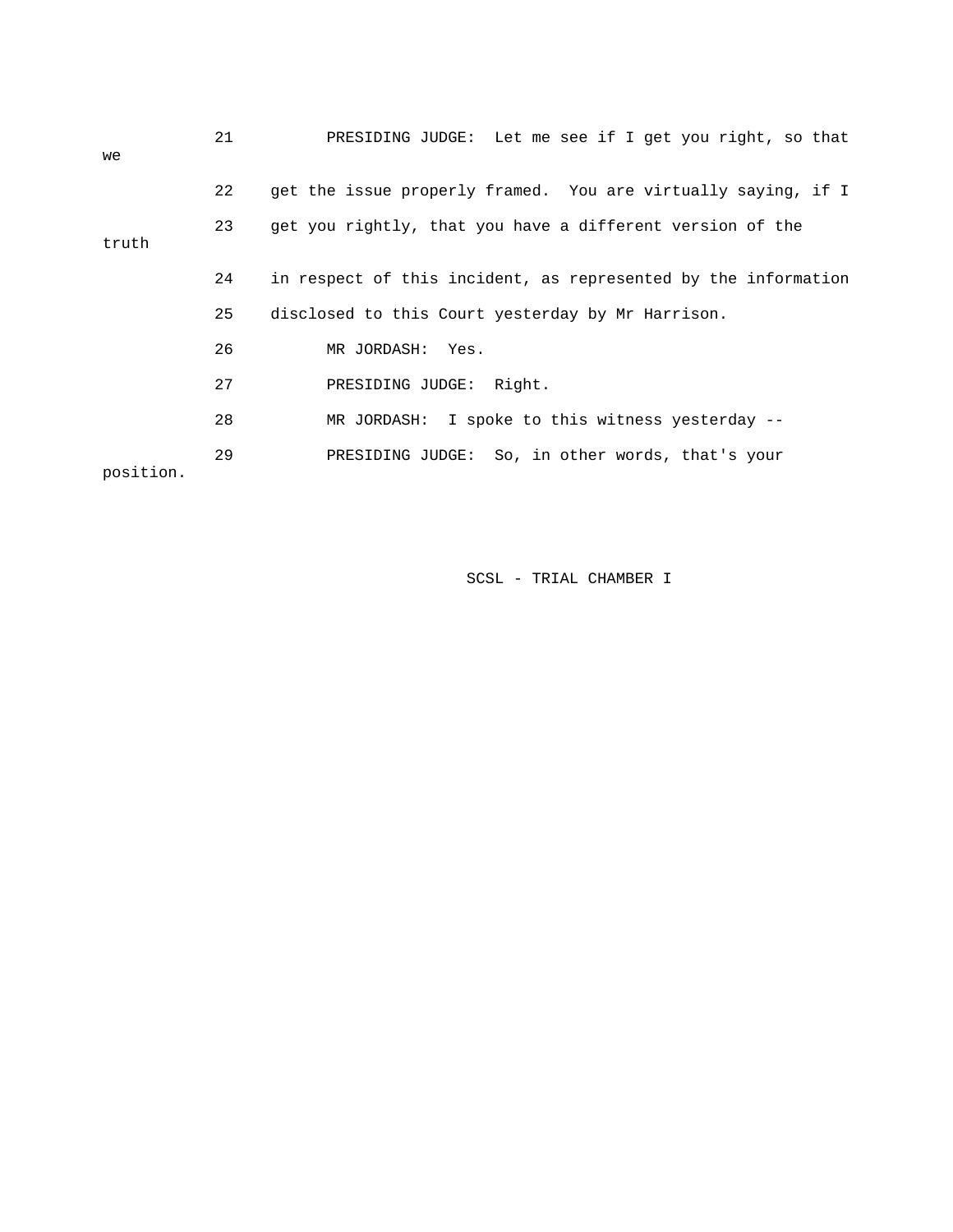|             |              | SESAY ET AL                                                    |              |
|-------------|--------------|----------------------------------------------------------------|--------------|
| Page 50     |              | 20 JUNE 2007                                                   | OPEN SESSION |
|             |              |                                                                |              |
|             |              |                                                                |              |
|             | $\mathbf{1}$ | I understand.                                                  |              |
|             | 2            | MR JORDASH: I spoke yesterday --                               |              |
| truth       | 3            | PRESIDING JUDGE: You have a different version of the           |              |
|             | 4            | which means that you are contesting the truth of what we have  |              |
|             | 5            | before us. Very well. Right.                                   |              |
|             | 6            | MR JORDASH:<br>Absolutely.                                     |              |
|             | 7            | PRESIDING JUDGE: Mr Harrison, your response?                   |              |
| collateral  | 8            | Yes. The Prosecution says it is a<br>MR HARRISON:              |              |
| it,         | 9            | matter. And, in fact, if the Court is interested in pursuing   |              |
|             | 10           | there is likely to be some other witnesses who would have to   |              |
|             | 11           | testify, and you would have to make a determination based upon |              |
| the         | 12           | the credibility of all of these witness. If I can just tell    |              |
| myself      | 13           | Court what was said in court yesterday. It says -- it's        |              |
| transcript, | 14           | speaking, and again, I should say it's from the draft          |              |
| was         | 15           | page 22: "I made enquiries," and if I could just indicate it   |              |
| and         | 16           | very brief enquiries, and I have no notes, "I made enquiries   |              |
|             | 17           | I can inform the Court of the following: Through Witness and   |              |
|             | 18           | Victims Services there had been arranged a regular Sunday trip |              |
|             | 19           | provided to TF1-046." Now, if I can just pause there.          | The          |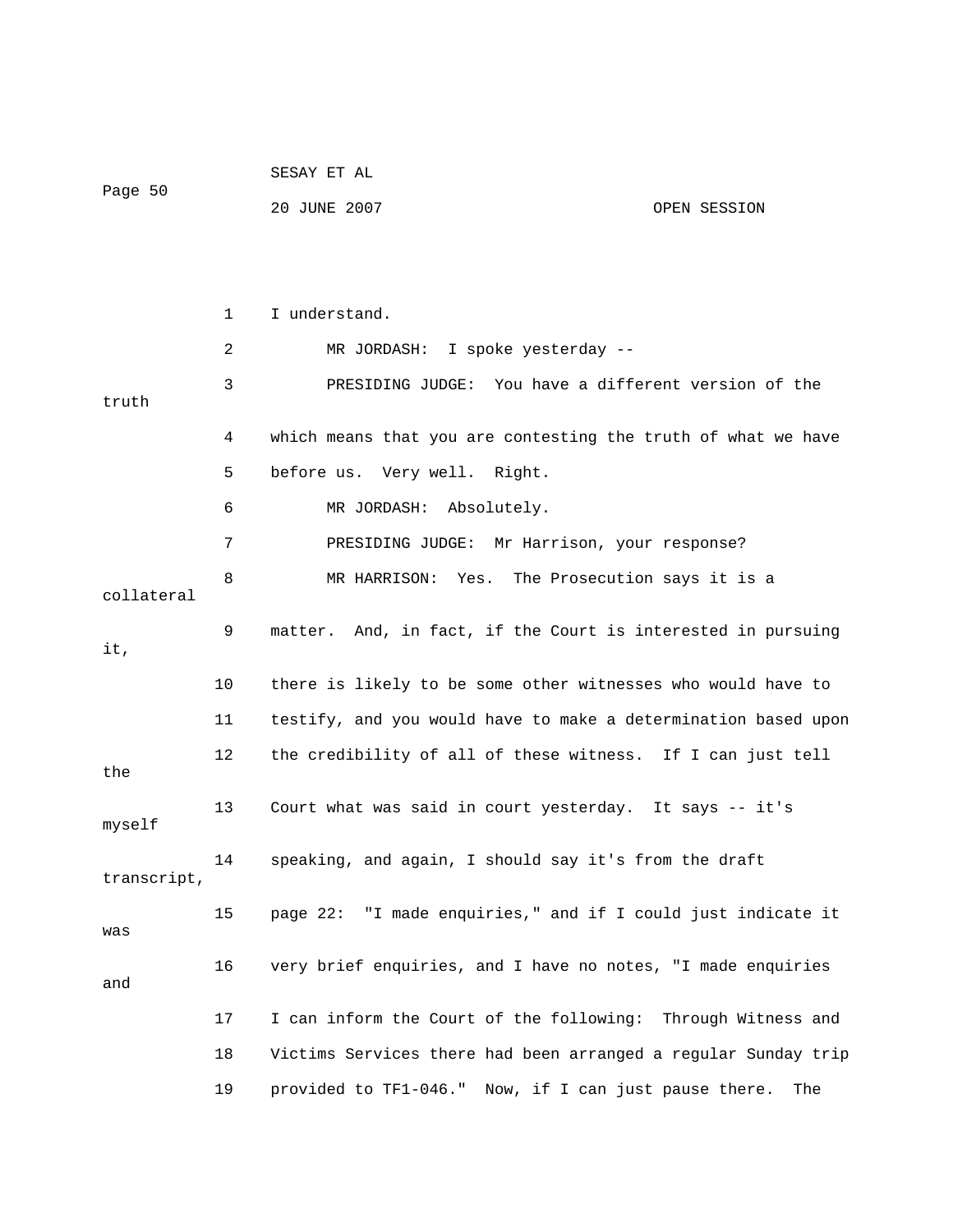|        | 20 | operative words are "had been." My understanding is that they |
|--------|----|---------------------------------------------------------------|
|        | 21 | simply did not have the staff to facilitate it, and the quote |
|        | 22 | continues on:                                                 |
| to     | 23 | "There had been arranged a regular Sunday trip provided       |
| the    | 24 | the witness, TF1-046, because of, as I understand it,         |
|        | 25 | lengthy period of time that he had been in with WVS and       |
| on     | 26 | provided with the services that they can provide. And         |
| person | 27 | occasion WVS does not have enough staff to take this          |
| been   | 28 | on this Sunday drive and so, on the occasion that has         |
|        | 29 | referred to and, as I understand it on prior occasions,       |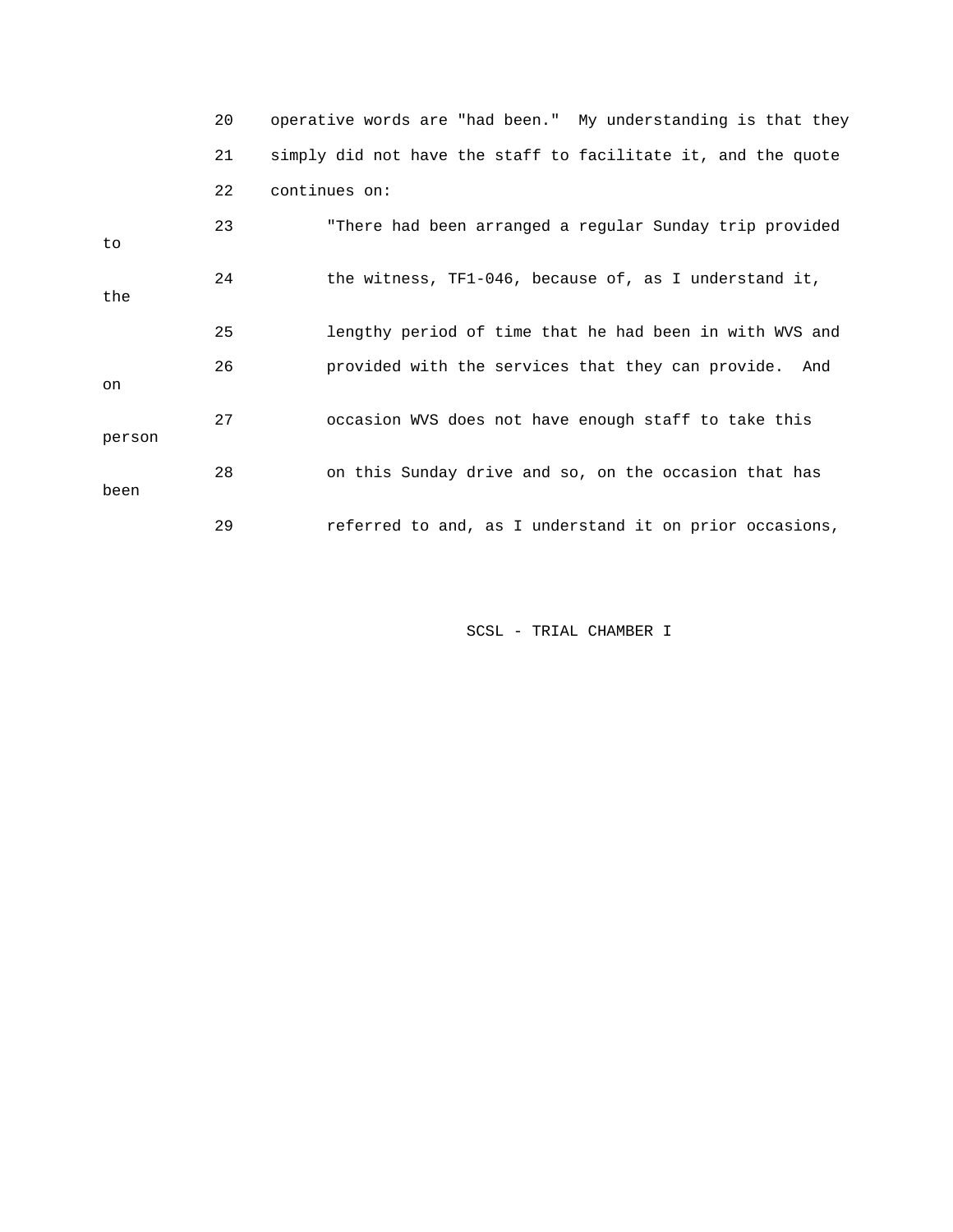|         | SESAY ET AL  |              |
|---------|--------------|--------------|
| Page 51 |              |              |
|         | 20 JUNE 2007 | OPEN SESSION |

 1 it's also happened. But on the occasion referred to 2 Mr Morissette and Mr Haddad took 046 on this Sunday drive, 3 away from his residence, and decided to stop and have lunch 4 at the location that was indicated." 5 I understand that to be slightly different from what 6 Mr Jordash is suggesting; that there was some ongoing expectation 7 that WVS would do this every Sunday. And I don't think that was 8 what was conveyed in what I said yesterday, because they didn't 9 have the staff to do it. 10 PRESIDING JUDGE: What is your response to that? 11 MR JORDASH: I'm lost. I don't understand the distinction. 12 My understanding of what was said yesterday was that the witness 13 and victims unit had an ongoing commitment to taking this witness 14 out. They didn't have enough staff on the particular Sunday in 15 question so Mr Morissette stepped into the breach. That was my 16 understanding, and I suspect it was the understanding of most 17 people in this Court. 18 Upon inquiry with Mr Ahmed, the situation is somewhat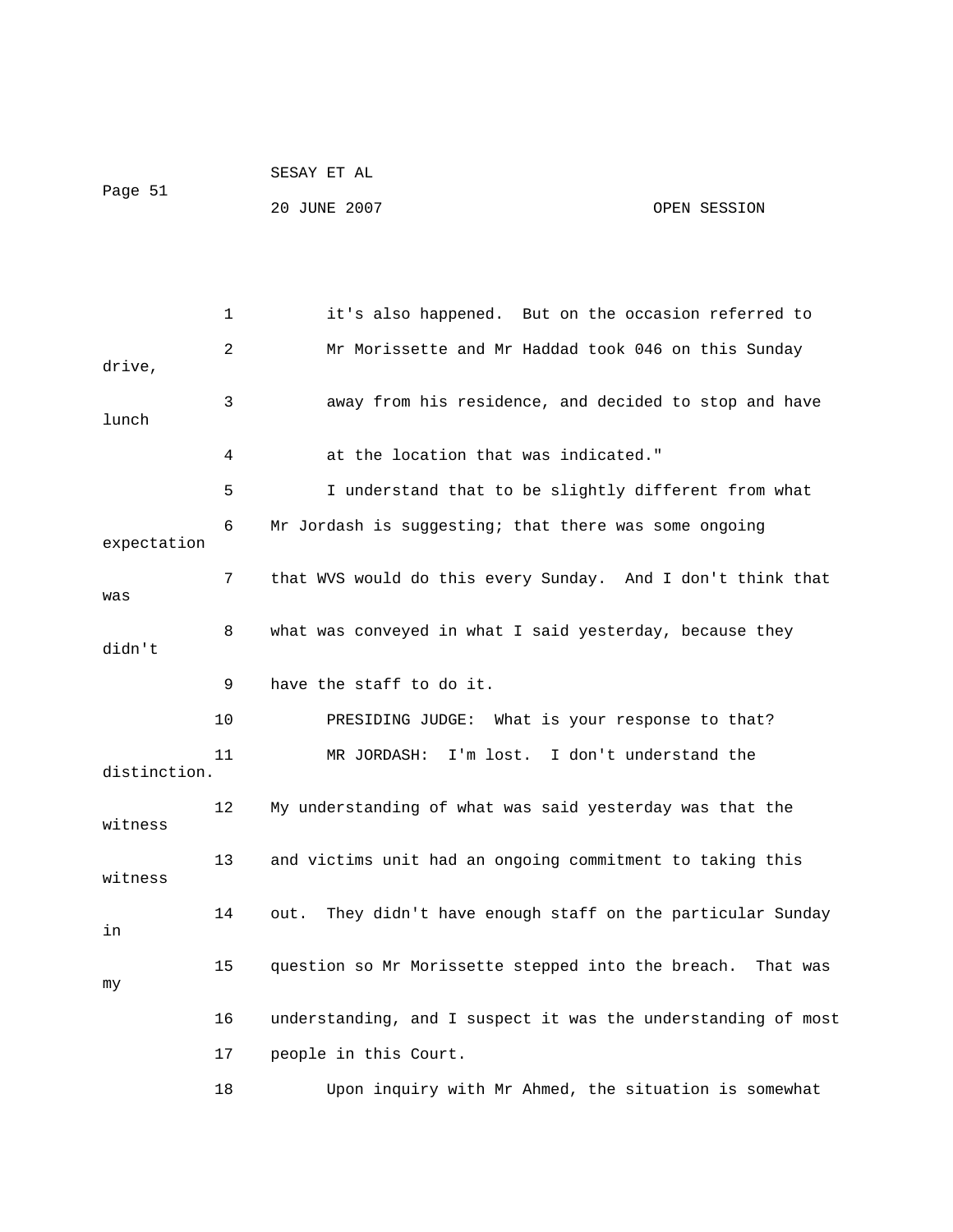|             | 19 | different to that. There was a commitment by WVS, over a year |
|-------------|----|---------------------------------------------------------------|
| commitment. | 20 | ago, to taking this witness out. They stopped that            |
|             | 21 | Mr Morissette urged them to continue it. They refused, on the |
|             | 22 | basis that it wasn't, one, what they did; and, two, that they |
|             | 23 | didn't have enough staff to do it even if it was.             |
|             | 24 | Mr Morissette picked up the baton and ran with it on his      |
| or          | 25 | own volition, and on the OTP's volition, and so since August  |
|             | 26 | September last year, Mr Morissette and the Prosecution's      |
|             | 27 | management unit have been taking this witness out on regular  |
|             | 28 | outings.                                                      |
|             | 29 | I suspect, again, it's a very different understanding to      |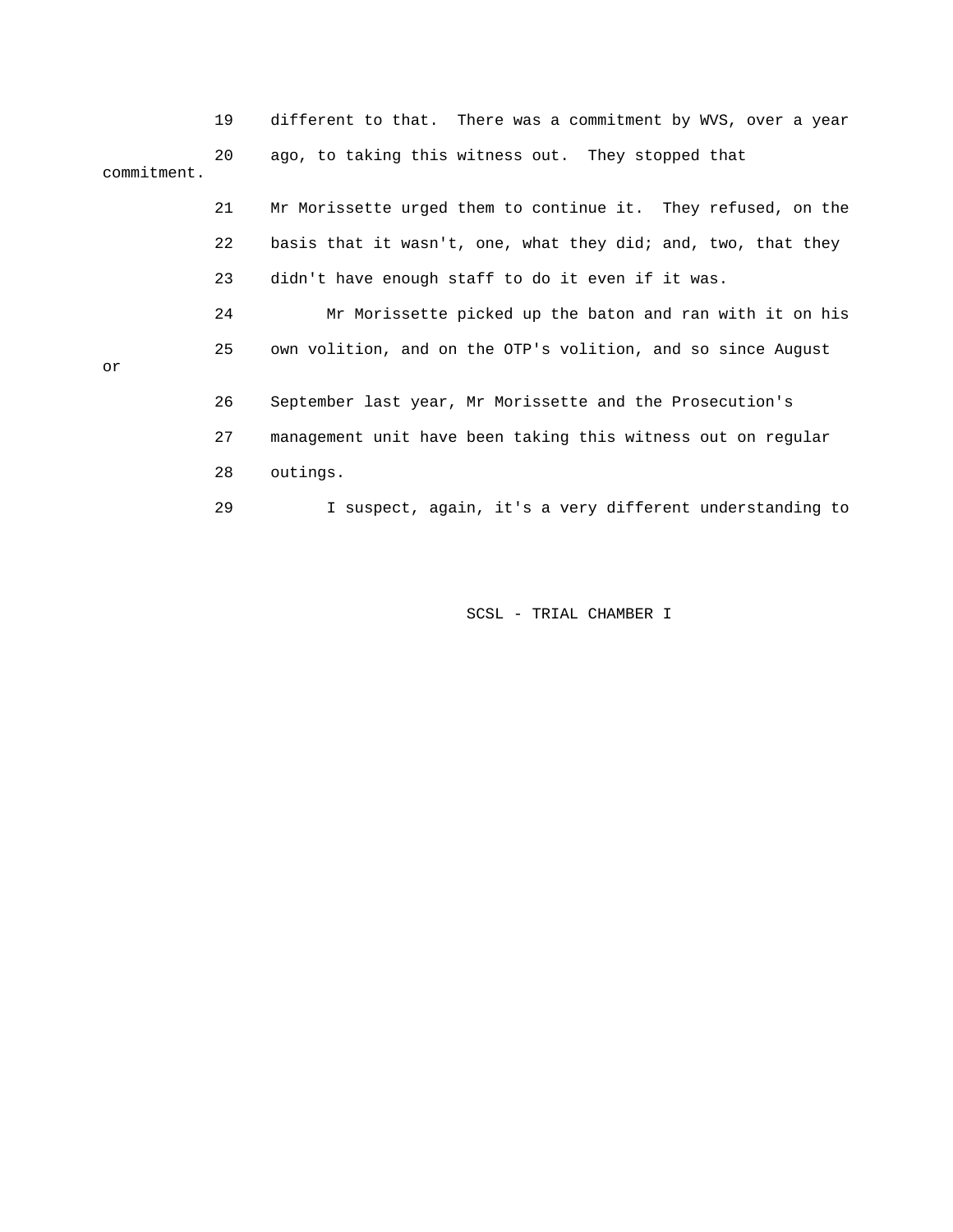|         | SESAY ET AL |  |  |
|---------|-------------|--|--|
| Page 52 |             |  |  |

20 JUNE 2007 OPEN SESSION

 1 what most people in this Court arrived at yesterday, and it ought 2 not to be obscured by some very skillful lawyering but, 3 nevertheless, it is different to what was said yesterday. 4 PRESIDING JUDGE: In summary, is that what your witness 5 will be coming to say. 8 Mr Vahidy, the chief of the witness and victims unit and 9 in which Mr Morissette expresses disapproval with the witness 10 victims unit for not conducting that exercise with the 11 and he was told: Well, that's what it is; that's up to you. 12 Mr Morissette then picked it up and did it himself. 13 This is an important issue, I would suggest. 14 PRESIDING JUDGE: And, speaking for myself, how is that 16 now investigating? In other words, how is it not a collateral 17 issue? MR JORDASH: Did Mr Morissette lie about his handling of 19 this witness when he instructed Mr Harrison yesterday? Did 20 Mr Morissette lie about his handling of the way -- of his 6 MR JORDASH: Yes. It's exactly what he was coming to say. 7 And he will say more; that a meeting was held with Mr Morissette, himself, and witness, And 15 germane and central to the issue of voluntariness which we are 18 M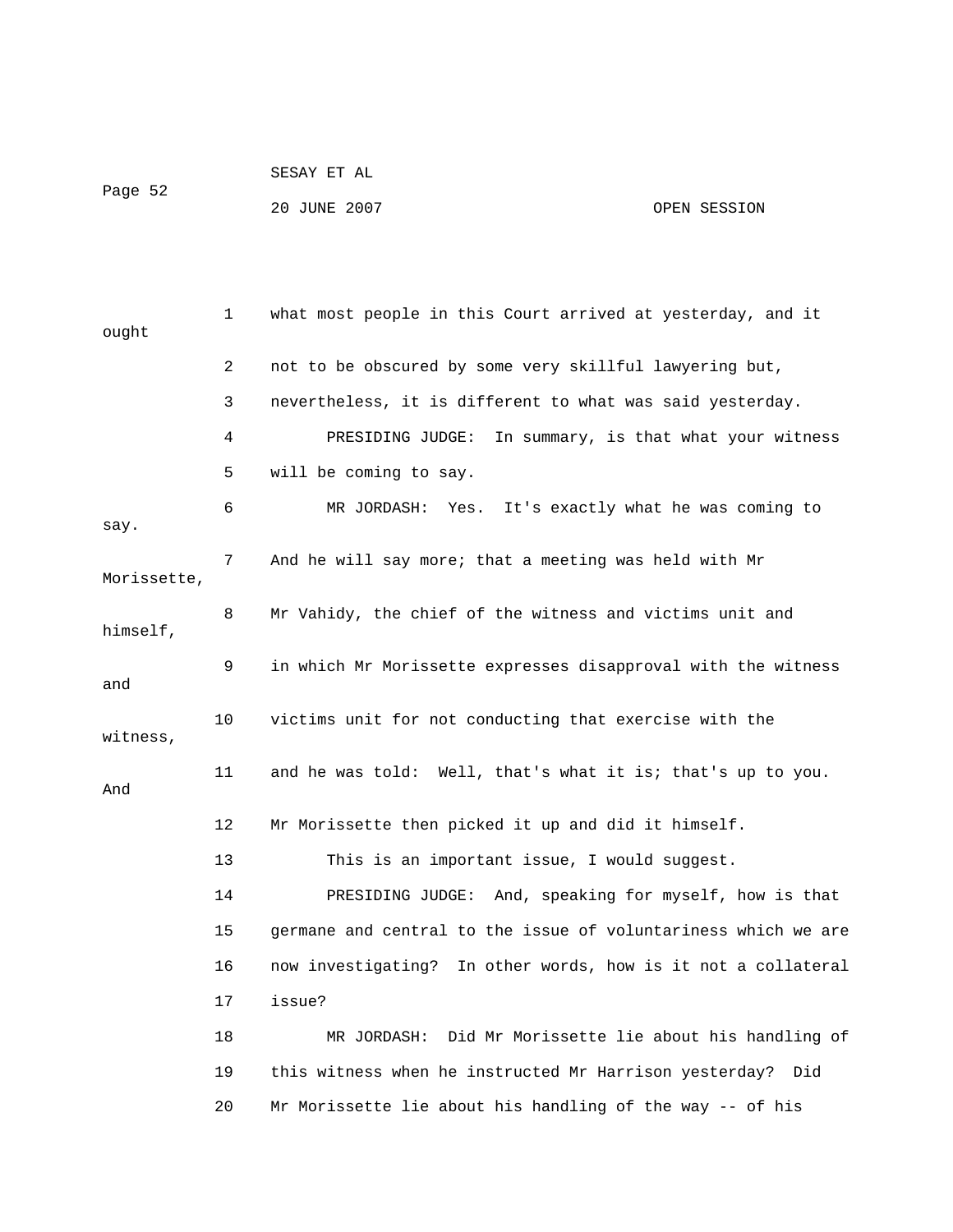| we         | 21 | handling of Mr Sesay? The two questions are exactly the same;  |
|------------|----|----------------------------------------------------------------|
|            | 22 | are just dealing with a different person. And if Your Honours  |
| Morissette | 23 | if Your Honours don't find that it's relevant that Mr          |
| don't      | 24 | misled the Court about the way he treated this witness, you    |
|            | 25 | find it relevant to whether Mr Sesay's telling the truth about |
| the        | 26 | the way he was treated, or whether Mr Morissette is telling    |
|            | 27 | truth, then I'll sit down. But, to my mind, it is clear and    |
|            | 28 | obvious what the relevance is, but I'm not sure I can make my  |
|            | 29 | arguments more forcefully. The issues are there on the table.  |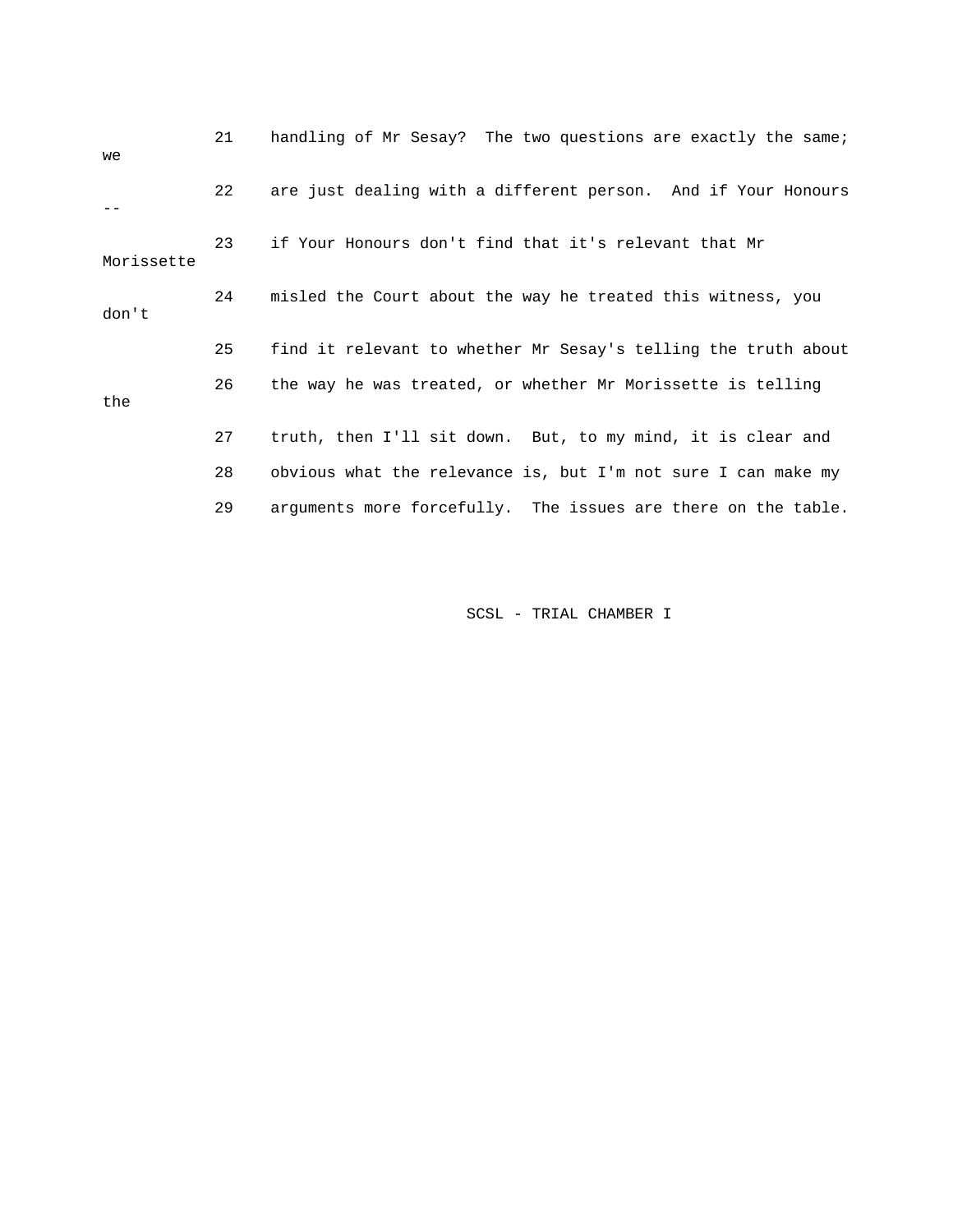| Page 53 |              |              |
|---------|--------------|--------------|
|         | 20 JUNE 2007 | OPEN SESSION |
|         |              |              |
|         |              |              |

SESAY ET AL

 1 Your Honours -- 2 PRESIDING JUDGE: In other words, you're saying it's a 3 central issue, it's not collateral. 4 MR JORDASH: Well, Your Honours have to make a -- Your 5 Honours have a deliberation. Much of what we put before you will 6 not be an issue of credibility because what we'll say to you is: 7 Whether you believe the Prosecution's evidence or not, they can't 8 discharge the burden. But it may be that you will come to the 9 next question and say: Well, what if we believe Mr Morissette's 10 evidence over Mr Sesay's? Are Your Honours not going to ask the 11 question, as to whether Mr Morissette told the truth yesterday 12 about his handling of this witness? I would have thought that 13 that question would come into Your Honours' hands, or minds, 14 almost immediately. 15 JUDGE BOUTET: But isn't it a collateral issue? The 16 question that you're being asked, isn't it, that, a collateral 17 issue? 18 MR JORDASH: Well, credit can always be called a collateral 19 issue. 20 JUDGE BOUTET: Well, I'm asking you: Is it or not a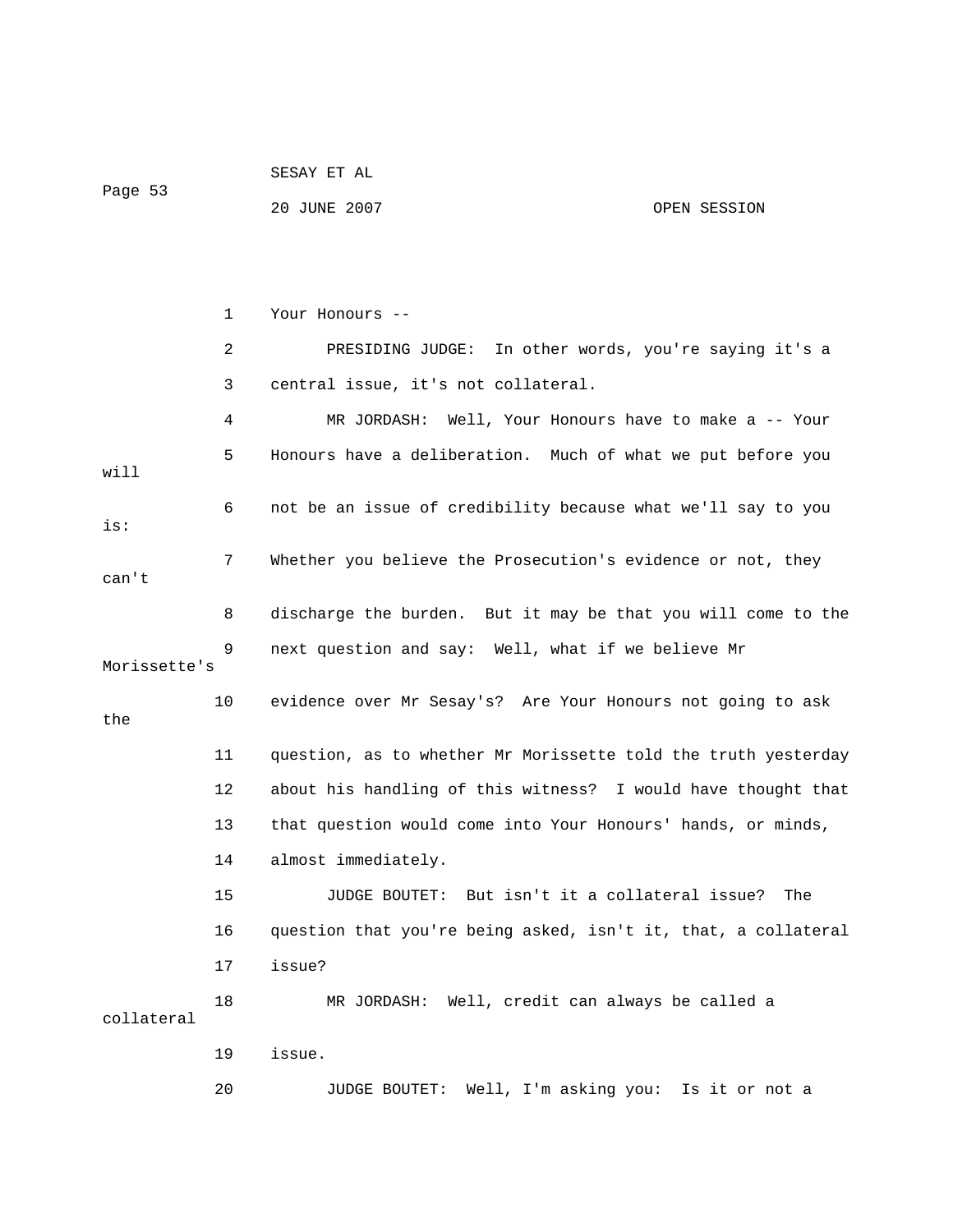| mean, | 21 | collateral issue, this issue here in court, this matter? I    |
|-------|----|---------------------------------------------------------------|
| to    | 22 | the credibility of witnesses is exactly what we're here for,  |
|       | 23 | make this assessment, based on what you -- what is led as     |
| and   | 24 | evidence including your cross-examination of these witnesses  |
|       | 25 | the representations you made. I mean, if we pursue that line, |
| such, | 26 | Mr Jordash, we may as well open a second issue of trial, as   |
| we'll | 27 | and deal with credibility of witnesses all along. I mean,     |
| upon  | 28 | never see the end of the day. This is why we don't embark     |
|       | 29 | collateral issues.                                            |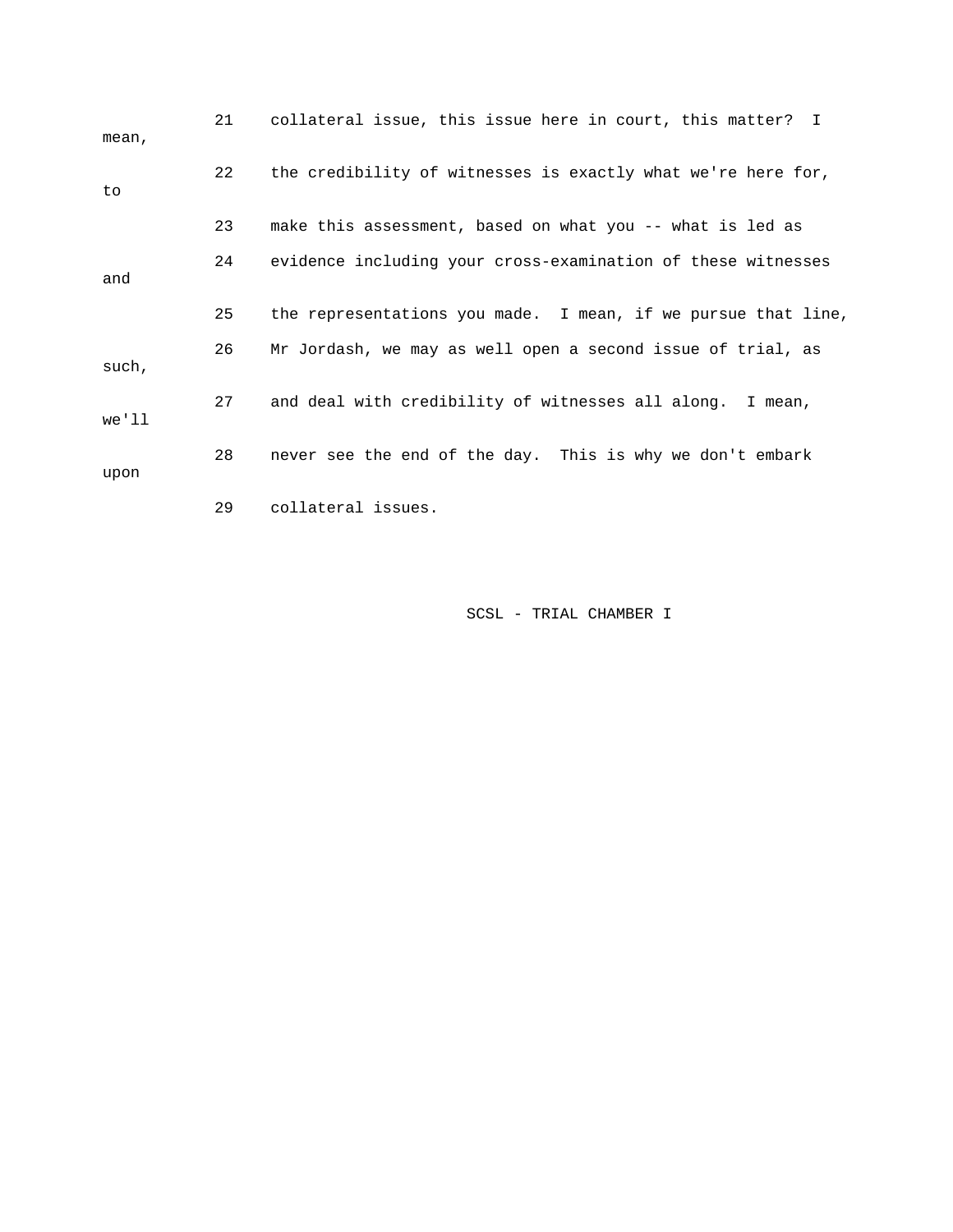|         | SESAY ET AL  |              |
|---------|--------------|--------------|
| Page 54 |              |              |
|         | 20 JUNE 2007 | OPEN SESSION |

1 MR JORDASH: Well, if Your Honours -- 2 JUDGE BOUTET: Credibility, I agree with you, and I'll 3 concede that to you entirely, is always part of a trial. I mean, 4 this is everything that we are here about; to determine if we 5 believe a witness, in totality, in part, or not at all. I mean, 6 this is what this function is all about. And in hearing 7 witnesses through the witness box, giving their evidence and 8 assessing if we think what they're saying is the truth or not. 9 MR JORDASH: Well, if Your Honour orders disclosure on the 10 basis, I presume, of Rule 68, the Court is then misled, then 11 isn't the Court, and I ask rhetorically, interested in having the 12 most accurate version of events, straight from the horse's mouth, 13 the witness and victims unit? I would suggest the answer must 14 clearly be "yes." And if it's -- it can be termed "collateral," 15 it can be called "credit." It can be called "peripheral," but it 16 matters not what it's called. It's the impression that's been 17 left in this Court and the impression that Mr Morissette has 18 sought to leave before this Court. 19 PRESIDING JUDGE: So, are you suggesting that by not 20 hearing this witness, if we so decide, this Court is, in fact,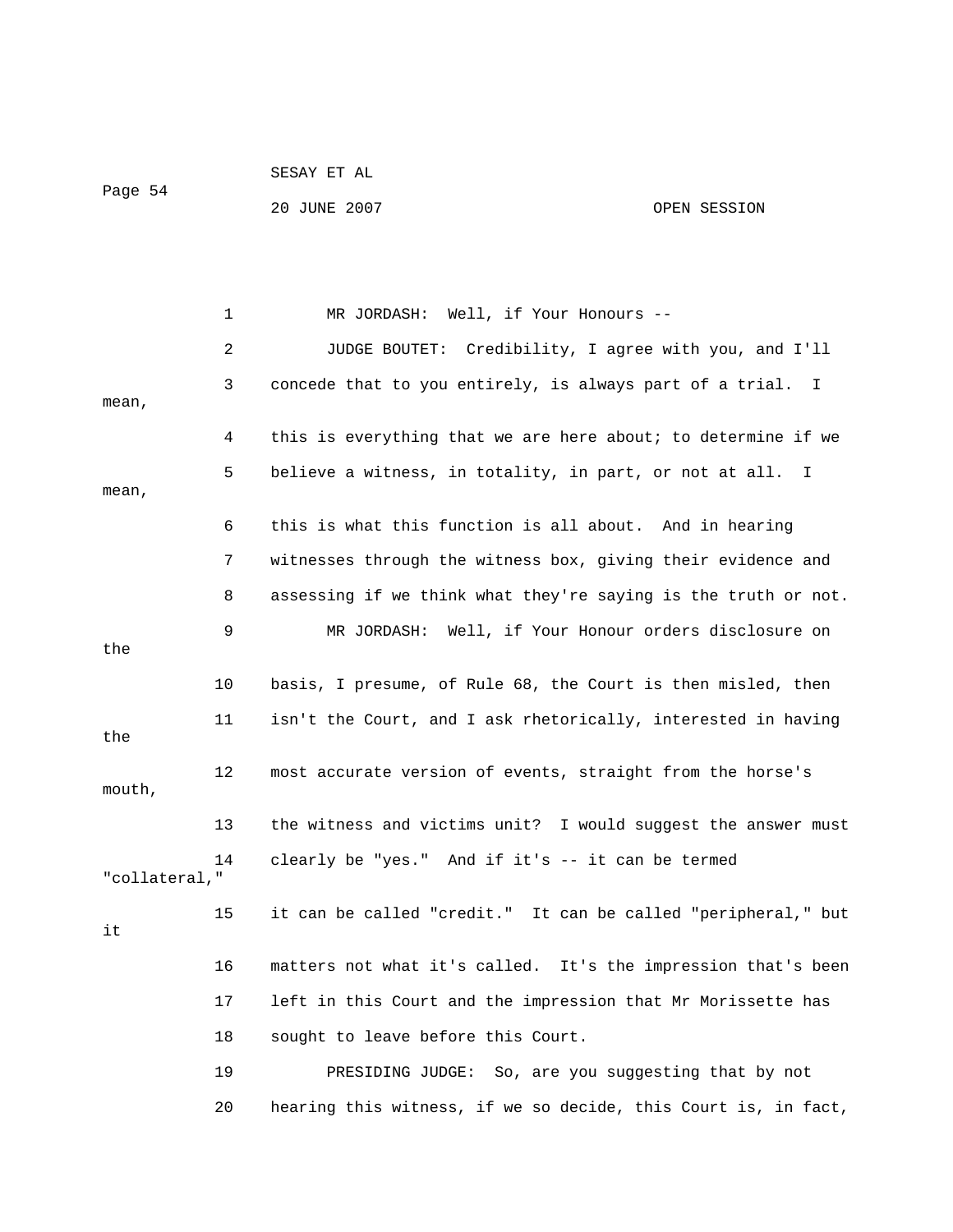|        | 21 | handicapped in arriving at the whole truth in respect of the  |
|--------|----|---------------------------------------------------------------|
| In     | 22 | voluntariness or involuntariness of the alleged statements?   |
| the    | 23 | other words, will we be missing out some important element in |
| or     | 24 | jigsaw puzzle when working out the equation of voluntariness  |
|        | 25 | involuntariness of the alleged statements?                    |
| decide | 26 | MR JORDASH: Well, frankly, my view is that you can            |
|        | 27 | in favour of the Defence without it.                          |
|        | 28 | PRESIDING JUDGE: Well, that's the point I -- in other         |
| point  | 29 | words, how vital is this? I mean, looking at it from the      |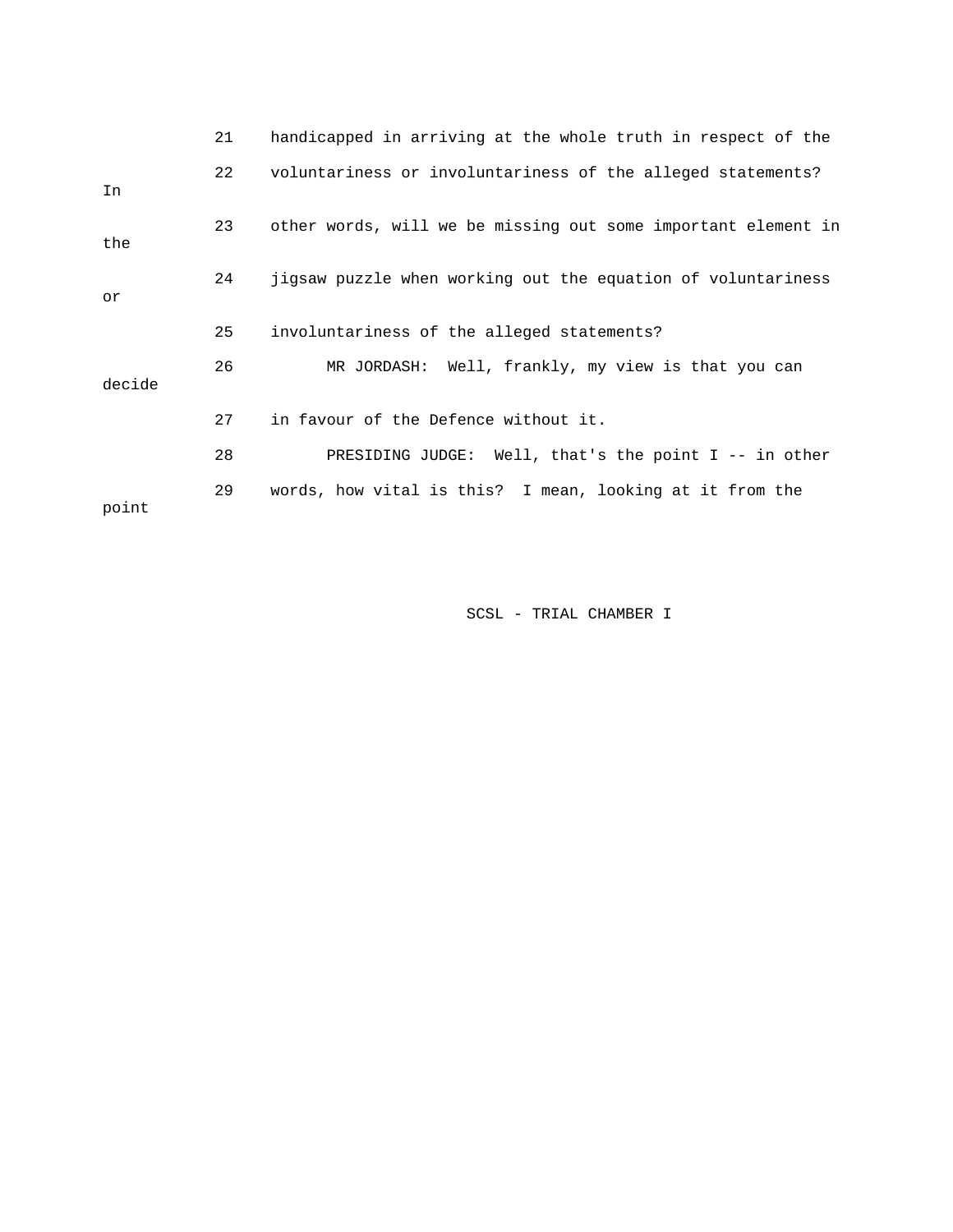```
 SESAY ET AL 
Page 55
```
## 20 JUNE 2007 OPEN SESSION

| words,    | 1  | of view of a jigsaw puzzle, how vital is this? In other         |
|-----------|----|-----------------------------------------------------------------|
| important | 2  | if we don't hear the witness, are you saying that some          |
|           | 3  | component of the final equation will be missing and the Court   |
| In        | 4  | may, in fact, be taking a judicial misstep in its conclusion?   |
|           | 5  | other words, do we already have enough material before us upon  |
|           | 6  | which we can reach, objectively and impartially and             |
| made      | 7  | dispassionately, a determination whether the statements were    |
|           | 8  | voluntarily or not?                                             |
| felt      | 9  | JUDGE ITOE:  Mr Jordash does not feel that way.<br>If he        |
|           | 10 | that way, he wouldn't be giving this application.               |
|           | 11 | PRESIDING JUDGE: Well, that's why I want to be --               |
|           | 12 | JUDGE ITOE: He wouldn't be bringing the application.            |
|           | 13 | PRESIDING JUDGE:<br>That's why I want to be persuaded.<br>I.    |
| issue     | 14 | want to be persuaded -- no, I want to be persuaded on the       |
| be        | 15 | whether the $-$ if we don't hear this witness there is going to |
|           | 16 | a vital missing link.                                           |
|           | 17 | MR JORDASH: Well, Your Honour, I don't know.                    |
|           | 18 | PRESIDING JUDGE: That's my own position.                        |
|           | 19 | I don't know the way that Your Honours will<br>MR JORDASH:      |
|           | 20 | approach this issue.                                            |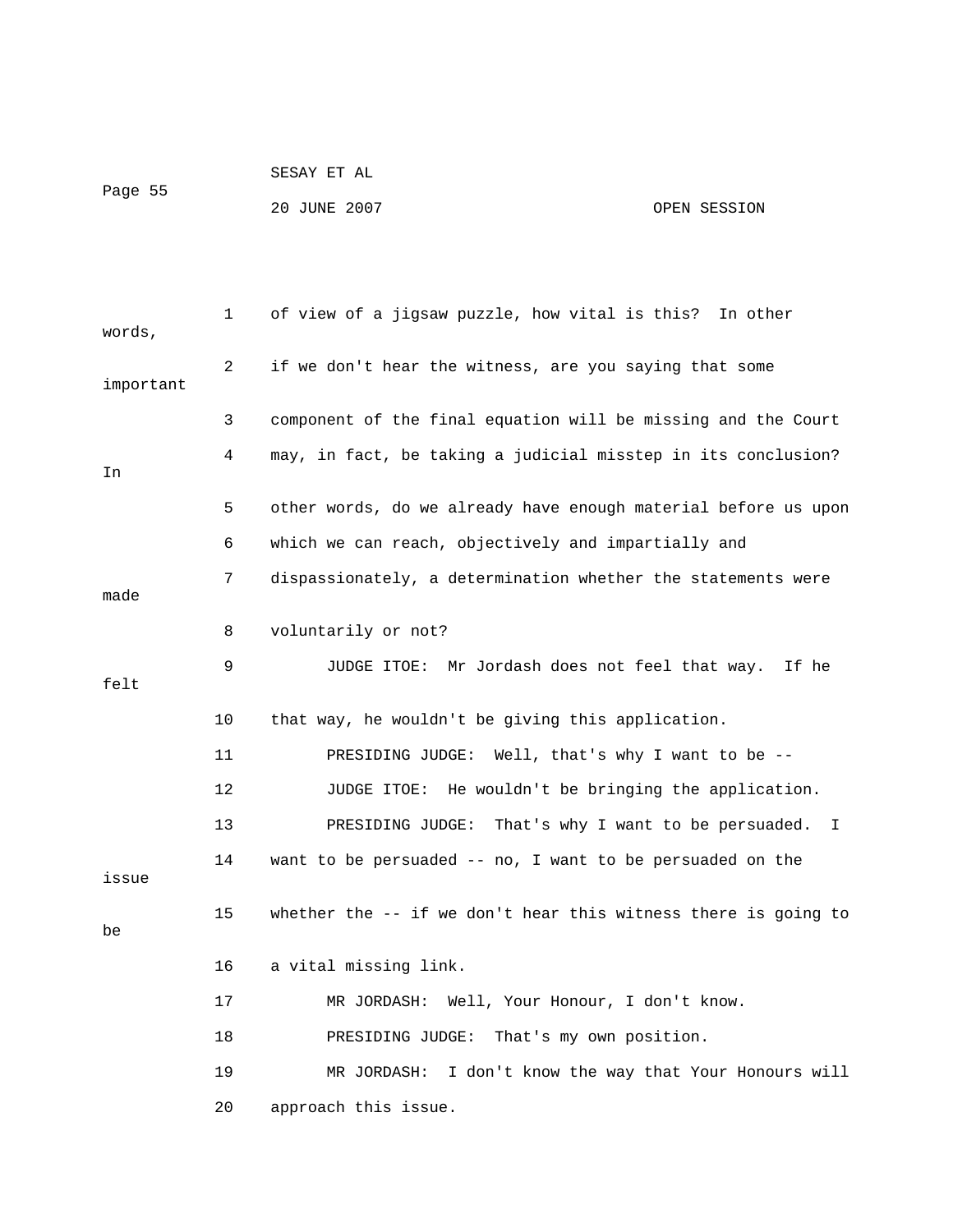| are       | 21 | PRESIDING JUDGE: But I will tell you how we will.<br>We        |
|-----------|----|----------------------------------------------------------------|
| both      | 22 | enjoined by law to look at the evidence that has been led by   |
|           | 23 | sides so far and also advise ourselves on the law relating to  |
|           | 24 | statements, and also the tests that we apply when we determine |
| custodial | 25 | whether alleged statements made by accused persons in          |
| evidence  | 26 | settings were voluntary or not. Applying the law to the        |
| have      | 27 | we have here, and the totality of the circumstances, as they   |
|           | 28 | been presented by both sides, and of course taking into        |
|           | 29 | consideration the legal submissions and inferences which you   |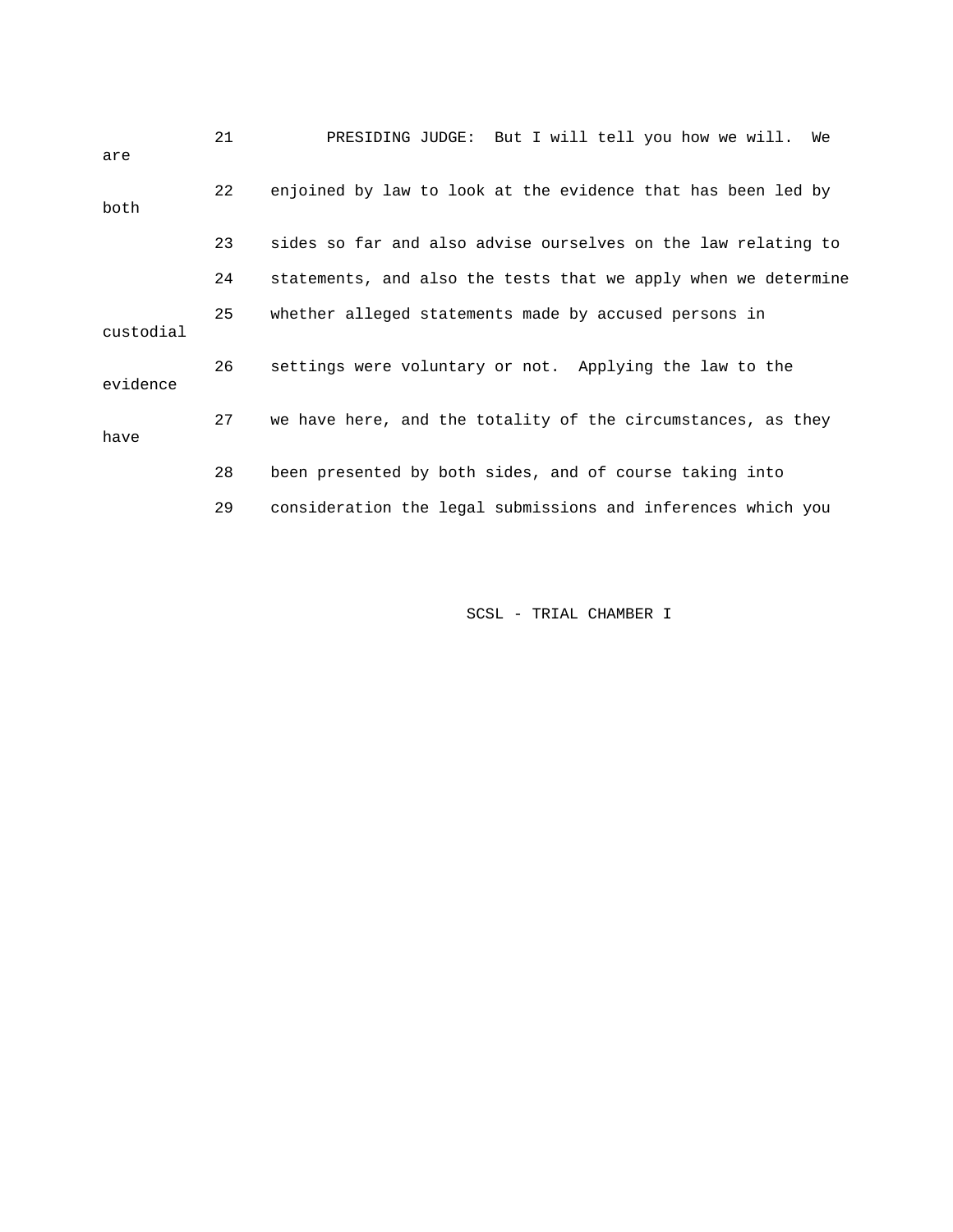|         | SESAY ET AL  |              |
|---------|--------------|--------------|
| Page 56 |              |              |
|         | 20 JUNE 2007 | OPEN SESSION |

 1 invite us to draw, we come to a final determination of the issue. 2 That would be our methodology and that will be the standard 3 methodology. 4 JUDGE ITOE: Mr Jordash, you know, as far as I am 5 concerned, I think what underlies a determination of the issues 6 you have raised is the status of that issue; is it a collateral 7 issue or not? I think that, from all indications, it is, indeed, 8 a collateral issue and that, to me, is not that relevant for the 9 determination of the voluntariness of the waiver or of the 10 statements which are in issue. 11 However, I think that that is -- that's the point, you 12 know, where you need to be advised. Because, if we go into this, 13 it means that we would be opening another trial to call some more 14 evidence because you would have put -- you would have put the 15 character of Mr Morissette, you know, and of course of the 16 Prosecution, you know, into question, and it would divert us. 17 And I tell you, you yourself know, that we would never come to 18 the end of this process. 19 I think we need to move along and make sure that we bring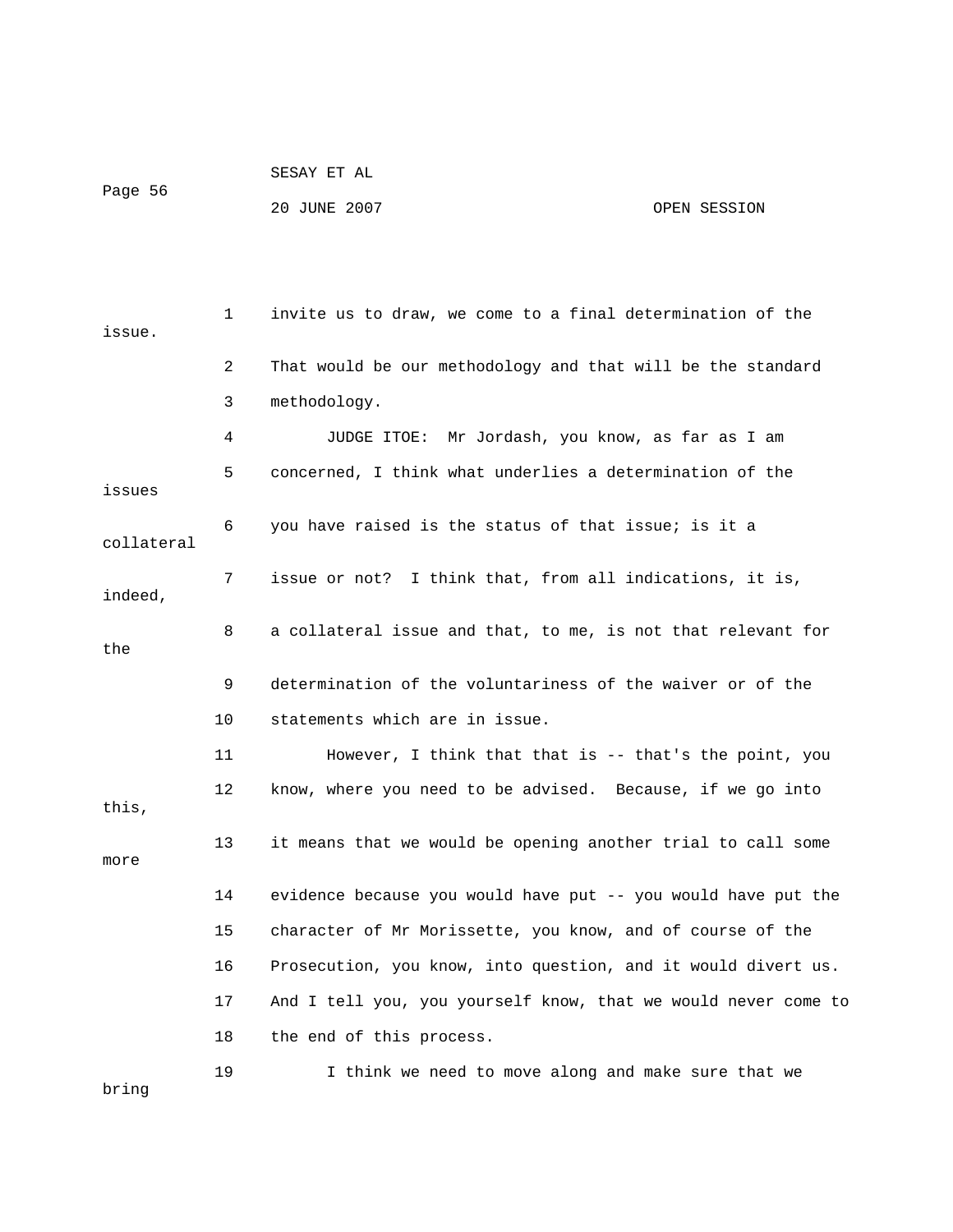| an    | 20 | an end to this particular issue. I think we are virtually at   |
|-------|----|----------------------------------------------------------------|
| are   | 21 | end and we see how we treat the evidence and submissions that  |
|       | 22 | going to be made available to us by the parties.               |
| this  | 23 | This is the way, you know -- I think we are extending          |
| am    | 24 | to -- I mean, we have heard the arguments, but I don't think I |
|       | 25 | convinced, personally, that this witness, if this witness is   |
| issue | 26 | called for just that purpose, I think it for a collateral      |
| been  | 27 | that does not need to receive such importance. Evidence has    |
| us    | 28 | led on the core issues in this matter, and I think it is for   |
| the   | 29 | to consider that evidence and not that which is collateral to  |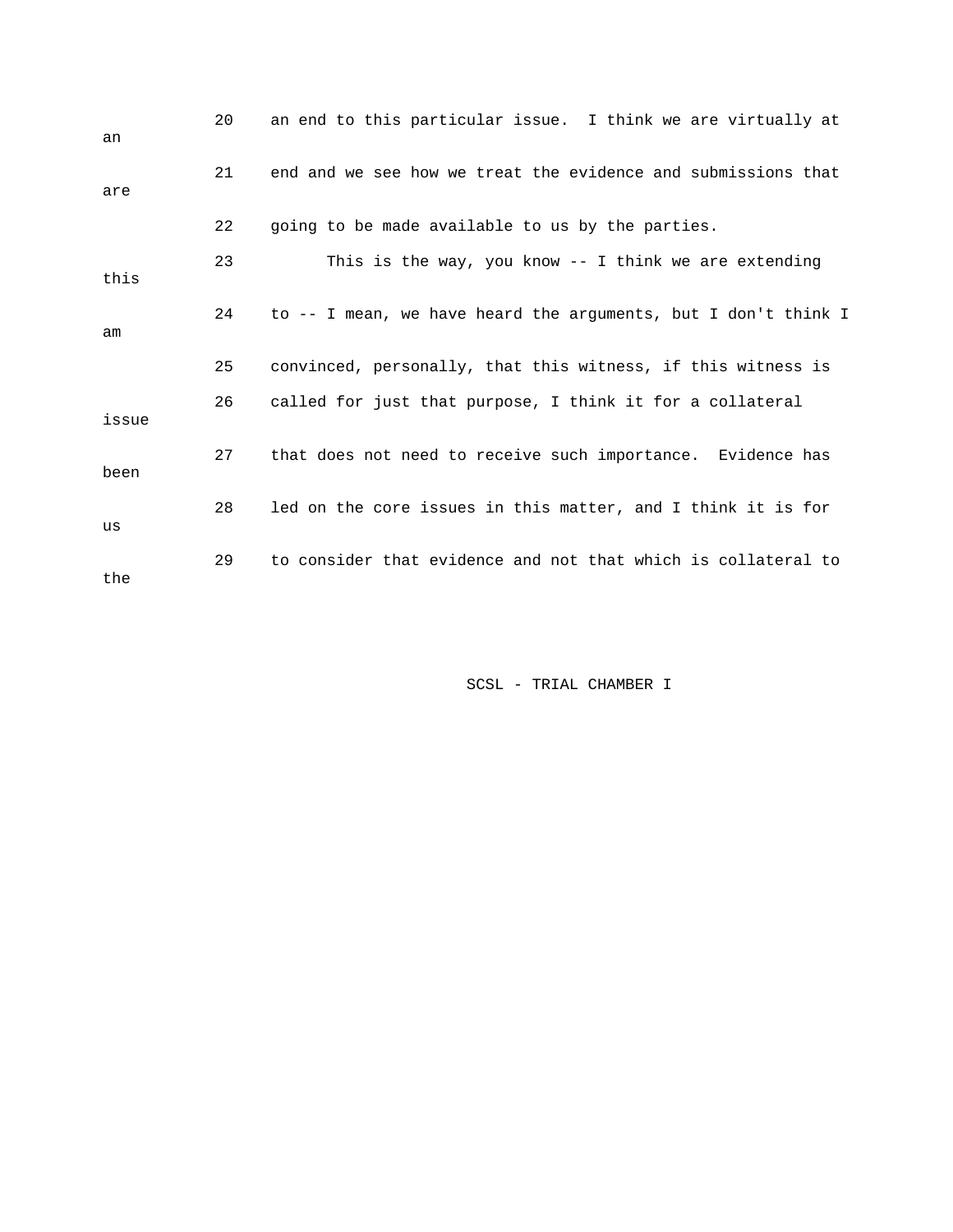| Page 57 |    | 20 JUNE 2007                                                   | OPEN SESSION                               |
|---------|----|----------------------------------------------------------------|--------------------------------------------|
|         |    |                                                                |                                            |
|         | 1  | determination of this case.                                    |                                            |
|         | 2  | MR JORDASH: Well, I'm not going to press the point             |                                            |
|         | 3  | further, but I make the point for the record: Rule 68 is a     |                                            |
|         | 4  | procedural right. It's not --                                  |                                            |
| all     | 5  | JUDGE ITOE: Mr Jordash, we know what -- we have heard          |                                            |
| when    | 6  | the arguments on Rule 68. We know what is in Rule 68. And      |                                            |
| mind.   | 7  | we are talking, you know, we know that we have Rule 68 in      |                                            |
| this    | 8  | I don't think I need to be addressed further, you know, on     |                                            |
| you     | 9  | because the issue is just what I have put across to you, and   |                                            |
|         | 10 | understand we understand you very, very well.                  |                                            |
| that    | 11 | I, for one, you know, would take the view, you know,           |                                            |
| opinion | 12 | it is, indeed, a collateral issue and, I mean, that's my       |                                            |
| you.    | 13 | on this matter, and I think it's good to put that across to    |                                            |
|         | 14 | It's not to ask you to sit down, but it's just to let you know |                                            |
| this.   | 15 | that you have made your point, and that is my position on      |                                            |
| it      | 16 | I don't know what my learned brothers, you know, think about   |                                            |
|         | 17 | but we have to move on.                                        |                                            |
|         | 18 | MR JORDASH:                                                    | In my respectful submission, then I'll sit |

SESAY ET AL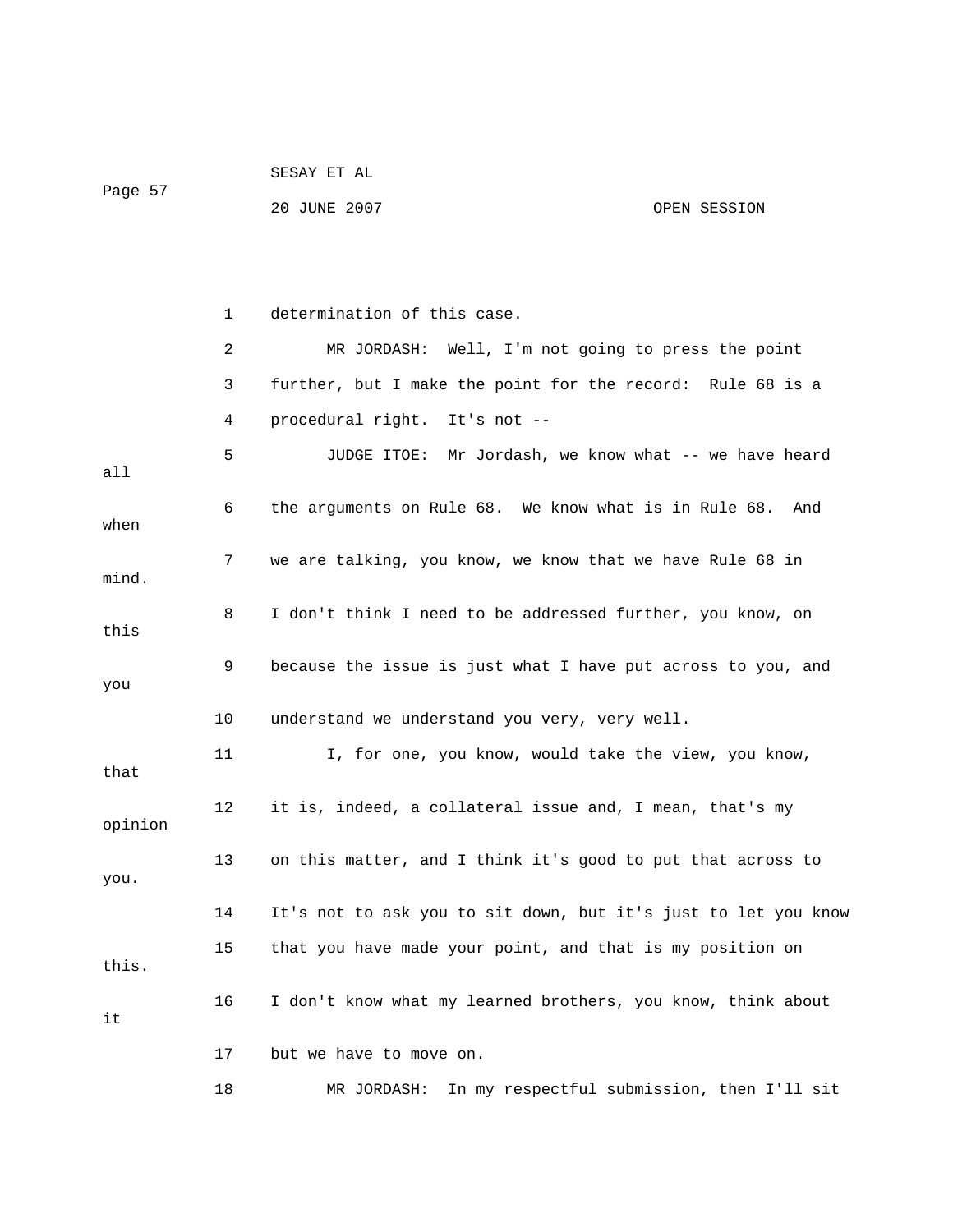|         | 19 | down, is that it could never be a collateral issue that the    |
|---------|----|----------------------------------------------------------------|
|         | 20 | Prosecution are allowed to make assertions in court, and then  |
| they're | 21 | evidence is found which refutes that assertion and that        |
| what's  | 22 | termed collateral. It could never be collateral. Because       |
|         | 23 | left on the record is unsubstantiated assertion by the         |
|         | 24 | Prosecution, and a clear knowledge by the Court that evidence  |
|         | 25 | exists and reliable evidence exists.                           |
| opening | 26 | JUDGE ITOE: Mr Jordash, if we had to create this               |
|         | 27 | for you, do you admit that we would be opening a Pandora's box |
| more    | 28 | for the Prosecution to also justify its position by calling    |
|         | 29 | witness, and to maintain its stand that Mr Morissette himself  |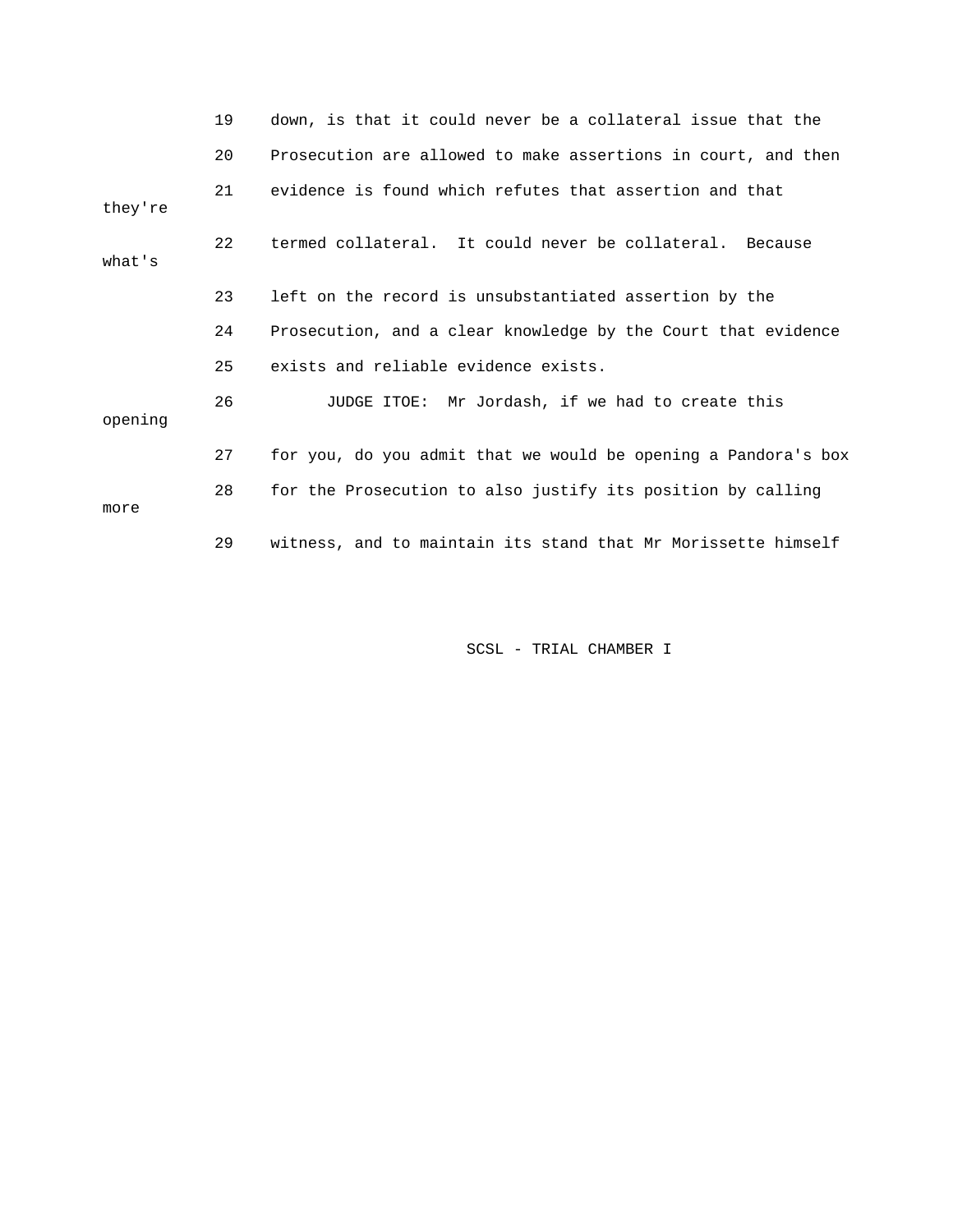| Page 58     |    | 20 JUNE 2007                                                   | OPEN SESSION |
|-------------|----|----------------------------------------------------------------|--------------|
|             |    |                                                                |              |
|             | 1  | would need to call witnesses on this issue, and that it would  |              |
|             | 2  | know no end?                                                   |              |
|             | 3  | Well, it would involve at most --<br>MR JORDASH:               |              |
|             | 4  | Because it's a question of credibility and<br>JUDGE ITOE:      |              |
|             | 5  | integrity.                                                     |              |
|             | 6  | It would involve at most Mr Ahmed.<br>MR JORDASH:              | Ιf           |
| be          | 7  | Mr Morissette disagrees with what Mr Ahmed says then he could  |              |
| very        | 8  | recalled. It would require nothing more than that.             | It's a       |
|             | 9  | seductive argument my learned friend put across but in fact it |              |
| this        | 10 | doesn't hold water. It would take two witness to deal with     |              |
|             | 11 | issue; an issue which goes to the heart of how Mr Morissette   |              |
|             | 12 | deals with witnesses. And it's -- time and time again I'm put  |              |
|             | 13 | into this situation. I'm asking for what is candour from the   |              |
| again       | 14 | Prosecution concerning a state of affairs and time and time    |              |
|             | 15 | it's painted as if I'm the one pushing for it. I am simply     |              |
| know        | 16 | asserting that if the Prosecution asserts something and we     |              |
| assertion.  | 17 | it not to be true, that we be allowed to answer that           |              |
| adversarial | 18 | I'm not asking for anything controversial. Just an             |              |
|             | 19 | process which allows allegation and answer; nothing more.      |              |

SESAY ET AL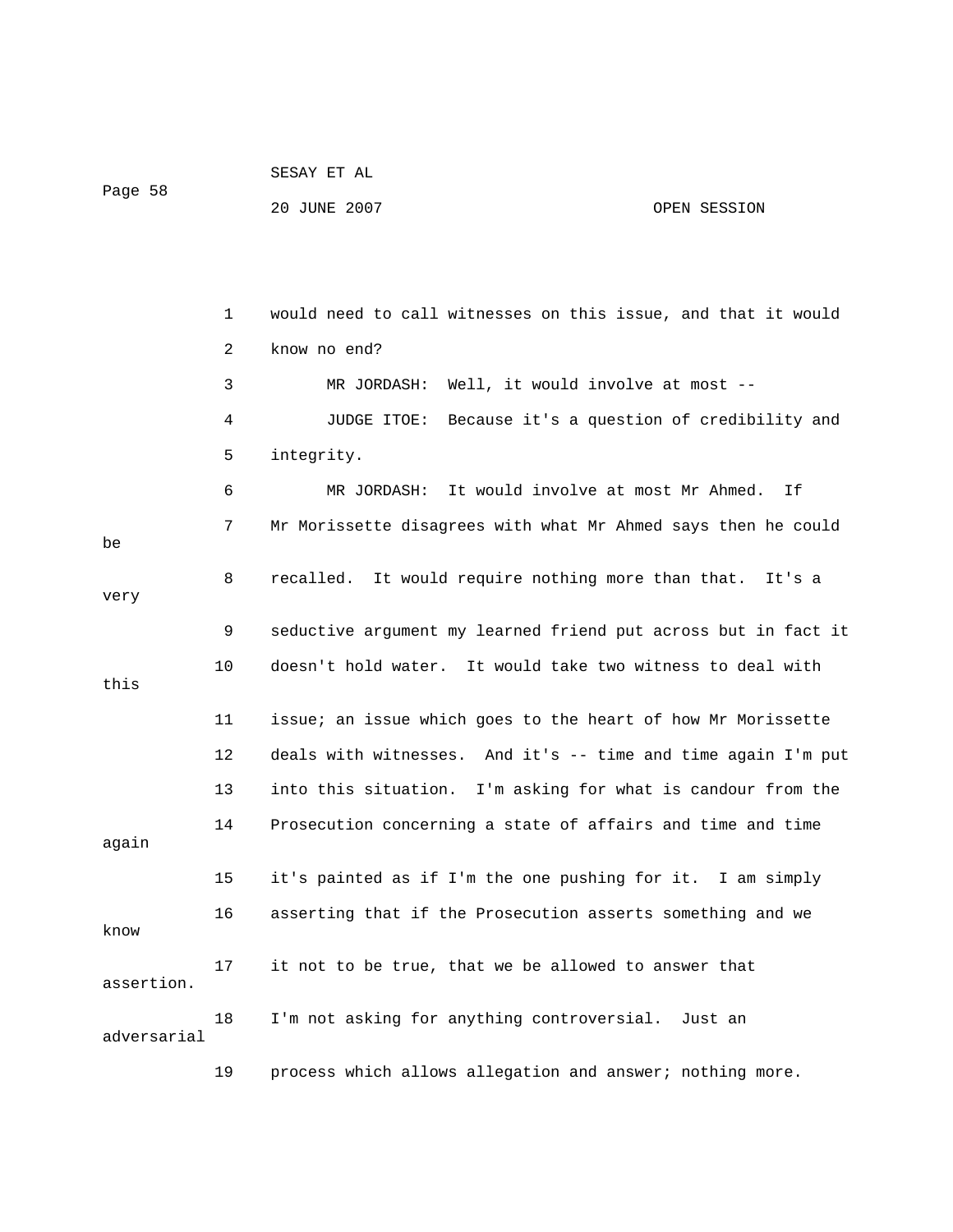| the            | 20 | PRESIDING JUDGE: Speaking for myself, what matters at        |
|----------------|----|--------------------------------------------------------------|
|                | 21 | end of the day, and leaving aside whether this issue is      |
|                | 22 | characterised as collateral or not collateral, and of course |
|                | 23 | there cannot be a rule of thumb, an inflexible rule of thumb |
| from           | 24 | which may be collateral or core or central issues may vary   |
| circumstances, | 25 | case to case in terms of the particular facts and            |
|                | 26 | and the distinction between core and collateral is merely a  |
|                | 27 | general legal distinction but in particular concrete         |
| be             | 28 | circumstances what may be collateral in case A may, in fact, |
| that.          | 29 | principal or central in case B. But I don't want to get to   |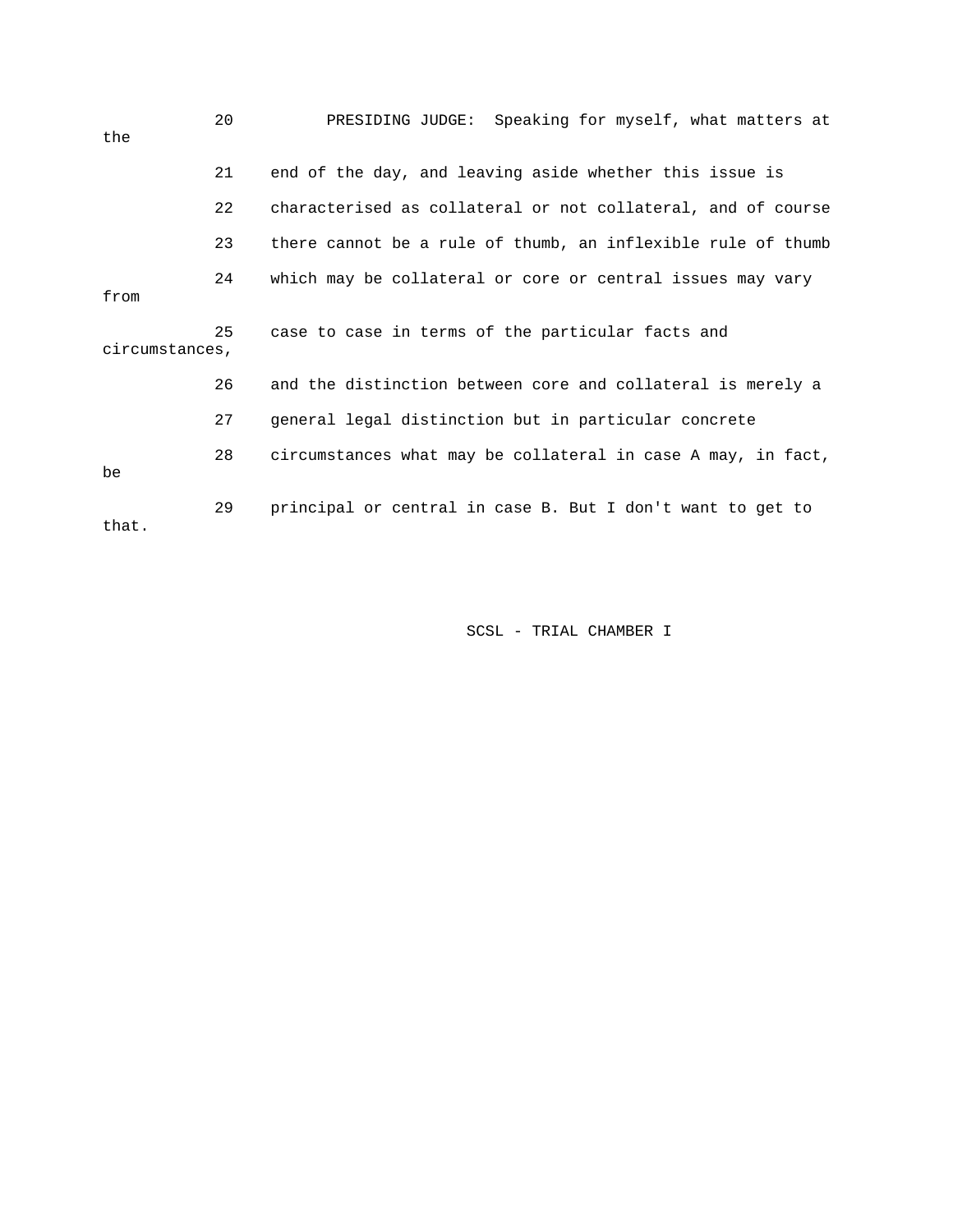```
 SESAY ET AL 
Page 59 
             20 JUNE 2007 OPEN SESSION
```
 1 My concern is that I need to be satisfied that without this 2 evidence this Court is not already seized of enough 3 material, and also guided by the law applicable to 4 to be able to reach an objective, impartial and fair 7 MR JORDASH: Yes. 8 PRESIDING JUDGE: And that up to this point in time I am 10 MR JORDASH: Well, I don't think my point will get any 11 better with repetition. I've made my point. It's on the 12 and I can see I have lost a losing battle. sh. So the 13 PRESIDING JUDGE: Thank you, Mr Jorda 14 is that -- 15 JUDGE ITOE: Battles are fought to be won, not to be 16 at times. 17 PRESIDING JUDGE: That's the nature of the beast. 19 PRESIDING JUDGE: We will recall the witness. There's 20 nothing else, is there? evidentiary voluntariness, 5 determination of the issues in controversy between the parties. 6 That is my own focus of it. 9 not satisfied that we do not have enough material before us. record position lost 18 JUDGE ITOE: That's the nature of the job.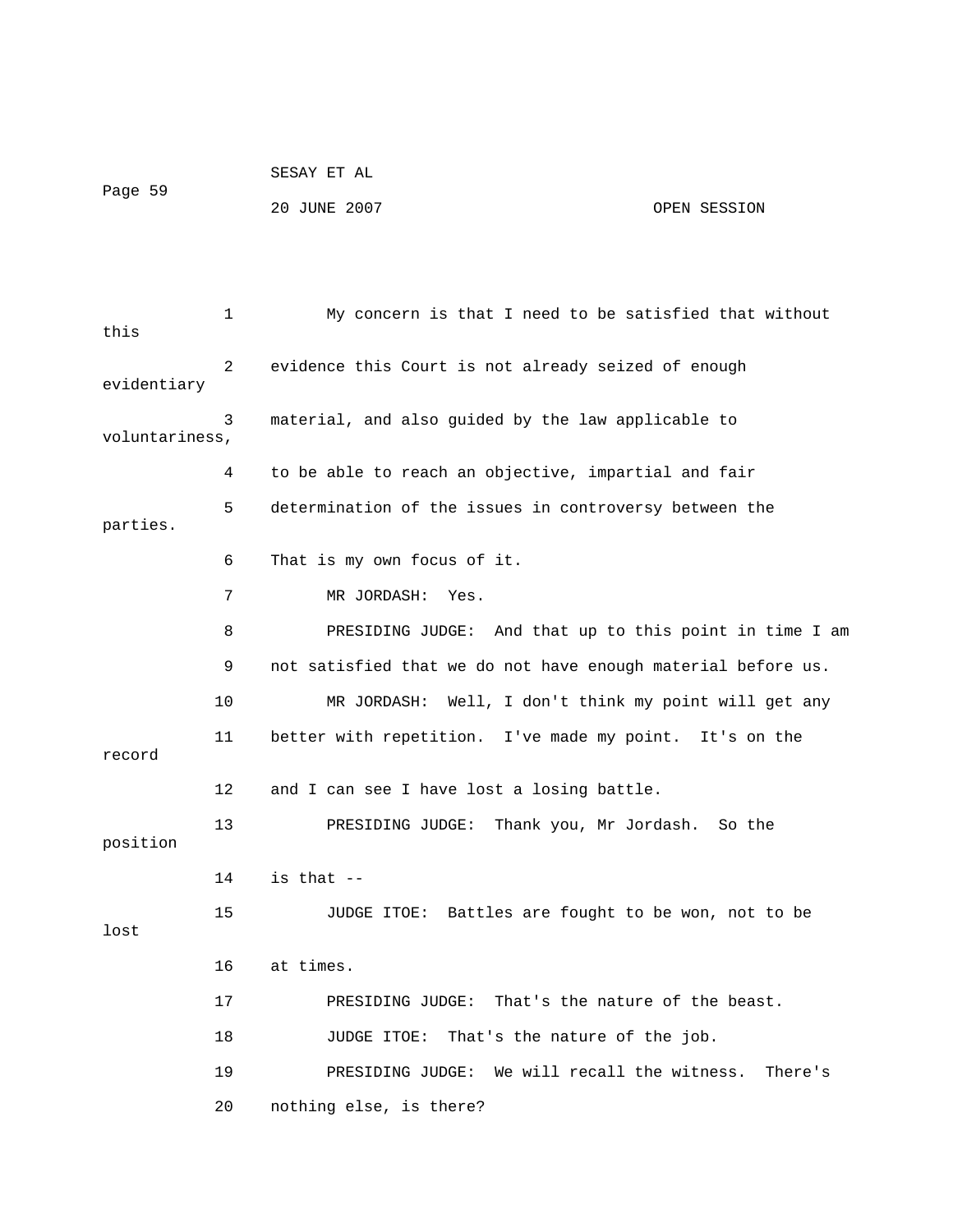21 MR JORDASH: No, there is nothing else. 22 PRESIDING JUDGE: Well, we will probably just issue a 23 formal release for the witness. 25 bit to get next door. 26 PRESIDING JUDGE: Very well. Right. And I take it this 28 the -- we in fact will allocate but I think that will have to 29 tomorrow morning now -- we'll allocate ten but not more than 24 MR JORDASH: Yes. I think he is probably jumping at the 27 will bring to a close your -- the side of your case. Leaving

be

15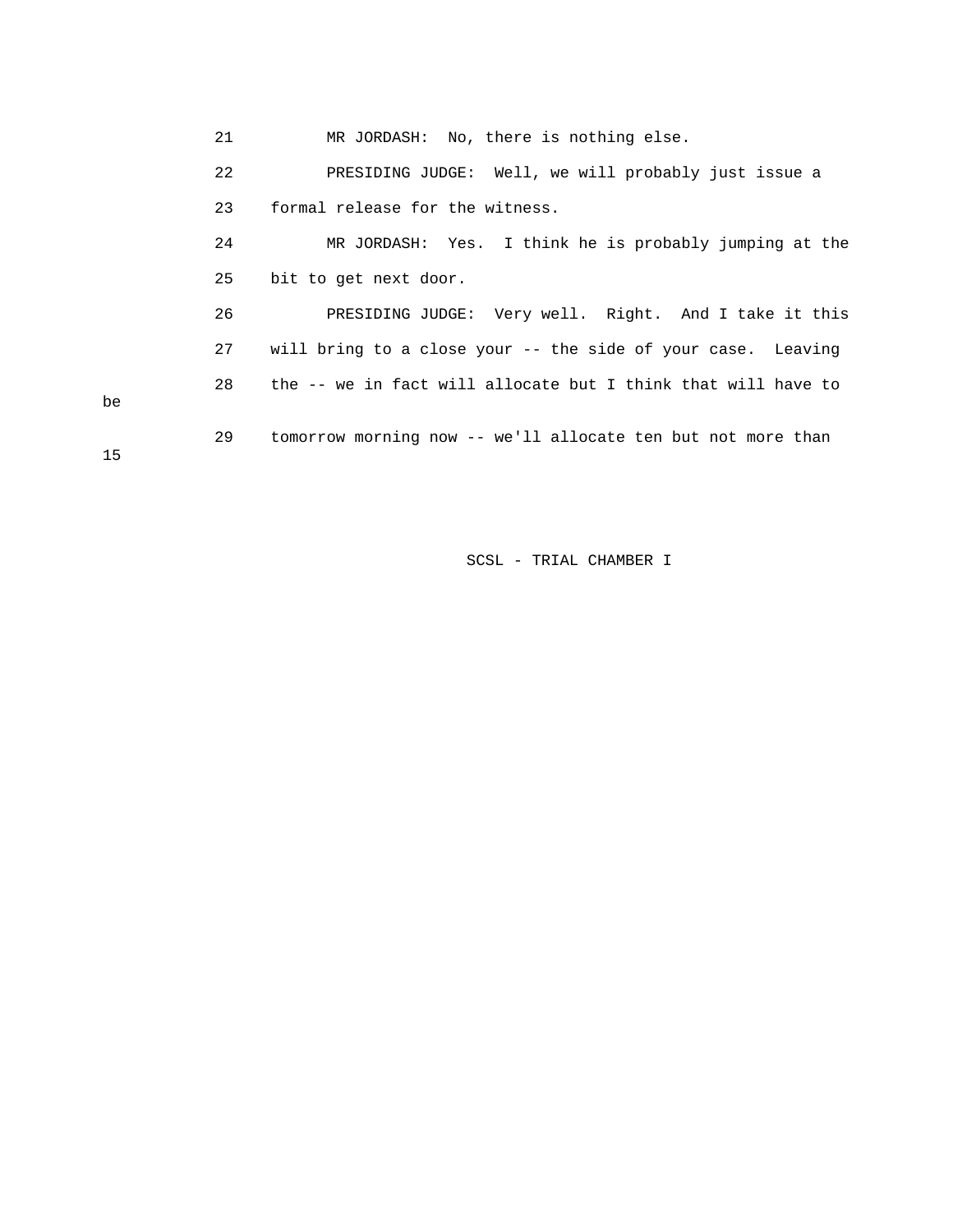|         | SESAY ET AL  |              |
|---------|--------------|--------------|
| Page 60 |              |              |
|         | 20 JUNE 2007 | OPEN SESSION |

 1 minutes to each side for closing submissions tomorrow morning. 2 MR JORDASH: 15 minutes? 3 PRESIDING JUDGE: One five, because already we are 4 overwhelmed, I'll tell you, I use the word "overwhelmed" 5 advisedly, with the amount of evidential material on both sides 6 that should enable us to reach a fair determination. Tomorrow, 7 we would like you to make closing submissions, legal, guiding us 8 on the evidence. But if you feel 15 minutes is being a 9 demonstration of judicial meanness, we are ready to say 20 each. 10 MR JORDASH: Well, Your Honours, I've -- I'm about -- 11 PRESIDING JUDGE: In 20 minutes, you can, I mean, I know 12 how much you get in this Court when it comes to submissions in 13 three or five minutes. If we give you 20, we know what you will 14 do. 15 MR JORDASH: Well, Your Honour -- Your Honour -- 16 JUDGE ITOE: Mr Jordash, let me -- let me leak a Chamber 17 deliberation to you. We were ten minutes, but we looked at 18 Mr Jordash and looked at Mr Harrison and said well, well, well, 19 we could climb up to 15 minutes. 20 MR JORDASH: Oh, I'm overwhelmed.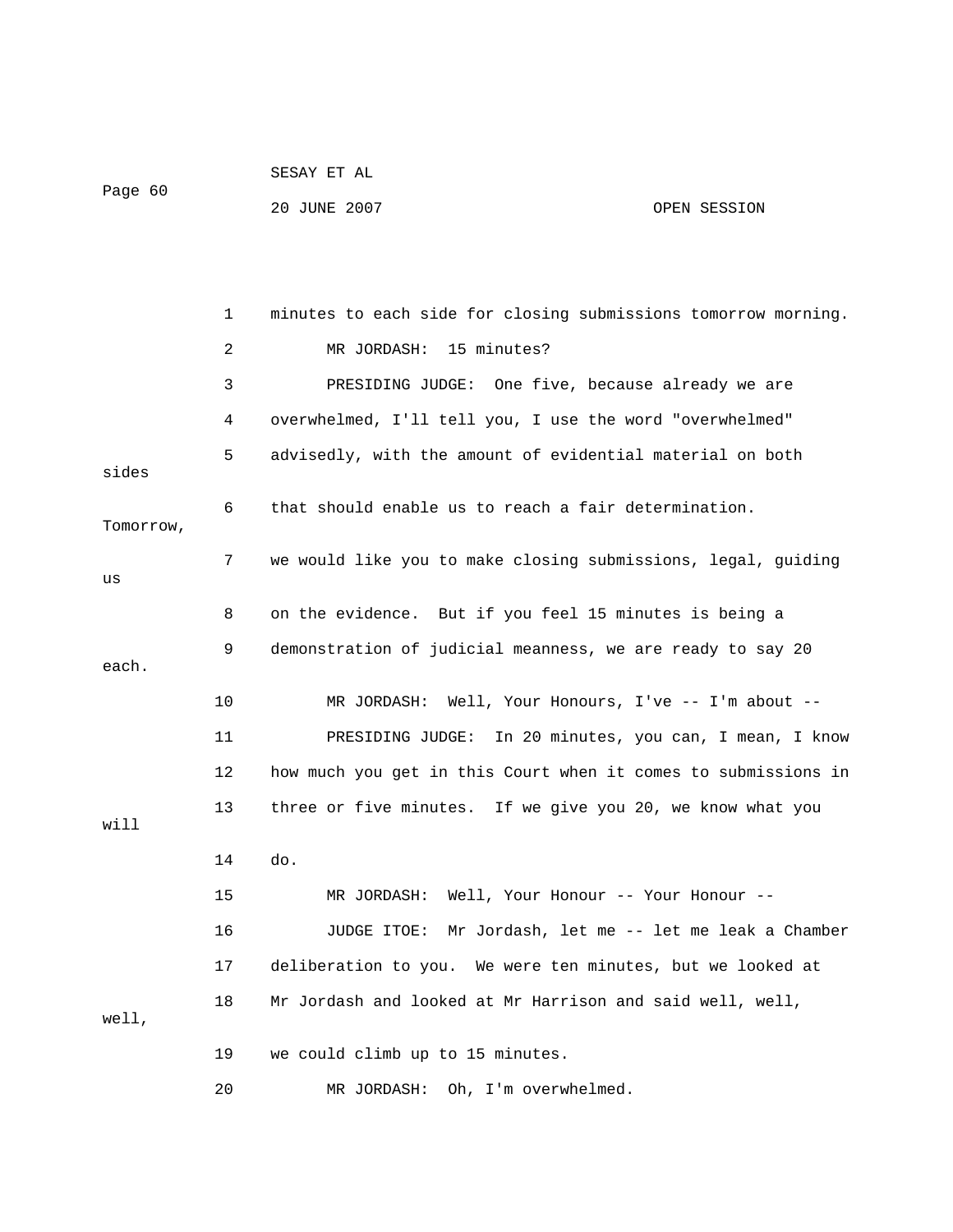|             | 21 | JUDGE ITOE: Now we are 20, so --                            |
|-------------|----|-------------------------------------------------------------|
|             | 22 | MR JORDASH: I'm overwhelmed --                              |
|             | 23 | JUDGE ITOE: -- you can understand.                          |
| Prosecution | 24 | MR JORDASH: -- by the generosity. Well, the                 |
|             | 25 | may feel somewhat disadvantaged because I'm about to file a |
|             | 26 | 20-page skeleton.                                           |
| but         | 27 | PRESIDING JUDGE: Well, let us see what comes tomorrow       |
| And         | 28 | let us keep it at 20 minutes for the time being, a minimum. |
| make        | 29 | if the situation dictates an extension of the time, we will |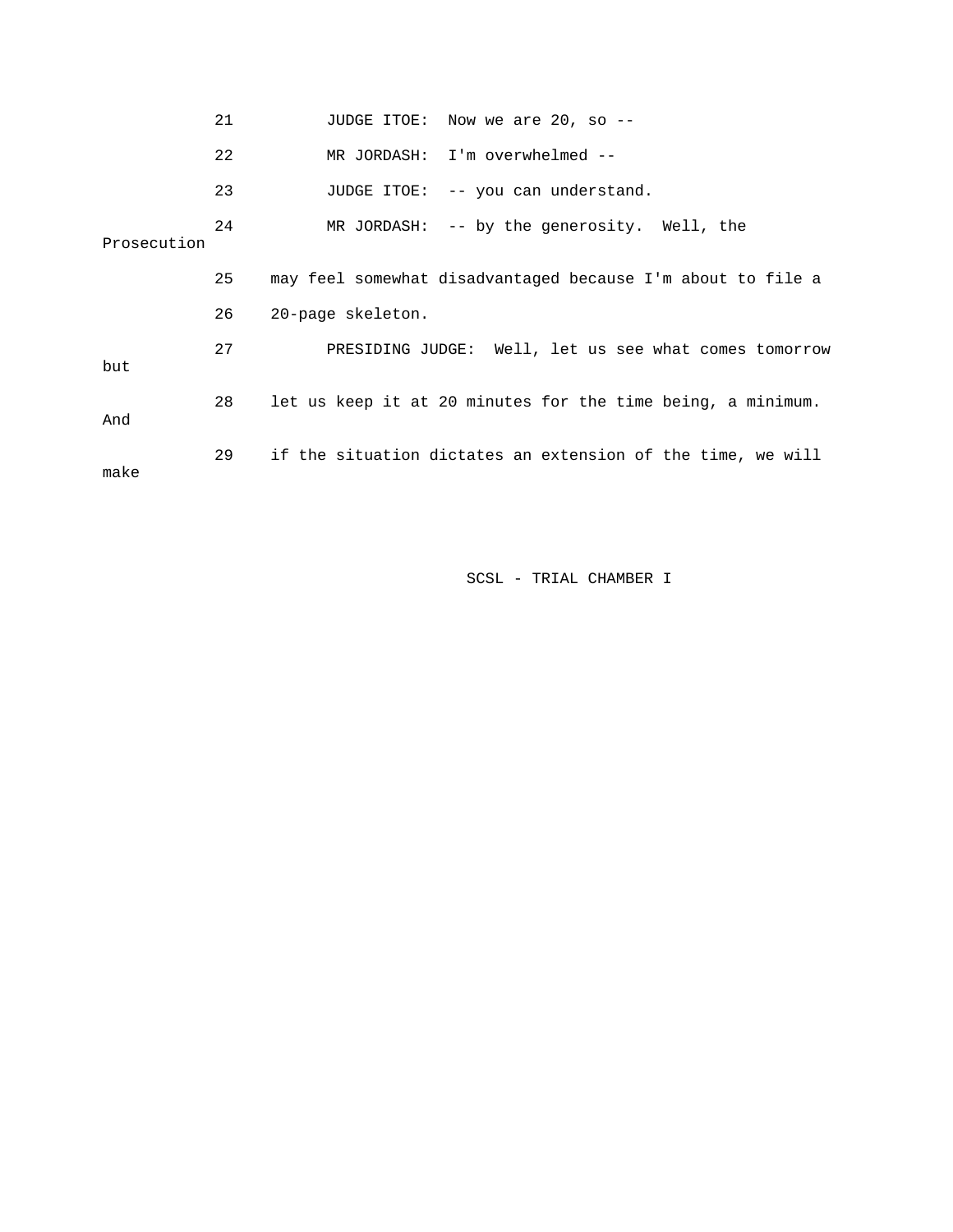|          |    | SESAY ET AL                                                 |
|----------|----|-------------------------------------------------------------|
| Page 61  |    | 20 JUNE 2007<br>OPEN SESSION                                |
|          |    |                                                             |
|          |    |                                                             |
|          | 1  | a determination. But for now, let us understand that as our |
|          | 2  | guidelines.                                                 |
| coming   | 3  | MR JORDASH: Well, if it assists, there is a filing          |
|          | 4  | into court.                                                 |
|          | 5  | PRESIDING JUDGE: Very well. Well, we certainly will,        |
| at       |    |                                                             |
| tomorrow | 6  | this point in time, we are going to adjourn the trial to    |
|          | 7  | morning.                                                    |
|          | 8  | MR JORDASH: Is Mr Ahmed being released, Your Honour.        |
|          | 9  | MS KAMUZORA: Excuse me, Your Honour, we are bringing        |
| the      |    |                                                             |
|          | 10 | witness for -- we are bringing back the witness for --      |
|          | 11 | PRESIDING JUDGE: Bring the witness to be formally           |
|          | 12 | released, yeah.                                             |
|          | 13 | [The witness entered court]                                 |
| name     | 14 | Mr Ahmed, is that -- did I get your<br>PRESIDING JUDGE:     |
|          | 15 | rightly? Mr Ahmed, is that the name?                        |
|          |    |                                                             |
|          | 16 | Correct, sir. Ahmed is my surname.<br>THE WITNESS:          |
|          | 17 | PRESIDING JUDGE:<br>And Naeem is your first name.<br>Yes.   |
| You      | 18 | Well, you're released formally and we thank you for coming. |
|          | 19 | can get back to work.                                       |
|          | 20 | Thank you.<br>THE WITNESS:                                  |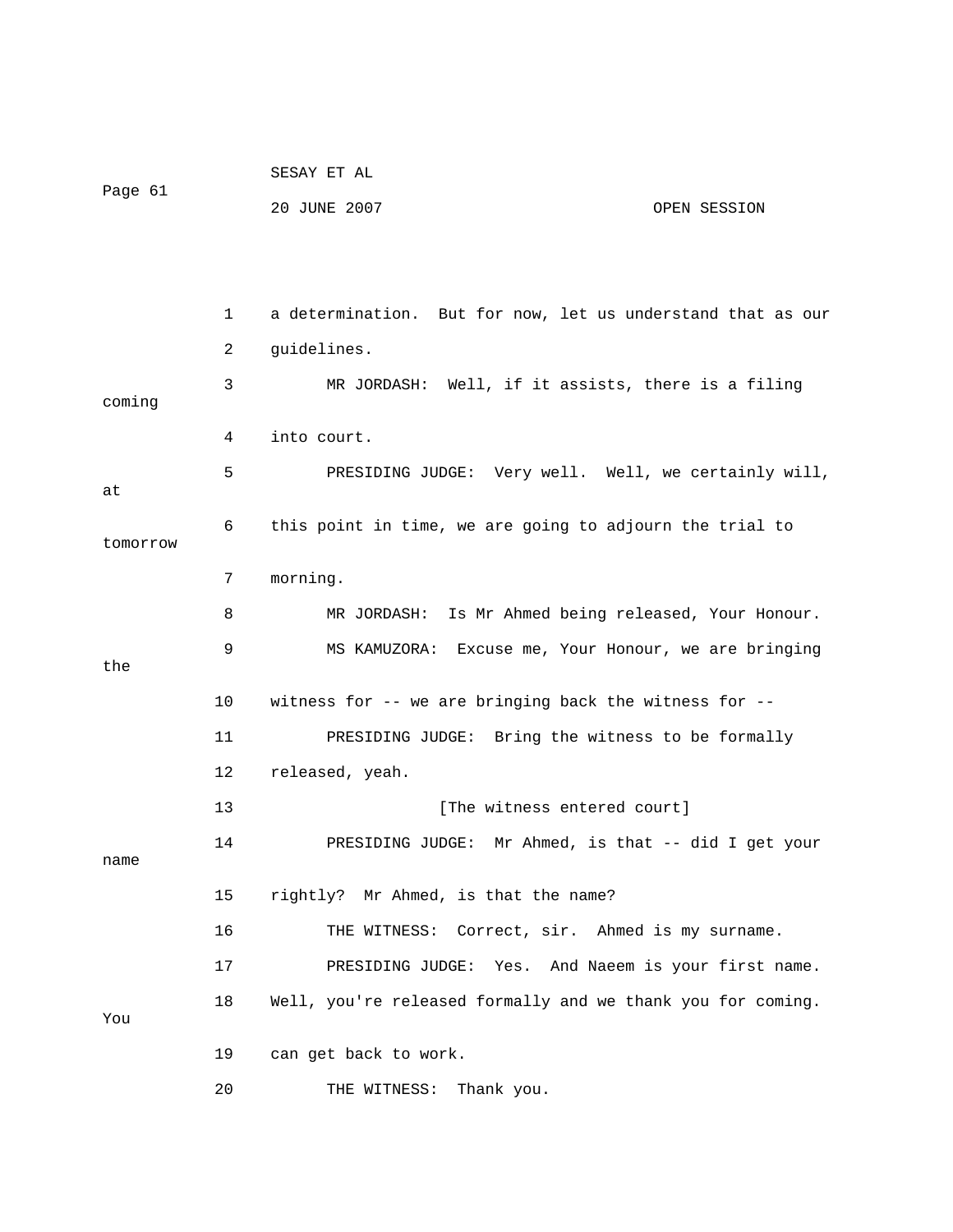|      | 21 | [The witness withdrew]                                  |  |
|------|----|---------------------------------------------------------|--|
|      | 22 | PRESIDING JUDGE: The trial is adjourned to tomorrow, 21 |  |
|      | 23 | June 2007 at 9.30 a.m.                                  |  |
| p.m. | 24 | [Whereupon the hearing adjourned at 12.55               |  |
| оf   | 25 | to be reconvened on Thursday, the 21st day              |  |
|      | 26 | June, 2007, at 9.30 a.m.]                               |  |
|      | 27 |                                                         |  |
|      | 28 |                                                         |  |
|      | 29 |                                                         |  |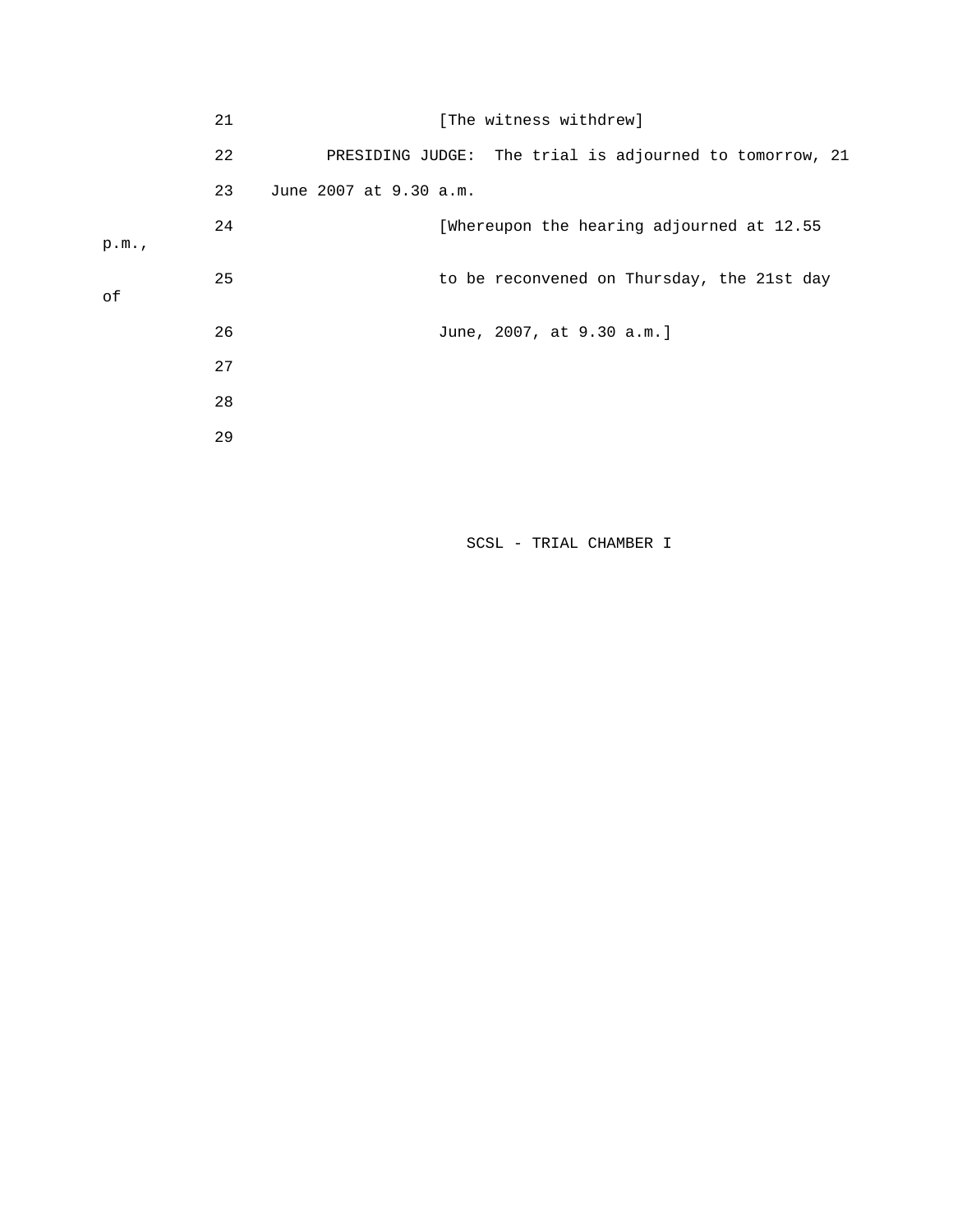|     | EXHIBITS:       |
|-----|-----------------|
| 10  | Exhibit No. A18 |
| 21  | Exhibit No. A19 |
| 2.7 | Exhibit No. A20 |
| 28  | Exhibit No. A21 |
| 39  | Exhibit No. A22 |

|        | WITNESSES FOR THE VOIR DIRE:  |  |
|--------|-------------------------------|--|
|        | WITNESS: ISSA HASSAN SESAY    |  |
|        | CROSS-EXAMINED BY MR HARRISON |  |
| $\sim$ | RE-EXAMINATION BY MR JORDASH  |  |

36

| 39 | WITNESS: CLAIRE CARLTON-HANCILES |
|----|----------------------------------|
| 40 | EXAMINED BY MR JORDASH           |
| 42 | CROSS-EXAMINED BY MR HARRISON    |
| 45 | RE-EXAMINATION BY MR JORDASH     |